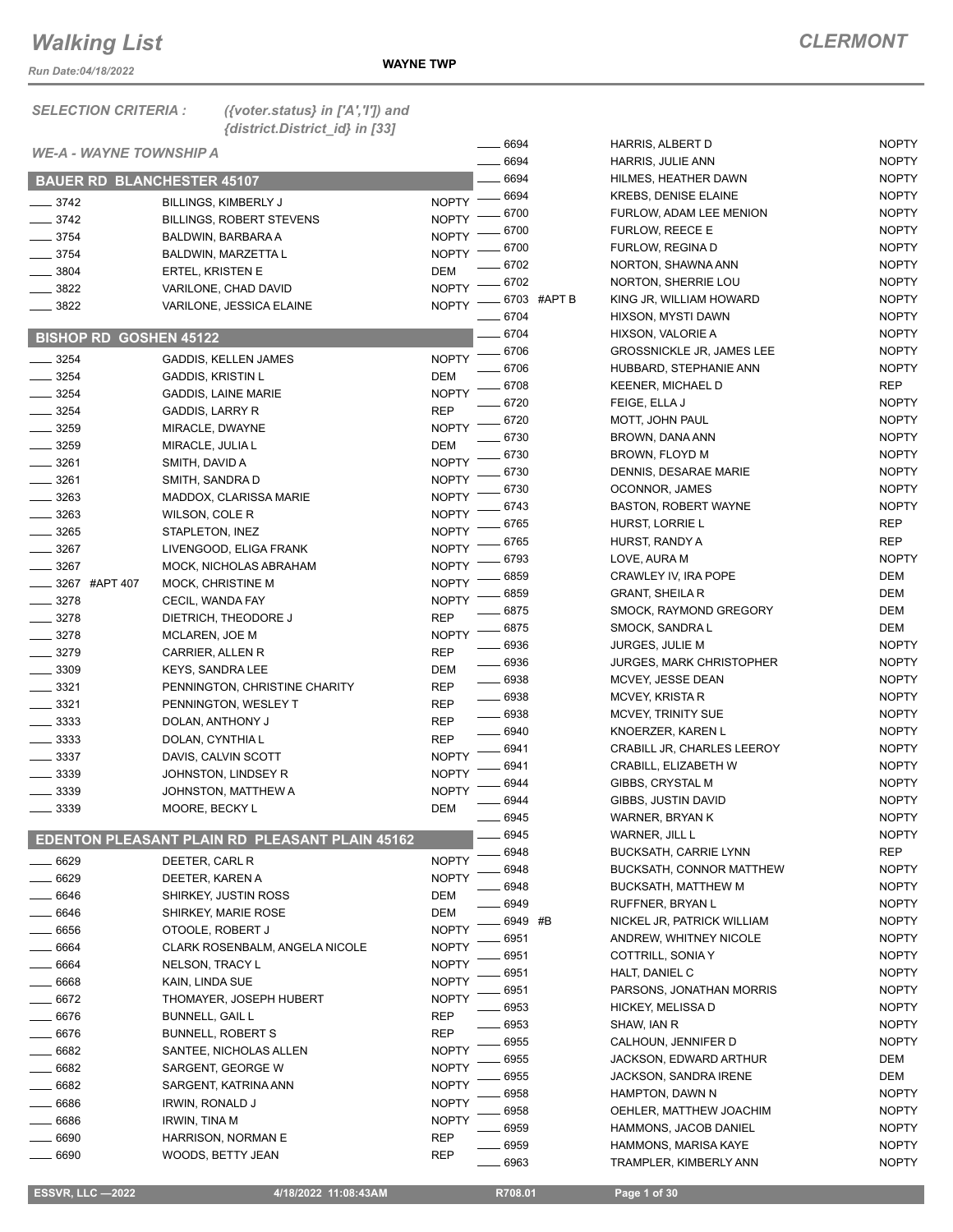**WAYNE TWP**

| Run Date:04/18/2022                   | <b>WAYNE TWP</b>                                             |              |                                    |                                                  |                              |
|---------------------------------------|--------------------------------------------------------------|--------------|------------------------------------|--------------------------------------------------|------------------------------|
|                                       |                                                              |              | $-6682$                            | DUGAN, CAROL A                                   | <b>REP</b>                   |
| <b>WE-A - WAYNE TOWNSHIP A</b>        |                                                              |              | 6685                               | PELOSI, KENDRA LEEANN                            | <b>NOPTY</b>                 |
|                                       | EDENTON PLEASANT PLAIN RD PLEASANT PLAIN 45162               |              | 6694                               | BATTERSON, DAVID A                               | <b>NOPTY</b>                 |
| $\frac{1}{2}$ 6963                    | TRAMPLER, TODD MICHAEL                                       |              | NOPTY __ 6718                      | DENNIS, RAYMOND D                                | <b>NOPTY</b>                 |
| $- 6965$                              | <b>MOTT, KARON ANN</b>                                       |              | NOPTY __ 6720                      | COREY, KIA MARIE                                 | <b>NOPTY</b>                 |
| $- 6965$                              | SHANNON, ROGER P                                             |              | NOPTY __ 6720                      | COREY JR, MARK A                                 | <b>NOPTY</b>                 |
| $- 6967$                              | <b>BURKE, ERIK KAIN</b>                                      |              | NOPTY __ 6722                      | <b>WILSON, NICHOLAS BURLTON</b>                  | <b>NOPTY</b>                 |
| $- 6967$                              | <b>BURKE, LOGAN MARIE</b>                                    |              | NOPTY __ 6734                      | <b>HAMPTON, KATHY S</b>                          | <b>NOPTY</b>                 |
| $- 6969$                              | MILLER, KRISTIE LYNN                                         |              | NOPTY __ 6734                      | HAMPTON, RANDALL GENE                            | <b>NOPTY</b>                 |
| 6969                                  | MILLER, STEVEN RICHARD                                       |              | NOPTY __ 6736                      | MUELLER, DONNA JEAN                              | <b>REP</b>                   |
| $-6972$                               | CARPENTER, CASEY ANN                                         |              | NOPTY __ 6738                      | LONG, DEBORAH S                                  | <b>NOPTY</b>                 |
| $- 6972$                              | HARGIS, PHILLIP D                                            |              | NOPTY __ 6738                      | LONG, MARTIN JASON                               | <b>NOPTY</b>                 |
| $- 6973$                              | PRICE, BRUCE A                                               |              | NOPTY __ 6754                      | HUFFMAN, EDWARD L                                | DEM                          |
| $-6973$                               | PRICE, CONNIE ANN                                            |              | NOPTY __ 6754                      | HUFFMAN, PEGGY A                                 | <b>REP</b>                   |
| $\frac{1}{2}$ 6973                    | PRICE, ERIN MICHELLE                                         |              | NOPTY __ 6757                      | JACOBS, LISA M                                   | <b>NOPTY</b>                 |
| $- 6973$                              | PRICE, STEPHANIE ANN                                         |              | NOPTY __ 6757                      | JACOBS, MARK ALLAN                               | <b>NOPTY</b>                 |
| 6974                                  | ELLEN, ANDREA L                                              |              | NOPTY __ 6757                      | SAVAGE JR, THOMAS E                              | <b>NOPTY</b>                 |
| $-6974$                               | ELLEN, RICHARD T                                             |              | NOPTY __ 6778                      | <b>BROWN, LAURIE LEE</b>                         | <b>NOPTY</b>                 |
| <b>ERNIES DR PLEASANT PLAIN 45162</b> |                                                              |              | $-6778$                            | <b>BROWN, NATALIE L</b>                          | <b>NOPTY</b>                 |
|                                       |                                                              |              | 6778                               | BROWN, WESLEY EARL                               | <b>NOPTY</b>                 |
| $\frac{1}{2}$ 3201                    | HAGERMAN, GEORGE SHANNON                                     |              | NOPTY __ 6783                      | SILVERS, BILL E                                  | <b>NOPTY</b>                 |
| $\frac{1}{2}$ 3201                    | KNUCKLES, ALISHA RENEE                                       |              | NOPTY __ 6800                      | HURLEY, BETH ANN                                 | <b>REP</b>                   |
| $- 3204$                              | SCHNEIDER, THOMAS C                                          |              | NOPTY __ 6800                      | HURLEY, PAUL L                                   | <b>REP</b>                   |
| $-3215$                               | LIPSCOMB, DONNA LOUISE                                       | <b>DEM</b>   | $- 6806$                           | <b>JOSLYN, CHRISTINE J</b>                       | <b>DEM</b>                   |
| $- 3215$                              | LIPSCOMB, JOHN ROBERT                                        | <b>DEM</b>   | $- 6806$                           | JOSLYN, DAVID F                                  | <b>DEM</b>                   |
| $- 3215$                              | WAMSLEY, SAMANTHA G                                          |              | NOPTY __ 6846                      | MUELLER, MELISSA A                               | <b>NOPTY</b>                 |
| $- 3219$                              | HARRIS, GERALD J                                             | <b>REP</b>   | $- 6847$                           | BARRIAL, CODIE ANN                               | <b>NOPTY</b>                 |
|                                       | <b>GARRISON SPURLING RD PLEASANT PLAIN 45162</b>             |              | $- 6847$                           | HUDSON, DWAIN R                                  | <b>NOPTY</b>                 |
|                                       |                                                              |              | 6847                               | HUDSON, SANDY M<br>JONES, TIFFANY ANN            | <b>NOPTY</b><br><b>NOPTY</b> |
| $- 6563$                              | <b>GROSNICKLE JR, HAROLD L</b>                               |              | NOPTY __ 6884<br>NOPTY __ 6885     | HAMIEL, RODNEY D                                 | <b>NOPTY</b>                 |
| $- 6563$<br>6563                      | <b>GROSNICKLE III, HAROLD L</b><br><b>GROSNICKLE, TINA C</b> | <b>REP</b>   | $\frac{1}{2}$ 6885                 | ROCKEY, SHONNA L                                 | <b>NOPTY</b>                 |
| $- 6596$                              | <b>BIXLER, ROBERT T</b>                                      |              | NOPTY __ 6886                      | DREWES, AARON EMIL                               | <b>NOPTY</b>                 |
| $- 6596$                              | DIXON, JOSH M                                                |              | NOPTY -6890                        | DREWES, TIFFANY ANN                              | <b>NOPTY</b>                 |
| 6596                                  | FANNIN, HALEY MYNA                                           |              | NOPTY __ 6890                      | METCALFE, MENDEL P                               | <b>NOPTY</b>                 |
| $- 6604$                              | CARTER, JODI LYNN                                            | <b>REP</b>   | $- 6892$                           | <b>BUTLER, JEFFERY MICHAEL</b>                   | <b>NOPTY</b>                 |
| 6604                                  | CARTER, LAWRENCE R                                           | <b>REP</b>   | 6894                               | DAVIDSON, KRYSTLE R                              | <b>NOPTY</b>                 |
| 6605                                  | STRONG, BRIAN KEITH                                          |              | NOPTY __ 6894                      | DAVIDSON, KRYSTLE R                              | <b>NOPTY</b>                 |
| 6605                                  | STRONG, KELLY J                                              |              | NOPTY __ 6894                      | VANCE, JEREMIAH EDWARD                           | <b>NOPTY</b>                 |
| 6608                                  | LOCKHART, ERIKA MARIE                                        |              | NOPTY __ 6898                      | MCCLURE, MARK D                                  | <b>NOPTY</b>                 |
| 6608                                  | LOCKHART, JEFFREY JAMES                                      |              | NOPTY -6898                        | MCCLURE, VICKIE LEE                              | <b>NOPTY</b>                 |
| 6611                                  | DANIEL, CYNTHIA A                                            |              | NOPTY __ 6900                      | FIELDS, SERENA A                                 | <b>NOPTY</b>                 |
| __ 6611                               | DANIEL, HAROLD L                                             |              | NOPTY __ 6900                      | NEWPORT, ANDREW HOUSTON FIELDS                   | <b>NOPTY</b>                 |
| $-6614$                               | CORNETT, SAUNDRA KAY                                         |              | NOPTY __ 6906                      | MCCLENDON, BARBARA A                             | REP                          |
| 6618                                  | CORNETT, JOHN E                                              |              | NOPTY __ 6906                      | MCCLENDON, GARY LEE                              | <b>REP</b>                   |
| $-6618$                               | KIDDER, JENNIFER MARIE                                       | <b>NOPTY</b> |                                    |                                                  |                              |
| $- 6621$                              | CAPLINGER, DEBRA DENISE                                      |              |                                    | NOPTY GARRISON SPURLING RD PLEASANT PLAINS 45162 |                              |
| __ 6621                               | CAPLINGER, JOSHUA M                                          |              | NOPTY __ 6682                      | DUGAN, MICHAEL J                                 | <b>REP</b>                   |
| $- 6621$                              | CAPLINGER, OLIVIA MAYE                                       | <b>NOPTY</b> |                                    |                                                  |                              |
| 6638                                  | <b>BROCK, TERRI C</b>                                        |              | NOPTY GOODWIN RD BLANCHESTER 45107 |                                                  |                              |
| $- 6638$                              | COMBS, ADAM NEAL GRAY CARDER                                 |              | NOPTY __ 7000                      | WEATHERS, WILLIAM O                              | <b>NOPTY</b>                 |
| 6638                                  | COMBS, MICHAEL R                                             |              | NOPTY __ 7000                      | WEATHERS, WILLIAM ONTARIO                        | <b>NOPTY</b>                 |
| 6638                                  | COMBS, TONYA GENE                                            |              | NOPTY __ 7004                      | STRONG, ANDREA J                                 | DEM                          |
| 6646                                  | ABNEY, MERRIE LOU                                            | <b>REP</b>   | $- 7016$                           | CROWE, CYNTHIA ANNA                              | <b>NOPTY</b>                 |
| 6646                                  | JEANOTTE, ROBERT A                                           |              | NOPTY __ 7016                      | CROWE JR, FRED E                                 | <b>NOPTY</b>                 |
| 6648                                  | APKE, MITCHELL B                                             |              | NOPTY __ 7022                      | <b>TEDRICK, AMBER N</b>                          | <b>NOPTY</b>                 |
| 6651                                  | CAPLINGER, MERL R                                            | REP          | $- 7022$                           | <b>TEDRICK, OSCAR B</b>                          | <b>NOPTY</b>                 |
| 6651                                  | CAPLINGER, TERESA A                                          |              | NOPTY __ 7050                      | FUNK, CHARITY ELIZABETH                          | <b>NOPTY</b>                 |
| 6652                                  | HENSLEY, SASHA NICOLE                                        |              | NOPTY __ 7050                      | FUNK, JACLYN NICOLE                              | <b>NOPTY</b>                 |
| $-6666$                               | ROBERTS, JUDY L                                              |              | NOPTY __ 7050<br>NOPTY __ 7051     | LAMBROS, THOMAS A                                | <b>NOPTY</b>                 |
| $-6674$<br>6676                       | DOWELL BUNDSCHUH, JUDY<br>TATE, CHERI MARLENE                |              | NOPTY __ 7051                      | ERTEL, JOAN K                                    | <b>NOPTY</b>                 |
| __ 6680                               | CLARK, CARL B                                                |              | NOPTY __ 7051                      | NAUSE, GREGORY L                                 | <b>NOPTY</b>                 |
|                                       |                                                              |              |                                    | NAUSE, JODIE K                                   | <b>NOPTY</b>                 |
| <b>ESSVR, LLC -2022</b>               | 4/18/2022 11:08:44AM                                         |              | R708.01                            | Page 2 of 30                                     |                              |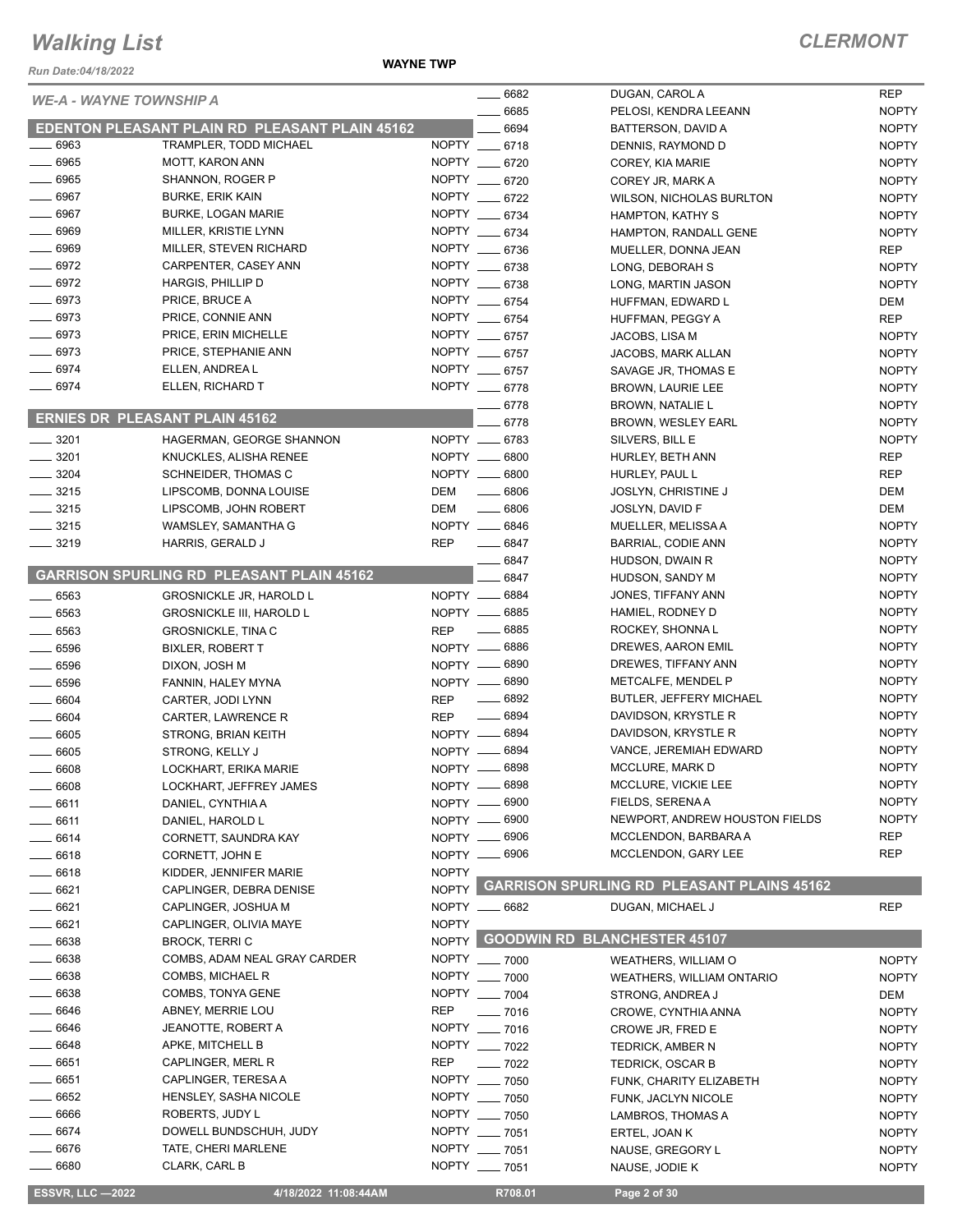*Run Date:04/18/2022*

#### **WAYNE TWP**

| <b>WE-A - WAYNE TOWNSHIP A</b> |                                     |              | 6430             | FREEMAN, WILLIAM C                | REP          |
|--------------------------------|-------------------------------------|--------------|------------------|-----------------------------------|--------------|
|                                | <b>GOODWIN RD BLANCHESTER 45107</b> |              |                  | HUNTER CREEK DR BLANCHESTER 45107 |              |
| $-7063$                        | <b>BOLIN, KIMBERLY NICOLE</b>       | <b>NOPTY</b> | 3411             | IMES, BRENDA GALE                 | <b>NOPTY</b> |
| 7064                           | LAMBROS, BARBARA A                  | <b>DEM</b>   | 3423             | ARMSTRONG, HEATHER RENEE          | <b>NOPTY</b> |
| 7068                           | SHAW, TYLER R                       | <b>NOPTY</b> | 3423             | ARMSTRONG, JACK                   | <b>NOPTY</b> |
| $-7073$                        | DANIELS, CATHERINE E                | <b>NOPTY</b> | 3423             | ARMSTRONG, SCOTT PATRICK          | <b>NOPTY</b> |
| 7088                           |                                     | <b>NOPTY</b> | 3426             | ROY, LUKE ANDREW                  | <b>NOPTY</b> |
|                                | SICURELLA, LINDA M                  |              | 3426             | ROY, NICOLE ANN                   | <b>NOPTY</b> |
| 7091                           | DUNKMANN, DOROTHY E                 | <b>NOPTY</b> | 3436             | <b>ILER, BRANDON SCOTT</b>        | <b>NOPTY</b> |
| 7091                           | DUNKMANN, HERBERT B                 | <b>NOPTY</b> | 3436             | <b>ILER, JULIE NICHOLE</b>        | <b>NOPTY</b> |
|                                | <b>GRAHAM RD FAYETTEVILLE 45118</b> |              | 3437             | <b>BASHAW, AMBER D</b>            | <b>NOPTY</b> |
| .3578                          | <b>HOPKINS, BRENT MATTHEW</b>       | <b>NOPTY</b> | 3437             | BOYD, THOMAS JUSTIN               | <b>NOPTY</b> |
| 3580                           |                                     | <b>NOPTY</b> | 3448             | SIZEMORE, DARREN                  | <b>NOPTY</b> |
|                                | MARTIN, BETTY ANN                   |              | 3448             | SIZEMORE, LAUREN NICOLE           | <b>NOPTY</b> |
| 3580                           | MARTIN JR, TROY LEE                 | <b>NOPTY</b> | 3449             | ALLEN, ANNIE MALANEY              | <b>NOPTY</b> |
| 3584                           | POHLMAN, NAOMI BROOKE               | <b>NOPTY</b> | 3449             | ALLEN, KRISTEN M                  | <b>NOPTY</b> |
| 3584                           | POHLMAN, TIMOTHY A                  | <b>NOPTY</b> | 3449             | <b>MCVEY, BRIAN THOMAS</b>        | <b>NOPTY</b> |
| 3586                           | MAGGARD, ANTHONY W                  | <b>NOPTY</b> | 3452             | DUGAN, DANIEL WILLIAM             | <b>NOPTY</b> |
| 3586                           | MAGGARD, NATHANIEL WAYNE            | <b>NOPTY</b> | 3452             | DUGAN, JACK RYAN                  | <b>NOPTY</b> |
| 3588                           | BROWN, CARA CATHLEEN                | <b>NOPTY</b> | 3452             | DUGAN, MARY KATHLEEN              | <b>NOPTY</b> |
| 3588                           | COMBS, JOSEPH DAVID                 | <b>NOPTY</b> | 3452             | MURPHY, DANIEL F                  | <b>NOPTY</b> |
| 3604                           | CHAMBERS, JENNIFER LEE              | <b>NOPTY</b> | 3452             | MURPHY, MARKETTA                  | <b>NOPTY</b> |
| $-3604$                        | RITCHEY, KENNETH W                  | <b>NOPTY</b> | 3459             | LAYMAN, ADAM G                    | <b>NOPTY</b> |
| _ 3610                         | <b>GAUL, WILLIAM JAMES</b>          | <b>NOPTY</b> |                  | LAYMAN, JENNIFER LYNN             |              |
| 3610                           | LAKES, ANGELA SUE                   | <b>NOPTY</b> | 3459             |                                   | <b>NOPTY</b> |
| $= 3628$                       | PELL, LINDA S                       | <b>NOPTY</b> |                  | JOHNSON RD BLANCHESTER 45107      |              |
| $-3700$                        | ROSS, CHRISTY A                     | <b>NOPTY</b> |                  |                                   |              |
| 3702                           | ROSS, MICHAEL S                     | <b>NOPTY</b> | 6809             | DAVIDSON, TIPHANEY LN             | <b>NOPTY</b> |
| .3708                          | CAMERON, BRIAN DYLAN                | <b>NOPTY</b> | 6818             | LOZANO, KAITLIN ELIZABETH         | <b>NOPTY</b> |
| 3708                           | CAMERON, BRIAN E                    | <b>NOPTY</b> | 6823             | TERRY, SCOTT A                    | <b>NOPTY</b> |
| 3708                           | CAMERON, JANET L                    | <b>NOPTY</b> | 6823             | <b>TERRY, STEPHANIE KATHLEEN</b>  | <b>NOPTY</b> |
| 3800                           | KLUTE, AMY M                        | <b>REP</b>   | 6835             | MEADER, DIANE M                   | <b>NOPTY</b> |
|                                |                                     |              | 6835             | <b>MEADER, JACOB MICHAEL</b>      | <b>NOPTY</b> |
| <b>HUNT RD</b>                 | <b>BLANCHESTER 45107</b>            |              | 6835             | MEADER, KAYLA MARIE               | <b>NOPTY</b> |
| 6463                           | BOWLING, TERESA ANN                 | <b>NOPTY</b> | 6835             | <b>MEADER, MICHAEL W</b>          | <b>NOPTY</b> |
| 6463                           | GREEN, CONSUELA ANN                 | <b>NOPTY</b> | 6839             | FAIR, AMBER MARIE                 | <b>REP</b>   |
| _ 6463                         | <b>GREEN, KENNETH PATTON</b>        | <b>NOPTY</b> | 6839             | <b>FAIR, SHAUN THOMAS</b>         | <b>NOPTY</b> |
| 6463                           | HUDSON, FELICITY A                  | <b>NOPTY</b> | 6864             | SALYERS, SHIRLEY JO               | <b>NOPTY</b> |
| 6463                           | LAILE, NICOLE M                     | <b>NOPTY</b> | 6864             | SALYERS, TIMOTHY L                | <b>NOPTY</b> |
| $-6467$                        | HUNLEY, JACOB ALLEN                 | <b>REP</b>   | 6866             | CHERRYHOLMES, ASHLEY JORDAN       | <b>NOPTY</b> |
| 6467                           | HUNLEY, REBECCA ANN                 | <b>REP</b>   | 6866             | CHERRYHOLMES, ZACHARY B           | <b>NOPTY</b> |
|                                |                                     |              | 6880             | GEIGER, DOUGLAS J                 | DEM          |
| 6489                           | JORDAN, LESLIE ANN                  | <b>REP</b>   | 6880             | GEIGER, REBECCAA                  | DEM          |
| <b>HUNT RD</b>                 | <b>FAYETTEVILLE 45118</b>           |              | 6906             | <b>SCOTT, SALLY CLAIRE</b>        | <b>NOPTY</b> |
|                                |                                     |              | 6908             | <b>BELLA, JOSEPH TRENTON</b>      | <b>NOPTY</b> |
| _ 6231                         | ROY, DELBERT DONALD                 | <b>REP</b>   | 6908             | PORTER, JENNIFER L                | DEM          |
| $-6240$                        | KENNETH, RYAN M                     | <b>NOPTY</b> | 6908             | PORTER, JOHN S                    | DEM          |
| $-6240$                        | KOUTROS, DALE PAULA                 | <b>NOPTY</b> | 6910             | REIFSTECK, JEFFREY SCOTT          | <b>NOPTY</b> |
| $-6240$                        | KOUTROS SR, JOHN J                  | <b>NOPTY</b> | 6910             | REIFSTECK, SHANE FARLEY           | <b>NOPTY</b> |
| $-6240$                        | KOUTROS JR, JOHN JASON              | <b>NOPTY</b> | 6915             | <b>GAMBLE, LAWRENCE A</b>         | <b>NOPTY</b> |
| 6240                           | KOUTROS, JULIAN JORDAN              | <b>NOPTY</b> |                  |                                   |              |
| 6240                           | <b>TAYLOR, RUSSELL CODY</b>         | <b>NOPTY</b> | <b>JORDAN RD</b> | PLEASANT PLAIN 45162              |              |
| 6250                           | ALLEN, DANIEL K                     | <b>REP</b>   |                  |                                   |              |
| 6250                           | ALLEN, LISA ANN                     | <b>REP</b>   | _ 3175           | GIBBONS, KASSANDRA BROOKE         | <b>NOPTY</b> |
| 6258                           | <b>MYERS, MARY K</b>                | <b>NOPTY</b> | 3175             | <b>GIBBONS, PATRICIA YVETTE</b>   | <b>NOPTY</b> |
| 6264                           | SHEPHERD, CINDY L                   | <b>NOPTY</b> | 3193             | OWENS, ALICE F                    | <b>NOPTY</b> |
| 6264                           | SHEPHERD, KELLY R                   | <b>NOPTY</b> | 3194             | WEBB, SHARON A                    | DEM          |
| 6336                           | CHRISTON, BONITA J                  | <b>NOPTY</b> | 3207             | MARCUM, DEBORAH D                 | <b>NOPTY</b> |
| _ 6336                         | CHRISTON, DAVID                     | <b>NOPTY</b> | 3207             | <b>MARCUM, GARY L</b>             | <b>NOPTY</b> |
| $-6354$                        | DWYER, KELLY P                      | <b>NOPTY</b> | 3210             | <b>GALLICK, LEO J</b>             | <b>NOPTY</b> |
| - 6354                         | LUSCHEK, CAROL D                    | <b>NOPTY</b> | 3210             | <b>GALLICK, MARGARET MARY</b>     | <b>NOPTY</b> |
| 6354                           | LUSCHEK, LORI MARIE                 | <b>NOPTY</b> | 3211             | PHILLIPS, GARY E                  | <b>NOPTY</b> |
| 6430                           | FREEMAN, SYLVIA M                   | <b>REP</b>   | 3211             | PHILLIPS, JENNIFER LYNN           | <b>NOPTY</b> |
|                                |                                     |              | $-3213$          | DANIELS, VERNON DAVID             | <b>NOPTY</b> |
|                                |                                     |              |                  |                                   |              |
| <b>ESSVR, LLC -2022</b>        | 4/18/2022 11:08:44AM                |              | R708.01          | Page 3 of 30                      |              |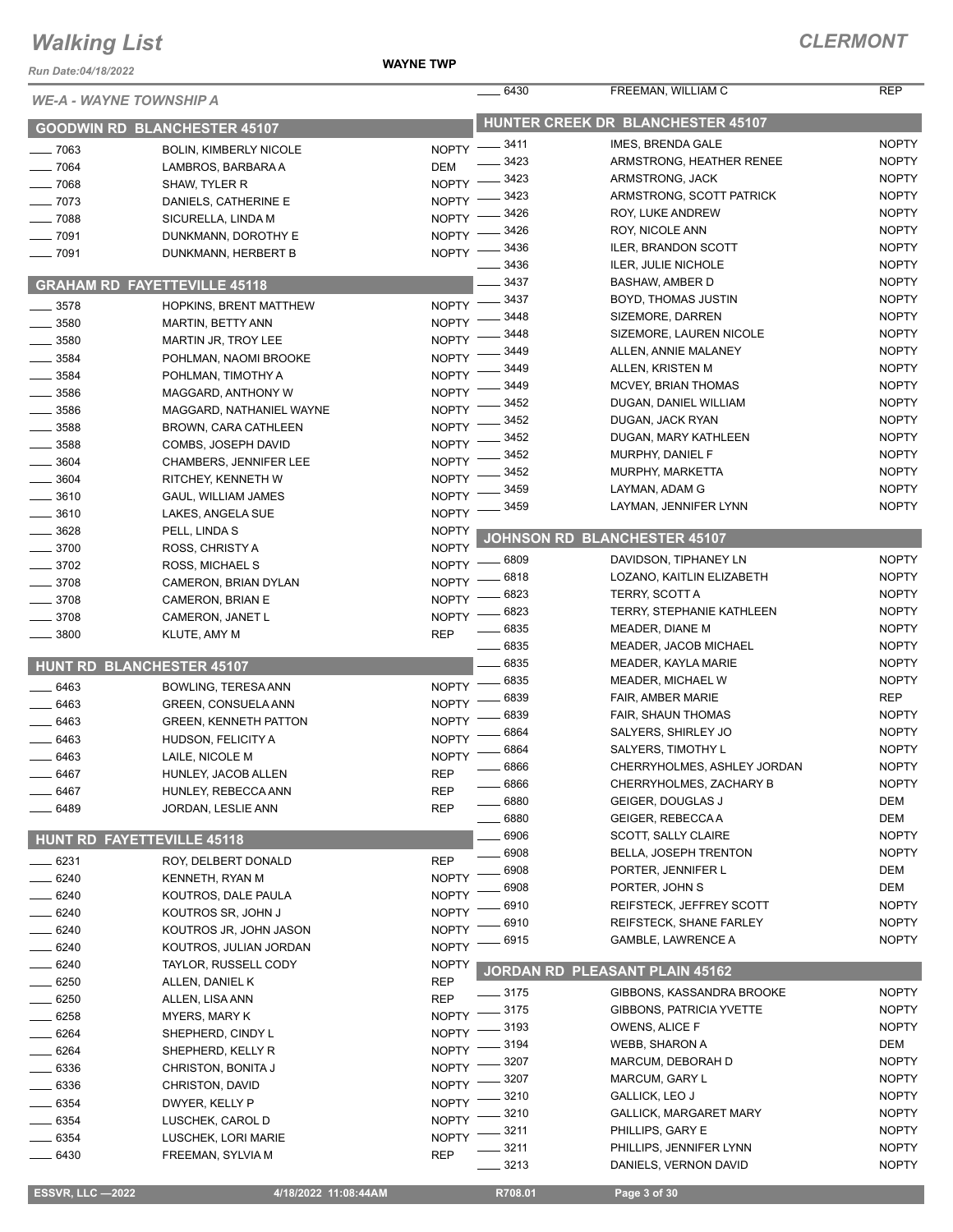**WAYNE TWP**

|                      | <b>WE-A - WAYNE TOWNSHIP A</b>    |                              | $=$ 3509           | MA                                 |
|----------------------|-----------------------------------|------------------------------|--------------------|------------------------------------|
|                      |                                   |                              | $=$ 3509           | PEF                                |
|                      | JORDAN RD PLEASANT PLAIN 45162    |                              | $-3509$            | PEF                                |
| ___ 3213             | TAYLOR, AMANDA N                  |                              | NOPTY -8509 #APT B | LEI:                               |
| $- 3225$             | MESSER, ALMEDA MAY                | NOPTY -8519                  |                    | <b>PAL</b>                         |
| $-3225$              | <b>MESSER, MARK</b>               | NOPTY -8521                  |                    | <b>JOH</b>                         |
| $-3226$              | ASBROCK, JAMES W                  | $N$ OPTY $-$                 | _ 3521             | LOV                                |
| ___ 3226             | ASBROCK, SAMANTHA MARIE           | $N$ OPTY $-$                 | _ 3521             | LOV                                |
| $-3226$              | PETERS, KARLA M                   | NOPTY -                      | $-3527$            | STA                                |
| __ 3236              | <b>GROSNICKLE, JAMES IN</b>       | NOPTY -                      | - 3555             | <b>BEH</b>                         |
| $-3236$              | <b>GROSNICKLE, KASEY A</b>        | $NOPTY$ —                    | 3555               | <b>KUS</b>                         |
| $-3236$              | REYNOLDS, JORDYN KAYE             | NOPTY -                      | 3555               | ROI                                |
| $-3254$              | CORDES, JOHN ANDREW               | NOPTY -8561                  |                    | BR <sub>C</sub><br>BR <sub>C</sub> |
| $- 3254$             | CORDES, MELISSA M                 | $N$ OPTY $-$                 | _ 3561<br>$=$ 3561 | <b>MU</b>                          |
| ___ 3260             | FUTRELL, JANICE M                 | <b>REP</b>                   |                    | PEF                                |
| __ 3261              | TAYLOR, MARC ANTHONY              | NOPTY -8561                  | _ 3561             | PEF                                |
| __ 3276              | HARRIS, LOREN L                   | REP                          |                    | BR/                                |
| $- 3276$             | HARRIS III, RONALD L              | NOPTY -8562                  | $-3562$            | <b>WO</b>                          |
| $-3284$              | STUDER, MARY JEAN                 | $NOPTY =$                    | $-3566$            | SHI                                |
| $- 3290$             | <b>BRINSON, JOHNATHAN TYLOR</b>   | $N$ OPTY $-$                 | _ 3566             | SHI                                |
| $-3290$              | <b>BRINSON, SHARON A</b>          | $N$ OPTY $-$                 | _ 3577             | STA                                |
| __ 3296              | MIRLISENA, JOYCE                  | NOPTY -                      | _ 3582             | COI                                |
|                      | LEUDERS RD GOSHEN 45122           |                              | 3582               | <b>WIL</b>                         |
|                      |                                   |                              | 3582               | <b>WIL</b>                         |
| $- 3268$             | SPARKS, PATRICIA A                | <b>NOPTY</b>                 | 3596               | MAI                                |
| __ 3268              | SPARKS, PATRICIA M                | <b>NOPTY</b>                 | 3596               | MAI                                |
| $-3280$              | CORDES, JACK W                    | <b>NOPTY</b>                 | $-3596$            | MAI                                |
| $- 3336$             | JORDAN, CHRISTOPHER R             | REP                          | 3602               | MAI                                |
| $-3362$<br>$-3362$   | EDMISTEN, AVERY J                 | <b>NOPTY</b><br><b>NOPTY</b> | 3610               | HIG                                |
|                      | <b>EDMISTEN, IRENE CLAIRE</b>     |                              | 3612               | МO                                 |
|                      | LONG GLADY RD BLANCHESTER 45107   |                              | 3616               | COI                                |
| $-6438$              | WARMAN, GARY W                    | <b>NOPTY</b>                 | __ 3616            | COI                                |
| $-6438$              | WARMAN, JERRY L                   | <b>NOPTY</b>                 | 3618               | BR <sub>(</sub>                    |
| $-6441$              | HOWARD, CARL EDWARD               | <b>NOPTY</b>                 | $-3618$            | BR <sub>0</sub>                    |
| ____ 6441            | HOWARD, CARLON                    | <b>NOPTY</b>                 | 3619               | HAI                                |
| $-6442$              | <b>BRINSON, JERRI G</b>           | NOPTY                        | - 3619             | HAI                                |
| $-6442$              | STURGILL, MAKAYLA DAWN            | NOPTY                        | 3619               | TH(                                |
| - 6443               | <b>GREGORY, BENJAMIN VINCENT</b>  | <b>NOPTY</b>                 | 3622               | SC/                                |
| $-6443$              | HOWARD, WILLIAM                   | NOPTY '                      | 3622               | SC/                                |
| _ 6443               | KIRKENDALL, LAURA NICHOLE         | <b>NOPTY</b>                 | 3626               | <b>REE</b>                         |
| 6465                 | ESTEP, WANDA D                    | <b>REP</b>                   | 3626               | <b>REE</b>                         |
| - 6500               | ANSTAETT, CONSTANCE LEE           | <b>NOPTY</b>                 | 3628               | <b>ALL</b>                         |
| 6500                 | KING WATSON, RACHEL E             | <b>NOPTY</b>                 | 3628               | <b>ALL</b>                         |
| . 6500               | WATSON, EDDIE A                   | <b>NOPTY</b>                 | 3628               | ALL                                |
| - 6502               | POPP, KENDAL                      | <b>NOPTY</b>                 | 3632               | <b>BO</b>                          |
| $-6504$              | CANNADY, KRISTINA M               | REP                          | 3634               | KR <sub></sub>                     |
| - 6504               | CANNADY, ROY E                    | REP                          | 3636<br>3636       | HA/<br>HA/                         |
| 6510                 | FAULKNER, JESSICA MARIE           | <b>NOPTY</b>                 | 3675               | CRI                                |
| - 6510               | FAULKNER, ZACHARY R               | <b>NOPTY</b>                 | 3675               | CRI                                |
| 6540                 | <b>BELL, CONNIE M</b>             | <b>REP</b>                   | 3675               | CRI                                |
| 6540                 | <b>BELL, STEVEN C</b>             | REP                          | 3675               | <b>CRI</b>                         |
|                      |                                   |                              | 3677               | <b>HIX</b>                         |
| <b>LONG GLADY RD</b> | <b>FAYETTEVILLE 45118</b>         |                              | 3691               | JOF                                |
| 6420                 | HUDDLE, DOUGLASS ANDREW           | <b>NOPTY</b>                 | 3729               | GR,                                |
| 6420                 | MCKINNEY, BRITTNEY N              | <b>NOPTY</b>                 | 3759               | <b>WA</b>                          |
| 6420                 | MCKINNEY, SHERRY A                | <b>NOPTY</b>                 | 3759               | <b>WA</b>                          |
| 6428                 | FREEMAN, FREDERICK W              | <b>NOPTY</b>                 | 3762               | HAI                                |
| 6428                 | FREEMAN, JANET R                  | <b>NOPTY</b>                 | 3763               | <b>BEL</b>                         |
|                      | <b>LUCAS RD BLANCHESTER 45107</b> |                              | 3763               | <b>BEL</b>                         |
|                      |                                   |                              | 3775               | <b>FIS</b>                         |
| 3509                 | ADAMS, MEGAN MCKINZIE             | <b>NOPTY</b>                 | 3775               | <b>FIS</b>                         |

| 3509 |        | MACGREGOR, ALEXANDER SCOTT     | <b>NOPTY</b> |
|------|--------|--------------------------------|--------------|
| 3509 |        | PERKINS, CHARLOTTE J           | <b>NOPTY</b> |
| 3509 |        | PERKINS-MACGREGOR, KELSEY ANNE | <b>NOPTY</b> |
| 3509 | #APT B | LEISURE, JESSICA R             | <b>NOPTY</b> |
| 3519 |        | PAUGH, ANGELA R                | <b>NOPTY</b> |
| 3521 |        | JOHNSON, BRADY MARK            | <b>NOPTY</b> |
| 3521 |        | LOWERY, MICHAEL W              | <b>DEM</b>   |
| 3521 |        | LOWERY, YVONNE M               | DEM          |
| 3527 |        | STANFORTH, TRAVIS L            | <b>NOPTY</b> |
| 3555 |        | <b>BEHYMER, CECILE A</b>       | DEM          |
| 3555 |        | KUSSMAN, EMILY ANN             | <b>NOPTY</b> |
| 3555 |        | ROBERTS, TIMOTHY G             | <b>NOPTY</b> |
| 3561 |        | <b>BROOKS III, FLOYD E</b>     | <b>NOPTY</b> |
| 3561 |        | <b>BROOKS, SEBRINAL</b>        | <b>NOPTY</b> |
| 3561 |        | MUDD, BRIANA DANIELLE          | <b>NOPTY</b> |
| 3561 |        | PERRY, DYLAN JAY               | <b>NOPTY</b> |
| 3561 |        | PERRY, JULIA CATHERINE         | <b>NOPTY</b> |
| 3562 |        | BRADLEY, JACOB ANTHONY         | <b>NOPTY</b> |
| 3562 |        | WOLF, JOHN DONALD              | <b>NOPTY</b> |
| 3566 |        | SHUTTS, STEPHEN EDWARD         | REP          |
| 3566 |        | SHUTTS, TERESA ANN             | REP          |
| 3577 |        | STAGNER, PAUL MICHAEL          | <b>NOPTY</b> |
| 3582 |        | <b>COLLIER, DUSTIN R</b>       | <b>NOPTY</b> |
| 3582 |        | WILLIAMS, ELIZABETH K          | <b>NOPTY</b> |
| 3582 |        | <b>WILLIAMS, JAMES DARRELL</b> | <b>NOPTY</b> |
| 3596 |        | MAHLMAN, DAVID SCOTT           | <b>NOPTY</b> |
| 3596 |        | MAHLMAN, JACQUELINE LYNN       | <b>NOPTY</b> |
| 3596 |        | MAHLMAN, PAMELA L              | <b>NOPTY</b> |
| 3602 |        | MANNING, RANDY C               | <b>NOPTY</b> |
| 3610 |        | HIGGINBOTHAM, MYRON A          | <b>NOPTY</b> |
| 3612 |        | MOORE, LISA R                  | <b>NOPTY</b> |
| 3616 |        | COMBS, BRANDI LEE              | <b>NOPTY</b> |
| 3616 |        | COMBS, BRANDON W               | <b>NOPTY</b> |
| 3618 |        | BROWNSTEAD, AUDREY I           | DEM          |
| 3618 |        | BROWNSTEAD, MICHAEL JAMES      | REP          |
| 3619 |        | HAMBLEN, JOHN P                | <b>NOPTY</b> |
| 3619 |        | HAMBLEN, SHAWNDA K             | <b>NOPTY</b> |
| 3619 |        | THOMPSON, AMY E                | <b>NOPTY</b> |
| 3622 |        | <b>SCAGGS, JACOB SCOTT</b>     | <b>NOPTY</b> |
| 3622 |        | <b>SCAGGS, SAMANTHA SHAE</b>   | <b>NOPTY</b> |
| 3626 |        | REED, BECKY MAE                | REP          |
| 3626 |        | REED, WILLIAM C                | REP          |
| 3628 |        | ALLEN, DALLAS EVELYN           | <b>NOPTY</b> |
| 3628 |        | ALLEN JR, ERIC VENCEN          | <b>NOPTY</b> |
| 3628 |        | ALLEN, REVA NELL               | <b>NOPTY</b> |
| 3632 |        | <b>BOWERS, CHARLOTTE M</b>     | <b>NOPTY</b> |
| 3634 |        | <b>KROTH JR, TERRY</b>         | REP          |
| 3636 |        | HAAS, NICKI SUE                | <b>REP</b>   |
| 3636 |        | <b>HAAS, WILLIAM B</b>         | <b>REP</b>   |
|      |        | <b>CREAGER, CHRIS A</b>        | <b>NOPTY</b> |
| 3675 |        |                                |              |
| 3675 |        | <b>CREAGER, GRACIE K</b>       | <b>NOPTY</b> |
| 3675 |        | <b>CREAGER, KAREN K</b>        | <b>NOPTY</b> |
| 3675 |        | <b>CREAGER, TANNER LOGAN</b>   | <b>NOPTY</b> |
| 3677 |        | HIXSON, ANTHONY W              | <b>NOPTY</b> |
| 3691 |        | JOHNSON III, NORMAN E          | <b>NOPTY</b> |
| 3729 |        | <b>GRAY, JOSEPH SCOTT</b>      | NOPTY        |
| 3759 |        | WAINSCOTT, LOIS A              | <b>REP</b>   |
| 3759 |        | <b>WAINSCOTT, RICHARD L</b>    | REP          |
| 3762 |        | HARPER, DAVE A                 | <b>NOPTY</b> |
| 3763 |        | <b>BELMONT, CRAIG A</b>        | <b>NOPTY</b> |
| 3763 |        | BELMONT, JENNIFER C            | <b>NOPTY</b> |
| 3775 |        | FISHER, EVA M                  | NOPTY        |
| 3775 |        | FISHER, RICHARD W              | NOPTY        |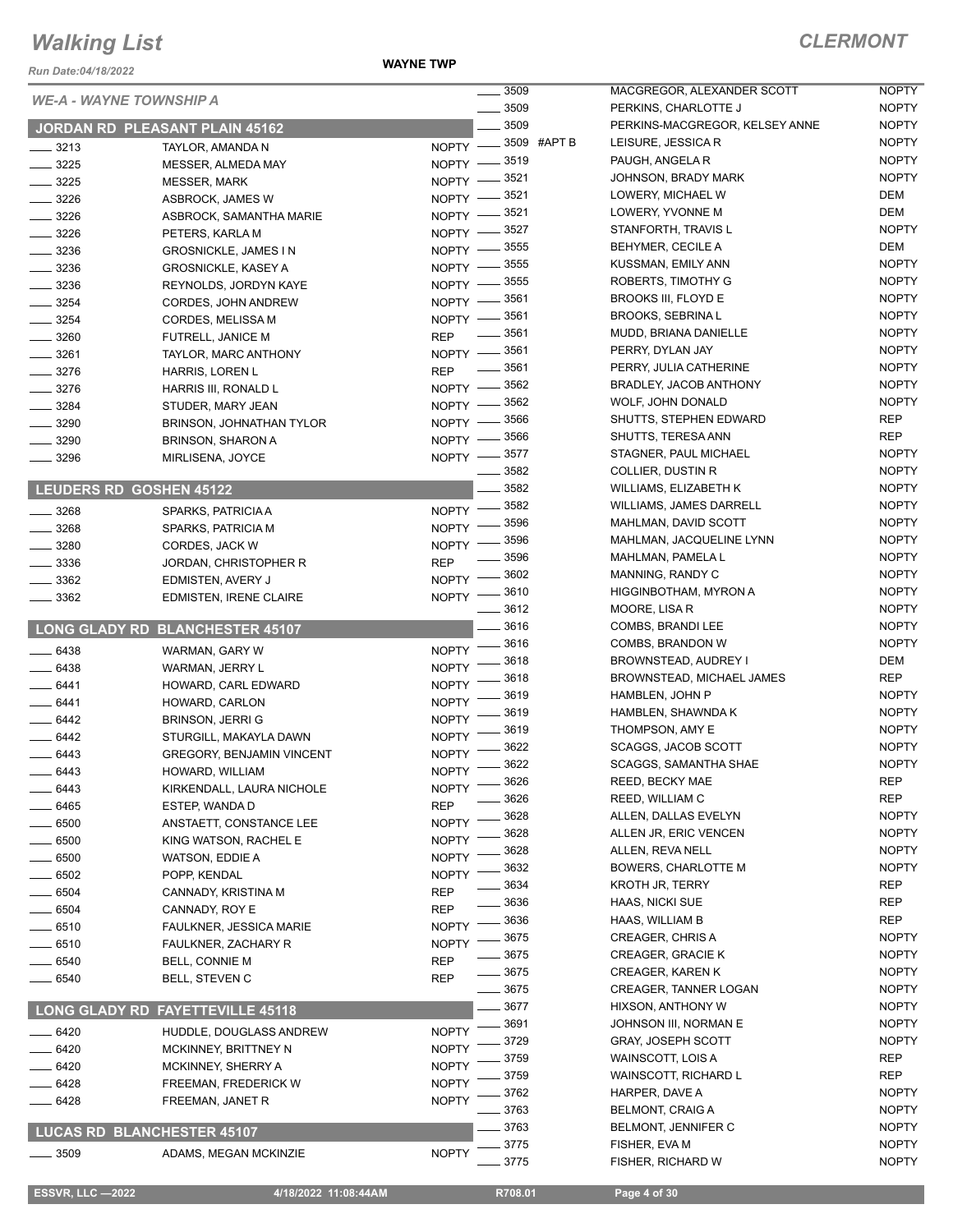**WAYNE TWP**

| <b>WE-A - WAYNE TOWNSHIP A</b> |                                              |                            | 6493<br>KERLY JR, STEVE J                                         | <b>REP</b>                 |
|--------------------------------|----------------------------------------------|----------------------------|-------------------------------------------------------------------|----------------------------|
|                                |                                              |                            | 6501<br><b>HORNSBY, CHELSIE MARIE</b>                             | <b>REP</b>                 |
|                                |                                              |                            | 6501<br>HORNSBY JR, KENNY D                                       | <b>NOPTY</b>               |
|                                | <b>MARATHON EDENTON RD BLANCHESTER 45107</b> |                            | 6508<br>ALLEN, BRIAN M                                            | <b>REP</b>                 |
| $-6336$                        | MCCABE, JASON M                              | <b>NOPTY</b>               | 6508<br>ALLEN, THOMAS W                                           | <b>REP</b>                 |
| $- 6336$                       | MCCABE, SHANNON GAIL                         | <b>NOPTY</b>               | 6508<br>ALLEN, WANDA S                                            | <b>REP</b>                 |
| $\frac{1}{2}$ 6337             | WATSON, JANET LOUISE                         | <b>NOPTY</b>               | 6522<br>CORNETT, EDWARD                                           | DEM                        |
| $- 6339$                       | LANHAM, SHARON L                             | <b>NOPTY</b>               | 6526<br>ACUFF, DOROTHY M                                          | <b>NOPTY</b>               |
| $- 6341$                       | <b>BEARD, ERIKA MICHELLE</b>                 | <b>NOPTY</b>               | 6530<br>JOHNSON, CARLA R                                          | <b>REP</b>                 |
| $-6341$                        | <b>BEARD, KENNETH MICHAEL</b>                | <b>NOPTY</b>               | 6530<br>JOHNSON, HALEY ELIZABETH                                  | <b>NOPTY</b>               |
| $- 6341$                       | PALMER, TRENT MICHAEL                        | <b>NOPTY</b>               | 6530<br>JOHNSON, LOGAN DONOVAN                                    | <b>NOPTY</b>               |
| - 6345                         | <b>HELTON, CHARLES E</b>                     | <b>NOPTY</b>               | 6538<br><b>BURGESS, MICHELL LYNN</b>                              | <b>NOPTY</b>               |
| $- 6345$                       | HELTON, VICTORIA SAMANTHA                    | <b>NOPTY</b>               | 6540<br>HICKS, BRIAN THOMAS                                       | <b>NOPTY</b>               |
| $- 6361$                       | <b>BROCK, CHRISTOPHER B</b>                  | <b>NOPTY</b>               | 6548<br><b>GLASS, BAILEY NICOLE DORA</b>                          | <b>NOPTY</b>               |
| $= 6361$                       | JEFFRIES, TIFFANY MICHELE                    | <b>NOPTY</b>               | 6548<br>SOMMER, TYLER RAY                                         | <b>NOPTY</b>               |
| 6362                           | CHRISTOPHER, JOHN ELTON                      | <b>NOPTY</b>               | 6550<br>ROBBINS, JACOB WILLIAM                                    | <b>NOPTY</b>               |
| 6362                           | DEMERLE, MELISSA S                           | <b>NOPTY</b>               | 6550<br>ROBBINS, MIRANDA PAIGE                                    | <b>NOPTY</b>               |
| _ 6367                         | ELLIOTT, PATRICK ROBERT                      | <b>NOPTY</b>               | 6550<br>ROONEY, JAMMIE DENISE                                     | <b>NOPTY</b>               |
| $-6373$                        | HOWE, BARBARA J                              | <b>REP</b>                 | 6552<br>STARCHER, ALBERT G                                        | DEM                        |
| $- 6373$                       |                                              | <b>NOPTY</b>               | 6552<br>STARCHER, WANDA L                                         | DEM                        |
| $-6374$                        | HOWE, ROGER LOUIS                            | <b>NOPTY</b>               | 6553<br>STEELE, KATHIE E                                          | <b>NOPTY</b>               |
| $-6375$                        | PURSELL, KELLY GENE                          | <b>NOPTY</b>               | 6553<br>STEELE, WALTER T                                          | <b>NOPTY</b>               |
|                                | TURNER, LOGAN DANIEL                         | <b>NOPTY</b>               | 6554<br>CARR, JAMES MATTHEW                                       | <b>NOPTY</b>               |
| $- 6376$                       | DALTON, AMANDA L                             | <b>NOPTY</b>               | 6556<br>DEMBSKI, KYLE R                                           | <b>NOPTY</b>               |
| 6380                           | SIBERT, EUGENE                               |                            | 6556<br>HARP, JORDAN DANIELE                                      | <b>NOPTY</b>               |
| - 6388                         | COX, JAMES M                                 | <b>NOPTY</b>               | 6557<br>GYARMATI, ANTHONY W                                       | <b>NOPTY</b>               |
| $- 6388$                       | COX, MARGIE J                                | <b>NOPTY</b><br><b>REP</b> | 6557<br>GYARMATI, CAROL J                                         | <b>NOPTY</b>               |
| $\frac{1}{2}6391$              | JORDAN, ESTRELLA A                           |                            |                                                                   |                            |
| $- 6391$                       | JORDAN, PAUL R                               | <b>REP</b><br><b>NOPTY</b> | <b>MARTIN RD PLEASANT PLAIN 45162</b>                             |                            |
| $- 6392$                       | <b>GROVES, CRYSTAL MARIE</b>                 | $-3158$<br><b>NOPTY</b>    | JONES, BARBARA J                                                  | <b>REP</b>                 |
| $- 6392$<br>$- 6394$           | <b>GROVES, RICHARD J</b>                     | <b>NOPTY</b>               | 3158<br>JONES, DONALD E                                           | <b>REP</b>                 |
| 6394                           | COOK, JOANN MARIE                            | <b>NOPTY</b>               | 3158<br>JONES, RONALD L                                           | <b>REP</b>                 |
| $-6404$                        | COOK, ROBERT BRIAN<br>IRVIN, CHRISTOPHER M   | <b>REP</b>                 | 3164<br>SNIDER, CHRISTOPHER A                                     | <b>NOPTY</b>               |
| 6404                           | PETTYJOHN, BRENDA L                          | <b>REP</b>                 | 3164<br>SNIDER, CONNIE J                                          | <b>NOPTY</b>               |
| $- 6405$                       | JOHNSON JR, JOEY M                           | _ 3164<br>NOPTY -          | SNIDER, TIFFANY CIERRA                                            | <b>NOPTY</b>               |
| $- 6405$                       | JOHNSON, SUSAN CHRISTINE                     | _ 3178<br>NOPTY $-$        | MCNAMEE, MICHELLE CATHERINE                                       | <b>NOPTY</b>               |
| 6405                           | WEBB, KYLE W                                 | $-3178$<br>$N$ OPTY -      | MCNAMEE, STEPHEN J                                                | <b>NOPTY</b>               |
| 6406                           | DUNHAM, CAROLINE S                           | NOPTY -                    | 3192<br><b>BISHOP, BEULAH</b>                                     | <b>NOPTY</b>               |
| 6406                           | GILLMAN, KIM K                               | NOPTY -                    | 3192<br><b>BISHOP, ELLIS J</b>                                    | <b>NOPTY</b>               |
| - 6410                         | HELLMANN, ANITA MARIE                        | <b>NOPTY</b>               | 3200<br>SCHUTTE, SAVANNA PAIGE                                    | <b>NOPTY</b>               |
| 6410                           | <b>HELLMANN, THOMAS ROBERT</b>               | $-3200$<br><b>NOPTY</b>    | SCHUTTE, SHELLI B                                                 | <b>NOPTY</b>               |
| 6412                           | DAVIS-POOLE, DIANE E                         | DEM                        | 3209<br>COOK, JERI M                                              | <b>NOPTY</b>               |
| - 6412                         | POOLE, BRENT A                               | <b>REP</b>                 | 3209<br>COOK, KELLY W                                             | <b>NOPTY</b>               |
| 6412                           | POOLE, GREGORY D                             | DEM                        | 3209<br>COOK, MELISSA KAY                                         | <b>NOPTY</b>               |
| - 6422                         | LONG, EVELYN ANN                             | DEM                        | 3221<br>RITCHIE JR, THOMAS LEE                                    | <b>NOPTY</b>               |
| - 6422                         | LONG, JERRY W                                | <b>DEM</b>                 | 3222<br><b>BISHOP, ANGELA BURNETT</b>                             | <b>NOPTY</b>               |
|                                |                                              |                            | 3222<br><b>BISHOP, DEREK WADE</b>                                 | <b>NOPTY</b>               |
|                                | <b>MARATHON EDENTON RD GOSHEN 45122</b>      |                            | 3222<br><b>BISHOP, DUSTIN J</b>                                   | DEM                        |
|                                |                                              | <b>NOPTY</b>               | 3222<br><b>BISHOP, RACHEL MARIE</b>                               | DEM                        |
| 6434                           | <b>WALTERS, JAMES A</b>                      |                            | 3223<br>PERRY, JENNIFER R                                         | <b>NOPTY</b>               |
| 6434                           | <b>WALTERS, MELANIE A</b>                    | <b>NOPTY</b>               | 3228<br>ALFORD, BOAZ JONATHAN                                     | <b>NOPTY</b>               |
| 6441                           | MCBRIDE, KATHARINE LYNN                      | <b>REP</b>                 | 3229<br>PANNO, JEFFREY MITCHELL                                   | <b>NOPTY</b>               |
| 6441                           | <b>MCBRIDE, PETER ROBERT</b>                 | <b>REP</b>                 | 3229<br>PANNO, JOHN EDWARD                                        | <b>NOPTY</b>               |
| - 6451                         | NEWMAN, MALISSA GAYLE                        | <b>NOPTY</b>               | 3231<br>JAMES, ELIZABETH S                                        | <b>NOPTY</b>               |
| _ 6451                         | NEWMAN, ROSS M                               | <b>NOPTY</b>               | 3231<br>POOLE, RICHARD R                                          | <b>NOPTY</b>               |
| 6460                           | METCALFE, APRIL M                            | <b>NOPTY</b>               | 3232<br>SCOTT, TRICIA LYNN                                        | <b>NOPTY</b>               |
| 6473                           | ROHRER, ASHLEY NICOLE                        | <b>NOPTY</b>               | 3232<br>SCOTT, VICTOR B                                           | <b>NOPTY</b>               |
| 6473                           | ROHRER, EDWARD DON                           | <b>NOPTY</b>               | 3237<br><b>WHALEN, THOMAS J</b>                                   | <b>REP</b>                 |
| 6477                           | YOUNG, PATRICIA A                            | <b>NOPTY</b>               | 3240<br>METCALFE, MENDEL                                          | <b>NOPTY</b>               |
| 6485                           | SWAYNE, BARBARA LU JOAN                      | <b>NOPTY</b>               | 3240<br><b>METCALFE, SETH ASA</b>                                 | <b>NOPTY</b>               |
| - 6485                         | SWAYNE, DON BURTON                           | <b>NOPTY</b>               | 3247<br>SMITH, AUSTIN GREGORY NATHANIE                            | <b>NOPTY</b>               |
| - 6489                         | DOWERS, CHRISTOPHER PATRICK                  | <b>NOPTY</b>               |                                                                   |                            |
|                                |                                              |                            |                                                                   |                            |
| $-6493$                        | <b>KERLY, ELAINE S</b>                       | DEM                        | 3247<br><b>WOLFRAM, ANTHONY A</b><br>3250<br>MCANINCH, JEREMY LEE | <b>REP</b><br><b>NOPTY</b> |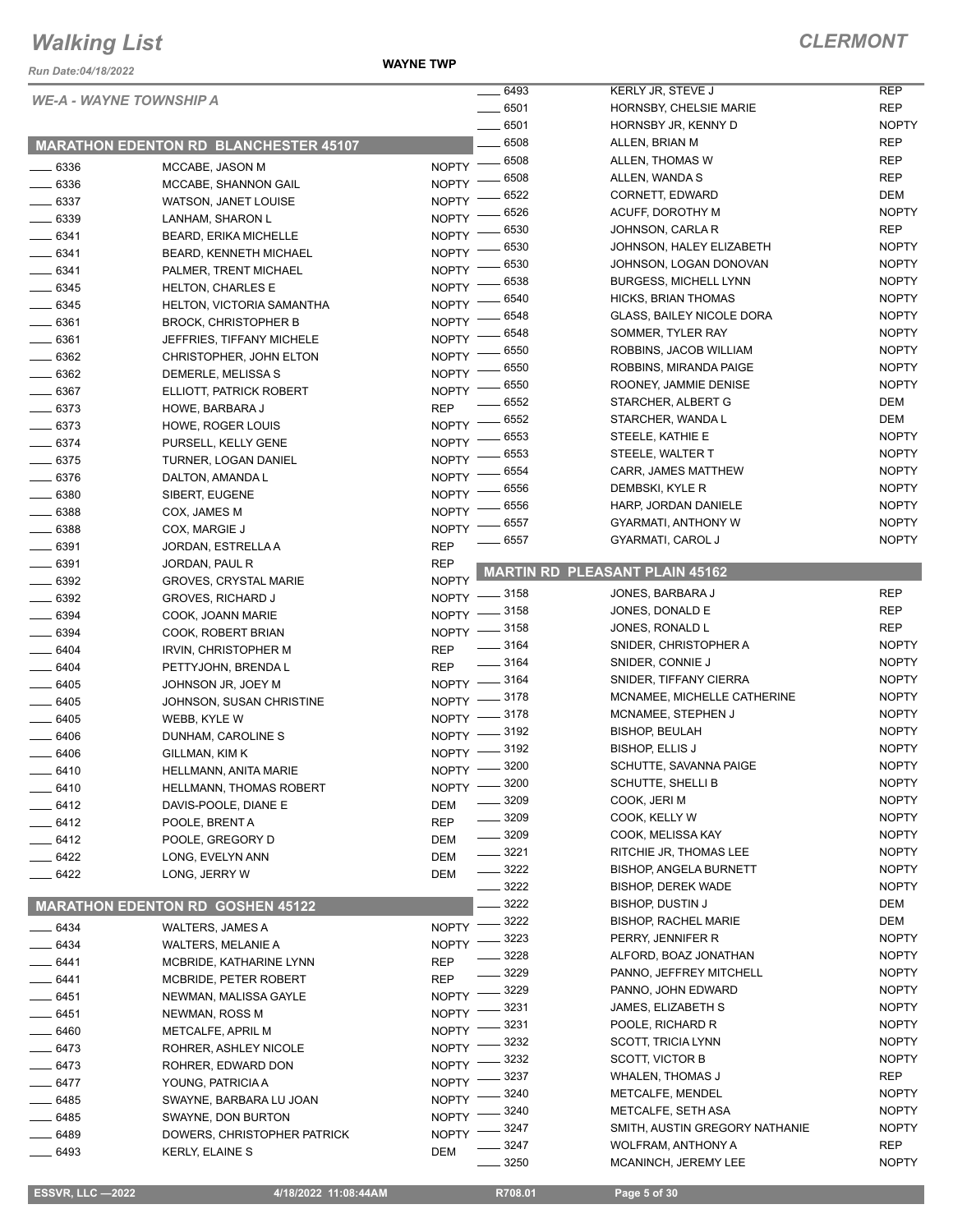**WAYNE TWP**

| Run Date:04/18/2022 |                                             | <b>WAYNE TWP</b> |                    |                                  |              |
|---------------------|---------------------------------------------|------------------|--------------------|----------------------------------|--------------|
|                     | <b>WE-A - WAYNE TOWNSHIP A</b>              |                  | 6929               | ADAMS, ANGELA PAGE               | <b>NOPTY</b> |
|                     |                                             |                  | 6929               | GIBSON, PAGE MARIE               | <b>NOPTY</b> |
|                     | <b>MARTIN RD PLEASANT PLAIN 45162</b>       |                  | 6931               | ROWAN, NATHAN L                  | <b>REP</b>   |
| 3250                | SPARROW, ANGELA R                           |                  | NOPTY - 6935       | WHITAKER, JEREMY C               | <b>NOPTY</b> |
| $-3259$             | MACKZUM, CATHY LAVON                        |                  | NOPTY -6935        | WHITAKER, RUTH A                 | <b>NOPTY</b> |
| $-3259$             | MACKZUM, CHRISTOPHER                        |                  | NOPTY - 6935       | WHITAKER, SARAH M                | <b>NOPTY</b> |
| $-3259$             | MACKZUM JR, LAWRENCE LOUIS                  |                  | NOPTY -6940        | SCOTT, BARBARA J                 | <b>NOPTY</b> |
| $- 3259$            | MACKZUM, MATTHEW WILLIAM                    |                  | NOPTY - 6940       | SCOTT, TERRY A                   | <b>NOPTY</b> |
|                     |                                             |                  | 6942               | ARNOLD, ANGELYN EDNA             | <b>NOPTY</b> |
|                     | <b>MARTIN RD PLEASANT PLAINS 45162</b>      |                  | 6942               | ARNOLD, ANGIE E                  | <b>REP</b>   |
| $- 3219$            | PANNO, LYNN K                               |                  | NOPTY - 6944       | DENHAM, AMY L                    | <b>REP</b>   |
|                     |                                             |                  | $-6944$            | DENHAM, BARRY L                  | <b>REP</b>   |
|                     | <b>MEFFORD DR BLANCHESTER 45107</b>         |                  | 6944               | DENHAM, CHASE LEE                | <b>REP</b>   |
| $\frac{1}{2}$ 3512  | NORRELL, CAROL FAYE                         |                  | NOPTY -8944        | DENHAM, DALLAS L                 | <b>REP</b>   |
| $\frac{1}{2}$ 3512  | PALMER, JERI ANN                            | <b>REP</b>       | $- 6945$           | <b>HOLTMAN, CHARLES P</b>        | <b>NOPTY</b> |
| $\frac{1}{2}$ 3512  | PALMER, WILLIAM H                           | <b>REP</b>       | 6971               | SCHEADLER, DAWN M                | <b>NOPTY</b> |
| $\frac{1}{2}$ 3614  | DOTSON, SARAH M                             |                  | NOPTY -8971        | SCHEADLER, GREGORY W             | <b>NOPTY</b> |
| $- 3614$            | DOTSON, WILLIAM RANDY                       |                  | NOPTY -8973        | <b>MORLAN, CARRIE A</b>          | <b>NOPTY</b> |
|                     |                                             |                  | _ 6973             | MORLAN, JONATHAN L               | <b>NOPTY</b> |
|                     | <b>NEWTONSVILLE RD PLEASANT PLAIN 45162</b> |                  | $-6973$            | <b>MORLAN, LILIANNE GRACE</b>    | <b>NOPTY</b> |
| $\frac{1}{2}$ 6550  | COX, CHERYL L                               | <b>REP</b>       | $- 6975$           | <b>HEUTON, JAMIE MARIE</b>       | <b>NOPTY</b> |
| $- 6550$            | COX JR, JIMMIE B                            | <b>REP</b>       | $- 6975$           | OWENS, BETTY J                   | <b>NOPTY</b> |
| $\frac{1}{2}$ 6550  | <b>GROSNICKLE, LOIS J</b>                   | <b>REP</b>       | $- 6975$           | PETERS JR, DANIEL MATTHEW        | <b>NOPTY</b> |
| $- 6554$            | LOUGHNER, ADAM LEWIS                        | NOPTY $-$        | $-6975$            | PETERS, DANNY MATTHEW            | <b>NOPTY</b> |
| 6554                | MITSIN, DEENA MARIE                         | NOPTY -          | $-6975$            | PETERS, GABRIEL M                | <b>NOPTY</b> |
| $\frac{1}{2}$ 6558  | PRIVETTE, MICHAEL DAVID                     | NOPTY -          | 6975               | PETERS, JAMES MATTHEW            | <b>NOPTY</b> |
| $- 6558$            | WEBB, JORDAN CHRISTINE                      | $NOPTY =$        | 6975               | PETERS, REBECCA LYNN             | <b>NOPTY</b> |
| $\frac{1}{2}$ 6558  | WEBB, TODD M                                | $N$ OPTY $-$     | 6977               | FAULKNER, EDWARD RAY             | <b>NOPTY</b> |
| $- 6580$            | <b>BUCHANAN, MARION EUGENE</b>              | NOPTY -          | 6989               | <b>IRVIN JR, ROBERT LEE</b>      | <b>NOPTY</b> |
| 6580                | KISER, JOE R                                | NOPTY -          | 6989               | ZIMMER, KATHY L                  | DEM          |
| $- 6580$            | KISER, KIMBERLEY LEE                        | <b>NOPTY</b>     | 6992               | <b>BAKER, JESSICA K</b>          | <b>NOPTY</b> |
| $\frac{1}{2}$ 6588  | NEWLANDS, MARGARET M                        | <b>REP</b>       | 6994               | KILGORE, DARCI L                 | <b>REP</b>   |
| $\frac{1}{2}$ 6588  | REESE, JULIE A                              | $NOPTY =$        | 6994               | KILGORE, JOSEPH R                | <b>REP</b>   |
| $- 6625$            | <b>BRUYNIS, NICHOLAS C</b>                  | <b>REP</b>       | ____ 6997          | SPRINGER, FRANCES L              | <b>NOPTY</b> |
| 6625                | WAGERS-BRUYNIS, TERESA GAIL                 | <b>REP</b>       | $- 7000$           | TOBLER, DAVE L                   | <b>REP</b>   |
| $- 6716$            | CARREIRO, DEBRA A                           | $NOPTY =$        | $-7000$            | TOBLER, VERONICA K               | <b>REP</b>   |
| $- 6716$            | CARREIRO, MICHAEL LOUIS                     | <b>NOPTY</b>     | - 7003             | BRONDHAVER, CHANDRA LA           | <b>NOPTY</b> |
| $-6722$             | <b>BRAY, GREGORY S</b>                      | <b>NOPTY</b>     | 7003               | BRONDHAVER, TODD JEFFREY         | <b>NOPTY</b> |
| 6834                | CONLY, ANNANISA LOUISE                      |                  | NOPTY - 7004       | KINGSLEY, CODY J                 | <b>NOPTY</b> |
| 6834                | CONLY, KELLY J                              |                  | NOPTY - 7004       | KINGSLEY, MARY LOUELLA           | <b>NOPTY</b> |
| 6834                | CONLY, SHEA P                               | NOPTY -          | $-7005$            | ZIMMERMAN, ALISHA NICHOLE        | <b>NOPTY</b> |
|                     |                                             |                  | $- 7012$           | SCHAEFFER, JUSTIN KYLE           | <b>NOPTY</b> |
|                     | NUMBER 5 RD PLEASANT PLAIN 45162            |                  | $-7012$            | SCHAEFFER, STEPHANIE MARIE       | <b>NOPTY</b> |
| $-6848$             | COLE, HERBERT WILLIAM                       | <b>NOPTY</b>     | $-7014$            | HOWARD, THOMAS ALLEN             | <b>NOPTY</b> |
| 6852                | MALOTT, MICHAEL P                           | <b>NOPTY</b>     | $-7018$            | <b>BUSCH, KEVIN LEWIS</b>        | <b>NOPTY</b> |
| 6852                | MALOTT, SOMER LYNN                          | <b>NOPTY</b>     | .7024              | ELLIS, MARGRET SUE               | <b>NOPTY</b> |
| $- 6856$            | HINKLE, TERESA AZORA                        | NOPTY -          | - 7024             | ELLIS, MAURA JEAN                | <b>NOPTY</b> |
| 6873                | BARR, DAVID A                               | <b>REP</b>       | $-7024$            | ELLIS, RUSSELL                   | <b>NOPTY</b> |
| $-6874$             | <b>BOHL, HARRY D</b>                        | <b>NOPTY</b>     | _ 7024             | MANNING, TYLER SEAN              | <b>NOPTY</b> |
| $-6874$             | <b>BOHL, JANET M</b>                        | <b>NOPTY</b>     | . 7024             | SIBERT, ASHLEY MICHELLE          | <b>NOPTY</b> |
| 6892                | BOCKHORST, ADAM R                           | <b>NOPTY</b>     | 7030               | FEE, ADRIAN EVAN                 | <b>NOPTY</b> |
| 6892                | <b>BOCKHORST, CLAIRE M</b>                  | <b>NOPTY</b>     | 7030               | FEE, ERICKA N                    | <b>NOPTY</b> |
| 6892                | <b>BOCKHORST, JAMES</b>                     | <b>NOPTY</b>     | 7040               | ROBY, CLAYTON ANTHONY            | <b>NOPTY</b> |
| 6892                | BOCKHORST, ROBERT JOSEPH                    | <b>NOPTY</b>     | 7052               | <b>BUCKSATH, SHANNON PATRICK</b> | <b>NOPTY</b> |
| 6894                | WILKING, DAVID STEVEN                       | <b>REP</b>       | .7052              | SMITH, ROBIN L                   | <b>NOPTY</b> |
| 6894                | WILKING, KIMBERLY M                         | <b>NOPTY</b>     |                    |                                  |              |
| $-6898$             | COOK, AZORA LOU                             | <b>NOPTY</b>     | <b>NUMBER 9 RD</b> | <b>BLANCHESTER 45107</b>         |              |
| 6904                | BARNETT, BRITTANY N                         | <b>NOPTY</b>     | _ 3357             | MULVIHILL, JONATHON LEE          | <b>NOPTY</b> |
| 6904                | <b>BARNETT, MAURICE KEITH</b>               | <b>NOPTY</b>     | _ 3357             | MULVIHILL, JULIE M               | <b>NOPTY</b> |
| 6909                | GOTTESMAN, DENEAL L                         | <b>REP</b>       | 3361               | HIGGINBOTHAM, ADAM LEE           | <b>NOPTY</b> |
| 6926                | BURNS, DAVID K                              | NOPTY $-$        | - 3365             | <b>WIRICK, LISA ELLEN</b>        | <b>NOPTY</b> |
| 6926                | COOPER, MARI F                              | NOPTY -          | 3371               | <b>BOOTH JR, ROBERT GLENN</b>    | <b>NOPTY</b> |
|                     |                                             |                  | $- 3371$           | COLE, CONSTANCE S                | <b>NOPTY</b> |
|                     |                                             |                  |                    |                                  |              |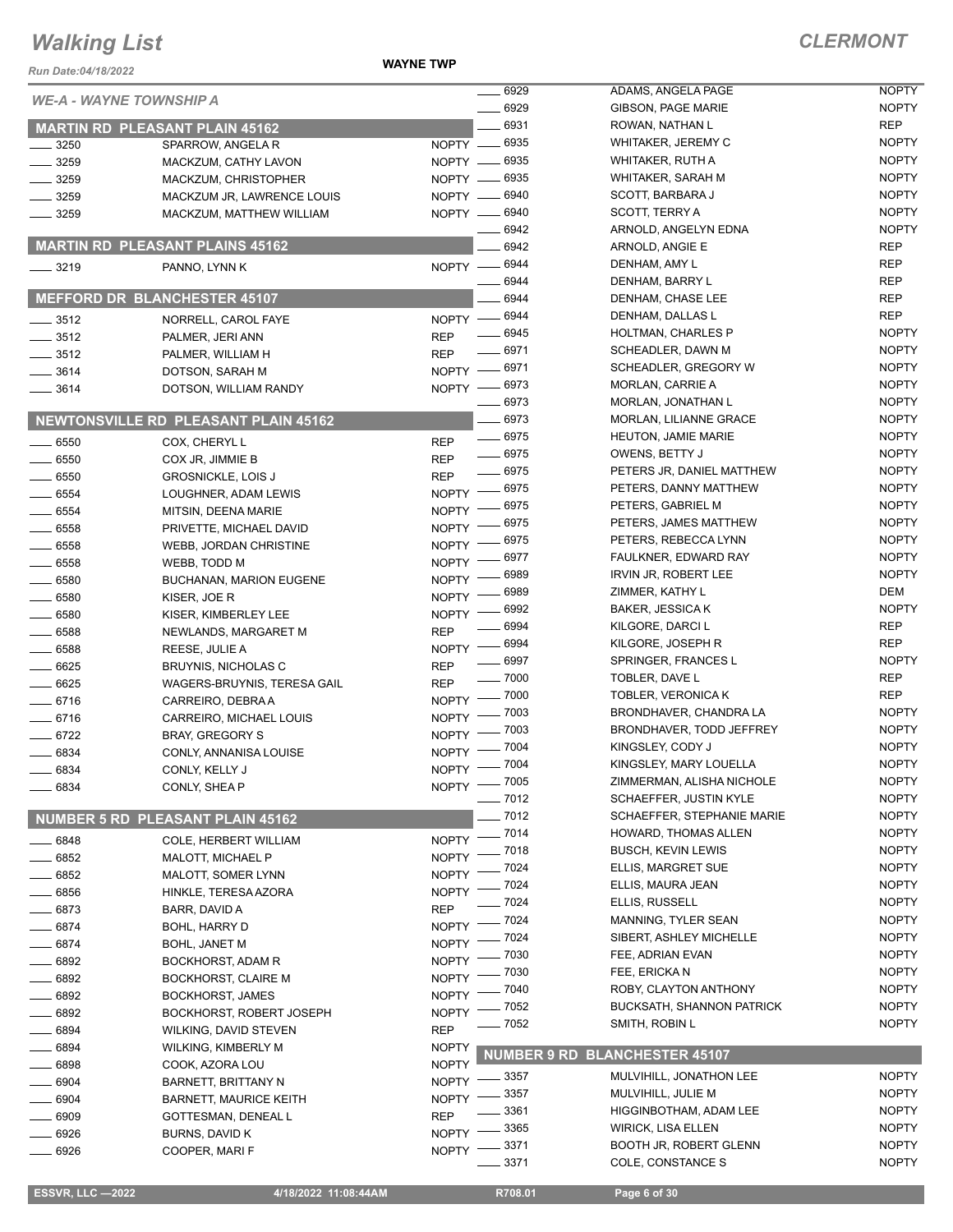**WAYNE TWP**

| Run Date:04/18/2022            |                                           | <b>WAYNE TWP</b>             |               |                                                   |                              |
|--------------------------------|-------------------------------------------|------------------------------|---------------|---------------------------------------------------|------------------------------|
| <b>WE-A - WAYNE TOWNSHIP A</b> |                                           |                              | 3977          | WHITT, DAVID R                                    | <b>NOPTY</b>                 |
|                                |                                           |                              | .3977         | WHITT, ZACHERY DAVID                              | <b>NOPTY</b>                 |
|                                | <b>NUMBER 9 RD BLANCHESTER 45107</b>      |                              |               | PLEASANT RUN LN PLEASANT PLAIN 45162              |                              |
| $-3374$<br>3392                | ALLEN, AMY E<br>WILSON, ALAN LEE          | <b>NOPTY</b><br><b>NOPTY</b> | $- 6858$      | GARDNER, TINA G                                   | <b>NOPTY</b>                 |
| 3446                           | SANDERS JR, FRANKLIN DELANO               | <b>REP</b>                   | 6860          | SMITH, RICHARD GERARD                             | <b>REP</b>                   |
| $-3452$                        | <b>IVEY, DAISY ANN</b>                    | <b>NOPTY</b>                 | 6860          | SMITH, WILMAL                                     | <b>REP</b>                   |
| 3452                           | <b>IVEY, DILLON LEE</b>                   | NOPTY _                      | 6862          | REED, BONNIE A                                    | <b>NOPTY</b>                 |
| 3452                           | <b>IVEY, JULIE A</b>                      | NOPTY                        | 6862          | REED, DANIEL J                                    | <b>NOPTY</b>                 |
| 3452                           | <b>IVEY, ROGER L</b>                      | NOPTY __                     | 6866          | NUGENT, PAUL F                                    | DEM                          |
| 3460                           | ANDERSON, PAUL E                          | <b>NOPTY</b>                 | 6874          | CLOSE, ANGELA JO                                  | <b>NOPTY</b>                 |
| 3464                           | ELLIOTT, ELIJAH NATHANIEL LEE             |                              | NOPTY __ 6874 | YOUNG, DAVID BROKAW                               | <b>NOPTY</b>                 |
| 3464                           | POLLARD, AMY K                            | <b>NOPTY</b>                 |               |                                                   |                              |
| 3470                           | RUNYON, KALEB DWAYNE                      |                              |               | NOPTY RAMEY LN BLANCHESTER 45107                  |                              |
| 3533                           | MARISCHEN, REBECCA SUSAN                  | <b>NOPTY</b>                 | . 3614        | ALSIP, TERESA G                                   | <b>NOPTY</b>                 |
| 3543                           | CALLOWAY, STACEY ANN                      | <b>NOPTY</b>                 | $-3614$       | ALSIP, TIMOTHY GLEN                               | <b>NOPTY</b>                 |
| $-3543$                        | SHOOPMAN, VICTORIA A                      | <b>NOPTY</b>                 |               |                                                   |                              |
| 3550                           | <b>BICK, AARON LYLE</b>                   | <b>NOPTY</b>                 |               | <b>RUTHIE LN PLEASANT PLAIN 45162</b>             |                              |
| 3550                           | <b>BICK, LEAH R</b>                       | <b>NOPTY</b>                 | 6514          | SHOEMAKER, JOHN D                                 | <b>NOPTY</b>                 |
| 3567                           | KEMPER, RONALD TERRY DAVID                | <b>NOPTY</b>                 | 6514          | SHOEMAKER, JUSTIN                                 | <b>NOPTY</b>                 |
| 3660                           | GIBSON, DEVEN TREY                        | <b>NOPTY</b>                 | 6514          | SHOEMAKER, LISA R                                 | <b>NOPTY</b>                 |
| 3681                           | CAMPBELL, STEVEN TYLER                    | <b>NOPTY</b>                 | 6522          | FAHEY, ROSETTA FAYE                               | <b>NOPTY</b>                 |
| 3697                           | BELL, MEGAN KATHLEEN                      | <b>NOPTY</b>                 |               |                                                   |                              |
| 3697<br>3700                   | BELL, RYAN DAVID<br>GILKISON, FAYE H      | <b>NOPTY</b><br><b>NOPTY</b> |               | <b>SANDY LN BLANCHESTER 45107</b>                 |                              |
| $-3700$                        | HUTCHENS, KEVIN W                         | <b>NOPTY</b>                 | 3312          | <b>GRIFFITH JR, LEAMON</b>                        | <b>NOPTY</b>                 |
| $-3700$                        | MOON, NICOLE A                            | <b>NOPTY</b>                 | 3312          | <b>GRIFFITH, VICTORIA J</b>                       | <b>NOPTY</b>                 |
| 3700                           | VARNER, MELISSA A                         | <b>NOPTY</b>                 | 3314          | COOGAN JR, RICHARD ROBERT                         | <b>NOPTY</b>                 |
| 3704                           | STURGILL, TRACI MARY                      | <b>NOPTY</b>                 | 3314          | HALL, ANGELA MARIE                                | <b>NOPTY</b>                 |
| 3706                           | HODGE SR, GEORGE D                        | <b>NOPTY</b>                 | 3314          | HALL, JOSEPH D                                    | <b>NOPTY</b>                 |
| 3706                           | LONG, BRITTANY MARIE                      | <b>NOPTY</b>                 | 3316<br>3316  | <b>BARKER, HENRY OAKLEY</b><br>GONZALES, ALEXIS D | <b>NOPTY</b><br><b>NOPTY</b> |
| 3711                           | BELLAMY, VERNON LEE                       | <b>REP</b>                   | 3316          | HARRISON, BRIDGETTE L                             | <b>NOPTY</b>                 |
| 3714                           | HASSE, ROBERT THOMAS                      | <b>NOPTY</b>                 | 3316          | HARRISON, DOUGLAS W                               | <b>NOPTY</b>                 |
| $-3717$                        | GAGE, BROOKE ELIZABETH                    | <b>NOPTY</b>                 | 3318          | <b>GREGORY, SAMANTHA MARIE</b>                    | <b>NOPTY</b>                 |
| 3720                           | <b>HODGSON, JAMES R</b>                   | <b>NOPTY</b>                 | 3318          | MENSING, CHRISTOPHER LB                           | <b>NOPTY</b>                 |
| 3730                           | MCNAMARA, PATRICK E                       | <b>NOPTY</b>                 | 3318          | TIREY, STACIE L                                   | <b>NOPTY</b>                 |
| $= 3736$                       | <b>BUSH, KIMBERLY LYNN</b>                | <b>NOPTY</b>                 | 3320          | DALTON, ALEXANDRA N                               | <b>NOPTY</b>                 |
| 3736                           | <b>BUSH, ROBERT C</b>                     | <b>NOPTY</b>                 | 3321          | DONALDSON, DONNA MARIE                            | <b>NOPTY</b>                 |
| 3746                           | MOORE, CAROLYN S                          | <b>NOPTY</b>                 | 3322          | FITZPATRICK, CHRISTOPHER GLENN                    | <b>NOPTY</b>                 |
| 3746                           | MOORE, CLINT D                            | <b>NOPTY</b>                 | 3322 #LOT 6   | BYRD, ANTHONY D                                   | <b>NOPTY</b>                 |
| 3756                           | NEAL, STEPHEN G                           | <b>NOPTY</b>                 | 3324          | <b>RIES, JEFFREY R</b>                            | <b>NOPTY</b>                 |
| 3770                           | HEMBREE JR, THOMAS D                      | <b>REP</b>                   | 3327          | WILLIAMS, ROSEMARIE JANE                          | <b>NOPTY</b>                 |
| 3770                           | HEMBREE, VALLERY V                        | <b>REP</b>                   | 3328          | MILLER, KELLI JO                                  | <b>NOPTY</b>                 |
| 3794                           | <b>TAYLOR, TIMOTHY ROBERT</b>             | <b>NOPTY</b>                 | 3329          | MILLER, BRETT A                                   | <b>NOPTY</b>                 |
| PETTETT DR BLANCHESTER 45107   |                                           |                              | 3329          | YACKO, DESIREE MARIE                              | <b>NOPTY</b>                 |
|                                |                                           |                              | 3331          | CRABILL, JACKSON ROSS                             | <b>NOPTY</b>                 |
| 3941<br>3946                   | NEEDHAM, WILMA J<br><b>BUDAI, CASIE S</b> | <b>REP</b><br><b>REP</b>     |               |                                                   |                              |
| 3946                           | <b>BUDAI, TIMOTHY PATRICK</b>             | <b>REP</b>                   |               | STATE ROUTE 133 BLANCHESTER 45107                 |                              |
| 3949                           | TAYLOR II, JAMES S                        | <b>REP</b>                   | 6848          | DAVIS, KATHERINE FAYE                             | <b>NOPTY</b>                 |
| 3949                           | TAYLOR, SENECA MARIE                      | <b>NOPTY</b>                 | 6848          | <b>FEAZELL, ARCHIE W</b>                          | <b>NOPTY</b>                 |
| 3950                           | <b>BARGER JR, JUSTUS</b>                  | <b>NOPTY</b>                 | 6859          | HOWARD, KIMBERLY ANN                              | <b>NOPTY</b>                 |
| 3953                           | CLARK, ALEA ANN                           | <b>NOPTY</b>                 | 6876          | JAMES, NATHAN                                     | <b>NOPTY</b>                 |
| 3953                           | CLARK, BARBARA C                          | <b>NOPTY</b>                 | 6879          | WAKEFIELD, LISA MARIE                             | <b>NOPTY</b>                 |
| 3954                           | <b>CUPP, AUSTIN J</b>                     | <b>NOPTY</b>                 | 6888<br>6888  | BERRY, AARON KRISTOPHER<br><b>BERRY, STELLA M</b> | <b>NOPTY</b><br><b>NOPTY</b> |
| 3957                           | RICHARDS, DONNA J                         | <b>NOPTY</b>                 | 6899          | KING, CYNTHIA LYNN                                | <b>NOPTY</b>                 |
| 3958                           | HOELSCHER, FREDERICK                      | <b>NOPTY</b>                 | 6899          | <b>WILSON, SABRINA LEE</b>                        | <b>NOPTY</b>                 |
| 3958                           | <b>HOELSCHER, SHARON FAYE</b>             | <b>NOPTY</b>                 | 6901          | KING, ELSIE JO ANN                                | <b>NOPTY</b>                 |
| 3958                           | JEWETT, RYAN M                            | <b>NOPTY</b>                 | 6904          | <b>BURFITT, MARIAH LYNN</b>                       | <b>NOPTY</b>                 |
| 3961                           | <b>HENDRICKSON, DENISE ANN</b>            | <b>NOPTY</b>                 | 7000          | COOK, CORDIA ANNETTE                              | <b>REP</b>                   |
| 3974                           | <b>GRONE, STEPHEN R</b>                   | <b>NOPTY</b>                 | 7000          | COOK, ERIC JAMES                                  | <b>REP</b>                   |
| 3975                           | THOMPSON, BRIAN                           | <b>NOPTY</b>                 | 7000          | COOK, JAMES E                                     | <b>REP</b>                   |
| $-3977$                        | ALLEN, TRICIA                             | <b>NOPTY</b>                 |               |                                                   |                              |
| <b>ESSVR, LLC -2022</b>        | 4/18/2022 11:08:44AM                      |                              | R708.01       | Page 7 of 30                                      |                              |
|                                |                                           |                              |               |                                                   |                              |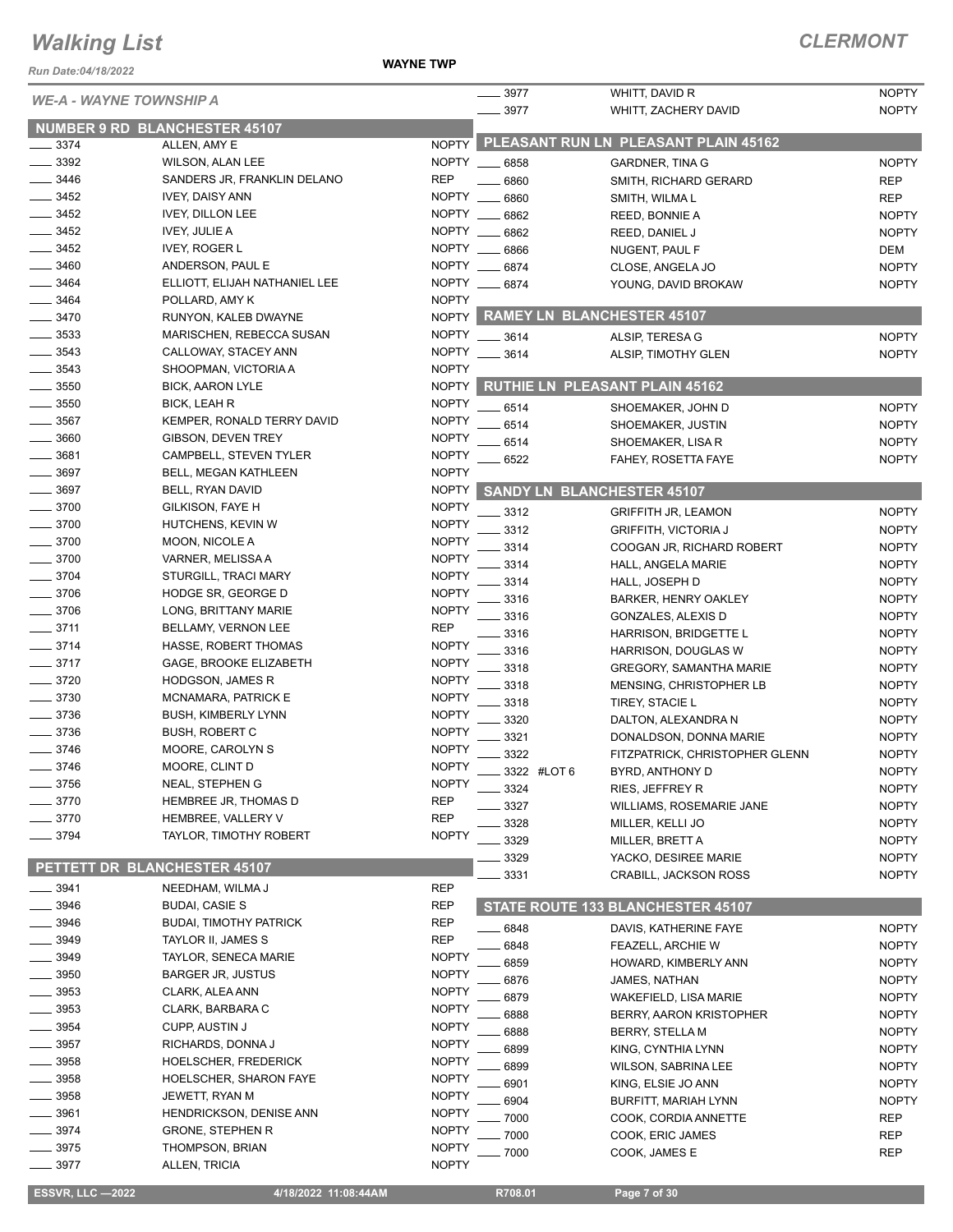#### *Run Date:04/18/2022*

**WAYNE TWP**

| KUII DAIE.04/10/ZUZZ<br><b>WE-A - WAYNE TOWNSHIP A</b> |                                                              |              | $- 6537$              | PAYNE, IAN DRAKE                                | <b>NOPTY</b>                 |
|--------------------------------------------------------|--------------------------------------------------------------|--------------|-----------------------|-------------------------------------------------|------------------------------|
|                                                        |                                                              |              | 6546<br>6559          | TAYLOR, CHARLES N                               | REP                          |
| $- 7012$                                               | STATE ROUTE 133 BLANCHESTER 45107<br>STURGILL JR, ROBERT RAY | <b>REP</b>   | 6564 #APT 2           | BAILEY, STEVEN TYLER J<br>PILMAN, GRANT SILAS   | <b>NOPTY</b><br><b>NOPTY</b> |
| $- 7012$                                               | STURGILL, TERESA K                                           | <b>REP</b>   |                       |                                                 |                              |
| $- 7069$                                               | FRUMP, ANDREW M                                              | <b>NOPTY</b> |                       | STATE ROUTE 133 PLEASANT PLAIN 45162            |                              |
| $- 7069$                                               | FRUMP, KIMBERLY JO                                           | <b>REP</b>   | $- 6561$              | DONLEY, JULIA K                                 | <b>NOPTY</b>                 |
| $- 7069$                                               | FRUMP, MATTHEW R                                             | <b>REP</b>   | $- 6563$              | STANNUS, LEEANN FAYE                            | <b>NOPTY</b>                 |
|                                                        |                                                              |              | 6563                  | STANNUS SR, PAUL LEONARD                        | <b>NOPTY</b>                 |
| STATE ROUTE 133 GOSHEN 45122                           |                                                              |              | 6565 #2               | HANSON, KATHLEEN MARY                           | <b>NOPTY</b>                 |
| $- 6293$                                               | HELMER, DIANE E                                              |              | NOPTY __ 6567         | SCOTT, MONIQUE TAVORN                           | <b>NOPTY</b>                 |
| $- 6293$                                               | HELMER, JEFFREY T                                            |              | NOPTY __ 6567         | WRIGHT, DEBRA ANN                               | <b>NOPTY</b>                 |
| $- 6294$                                               | <b>KRUMMEN, ERIN LYNN</b>                                    |              | NOPTY __ 6569         | HINES JR, MICHAEL J                             | <b>NOPTY</b>                 |
| 6294                                                   | KRUMMEN II, JOHN S                                           |              | NOPTY __ 6569         | HINES, MICHAEL JOSEPH                           | <b>NOPTY</b>                 |
| $- 6294$                                               | KRUMMEN, V MARIA                                             |              | NOPTY __ 6569         | LANHAM, JO ANN A                                | <b>NOPTY</b>                 |
| $- 6307$                                               | CAMPBELL, STEVEN R                                           | <b>REP</b>   | $- 6573$              | WALKER JR, EDGAR T                              | <b>NOPTY</b>                 |
| $\frac{1}{2}$ 6307                                     | CAMPBELL, TAMELA L                                           | <b>REP</b>   | $- 6576$              | ERNST, ZACHARY R                                | REP                          |
| $- 6307$                                               | CAMPBELL, TODD AUSTIN                                        |              | NOPTY __ 6585         | ASHCRAFT, CHRISTOPHER LEE                       | <b>NOPTY</b>                 |
| $-6307$                                                | CAMPBELL, TRAVIS L                                           |              | NOPTY __ 6585         | ASHCRAFT, CODY ALEXANDER                        | <b>NOPTY</b>                 |
| $- 6315$                                               | <b>IVEY, DANIEL TRAVIS</b>                                   | <b>REP</b>   | $\frac{1}{2}$ 6585    | ASHCRAFT, DAWN RENEE                            | <b>NOPTY</b>                 |
| $- 6315$                                               | <b>IVEY, LINDSAY TAYLOR</b>                                  | <b>REP</b>   | $- 6586$              | ASHCRAFT, SHELBY ANNE                           | <b>NOPTY</b>                 |
| $\frac{1}{2}$ 6315                                     | KALNBACH, DAVID LYN                                          |              | NOPTY __ 6615         | HODERLEIN, NICK C                               | <b>NOPTY</b>                 |
| $- 6338$                                               | MIRACLE, NORMA JEAN                                          |              | NOPTY __ 6615         | HODERLEIN, RENEE K                              | <b>NOPTY</b>                 |
| .6350                                                  | WILLIAMS, DAVID W                                            |              | NOPTY __ 6615         | HODERLEIN, SAMANTHA SHAE                        | <b>NOPTY</b>                 |
| $\frac{1}{2}$ 6350                                     | WILLIAMS, LEAH M                                             |              | NOPTY __ 6621         | CHAPIN JR, WALTER R                             | <b>NOPTY</b>                 |
| $- 6350$                                               | WILLIAMS, MARY B                                             |              | NOPTY __ 6622         | WININGER, HAROLD E                              | <b>REP</b>                   |
| $\frac{1}{2}$ 6364                                     | HAAS, CANDY S                                                |              | NOPTY __ 6655         | GUISLEMAN, ELIZABETH ANNE                       | <b>NOPTY</b>                 |
| $- 6391$                                               | <b>BARNES, ANNA B</b>                                        | <b>REP</b>   | $- 6655$              | <b>GUISLEMAN, MARK EUGENE</b>                   | <b>NOPTY</b>                 |
| 6391                                                   | HENKE, PATRICIA A                                            | <b>REP</b>   | 6656                  | <b>BRAATZ, DESTINEY NICOLE</b>                  | <b>NOPTY</b>                 |
| $\frac{1}{2}$ 6399                                     | CAMPBELL, SARAH ALLISON                                      |              | NOPTY __ 6656         | <b>CULBRETH, STEVEN R</b>                       | <b>NOPTY</b>                 |
| $-6400$                                                | LONG, STEPHANIE M                                            |              | NOPTY __ 6656         | GORDON, JENNIFER LYNN                           | <b>NOPTY</b>                 |
| $- 6428$                                               | WHITT, ALEC JAMES                                            |              | NOPTY __ 6659         | <b>MCCAIN, MARILYN J</b>                        | <b>NOPTY</b>                 |
| $- 6428$                                               | WHITT, CARL JACK                                             |              | NOPTY __ 6667         | PATE, LARRY A                                   | <b>NOPTY</b>                 |
| 6428                                                   | WHITT, JENNIFER L                                            |              | NOPTY __ 6667         | PATE, SABRINA MICHELL                           | <b>NOPTY</b>                 |
| $-6446$                                                | <b>BOEHL, BENJAMIN F</b>                                     |              | NOPTY __ 6673         | STILL, BARBARA F                                | <b>REP</b>                   |
| $- 6446$                                               | <b>BOEHL, KRISTA L</b>                                       |              | NOPTY __ 6673         | STILL, JOSEPH K                                 | <b>REP</b>                   |
| $-6468$                                                | CLARK, JOHN LEWIS                                            |              | NOPTY __ 6679         | <b>EMERSON, GREGORY M</b>                       | <b>NOPTY</b>                 |
| $- 6468$                                               | <b>CLARK, VICKIE LYNN</b>                                    |              | NOPTY __ 6679         | <b>EMERSON, KAYLEEN ROSE</b>                    | <b>NOPTY</b>                 |
| 6468                                                   | GUMBERT, GWENDOLYN DAWN                                      |              | NOPTY __ 6751         | BOYD, JUDY W                                    | <b>REP</b>                   |
| 6472                                                   | GATO, RICARDO L                                              | NOPTY __     | 6751                  | TAYLOR, JOHN D                                  | <b>REP</b>                   |
| _ 6475                                                 | <b>BOEGEMAN, DALE T</b>                                      |              | NOPTY __ 6760         | QUEENO, DANIEL R                                | <b>NOPTY</b>                 |
| $-6475$                                                | BOEGEMAN, RACHAEL MARIE                                      |              | NOPTY __ 6760         | <b>WILLIAMS, NANCY A</b>                        | DEM                          |
| - 6478                                                 | LORENTZ, ARIN MORGAN                                         |              | NOPTY __ 6805         | LYTTLE, DOUGLAS O                               | <b>NOPTY</b>                 |
| 6478                                                   | LORENTZ JR, EARL P                                           | <b>REP</b>   | 6805                  | LYTTLE, JOY A                                   | <b>NOPTY</b>                 |
| $-6483$                                                | HAHN, JENNIFER REBECCA                                       | <b>NOPTY</b> | NOPTY __ 6808         | LYTTLE, CHAROLETTE A                            | <b>NOPTY</b>                 |
| 6487<br>_ 6487                                         | <b>BAKER, LEXUS MORGAN</b><br><b>BAKER, MELISSA A</b>        |              |                       | NOPTY STATE ROUTE 133 PLEASANT PLAINS 45162     |                              |
| $-6487$                                                | BAKER, RODNEY R                                              |              | NOPTY __ 6576         |                                                 |                              |
| _ 6487                                                 | BAKER, TERRI ANNE                                            | <b>NOPTY</b> |                       | HINNERS, PATRICIA A                             | <b>NOPTY</b>                 |
| __ 6487                                                | DANCY, JUSTIN E                                              | NOPTY        |                       | STATE ROUTE 727 GOSHEN 45122                    |                              |
| $-6494$                                                | CARRIER, STEVEN RAY                                          | <b>REP</b>   |                       |                                                 |                              |
| __ 6499                                                | FREUDIGER, JANA MICHELLE                                     | <b>NOPTY</b> | 6656                  | GIANNETTI, THOMAS J                             | REP                          |
| $-6499$                                                | FREUDIGER, JOSEPH A                                          |              | 6656<br>NOPTY __ 6656 | GIANNETTI, VICKIE S<br>OSTENDARP, GWENDOLYN RAE | <b>REP</b><br><b>NOPTY</b>   |
| .6505                                                  | <b>WILSON, ANGELA</b>                                        |              | NOPTY __ 6664         | <b>SCHMURR, DYLAN MICHAEL</b>                   | <b>NOPTY</b>                 |
| $-6505$                                                | <b>WILSON, RONNIE LEE</b>                                    |              | NOPTY __ 6734         | HOLLON, LARRY D                                 | <b>NOPTY</b>                 |
| $-6513$                                                | COLLETT, MICHAEL ALLEN                                       |              | NOPTY __ 6738         | <b>BREEZLEY, VICKI L</b>                        | <b>NOPTY</b>                 |
| $-6535$                                                | PARIZEK, LESLIE                                              |              | NOPTY __ 6740         | BREEZLEY, JAMES D                               | <b>REP</b>                   |
| $-6535$                                                | STRATTON, JONATHAN PAUL                                      |              | NOPTY __ 6740         | BREEZLEY, JOSEPHINE                             | <b>REP</b>                   |
| 6536                                                   | PARKISON, MYLES LEE                                          |              | NOPTY __ 6744         | DAY, LOU E                                      | <b>NOPTY</b>                 |
| $= 6536$                                               | SIMONS, BRANDI RHIAN                                         |              | NOPTY __ 6748         | DREWRY, ROBIN                                   | <b>NOPTY</b>                 |
| $-6536$                                                | SIMONS, LINDA D                                              | <b>REP</b>   | $- 6748$              | WRIGHT, TIMOTHY M                               | <b>NOPTY</b>                 |
| _ 6536                                                 | SIMONS, WILLIAM R                                            | <b>REP</b>   | $- 6752$              | <b>HOUCHINS, CLAUDE K</b>                       | <b>NOPTY</b>                 |
| 6537                                                   | PATCHELL, DONALD D                                           |              | NOPTY __ 6752         | HOUCHINS, TRUDEANA J                            | <b>NOPTY</b>                 |
|                                                        |                                                              |              |                       |                                                 |                              |
| <b>ESSVR, LLC -2022</b>                                | 4/18/2022 11:08:44AM                                         |              | R708.01               | Page 8 of 30                                    |                              |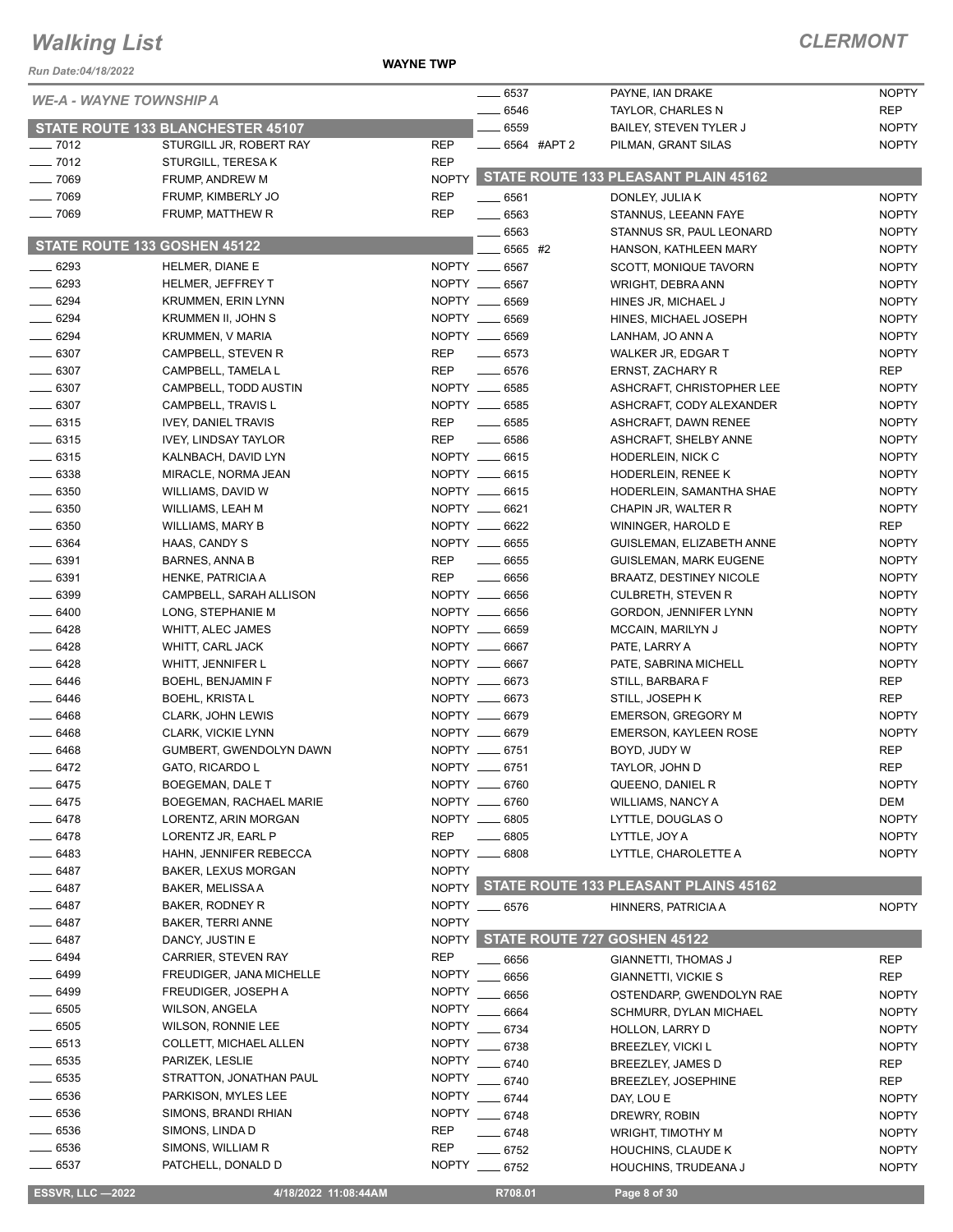*Run Date:04/18/2022*

**WAYNE TWP**

|                                |                                             |                              | 6584                          | THOMPSON, RACHAEL HERMAN                         | <b>DEM</b>                   |
|--------------------------------|---------------------------------------------|------------------------------|-------------------------------|--------------------------------------------------|------------------------------|
| <b>WE-A - WAYNE TOWNSHIP A</b> |                                             |                              | 6585                          | COX, DANIEL B                                    | <b>NOPTY</b>                 |
| STATE ROUTE 727 GOSHEN 45122   |                                             |                              | 6585                          | COX, SARAH M                                     | <b>NOPTY</b>                 |
| $- 6760$                       | SMITH, ARNOLD E                             | <b>NOPTY</b>                 | 6587                          | FLANNERY, ANTHONY LANCE                          | <b>NOPTY</b>                 |
| $- 6760$                       | SMITH, JEWELL E                             | <b>NOPTY</b>                 | 6587                          | FLANNERY, CARLA J                                | <b>NOPTY</b>                 |
| $- 6768$                       | WIEDA, DOUGLAS W                            | <b>NOPTY</b>                 | 6589                          | HITTLE, GINGER E                                 | <b>NOPTY</b>                 |
| $-6771$                        | SOALE, MICHAEL W                            | <b>REP</b>                   | 6589                          | HITTLE, PAUL ROY                                 | <b>NOPTY</b>                 |
| $- 6774$                       | ANDERSON, RYAN JOSEPH                       | <b>NOPTY</b>                 |                               |                                                  |                              |
| $-6774$                        | CHAPMAN, BRIAN EVANS                        | <b>NOPTY</b>                 |                               | <b>TAYLOR PIKE BLANCHESTER 45107</b>             |                              |
| $-6774$                        | MCLANE, CODY SUE                            | NOPTY -                      | 6417                          | ORLANDO, JADA RAE                                | <b>NOPTY</b>                 |
| $-6774$                        | MCLANE, JOSIE SAMANTHA                      | <b>NOPTY</b>                 | 6423                          | <b>BARBRO, SHERRY LYNN</b>                       | <b>NOPTY</b>                 |
| 6776                           | RILEY, DANIEL WAYNE                         | NOPTY -                      | 6423                          | WRIGHT, KAYDISHA M                               | <b>NOPTY</b>                 |
| $- 6776$                       | RILEY, HANNAH SUE                           | <b>NOPTY</b>                 | 6428                          | ALEXANDER, TINA MARIE                            | <b>NOPTY</b>                 |
| $- 6776$                       | RILEY, LUANNE                               | <b>NOPTY</b>                 | 6428                          | WINEMILLER, ROGER D                              | <b>REP</b>                   |
| $- 6776$                       | RILEY, WAYNE                                | NOPTY -                      | 6475                          | WINEMILLER, ALEXIS HOPE                          | <b>NOPTY</b>                 |
| $- 6779$                       | MORLATT, NEAL JOSEPH                        | $N$ OPTY $-$                 | 6475                          | WINEMILLER, DEBORAH S                            | <b>REP</b>                   |
| $-6785$                        | BELCHER, KYLE L                             |                              | NOPTY -6475                   | WINEMILLER, TODD L                               | <b>REP</b>                   |
| $- 6787$                       | <b>BURLILE, NICHOLAS RYAN</b>               | $N$ OPTY -                   | 6545                          | SHEPPARD, CHARLES IRVIN                          | <b>NOPTY</b>                 |
| $- 6787$                       | MILLER, LORIE M                             | NOPTY -                      | 6545                          | SHEPPARD, SANDRA A                               | <b>REP</b>                   |
| $- 6787$                       | MILLER, MATTHEW R                           | NOPTY -                      | 6559                          | GABBARD, RANDY D                                 | <b>NOPTY</b>                 |
| $- 6788$                       | KIZZEE, LINDA S                             | <b>NOPTY</b>                 | 6563                          | <b>SEXTON, DANIEL J</b>                          | <b>REP</b>                   |
| 6789                           | BROWNING, JASON PAUL                        | NOPTY -                      | 6563                          | <b>SEXTON, DONNA MARIE</b>                       | <b>REP</b>                   |
| $- 6789$                       | <b>BROWNING, JENNIFER PAIGE</b>             | NOPTY -                      | 6577                          | ROY, WILMA J                                     | <b>REP</b>                   |
| $-6789$                        | <b>BROWNING, KATHARYNE F</b>                | NOPTY -                      | 6585                          | <b>GAINES, HEATHER M</b>                         | <b>NOPTY</b>                 |
| $- 6795$                       | <b>WHITINGER, BOBI J</b>                    | NOPTY =                      | 6585                          | RHOADS, JAMES CARL                               | <b>NOPTY</b>                 |
| $- 6795$                       | WHITINGER, BRANDI J                         | NOPTY -                      | 6593                          | ROY, DEBORAH E                                   | <b>NOPTY</b>                 |
| $-6795$                        | WHITINGER, LAUREN AMBER                     | $NOPTY$ -                    | $-6593$                       | ROY, VICTOR T                                    | <b>NOPTY</b>                 |
| $- 6798$                       | MAKSTALLER, TERRY WILLIAM                   | $NOPTY =$                    | - 6597                        | KIDWELL, JAMES A                                 | <b>REP</b>                   |
| 6799                           | CONLEY, JOYCE A                             | <b>REP</b>                   | $- 6597$                      | KIDWELL, SHEILA S                                | <b>REP</b>                   |
| $\frac{1}{2}$ 6802             | CAPLINGER, CHLOE RHIANNON                   | <b>REP</b>                   | $- 6609$                      | PENN, CHEYENNE MARIE                             | <b>NOPTY</b>                 |
| 6802                           | CAPLINGER, LYLE L                           | <b>REP</b>                   | $\frac{1}{2}$ 6609<br>$-6624$ | <b>RENICK, JORDAN T</b>                          | <b>NOPTY</b>                 |
| 6802                           | CAPLINGER, PAMELA A                         | <b>REP</b>                   |                               | <b>WILLIAMS, BRANDON C</b>                       | <b>NOPTY</b>                 |
| 6804                           | ROBERTS, TERESA ANN                         |                              | NOPTY - 6670<br>$- 6708$      | ALSIP, ANTHONY                                   | <b>NOPTY</b><br><b>NOPTY</b> |
| 6807                           | FROST, KELLY SUE                            | <b>REP</b>                   | $- 6708$                      | LANHAM, JESSICA MARIE<br>LANHAM, MICHAEL GREGORY | <b>NOPTY</b>                 |
| 6807                           | FROST, RANDY ALBERT                         | <b>REP</b>                   |                               | <b>BURKE, JAMES M</b>                            | <b>NOPTY</b>                 |
| 6808                           | MOHRHAUS, CHRISTOPHER PHILLIP               |                              | NOPTY -8730<br>$-6730$        | <b>BURKE, MARIAN D</b>                           | <b>NOPTY</b>                 |
| 6808                           | SHEW, KYLIE SUE                             | $N$ OPTY $-$                 | 6733                          | BLEVINS, SHERRI LYNN                             | <b>NOPTY</b>                 |
| $-6812$                        | AYERS, TONYA LYNN                           | <b>NOPTY</b>                 | 6733                          | HERTLEIN, EMILY JO                               | <b>NOPTY</b>                 |
| 6815                           | LLOYD, ALLEN L                              | <b>NOPTY</b>                 | 6734                          | CHANDLER, GARY WAYNE                             | <b>NOPTY</b>                 |
| 6815                           | LLOYD SR, ERROL D                           | <b>REP</b>                   |                               | JOHNSON, ASHLY NICHOLE                           | <b>NOPTY</b>                 |
| $-6815$                        | LLOYD JR, ERROL DEAN                        |                              | NOPTY -8754<br>6754           | JOHNSON, SYLAS K                                 | <b>NOPTY</b>                 |
| 6817                           | <b>BASTON, CHARLES E</b>                    | NOPTY                        | 6770                          | GREENE, JOHN O                                   | <b>NOPTY</b>                 |
| 6817                           | MINTON, PHILLIP JAMES                       | <b>NOPTY</b>                 | 6774                          | HUPP, JANICE SUE                                 | <b>NOPTY</b>                 |
| 6817                           | NOLTE, DONNA J                              | <b>NOPTY</b>                 | 6789                          | DENIER, KYLE JAMES                               | <b>NOPTY</b>                 |
| 6817                           | <b>SCHMIDT, TAMMY RENEE</b>                 | <b>NOPTY</b>                 | 6790                          | PETTIGREW, JAMES R                               | <b>REP</b>                   |
| _ 6817 #LOT 6817               | <b>SCHMIDT, FRANK WILLIAM</b>               | <b>NOPTY</b>                 | 6800                          | <b>COMBS, BRUCE W</b>                            | <b>DEM</b>                   |
|                                | STATE ROUTE 727 PLEASANT PLAIN 45162        |                              | 6800                          | COMBS, PAMELA R                                  | DEM                          |
|                                |                                             |                              |                               |                                                  |                              |
| $= 6572$<br>6600               | HARR, STEPHEN P<br>KUNKLE, LEEANNE NICHOLE  | <b>NOPTY</b><br><b>NOPTY</b> | <b>TRINITYS WAY</b>           | <b>BLANCHESTER 45107</b>                         |                              |
|                                |                                             |                              | 3800                          | KAEHLER, JENNIFER ANN                            | <b>REP</b>                   |
|                                | <b>STONELICK TRACE PLEASANT PLAIN 45162</b> |                              | 3800                          | KAEHLER, JEREMY NATHANIEL                        | <b>REP</b>                   |
|                                |                                             | <b>NOPTY</b>                 | 3801                          | FREYTAG, DAVID MICHAEL                           | <b>NOPTY</b>                 |
| $\equiv$ 6571                  | STEPHANS, SCOTT EDWARD                      |                              | 3801                          | FREYTAG, SHERI LYNN                              | <b>NOPTY</b>                 |
| 6572                           | WINKELBACH, JERALD A                        | <b>NOPTY</b><br><b>NOPTY</b> | 3808                          | <b>METCALFE, MARCI N</b>                         | <b>NOPTY</b>                 |
| 6572<br>$-6575$                | WINKELBACH, JOYCE W<br>MURASKI, CAROL ANNE  | DEM                          | 3808                          | METCALFE, ZACHARY THOMAS                         | <b>NOPTY</b>                 |
| 6575                           | MURASKI, JOSEPH JAMES                       | <b>REP</b>                   | 3809                          | <b>GRIFFIN, CAMERON LEWIS</b>                    | <b>NOPTY</b>                 |
| 6578                           | SCHAUB, AMANDA MICHELLE                     | <b>NOPTY</b>                 | 3809                          | <b>GRIFFIN, MELISSA D</b>                        | <b>NOPTY</b>                 |
| 6578                           | <b>SCHAUB, EDWARD PATRICK</b>               | <b>NOPTY</b>                 | 3809                          | <b>GRIFFIN, PRESTON CAMERON</b>                  | <b>NOPTY</b>                 |
| 6579                           | HARDING, ROGER PAUL                         | <b>NOPTY</b>                 |                               |                                                  |                              |
| 6580                           | ANDERSON, DON B                             | <b>NOPTY</b>                 |                               | VANDERVOORT RD BLANCHESTER 45107                 |                              |
| 6580                           | ANDERSON, KAREN A                           | <b>NOPTY</b>                 | $-10908$                      | FRAZEE, ANDREA RENEE                             | <b>NOPTY</b>                 |
|                                |                                             |                              | _ 10908                       | FRAZEE, DANIEL B                                 | <b>NOPTY</b>                 |
|                                |                                             |                              |                               |                                                  |                              |
| <b>ESSVR, LLC -2022</b>        | 4/18/2022 11:08:44AM                        |                              | R708.01                       | Page 9 of 30                                     |                              |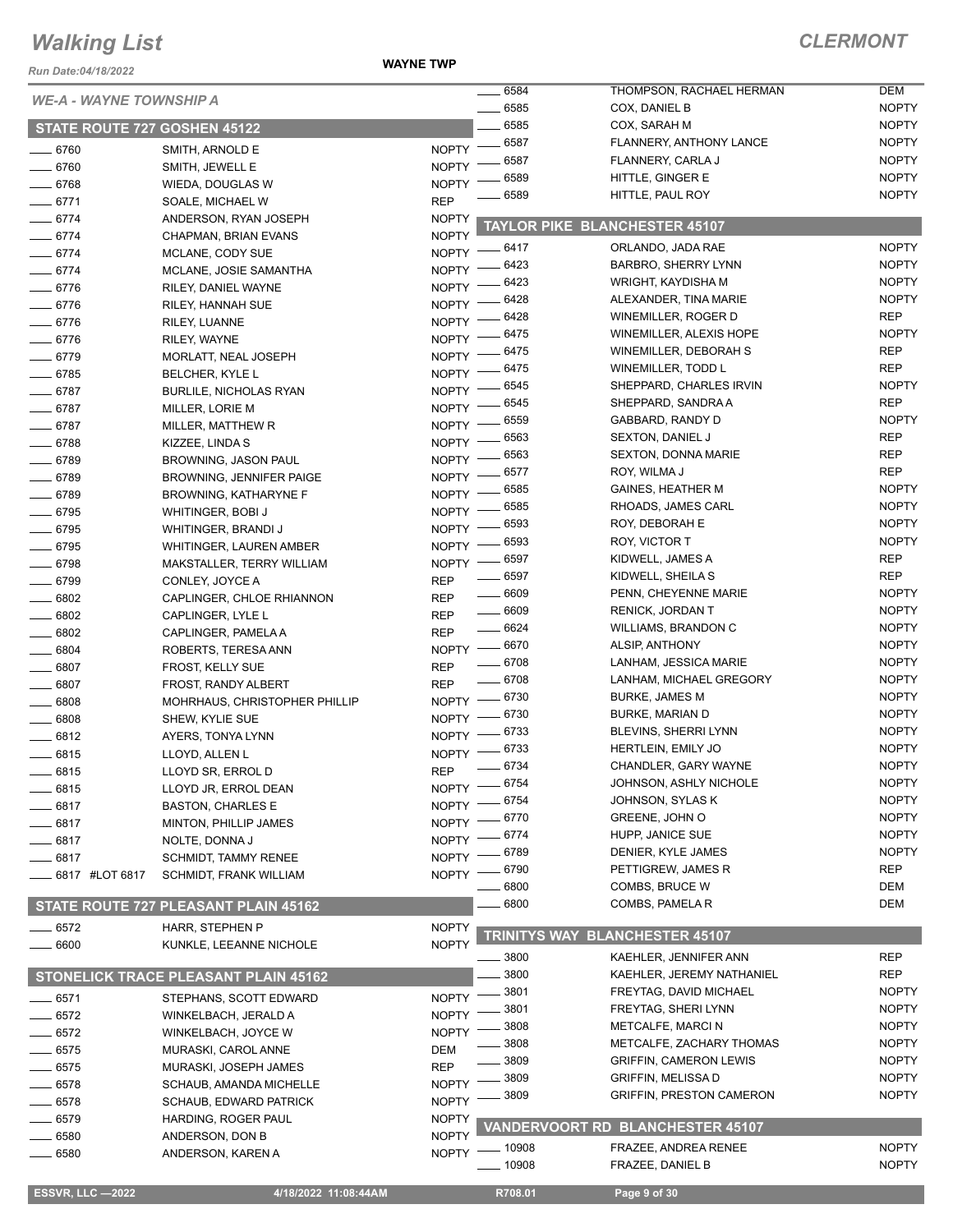*Run Date:04/18/2022*

**WAYNE TWP**

*WE-A - WAYNE TOWNSHIP A*

| <b>WOODVILLE PIKE GOSHEN 45122</b>    |                                       |              |
|---------------------------------------|---------------------------------------|--------------|
| 2655                                  | DEUBEL, DAVID                         | <b>NOPTY</b> |
| 2655                                  | DEUBEL, KATHY LEONA                   | <b>NOPTY</b> |
|                                       | <b>WOODVILLE RD BLANCHESTER 45107</b> |              |
| $-1133$                               | LANGFORD, THERESA A                   | <b>NOPTY</b> |
| $-3569$                               | <b>HAINES, CHRISTY L</b>              | <b>REP</b>   |
| $-3569$                               | <b>HAINES, JOSHUA LEE</b>             | <b>REP</b>   |
| _ 3579                                | LEE, THOMAS JOSEPH                    | <b>NOPTY</b> |
| $-3582$                               | CALLOWAY, DANNY ALLEN                 | <b>NOPTY</b> |
| $-3583$                               | MULLINS, LINDSEY LEE                  | <b>NOPTY</b> |
| $-3585$                               | ARTHUR, RICHARD LEE                   | <b>NOPTY</b> |
| - 3585                                | DICKISON, ERMA E                      | <b>NOPTY</b> |
|                                       |                                       |              |
| <b>XENIA TRL PLEASANT PLAIN 45162</b> |                                       |              |
| 6577                                  | THOMPSON, ERIC WILLIAM                | <b>NOPTY</b> |

*TOTAL :* **1,028**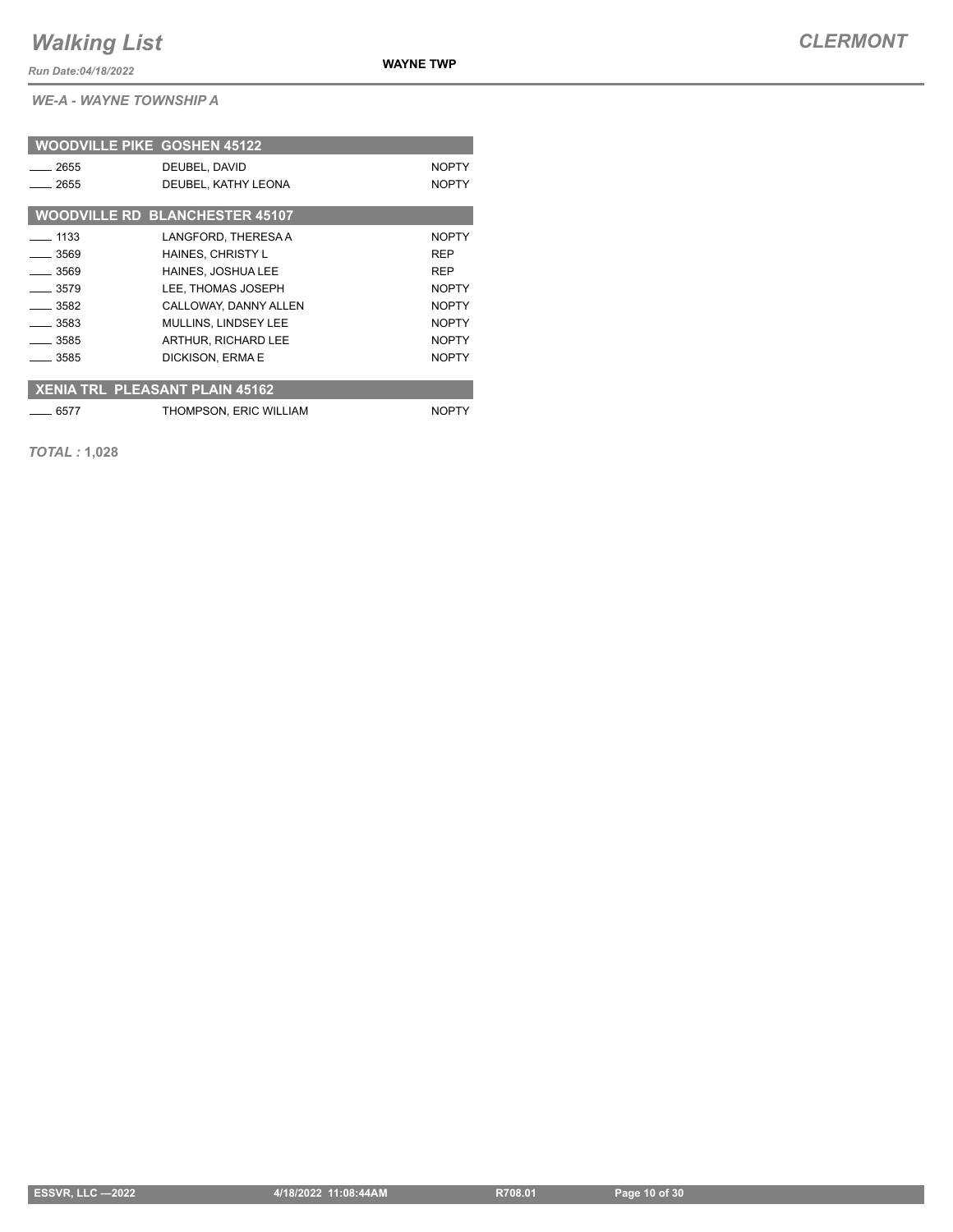| <i>WE-B - WAYNE TOWNSHIP B</i> |                                    |              | <b>GRAHAM RD FAYETTEVILLE 45118</b> |                                               |                              |  |
|--------------------------------|------------------------------------|--------------|-------------------------------------|-----------------------------------------------|------------------------------|--|
|                                | <b>ALBERS WAY GOSHEN 45122</b>     |              | 3573                                | HUTCHINSON, BARBARA J                         | <b>REP</b>                   |  |
| $- 3081$                       | WELLS III, WILLIAM OLLIE           |              | NOPTY __ 3573                       | HUTCHINSON JR, CHARLES R                      | <b>REP</b>                   |  |
| $- 3083$                       | VAUGHN, MICHEAL WAYNE              |              | NOPTY __ 3577                       | SWEARINGEN, LINDA L                           | <b>NOPTY</b>                 |  |
|                                |                                    |              | 3577                                | SWEARINGEN, TOMMY LAVELLE                     | <b>NOPTY</b>                 |  |
|                                | <b>BIGAM RD BATAVIA 45103</b>      |              | 3579                                | <b>BALES, JAMES R</b>                         | <b>NOPTY</b>                 |  |
| $\equiv$ 2793                  | WOTTLE, BRIAN M                    |              | NOPTY - 3579                        | <b>BALES, JENNIFER A</b>                      | <b>NOPTY</b>                 |  |
| $-2801$                        | ROY, RACHEL N                      |              | NOPTY -8579                         | <b>BALES, MICHAEL PAUL</b>                    | <b>NOPTY</b>                 |  |
| $-2814$                        | AMIOT, JAMES F                     |              | NOPTY -8587                         | <b>GREENE, DOUGLAS</b>                        | <b>REP</b>                   |  |
| $-2814$                        | AMIOT, KATHLEEN                    |              | NOPTY -8587                         | <b>GREENE, JACQUELINE K</b>                   | <b>REP</b>                   |  |
| $-2822$                        | <b>BUTLER, SHARON K</b>            | <b>REP</b>   | $\overline{\phantom{0}}$<br>3603    | WITT, LUTHER ZACHARIAH                        | <b>NOPTY</b>                 |  |
| $-2822$                        | DUKE, JORDAN JAMES                 |              | NOPTY -8607                         | <b>CRABTREE, JEREMY D</b>                     | <b>NOPTY</b>                 |  |
| $-2822$                        | SNAPP, JILL M                      |              | NOPTY -8607                         | DUCOLON, TOYA LYNN                            | <b>NOPTY</b>                 |  |
| 2823                           | HUGHETT, JAMES RANDALL             |              | NOPTY -8621                         | HARTNESS, ANGELA R                            | <b>NOPTY</b>                 |  |
| $-2823$                        | RANDOLPH HUGHETT, ELISABETH J      |              | NOPTY -8621                         | PARKER, DAVID M                               | <b>NOPTY</b>                 |  |
| $-2824$                        | SHUTTS, DEREK P                    |              | NOPTY -8621                         | PARKER, JAMIE M                               | <b>NOPTY</b>                 |  |
| $-2825$                        | TAYLOR, LISA MARIE                 |              | NOPTY -8625                         | DUCOLON, BRUCE E                              | <b>NOPTY</b>                 |  |
| $-2831$                        | CASTLE, MONICA ANN                 |              | NOPTY -8680                         | HUDSON, PATRICK RICHARD ALLAN                 | <b>NOPTY</b>                 |  |
| $-2831$                        | RHOTEN, FELICA BROOKE              | <b>NOPTY</b> |                                     |                                               |                              |  |
| $-2833$                        | POWER, SHERRY L                    |              |                                     | NOPTY HERON COVE GOSHEN 45122                 |                              |  |
| 2850                           | RIPPSTEIN, MELANIE ZAI             |              | NOPTY __ 3160                       | MARQUIS, WILLIAM VANCE                        | <b>REP</b>                   |  |
| 2854                           | JOHNSON, HEATHER D                 |              | NOPTY __ 3169                       | FRANK-KOEHLER, LINDA S                        | DEM                          |  |
| $-2854$                        | JOHNSON, MARK SHAWN                |              | NOPTY __ 3169                       | KOEHLER, MICHAEL JAMES                        | <b>NOPTY</b>                 |  |
| 2864                           | ARMSTRONG, ALYSIA LYNN             |              | NOPTY __ 3169                       | KOEHLER, TASHA NICOLE                         | <b>NOPTY</b>                 |  |
| $- 2864$                       | BLAIR, BENJAMIN J                  | <b>REP</b>   |                                     |                                               |                              |  |
| $-2874$                        | JOHNSON, JAMES WILSIE              |              |                                     | NOPTY HUNT RD BLANCHESTER 45107               |                              |  |
| 2890                           | KINNER, JERRY L                    |              | NOPTY __ 5946                       | BREWER, BETTYJEAN                             | <b>NOPTY</b>                 |  |
| 2892                           | PICKETT, BRANDON SCOTT             | NOPTY __     | 5946                                | LEONARD, NICOLE LYNN                          | <b>NOPTY</b>                 |  |
| 2908                           | METTE, HENRY L                     | NOPTY __     | 5946                                | SHARP, STEPHANIE M                            | <b>NOPTY</b>                 |  |
| - 2920                         | <b>FUGATE, CLARENCE</b>            |              | NOPTY __ 5951                       | DIETRICH, DARREL SCOTT                        | <b>NOPTY</b>                 |  |
| $-2935$                        | <b>GEIGER, AMY MARIE</b>           | NOPTY __     | 5951                                | DIETRICH, JEREMY GRANT                        | <b>NOPTY</b>                 |  |
| $-2935$                        | GEIGER, ANNA LOUISE                | NOPTY __     | 5953                                | COTTRELL, KATIE L                             | <b>NOPTY</b>                 |  |
| $-2935$                        | <b>GEIGER, JEFFREY S</b>           | <b>REP</b>   | 5967                                | PROFFITT, FRANKIE ALLEN                       | <b>NOPTY</b>                 |  |
| 2935                           | <b>GEIGER, MARK JEFFREY</b>        | NOPTY __     | 5967                                | TIMERDING, CINDY LOU                          | <b>NOPTY</b>                 |  |
| $- 2935$                       | <b>GEIGER, SANDY M</b>             | <b>REP</b>   | 5967                                | VANDYKE, JERRY W                              | <b>NOPTY</b>                 |  |
| $-2935$                        | <b>GEIGER, SARAH E</b>             | NOPTY __     | 5967                                | WHITT, GREGORY S                              | <b>NOPTY</b>                 |  |
| 2939                           | GEIGER, JUDY L                     | <b>REP</b>   | 5975                                | BRYANT, BRANDON JAY                           | <b>REP</b>                   |  |
| $-2949$                        | KELLY, BARBARA S                   | <b>REP</b>   | 5975                                | BRYANT, HANNA NICOLE                          | <b>NOPTY</b>                 |  |
| 5699                           | YORK, DAVID WAYNE                  | NOPTY __     | 5975                                | <b>BRYANT, MICHELLE L</b>                     | <b>NOPTY</b>                 |  |
|                                |                                    |              | 5975                                | MCMANAWAY, MEGAN NICHOLE                      | <b>NOPTY</b>                 |  |
|                                | <b>BLACKHAWK DR BATAVIA 45103</b>  |              | 5977                                | LANGDON, ERIC P                               | <b>NOPTY</b>                 |  |
| $-2772$                        | MUSIL, ROGER A                     | <b>REP</b>   | 5977                                | LANGDON, RAYMA M                              | <b>NOPTY</b>                 |  |
| $-2772$                        | MUSIL, SHIRLEY D                   | <b>REP</b>   | 5985                                | DUNFORD, DONALD S                             | <b>NOPTY</b>                 |  |
| $-2772$                        | TURNING, MICHAEL C                 | NOPTY __     | 5985                                | DUNFORD, LISA DENICE                          | <b>NOPTY</b>                 |  |
|                                |                                    |              | 5991                                | PENCE WILLIAMS, KELLY LYNNE                   | <b>NOPTY</b>                 |  |
|                                | <b>BONHAM LN GOSHEN 45122</b>      |              | 5991                                | WILLIAMS, CHRISTOPHER J                       | <b>NOPTY</b>                 |  |
| $-3105$                        | BONHAM, WILLIAM AUSTIN             | NOPTY -      | 5997                                | SPENCER, JAMES MICHAEL                        | <b>NOPTY</b>                 |  |
| $- 3105$                       | BONHAM II, WILLIAM S               | NOPTY -      | 5997                                | SPENCER JR, JAMES MICHAEL                     | <b>NOPTY</b>                 |  |
|                                |                                    |              | 5997                                | SPENCER, LAURA ANN                            | <b>NOPTY</b>                 |  |
|                                | <b>CROSS ST NEWTONSVILLE 45158</b> |              | 5997                                | SPENCER, PATRICIA C                           | <b>NOPTY</b>                 |  |
| _ 2839                         | MAST, JOSEPH M                     | NOPTY -      | 5999                                | WATSON, BOBBY W                               | <b>NOPTY</b>                 |  |
| $-2839$                        | MAST, LINDA S                      | $NOPTY$ —    | 5999                                | <b>WATSON, CENDERIE MICHELL</b>               | <b>NOPTY</b>                 |  |
|                                |                                    |              | 6042                                | STAHL, JAMES J                                | <b>REP</b>                   |  |
|                                | GAVEY WAY BATAVIA 45103            |              | 6042                                | STAHL, WONNIE D                               | DEM                          |  |
| $-5728$                        | HOWARD, SANDRA M                   | $NOPTY$ -    | 6056                                | <b>BISHOP, AMANDA MARIE</b>                   | <b>NOPTY</b>                 |  |
| $-5728$                        | JEFFERS SR, DONALD R               | $NOPTY =$    | 6109                                | PAYTES, JAKOB WADE                            | <b>NOPTY</b>                 |  |
| $-5728$                        | JEFFERS JR, DONALD RAY             | $N$ OPTY $-$ | _ 6109                              | PAYTES, TEDDY A                               | <b>REP</b>                   |  |
| $-5728$                        | JEFFERS, PAMELA R                  |              | NOPTY - 6109                        | ROGER, HANNAH NICHOLE                         | <b>NOPTY</b><br><b>NOPTY</b> |  |
| $-5740$                        | SLONE, DEBORA L                    | <b>REP</b>   | 6109<br>$- 6138$                    | ROSEN, SARA M<br><b>CHRISTIE, CARRIE BETH</b> | <b>NOPTY</b>                 |  |
| $-5742$                        | COPE, JAKE L                       | REP          | $- 6138$                            | CHRISTIE, CONNIE SUE                          | <b>REP</b>                   |  |
| $-5742$                        | COPE, PATRICIA F                   | <b>REP</b>   |                                     |                                               |                              |  |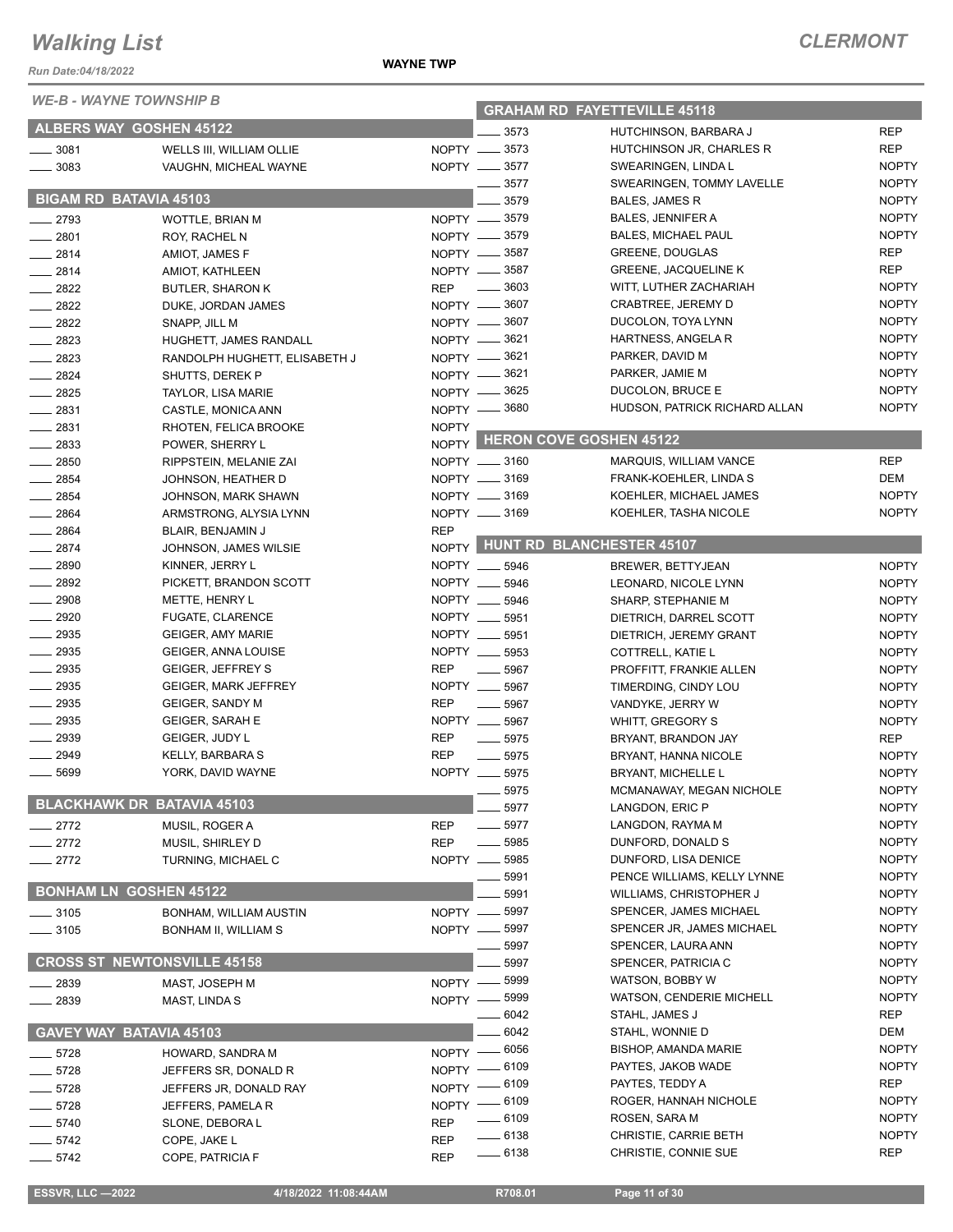*Run Date:04/18/2022*

**WAYNE TOWNSHIP B** 

| <b>WE-B - WAYNE TOWNSHIP B</b> |                                    |              | <b>LEUDERS RD GOSHEN 45122</b> |                                              |              |  |
|--------------------------------|------------------------------------|--------------|--------------------------------|----------------------------------------------|--------------|--|
|                                | <b>HUNT RD BLANCHESTER 45107</b>   |              | 3125                           | WILLIAMS, MARYLN K                           | <b>NOPTY</b> |  |
| $-6138$                        | CHRISTIE, DENNIS J                 | <b>REP</b>   | 3125                           |                                              | <b>NOPTY</b> |  |
| $-6180$                        | PAYTES, TRACY L                    | <b>NOPTY</b> | 3133                           | <b>WILLIAMS, TYLER ALLEN</b>                 | <b>NOPTY</b> |  |
| $-6180$                        | PAYTES, TREVOR ALLAN               | <b>NOPTY</b> | 3133                           | OPP, JENNIFER                                | <b>NOPTY</b> |  |
| $-6181$                        | BROWN, LARRY WAYNE                 | <b>NOPTY</b> | 3177                           | OPP, RALPH L                                 |              |  |
| $-6181$                        | BROWN, MICHEAL ALAN                | <b>NOPTY</b> |                                | DALBY, CALVIN JOSEPH                         | <b>NOPTY</b> |  |
| $-6187$                        | HOSKINS, JIMMY CLIDE               | <b>NOPTY</b> | 3177                           | TUDOR, MARY HELEN                            | <b>REP</b>   |  |
| _ 6187                         | <b>HOSKINS, MELISSA MAY</b>        | <b>REP</b>   | 3187                           | SCHWARTZ, JOHN M                             | <b>NOPTY</b> |  |
| 6198                           | STULL, NINA MARIE                  | <b>NOPTY</b> | 3191                           | JOHNSON, CHASE ANDREW                        | <b>NOPTY</b> |  |
|                                |                                    |              | 3191                           | JOHNSON, GREGORY ALLEN                       | <b>NOPTY</b> |  |
|                                | <b>HUNT RD FAYETTEVILLE 45118</b>  |              | 3191                           | JOHNSON, MELISSA L                           | <b>NOPTY</b> |  |
|                                |                                    | <b>NOPTY</b> | 3191                           | JOHNSON, TREY NATHANIEL                      | <b>NOPTY</b> |  |
| $-6212$                        | OSBORNE, KATHLEEN R                |              | 3311                           | FLEISCHMAN, DEBORAH E                        | DEM          |  |
| $-6212$                        | OSBORNE, KENT D                    | <b>NOPTY</b> | 3311                           | FLEISCHMAN, ETHAN DAVID                      | <b>DEM</b>   |  |
| $-6212$                        | OSBORNE, KURT LOUIS                | <b>NOPTY</b> | 3331                           | SPANGLER, JEANETTE G                         | <b>NOPTY</b> |  |
| $- 6225$                       | FERRARELLI, SAMANTHA KASEY         | <b>NOPTY</b> | 3337                           | MCMULLEN, BARBARA                            | DEM          |  |
| 6226                           | ROY, AMBERLY K                     | <b>NOPTY</b> | 3345                           | SINCLAIR, JESSE DEAN                         | <b>NOPTY</b> |  |
| $-6226$                        | ROY, BRADEN VICTOR                 | <b>NOPTY</b> | 3353                           | ACUFF, ANNE M                                | <b>NOPTY</b> |  |
| $-6234$                        | NEELEY, TEYAR                      | <b>REP</b>   | 3353                           | ACUFF, DAVID M                               | <b>NOPTY</b> |  |
| $-6234$                        | NEELEY, TIMOTHY A                  | <b>REP</b>   | $-3560$                        | MALOTT, BARBARA ANN                          | <b>NOPTY</b> |  |
| $-6235$                        | MOORE, MONICA A                    | <b>REP</b>   |                                |                                              |              |  |
| $-6235$                        | MOORE, NATHAN A                    | <b>NOPTY</b> |                                | <b>LIBERTY ST NEWTONSVILLE 45158</b>         |              |  |
| 6235                           | MOORE, WAYNE A                     | <b>REP</b>   | $-540$                         | BAUMANN, HEATHER NICOLE                      | <b>NOPTY</b> |  |
| 6236                           | FRITZ, KIMBERLY JO                 | <b>REP</b>   | 540                            | <b>BAUMANN, MICHAEL THOMAS</b>               | <b>NOPTY</b> |  |
| 6236                           | FRITZ, STEVEN JAMES MICHAEL        | <b>NOPTY</b> |                                |                                              |              |  |
|                                |                                    |              |                                | <b>MARATHON EDENTON RD BLANCHESTER 45107</b> |              |  |
|                                | <b>HUTCHINSON RD BATAVIA 45103</b> |              | 6067                           | COSTELLO, KIMBERLY A                         | <b>REP</b>   |  |
| 5908                           | HATFIELD, DILLION RAY              | <b>NOPTY</b> | 6067                           | COSTELLO, MICHAEL E                          | <b>REP</b>   |  |
| 5908                           | MOORE, EDNA C                      | <b>NOPTY</b> | 6075                           | WILLIAMS, BRADLEY JASON                      | <b>NOPTY</b> |  |
| 5943                           | KIRK, MARLENE                      | <b>NOPTY</b> | 6075                           | WILLIAMS, SARAH ELIZABETH                    | <b>NOPTY</b> |  |
| 5946                           | HAGER, JACOB NATHANIEL             | <b>NOPTY</b> | 6087                           | COOGAN, REBECCA KAY                          | <b>NOPTY</b> |  |
| 5957                           | COOPER, TIFFANY R                  | <b>NOPTY</b> | 6100                           | COWANS, BARBARA J                            | <b>NOPTY</b> |  |
| 5959                           | BREWER, BRANDON WAYNE              | <b>NOPTY</b> | 6100                           | DUNCIL JR, LONNIE R                          | <b>NOPTY</b> |  |
| 5959                           | <b>BREWER, KRYSTAL H</b>           | <b>NOPTY</b> | 6100                           | FANCOTE, JENNIFER MARIE                      | <b>NOPTY</b> |  |
| 5973                           | CALDWELL, CHRISTINE M              | <b>NOPTY</b> | 6100                           | MCINTYRE JR, CLARENCE L                      | <b>NOPTY</b> |  |
| 5977                           | MOELLER, ELIZABETH M               | <b>NOPTY</b> | 6124                           | FRIETCH, MARY L                              | <b>NOPTY</b> |  |
| 5977                           | MOELLER, WILLIAM S                 | <b>NOPTY</b> | 6124                           | <b>FRIETCH, RICHARD S</b>                    | <b>NOPTY</b> |  |
| 5983                           | <b>GRIFFIN, SHARI MICHELLE</b>     | <b>NOPTY</b> | 6146                           | SMITH, JAMES A                               | <b>NOPTY</b> |  |
| 5983                           | SAMSON JR, KIRK BLAINE             | <b>NOPTY</b> | 6146                           | SMITH, SHELLY D                              | <b>NOPTY</b> |  |
| 5984                           | PRIDEMORE, DUSTIN R                | <b>NOPTY</b> | 6155                           | BARBER, GERALD WAYNE                         | <b>NOPTY</b> |  |
| 5989                           | LEEVER, SARAH S                    | <b>NOPTY</b> | 6155                           | <b>HORNBECK, DARRELL E</b>                   | <b>NOPTY</b> |  |
| 5989                           | SMITH, DONNAL                      | <b>NOPTY</b> | 6157                           | CALDWELL, WESLEY A                           | <b>NOPTY</b> |  |
| 5990                           | ADDISON, AMY MARIE                 | <b>NOPTY</b> | 6160                           | COOK, AMY MARIE                              | <b>NOPTY</b> |  |
| 5992                           | GILBERT, BETHANY MARIE             | <b>NOPTY</b> | 6167                           | <b>GARRISON, MORIA CHRISTINE</b>             | <b>NOPTY</b> |  |
| 5992                           | GILBERT, MAGGIE M                  | <b>NOPTY</b> | 6167                           | <b>GARRISON, NICHOLAS RADFORD</b>            | <b>NOPTY</b> |  |
| 5993                           | SMITH JR, WILLIAM F                | <b>NOPTY</b> | - 6167                         | NOVAK, ERIKA-KATE GERALDINE                  | <b>NOPTY</b> |  |
| 5997                           | <b>HARRIS, STEVEN A</b>            | <b>DEM</b>   | __ 6170                        | DELANEY, HEATHER DONDEANA                    | <b>NOPTY</b> |  |
| 5997                           | HARRIS, TAMARA L                   | DEM          | $-6170$                        | DYKES, PAMELA ANN                            | <b>NOPTY</b> |  |
| 5997                           | VANCE, CAROL LEE                   | DEM          | $-6170$                        | LEWIS, JOSHUA LEE                            | <b>NOPTY</b> |  |
| 6002                           | HILL, LARRY W                      | DEM          | $-6170$                        | LEWIS, KELLY MARIE                           | <b>NOPTY</b> |  |
| 6013                           | HOLLAND, CARMEN S                  | <b>NOPTY</b> | 6181                           | PURCELL, SUSAN MARIE                         | <b>NOPTY</b> |  |
| 6022                           | BERRY, CYNTHIA MARIA               | <b>REP</b>   | 6182                           | HOLLAENDER, JOAN T                           | <b>NOPTY</b> |  |
| 6022                           | MICHAEL, CHRISTOPHER JARROD WAY    | <b>NOPTY</b> | 6182                           | HOLLAENDER, TERRY P                          | <b>NOPTY</b> |  |
| 6022                           | MICHAEL, NATHAN MATTHEW WAYNE      | <b>NOPTY</b> | .6191                          | HICKEY, CLAUDE L                             | <b>NOPTY</b> |  |
|                                |                                    |              | 6191                           | HICKEY, PATRICIA J                           | <b>NOPTY</b> |  |
|                                | INGLE RD BLANCHESTER 45107         |              | 6195                           |                                              | <b>NOPTY</b> |  |
| 3426                           | FAWLEY, BRANDON CASEY              | <b>NOPTY</b> | $-6196$                        | SEIVERT, THOMAS A<br>STEWART, BONNIE         | <b>NOPTY</b> |  |
| 3426                           | FAWLEY, KRISTINA LEE               | <b>NOPTY</b> | $-6196$                        |                                              | <b>NOPTY</b> |  |
| 3445                           | JOHNSON, ALEXANDRIA ROSE           | REP          |                                | STEWART, HASKEL L                            |              |  |
| 3445                           | MARTIN, CODY A                     | REP          | .6199                          | WILSON, JOHN L                               | <b>NOPTY</b> |  |
| 3489                           | STAHL, CHARLES F                   | <b>NOPTY</b> | $-6199$                        | <b>WILSON, LEIGH ANN</b>                     | <b>NOPTY</b> |  |
| 3489                           | STAHL, JENNY L                     | <b>NOPTY</b> | $-6203$                        | PAUL, CARL E                                 | <b>REP</b>   |  |
|                                |                                    |              |                                |                                              |              |  |

 **ESSVR, LLC —2022 4/18/2022 11:08:44AM R708.01 Page 12 of 30**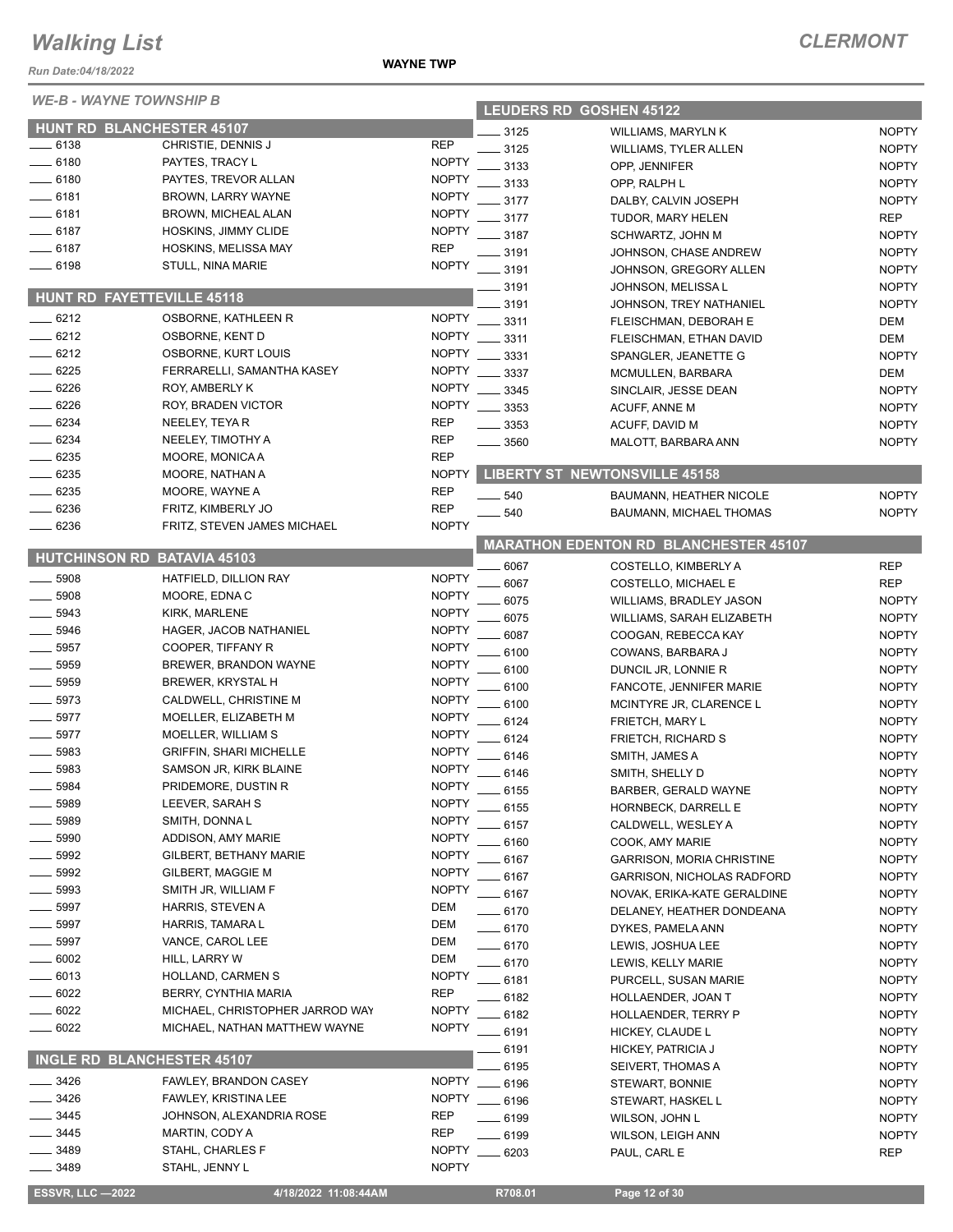*Run Date:04/18/2022*

#### **WAYNE TWP**

|                                |                                              |              | $- 3167$           |                                | WITT, ELIZABETH A                          | <b>REP</b>   |
|--------------------------------|----------------------------------------------|--------------|--------------------|--------------------------------|--------------------------------------------|--------------|
| <b>WE-B - WAYNE TOWNSHIP B</b> |                                              |              | $- 3167$           |                                | WITT, EMILY ELAINE                         | <b>REP</b>   |
|                                | <b>MARATHON EDENTON RD BLANCHESTER 45107</b> |              | $- 3167$           |                                | WITT, RUSSELL H                            | <b>REP</b>   |
| $- 6203$                       | PAUL, MICHAEL J                              |              | NOPTY __ 3168      |                                | DORITY, RUTH A                             | <b>NOPTY</b> |
| $-6203$                        | PAUL, PEGGY K                                |              | NOPTY __ 3171      |                                | <b>BRAAKSMA, LANIE CHRISTINA</b>           | <b>NOPTY</b> |
| $-6205$                        | ROY, DONNA MAY                               | <b>REP</b>   | $- 3171$           |                                | RAPIER. ROBERT BRADLEY                     | <b>NOPTY</b> |
| $-6205$                        | ROY, ROGER WESLEY                            | <b>REP</b>   | $- 3171$           |                                | TATE, CODY ALAN                            | <b>NOPTY</b> |
| $-6208$                        | ELLIOTT, CASEY C                             |              | NOPTY __ 3174      |                                | MILLER, ELSIE DOROTHY                      | <b>NOPTY</b> |
| $- 6208$                       | ELLIOTT, ERIN PAGE                           |              | NOPTY __ 3174      |                                | MIRACLE, MICHELLE M                        | <b>NOPTY</b> |
| 6208                           | UNDERTHUN, ILYSE MARIE                       |              | NOPTY __ 3181      |                                | VARNEY, KYLE DAVID                         | <b>NOPTY</b> |
| $- 6208$                       | UNDERTHUN, PARKER DAVID                      |              | NOPTY __ 3181      |                                |                                            | <b>NOPTY</b> |
| $-6218$                        |                                              | DEM          | $\frac{1}{2}$ 3186 |                                | VARNEY, LAURIE J<br>PROFITT, MICHAEL DAVID | <b>NOPTY</b> |
| $-6221$                        | SOLOMON, DEE K                               |              | NOPTY __ 3186      |                                |                                            | <b>NOPTY</b> |
| $-6221$                        | BARTLETT, BRYAN MATTHEW                      | <b>NOPTY</b> |                    |                                | PROFITT, SHELLEY R                         |              |
| $- 6221$                       | <b>BARTLETT, GEORGE</b>                      |              |                    |                                | NOPTY MOORE MARATHON RD GOSHEN 45122       |              |
|                                | BARTLETT, PEGGY ANN                          |              |                    |                                |                                            |              |
| $-6241$                        | KEFFER, KATHARINE ORENA                      |              | NOPTY __ 5913      |                                | LAVEM, ASHLEY L                            | <b>NOPTY</b> |
| $-6241$                        | QUESTEL, MIGUEL ANGEL                        |              | NOPTY __ 5913      |                                | LAVERY JR, JOSEPH G                        | <b>NOPTY</b> |
| $-6268$                        | DAVIS, SHELIA R                              |              | NOPTY __ 5913      |                                | LAVERY, TAMMY J                            | <b>NOPTY</b> |
| $-6270$                        | SHORT, BRIAN D                               |              | NOPTY __ 5913      |                                | TALLEY, STEPHANIE RECHETTA                 | <b>NOPTY</b> |
| $-6270$                        | SHORT, MELYNDA N                             |              | NOPTY __ 5915      |                                | <b>CENTERS, LINDSAY M</b>                  | <b>NOPTY</b> |
| $-6271$                        | GULLEMAN, CATHY C                            |              | NOPTY __ 5915      |                                | CENTERS, NATHAN A                          | <b>NOPTY</b> |
| $-6271$                        | STAUSS, RICHARD L                            |              | NOPTY __ 5915      |                                | LATCHFORD, JOHN R                          | <b>NOPTY</b> |
| $- 6275$                       | HARP, WILLIAM C                              | <b>NOPTY</b> |                    |                                |                                            |              |
| $- 6279$                       | CORNETT, ERNOLD D                            | <b>REP</b>   |                    | <b>NAKIYA LN BATAVIA 45103</b> |                                            |              |
| $-6279$                        | CORNETT, MATTHEW D                           | <b>NOPTY</b> | $- 5726$           |                                | CARLOCK, JERMAINE L                        | <b>NOPTY</b> |
| $- 6279$                       | CORNETT, TONYA R                             | <b>NOPTY</b> |                    |                                |                                            |              |
| $-6280$                        | COOK, CONNOR MICHAEL                         | <b>DEM</b>   |                    |                                | NEWTONSVILLE HUTCHINSON RD BATAVIA 45103   |              |
| $- 6280$                       | COOK, DOROTHY ANNE                           | <b>DEM</b>   | $- 5858$           |                                | COMBS, KAREN S                             | <b>NOPTY</b> |
| $- 6280$                       | COOK, MICHAEL EARL                           | <b>DEM</b>   | $-5860$            |                                | DUNCAN, CANORINA MARIE                     | <b>NOPTY</b> |
| 6281                           | CORNETT, ARNOLD                              | <b>REP</b>   | 5860               |                                | DUNCAN, JAMES E                            | <b>NOPTY</b> |
| 6281                           | CORNETT, ARNOLD DOUGLAS                      | <b>NOPTY</b> | 5866               |                                | LYTLE, DAVID L                             | <b>REP</b>   |
| 6281                           | CORNETT, MELISSA N                           | <b>NOPTY</b> | 5866               |                                | LYTLE, TINA-MARIE E                        | <b>REP</b>   |
| $-6281$                        | CORNETT, THELMA                              | <b>NOPTY</b> | 5868               |                                | LAIRD, JAMES P                             | <b>REP</b>   |
| $-6316$                        | LIVELY, ANITA COLLENE                        | <b>NOPTY</b> | 5868               |                                | LAIRD, VICKIE D                            | <b>REP</b>   |
| $-6316$                        | LIVELY, JASON WANN                           | <b>NOPTY</b> | 5940               |                                | HENNING, LOREN JAY                         | <b>REP</b>   |
|                                |                                              |              | 5946               |                                | HAGER, BARBARA A                           | <b>REP</b>   |
| MEEK RD GOSHEN 45122           |                                              |              | 5946               |                                | HAGER, LAWRENCE A                          | <b>REP</b>   |
| $-3001$                        | AMANN, ERICA ELIZABETH                       | <b>NOPTY</b> |                    |                                |                                            |              |
| 3019                           | SCHULTZ, DANIELLE CHRISTINE                  | <b>NOPTY</b> |                    |                                | <b>NEWTONSVILLE RD GOSHEN 45122</b>        |              |
| $-3057$                        | DIERKER, ALLAN LEIGH                         | <b>REP</b>   |                    | 1658 #APT 2                    | HAMBLON, DESIREE NICOLE                    | <b>NOPTY</b> |
| 3057                           | HOLDEN, RUTH M                               | <b>NOPTY</b> | 5956               |                                | DARENKAMP, COLLEEN S                       | <b>NOPTY</b> |
| 3061                           | RASICO, DAVID V                              | <b>REP</b>   | 5956               |                                | MONTGOMERY, ALAINA W                       | <b>NOPTY</b> |
| 3070                           | HOLDEN, DARLA A                              | <b>DEM</b>   | 5958               |                                | MANTZ, PAIGE M                             | REP          |
| 3087                           | BOTTS, MARY C                                | <b>NOPTY</b> | 5958               |                                | THEADERMAN, SHANE KEITH                    | <b>NOPTY</b> |
| 3094                           | CROMER, KATHY A                              | <b>REP</b>   | 5960               |                                | NAUSE, DAVID MICHAEL                       | <b>NOPTY</b> |
| 3094                           | CROMER JR, VIRGIL                            | <b>REP</b>   | 5960               |                                | NAUSE, JACOB MICHAEL                       | <b>NOPTY</b> |
| $-3098$                        | WITT, JERRY D                                | <b>NOPTY</b> | 5960               |                                | NAUSE, KATIE LINN                          | <b>NOPTY</b> |
| $-3098$                        | WITT, LOUISE                                 | <b>NOPTY</b> | 5960               |                                | NAUSE, SHEILA R                            | <b>NOPTY</b> |
| $-3101$                        | BETSCHER, MICHAEL R                          | <b>REP</b>   | 5960               |                                | NAUSE JONGEN, KELLIE JO                    | <b>NOPTY</b> |
| $\frac{1}{2}$ 3112             | BINGAMAN, JASON E                            | <b>NOPTY</b> | 5964               |                                | GILLEN, JEFFREY W                          | <b>NOPTY</b> |
| $-3112$                        | BINGAMAN, REBECCA JANE                       | <b>NOPTY</b> | 5964               |                                | GILLEN, TILEENA K                          | <b>NOPTY</b> |
| $-3121$                        | <b>BACKER, KEVIN C</b>                       | <b>NOPTY</b> | 5966               |                                | REECE, DAROLL L                            | <b>NOPTY</b> |
| $-3121$                        | <b>BURTON, JENA BROOK</b>                    | <b>NOPTY</b> | 5966               |                                | REECE, KATLIN RENEE                        | <b>NOPTY</b> |
| $-3126$                        | WARREN, PHIL A                               | <b>REP</b>   | 5966               |                                | REECE, KELLY S                             | <b>NOPTY</b> |
| $- 3126$                       | WARREN, SUSAN J                              | <b>REP</b>   | 5966               |                                | REECE, MACKENZIE FAITH                     | <b>NOPTY</b> |
| $-3131$                        | JERVIS, HUGH LOGAN                           | <b>NOPTY</b> | 5968               |                                | ROBERTS, ROBIN D                           | <b>REP</b>   |
| $\frac{1}{2}$ 3131             | SALLEE HENSLEY, KRISTIN MARIE                | <b>NOPTY</b> | 5972               |                                | BERRY, AMBER JEAN                          | <b>NOPTY</b> |
| —— 3131                        | WINLAND, NATALIE A                           | <b>NOPTY</b> | 5972               |                                | BROWN, JARED LEE                           | <b>NOPTY</b> |
| $-3131$                        | WINLAND, TIMOTHY P                           | <b>NOPTY</b> | 5976               |                                | YINGER, CAROL J                            | REP          |
| $\frac{1}{2}$ 3135             | WARNER, CHARLES WILLIAM                      | <b>REP</b>   | _ 5976             |                                | YINGER, TERRY L                            | REP          |
| $-3135$                        | WARNER, KAREN JANE                           | REP          | 5978               |                                | MILLER JR, GILBERT RAY                     | <b>NOPTY</b> |
| $- 3161$                       | BUSSARD, ANGELA JEAN                         | <b>REP</b>   | 5978               |                                | MILLER, JUSTIN R                           | <b>NOPTY</b> |
| __ 3167                        | WITT, AARON DEWEY                            | <b>REP</b>   |                    |                                |                                            |              |
|                                |                                              |              |                    |                                |                                            |              |

 **ESSVR, LLC —2022 4/18/2022 11:08:44AM R708.01 Page 13 of 30**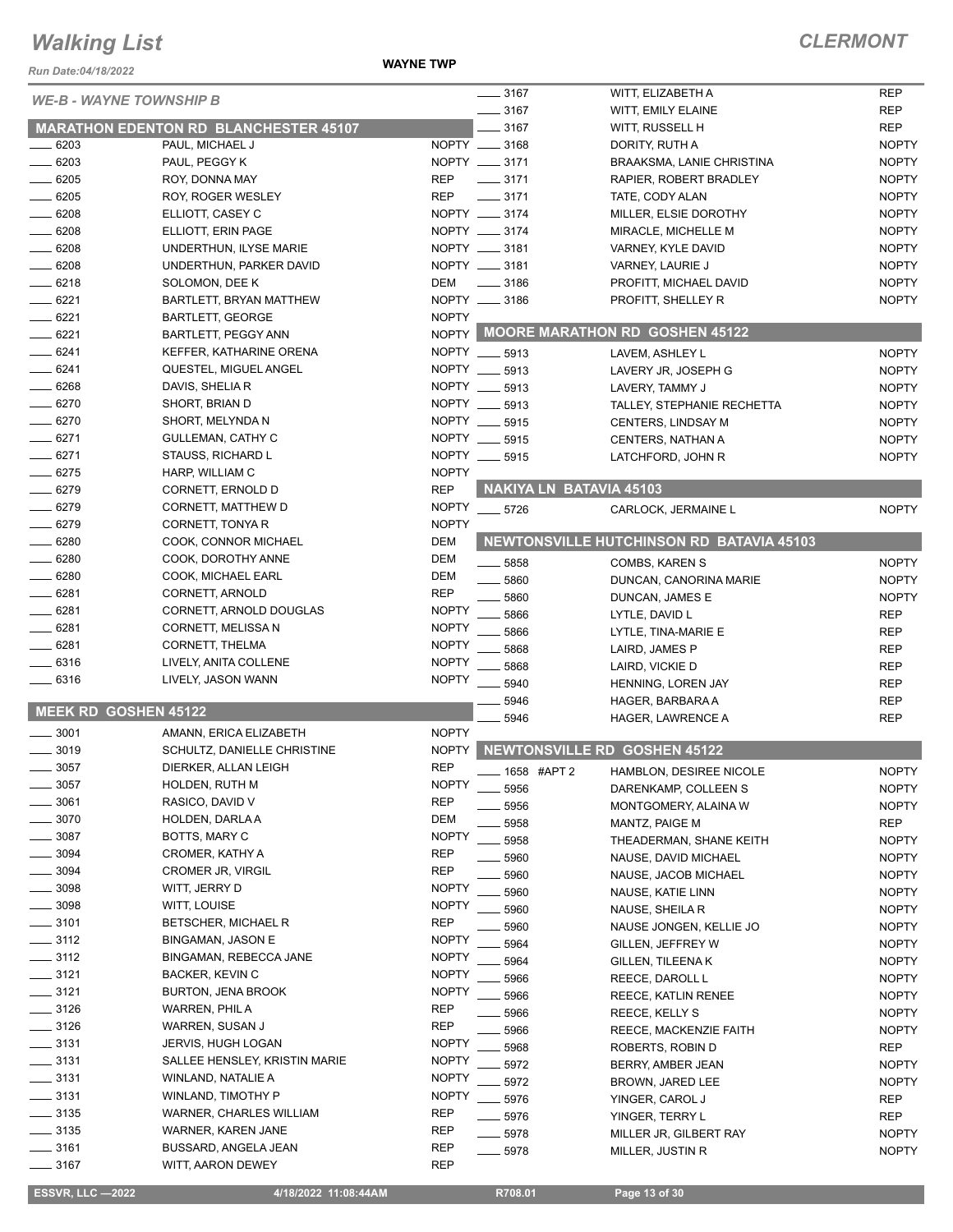#### **WAYNE TWP**

| $- 3133$<br><b>NOPTY</b><br>SHAFFER, SHAUNA R<br><b>WE-B - WAYNE TOWNSHIP B</b><br>$\frac{1}{2}$ 3139<br><b>NOPTY</b><br>ASKREN, SKYLER NICOLE<br><b>NEWTONSVILLE RD GOSHEN 45122</b><br>$\frac{1}{2}$ 3139<br><b>NOPTY</b><br>STAHL, AMY LYNN<br>NOPTY __ 3139<br><b>NOPTY</b><br>$\frac{1}{2}$ 5978<br>MILLER, TAMI D<br>STAHL, DONALD L<br>$-5980$<br><b>REP</b><br>$\frac{1}{2}$ 3152<br><b>NOPTY</b><br>WERNER, DEBORAH KAYE<br>TENNANT JR, JAMES LEE<br>$\frac{1}{2}$ 5980<br>NOPTY __ 3152<br><b>WERNER, RICHARD MICHAEL</b><br><b>NOPTY</b><br>TENNANT, TRACEY LYNN<br>$-5986$<br><b>REP</b><br>$\frac{1}{2}$ 3156<br><b>NOPTY</b><br>GOODIN, ROY D<br>HAMMONDS, AMANDA MARIE<br>NOPTY __ 3156<br><b>NOPTY</b><br>$\frac{1}{2}$ 5986<br>GOODIN, STEFANIE LEE<br>HAMMONDS, RONALD D<br>5986<br><b>REP</b><br>$\frac{1}{2}$ 3156<br>HAMMONDS, SHARON L<br><b>NOPTY</b><br>GOODIN, TERRY L<br>$- 6004$<br><b>NOPTY</b><br>MEFFORD, BARBARA A<br><b>RAYMOND GREGSTON ST NEWTONSVILLE 45158</b><br><b>DEM</b><br>$\frac{1}{2}$ 6006<br><b>BANKS, BARBARA A</b><br>$-6006$<br>NOPTY __ 221<br>GOODWIN, JENA MARIE<br>PRINGLE, KEVIN L<br><b>REP</b><br><b>NOPTY</b><br>$- 6008$<br>LEWIS, JEAN<br>NOPTY ROUDEBUSH RD GOSHEN 45122<br>$\frac{6012}{2}$<br>LAWSON, DEVIN LEE<br>$- 6012$<br><b>NOPTY</b><br>RECKERS, JACQUELINE DENISE<br><b>NOPTY</b><br>$\frac{1}{2}$ 6008<br><b>MYERS, KENNETH W</b><br>$-6012$<br><b>NOPTY</b><br>RECKERS JR, JAMES THOMAS<br>$-6008$<br><b>NOPTY</b><br><b>MYERS, TRACY ANN</b><br>$-6012$<br><b>RECKERS III, JAMES THOMAS</b><br>NOPTY<br>$-6012$<br><b>REP</b><br>NAUSE, CONNIE A<br>$- 6022$<br>FORNASH, LISA KIM<br>NOPTY __ 6012<br>NAUSE, EDWARD J<br><b>REP</b><br>6022<br><b>NOPTY</b><br>SNIDER, GREG L<br>6020<br><b>NOPTY</b><br><b>WALKER, LANE ELISABETH</b><br>$-6026$<br><b>REP</b><br>TENGLER, DUSTIN JAY<br>$- 6020$<br><b>REP</b><br><b>WALKER, LEXIE WREN</b><br>6020<br><b>NOPTY</b><br>WALKER, LYDIA ELLE<br>PARK RD GOSHEN 45122<br><b>REP</b><br>6020<br>WALKER, WARREN L<br>NOPTY __ 6020<br>$\sim$ 2977<br>SHINKLE, PATRICIA A<br><b>REP</b><br><b>WELLS-WALKER, MICHELE E</b><br>2997<br>NOPTY __ 6024<br>PEARSON, JESSICA LEE<br><b>NOPTY</b><br>STALLINGS, HENRY C<br>$-2997$<br>NOPTY __ 6028<br>PEARSON, JONAH E<br><b>NOPTY</b><br>DAUGHERTY, BONNIE SUE<br>$\frac{1}{2}$ 3000<br>SMITH, JOSEPH A<br>NOPTY ___<br>6028<br><b>NOPTY</b><br>DAUGHERTY, KENNETH RAY<br>$\frac{1}{2}$ 3000<br>NOPTY __ 6028<br>SMITH, SANDRA L<br><b>NOPTY</b><br>WATSON, CHELSEA CHRISTIAN<br>$= 3005$<br>NOPTY __ 6028<br>MCKENZIE, THOMAS HOPKINS<br><b>NOPTY</b><br>WATSON, CHRISTIAN HARLEY<br>$\frac{1}{2}$ 3014<br>NOPTY __ 6036<br>SMITH, DAVID A<br><b>NOPTY</b><br>HOWELL, CHRISTOPHER S<br>$\frac{1}{2}$ 3014<br>NOPTY __ 6036<br>SMITH JR, DAVID A<br><b>NOPTY</b><br>HOWELL, JEANNE M<br>$\frac{1}{2}$ 3014<br>NOPTY __ 6044<br>SMITH, ERIKA NICOLE<br><b>NOPTY</b><br>FLAIG, MARCIA L<br>$- 3014$<br>NOPTY __ 6044<br>SMITH, LORI ANN<br>DEM<br>FLAIG, MICHAEL D<br>$-3015$<br>NOPTY __ 6052<br>MCNAIR, GRACIEL SANTOS<br><b>NOPTY</b><br>MATTINGLY, ANTHONY<br>3021<br>NOPTY __ 6052<br><b>BARTON, GENEVA D</b><br><b>REP</b><br>MATTINGLY, DEBORAH ANN<br>$\frac{1}{2}$ 3021<br>NOPTY __ 6052<br><b>BARTON, JESSICA B</b><br><b>NOPTY</b><br>MATTINGLY, DENNIS WILLIAM<br>$- 3021$<br>NOPTY __ 6052<br>BARTON, MATTHEW TODD<br><b>NOPTY</b><br>MATTINGLY, JOSEPH W<br>$- 3021$<br>NOPTY __ 6052<br><b>BARTON, RICHARD TODD</b><br><b>NOPTY</b><br>REYNOLDS, ZACHARY R<br>3026<br>MEYERS, DEBORAH A<br>NOPTY __ 6094<br><b>NOPTY</b><br>JOHNSON, ANNE L<br>3059<br><b>NOPTY</b><br>WOLF, DAWN MARIE<br><b>NOPTY</b><br>6094<br>MCKENZIE, MARK EDWARD<br>3059<br>WOLF, JAY P<br>NOPTY __ 6094<br><b>NOPTY</b><br>MCKENZIE, NAOMI RUTH<br>3073<br>NOPTY __ 6096<br>HOWARD, BILLIE J<br>HAYNES, ANGEL MARRIE<br><b>NOPTY</b><br>3075<br>NOPTY __ 6096<br>POYNTER, BRAYDEN MATTHEW<br>REP<br>HAYNES, JAMIE RAY<br>3075<br>TAYLOR JR, JAMES ALAN<br>REP<br>$- 6096$<br><b>NOPTY</b><br>HAYNES, MARY J<br>3075<br>TAYLOR, LINDA S<br>NOPTY __ 6104<br><b>NOPTY</b><br>DANIEL, DAVID ALAN<br>3075<br><b>REP</b><br>TAYLOR, LINDA S<br>$- 6104$<br><b>NOPTY</b><br>DANIEL, HOLLIE N<br>$-3076$<br>NOPTY __ 6104<br>FREDWEST, KARMIN ALLI<br><b>NOPTY</b><br>KING-DANIEL, PAMELA<br>$-3076$<br>NOPTY __ 6186<br>PRICE, CAMREN MICHAEL<br>KIRK, ROBLEY N<br><b>NOPTY</b><br>NOPTY __ 6194<br>$= 3085$<br>WHITT, CLAYTON G<br>WHITE, NANCY JEAN<br>REP<br>$-3087$<br>NORMAN, DIANA D<br>DEM<br>$- 6200$<br><b>REP</b><br>THOMAS, BEVERLY A<br>3087<br>NORMAN, JOHN M<br>DEM<br>$- 6200$<br>REP<br>THOMAS, ERIC L<br>3088<br>WENDEL HOUK, BETH ANN<br>NOPTY __ 6210<br><b>NOPTY</b><br>BREVING, PAUL EDWARD<br>3092<br>DEM<br>DEMASTERS, DAVID T<br>$-6210$<br>BREVING, WILLIAM J<br><b>NOPTY</b><br>NOPTY __ 6222<br>3096<br><b>MCMULLEN, MARY K</b><br><b>NOPTY</b><br>DAVIS, JACOB B<br>3096<br>NOPTY __ 6222<br>WAUGH, FLETCHER<br>DAVIS, LINDSAY E<br><b>NOPTY</b><br>$= 3117$<br>REP<br>MAST JR, ROMEO W<br>$-6222$<br><b>NOPTY</b><br>DAVIS, SAMUEL LYLE<br>$- 3117$<br>MAST, SANDRA K<br>DEM<br>$- 6222$<br><b>NOPTY</b><br>DAVIS, SUSAN A<br>$\frac{1}{2}$ 3120<br>NOPTY __ 6228<br>CAMPBELL, VIRGINIA LEE<br>REP<br>SCHIRMER, DARCI A<br>$\frac{1}{2}$ 3120<br>MONHOLLEN, KENNETH L<br>NOPTY __ 6228<br><b>NOPTY</b><br><b>SCHIRMER, JAMES P</b><br>$\frac{1}{2}$ 3121<br>MAST, ADAM WAYNE<br>NOPTY __ 6290<br><b>NOPTY</b><br>BURDSALL, CATHERINE IVAH<br>$\frac{1}{2}$ 3121<br>NOPTY __ 6294<br>MAST SR, ROMEO W<br>DEM<br>CRAIG, DOROTHY M<br>$\frac{1}{2}$ 3133<br>NOPTY __ 6294<br>HALCOMB, RUSSELL WAYNE<br><b>NOPTY</b><br><b>CRAIG, TERRY L</b><br>$\frac{1}{2}$ 3133<br>NOPTY __ 6298<br>HALCOMB, SCOUT CHEYENNE<br>REP<br>LUEHRMAN, JAMES RICHARD<br>$\frac{1}{2}$ 3133<br>SHAFFER, ROBERT E<br>NOPTY __ 6306<br><b>NOPTY</b><br>HEADLEY, MOLLY JANE CATHERINE<br><b>ESSVR, LLC -2022</b><br>R708.01<br>4/18/2022 11:08:44AM<br>Page 14 of 30 | Run Date:04/18/2022 |  | <b>WAYNE TWP</b> |  |  |
|----------------------------------------------------------------------------------------------------------------------------------------------------------------------------------------------------------------------------------------------------------------------------------------------------------------------------------------------------------------------------------------------------------------------------------------------------------------------------------------------------------------------------------------------------------------------------------------------------------------------------------------------------------------------------------------------------------------------------------------------------------------------------------------------------------------------------------------------------------------------------------------------------------------------------------------------------------------------------------------------------------------------------------------------------------------------------------------------------------------------------------------------------------------------------------------------------------------------------------------------------------------------------------------------------------------------------------------------------------------------------------------------------------------------------------------------------------------------------------------------------------------------------------------------------------------------------------------------------------------------------------------------------------------------------------------------------------------------------------------------------------------------------------------------------------------------------------------------------------------------------------------------------------------------------------------------------------------------------------------------------------------------------------------------------------------------------------------------------------------------------------------------------------------------------------------------------------------------------------------------------------------------------------------------------------------------------------------------------------------------------------------------------------------------------------------------------------------------------------------------------------------------------------------------------------------------------------------------------------------------------------------------------------------------------------------------------------------------------------------------------------------------------------------------------------------------------------------------------------------------------------------------------------------------------------------------------------------------------------------------------------------------------------------------------------------------------------------------------------------------------------------------------------------------------------------------------------------------------------------------------------------------------------------------------------------------------------------------------------------------------------------------------------------------------------------------------------------------------------------------------------------------------------------------------------------------------------------------------------------------------------------------------------------------------------------------------------------------------------------------------------------------------------------------------------------------------------------------------------------------------------------------------------------------------------------------------------------------------------------------------------------------------------------------------------------------------------------------------------------------------------------------------------------------------------------------------------------------------------------------------------------------------------------------------------------------------------------------------------------------------------------------------------------------------------------------------------------------------------------------------------------------------------------------------------------------------------------------------------------------------------------------------------------------------------------------------------------------------------------------------------------------------------------------------------------------------------------------------------------------------------------------------------------------------------------------------------------------------------------------------------------------------------------------------------------------------------------------------------------------------------------------------------------------------------------------------------------------------------------------------------------------------------------------------------------------------------------------------------------------------------------------------------------------------------------------------------------------------------------------------------------------------------------------------------------------------------------------------------------------------------------------------------------------------------------------------------------------------------------------------------------------------------------------------------------------------------------------------------------------------------------------------------------------------------------------------------------------------------------------------------------------|---------------------|--|------------------|--|--|
|                                                                                                                                                                                                                                                                                                                                                                                                                                                                                                                                                                                                                                                                                                                                                                                                                                                                                                                                                                                                                                                                                                                                                                                                                                                                                                                                                                                                                                                                                                                                                                                                                                                                                                                                                                                                                                                                                                                                                                                                                                                                                                                                                                                                                                                                                                                                                                                                                                                                                                                                                                                                                                                                                                                                                                                                                                                                                                                                                                                                                                                                                                                                                                                                                                                                                                                                                                                                                                                                                                                                                                                                                                                                                                                                                                                                                                                                                                                                                                                                                                                                                                                                                                                                                                                                                                                                                                                                                                                                                                                                                                                                                                                                                                                                                                                                                                                                                                                                                                                                                                                                                                                                                                                                                                                                                                                                                                                                                                                                                                                                                                                                                                                                                                                                                                                                                                                                                                                                                                                                                      |                     |  |                  |  |  |
|                                                                                                                                                                                                                                                                                                                                                                                                                                                                                                                                                                                                                                                                                                                                                                                                                                                                                                                                                                                                                                                                                                                                                                                                                                                                                                                                                                                                                                                                                                                                                                                                                                                                                                                                                                                                                                                                                                                                                                                                                                                                                                                                                                                                                                                                                                                                                                                                                                                                                                                                                                                                                                                                                                                                                                                                                                                                                                                                                                                                                                                                                                                                                                                                                                                                                                                                                                                                                                                                                                                                                                                                                                                                                                                                                                                                                                                                                                                                                                                                                                                                                                                                                                                                                                                                                                                                                                                                                                                                                                                                                                                                                                                                                                                                                                                                                                                                                                                                                                                                                                                                                                                                                                                                                                                                                                                                                                                                                                                                                                                                                                                                                                                                                                                                                                                                                                                                                                                                                                                                                      |                     |  |                  |  |  |
|                                                                                                                                                                                                                                                                                                                                                                                                                                                                                                                                                                                                                                                                                                                                                                                                                                                                                                                                                                                                                                                                                                                                                                                                                                                                                                                                                                                                                                                                                                                                                                                                                                                                                                                                                                                                                                                                                                                                                                                                                                                                                                                                                                                                                                                                                                                                                                                                                                                                                                                                                                                                                                                                                                                                                                                                                                                                                                                                                                                                                                                                                                                                                                                                                                                                                                                                                                                                                                                                                                                                                                                                                                                                                                                                                                                                                                                                                                                                                                                                                                                                                                                                                                                                                                                                                                                                                                                                                                                                                                                                                                                                                                                                                                                                                                                                                                                                                                                                                                                                                                                                                                                                                                                                                                                                                                                                                                                                                                                                                                                                                                                                                                                                                                                                                                                                                                                                                                                                                                                                                      |                     |  |                  |  |  |
|                                                                                                                                                                                                                                                                                                                                                                                                                                                                                                                                                                                                                                                                                                                                                                                                                                                                                                                                                                                                                                                                                                                                                                                                                                                                                                                                                                                                                                                                                                                                                                                                                                                                                                                                                                                                                                                                                                                                                                                                                                                                                                                                                                                                                                                                                                                                                                                                                                                                                                                                                                                                                                                                                                                                                                                                                                                                                                                                                                                                                                                                                                                                                                                                                                                                                                                                                                                                                                                                                                                                                                                                                                                                                                                                                                                                                                                                                                                                                                                                                                                                                                                                                                                                                                                                                                                                                                                                                                                                                                                                                                                                                                                                                                                                                                                                                                                                                                                                                                                                                                                                                                                                                                                                                                                                                                                                                                                                                                                                                                                                                                                                                                                                                                                                                                                                                                                                                                                                                                                                                      |                     |  |                  |  |  |
|                                                                                                                                                                                                                                                                                                                                                                                                                                                                                                                                                                                                                                                                                                                                                                                                                                                                                                                                                                                                                                                                                                                                                                                                                                                                                                                                                                                                                                                                                                                                                                                                                                                                                                                                                                                                                                                                                                                                                                                                                                                                                                                                                                                                                                                                                                                                                                                                                                                                                                                                                                                                                                                                                                                                                                                                                                                                                                                                                                                                                                                                                                                                                                                                                                                                                                                                                                                                                                                                                                                                                                                                                                                                                                                                                                                                                                                                                                                                                                                                                                                                                                                                                                                                                                                                                                                                                                                                                                                                                                                                                                                                                                                                                                                                                                                                                                                                                                                                                                                                                                                                                                                                                                                                                                                                                                                                                                                                                                                                                                                                                                                                                                                                                                                                                                                                                                                                                                                                                                                                                      |                     |  |                  |  |  |
|                                                                                                                                                                                                                                                                                                                                                                                                                                                                                                                                                                                                                                                                                                                                                                                                                                                                                                                                                                                                                                                                                                                                                                                                                                                                                                                                                                                                                                                                                                                                                                                                                                                                                                                                                                                                                                                                                                                                                                                                                                                                                                                                                                                                                                                                                                                                                                                                                                                                                                                                                                                                                                                                                                                                                                                                                                                                                                                                                                                                                                                                                                                                                                                                                                                                                                                                                                                                                                                                                                                                                                                                                                                                                                                                                                                                                                                                                                                                                                                                                                                                                                                                                                                                                                                                                                                                                                                                                                                                                                                                                                                                                                                                                                                                                                                                                                                                                                                                                                                                                                                                                                                                                                                                                                                                                                                                                                                                                                                                                                                                                                                                                                                                                                                                                                                                                                                                                                                                                                                                                      |                     |  |                  |  |  |
|                                                                                                                                                                                                                                                                                                                                                                                                                                                                                                                                                                                                                                                                                                                                                                                                                                                                                                                                                                                                                                                                                                                                                                                                                                                                                                                                                                                                                                                                                                                                                                                                                                                                                                                                                                                                                                                                                                                                                                                                                                                                                                                                                                                                                                                                                                                                                                                                                                                                                                                                                                                                                                                                                                                                                                                                                                                                                                                                                                                                                                                                                                                                                                                                                                                                                                                                                                                                                                                                                                                                                                                                                                                                                                                                                                                                                                                                                                                                                                                                                                                                                                                                                                                                                                                                                                                                                                                                                                                                                                                                                                                                                                                                                                                                                                                                                                                                                                                                                                                                                                                                                                                                                                                                                                                                                                                                                                                                                                                                                                                                                                                                                                                                                                                                                                                                                                                                                                                                                                                                                      |                     |  |                  |  |  |
|                                                                                                                                                                                                                                                                                                                                                                                                                                                                                                                                                                                                                                                                                                                                                                                                                                                                                                                                                                                                                                                                                                                                                                                                                                                                                                                                                                                                                                                                                                                                                                                                                                                                                                                                                                                                                                                                                                                                                                                                                                                                                                                                                                                                                                                                                                                                                                                                                                                                                                                                                                                                                                                                                                                                                                                                                                                                                                                                                                                                                                                                                                                                                                                                                                                                                                                                                                                                                                                                                                                                                                                                                                                                                                                                                                                                                                                                                                                                                                                                                                                                                                                                                                                                                                                                                                                                                                                                                                                                                                                                                                                                                                                                                                                                                                                                                                                                                                                                                                                                                                                                                                                                                                                                                                                                                                                                                                                                                                                                                                                                                                                                                                                                                                                                                                                                                                                                                                                                                                                                                      |                     |  |                  |  |  |
|                                                                                                                                                                                                                                                                                                                                                                                                                                                                                                                                                                                                                                                                                                                                                                                                                                                                                                                                                                                                                                                                                                                                                                                                                                                                                                                                                                                                                                                                                                                                                                                                                                                                                                                                                                                                                                                                                                                                                                                                                                                                                                                                                                                                                                                                                                                                                                                                                                                                                                                                                                                                                                                                                                                                                                                                                                                                                                                                                                                                                                                                                                                                                                                                                                                                                                                                                                                                                                                                                                                                                                                                                                                                                                                                                                                                                                                                                                                                                                                                                                                                                                                                                                                                                                                                                                                                                                                                                                                                                                                                                                                                                                                                                                                                                                                                                                                                                                                                                                                                                                                                                                                                                                                                                                                                                                                                                                                                                                                                                                                                                                                                                                                                                                                                                                                                                                                                                                                                                                                                                      |                     |  |                  |  |  |
|                                                                                                                                                                                                                                                                                                                                                                                                                                                                                                                                                                                                                                                                                                                                                                                                                                                                                                                                                                                                                                                                                                                                                                                                                                                                                                                                                                                                                                                                                                                                                                                                                                                                                                                                                                                                                                                                                                                                                                                                                                                                                                                                                                                                                                                                                                                                                                                                                                                                                                                                                                                                                                                                                                                                                                                                                                                                                                                                                                                                                                                                                                                                                                                                                                                                                                                                                                                                                                                                                                                                                                                                                                                                                                                                                                                                                                                                                                                                                                                                                                                                                                                                                                                                                                                                                                                                                                                                                                                                                                                                                                                                                                                                                                                                                                                                                                                                                                                                                                                                                                                                                                                                                                                                                                                                                                                                                                                                                                                                                                                                                                                                                                                                                                                                                                                                                                                                                                                                                                                                                      |                     |  |                  |  |  |
|                                                                                                                                                                                                                                                                                                                                                                                                                                                                                                                                                                                                                                                                                                                                                                                                                                                                                                                                                                                                                                                                                                                                                                                                                                                                                                                                                                                                                                                                                                                                                                                                                                                                                                                                                                                                                                                                                                                                                                                                                                                                                                                                                                                                                                                                                                                                                                                                                                                                                                                                                                                                                                                                                                                                                                                                                                                                                                                                                                                                                                                                                                                                                                                                                                                                                                                                                                                                                                                                                                                                                                                                                                                                                                                                                                                                                                                                                                                                                                                                                                                                                                                                                                                                                                                                                                                                                                                                                                                                                                                                                                                                                                                                                                                                                                                                                                                                                                                                                                                                                                                                                                                                                                                                                                                                                                                                                                                                                                                                                                                                                                                                                                                                                                                                                                                                                                                                                                                                                                                                                      |                     |  |                  |  |  |
|                                                                                                                                                                                                                                                                                                                                                                                                                                                                                                                                                                                                                                                                                                                                                                                                                                                                                                                                                                                                                                                                                                                                                                                                                                                                                                                                                                                                                                                                                                                                                                                                                                                                                                                                                                                                                                                                                                                                                                                                                                                                                                                                                                                                                                                                                                                                                                                                                                                                                                                                                                                                                                                                                                                                                                                                                                                                                                                                                                                                                                                                                                                                                                                                                                                                                                                                                                                                                                                                                                                                                                                                                                                                                                                                                                                                                                                                                                                                                                                                                                                                                                                                                                                                                                                                                                                                                                                                                                                                                                                                                                                                                                                                                                                                                                                                                                                                                                                                                                                                                                                                                                                                                                                                                                                                                                                                                                                                                                                                                                                                                                                                                                                                                                                                                                                                                                                                                                                                                                                                                      |                     |  |                  |  |  |
|                                                                                                                                                                                                                                                                                                                                                                                                                                                                                                                                                                                                                                                                                                                                                                                                                                                                                                                                                                                                                                                                                                                                                                                                                                                                                                                                                                                                                                                                                                                                                                                                                                                                                                                                                                                                                                                                                                                                                                                                                                                                                                                                                                                                                                                                                                                                                                                                                                                                                                                                                                                                                                                                                                                                                                                                                                                                                                                                                                                                                                                                                                                                                                                                                                                                                                                                                                                                                                                                                                                                                                                                                                                                                                                                                                                                                                                                                                                                                                                                                                                                                                                                                                                                                                                                                                                                                                                                                                                                                                                                                                                                                                                                                                                                                                                                                                                                                                                                                                                                                                                                                                                                                                                                                                                                                                                                                                                                                                                                                                                                                                                                                                                                                                                                                                                                                                                                                                                                                                                                                      |                     |  |                  |  |  |
|                                                                                                                                                                                                                                                                                                                                                                                                                                                                                                                                                                                                                                                                                                                                                                                                                                                                                                                                                                                                                                                                                                                                                                                                                                                                                                                                                                                                                                                                                                                                                                                                                                                                                                                                                                                                                                                                                                                                                                                                                                                                                                                                                                                                                                                                                                                                                                                                                                                                                                                                                                                                                                                                                                                                                                                                                                                                                                                                                                                                                                                                                                                                                                                                                                                                                                                                                                                                                                                                                                                                                                                                                                                                                                                                                                                                                                                                                                                                                                                                                                                                                                                                                                                                                                                                                                                                                                                                                                                                                                                                                                                                                                                                                                                                                                                                                                                                                                                                                                                                                                                                                                                                                                                                                                                                                                                                                                                                                                                                                                                                                                                                                                                                                                                                                                                                                                                                                                                                                                                                                      |                     |  |                  |  |  |
|                                                                                                                                                                                                                                                                                                                                                                                                                                                                                                                                                                                                                                                                                                                                                                                                                                                                                                                                                                                                                                                                                                                                                                                                                                                                                                                                                                                                                                                                                                                                                                                                                                                                                                                                                                                                                                                                                                                                                                                                                                                                                                                                                                                                                                                                                                                                                                                                                                                                                                                                                                                                                                                                                                                                                                                                                                                                                                                                                                                                                                                                                                                                                                                                                                                                                                                                                                                                                                                                                                                                                                                                                                                                                                                                                                                                                                                                                                                                                                                                                                                                                                                                                                                                                                                                                                                                                                                                                                                                                                                                                                                                                                                                                                                                                                                                                                                                                                                                                                                                                                                                                                                                                                                                                                                                                                                                                                                                                                                                                                                                                                                                                                                                                                                                                                                                                                                                                                                                                                                                                      |                     |  |                  |  |  |
|                                                                                                                                                                                                                                                                                                                                                                                                                                                                                                                                                                                                                                                                                                                                                                                                                                                                                                                                                                                                                                                                                                                                                                                                                                                                                                                                                                                                                                                                                                                                                                                                                                                                                                                                                                                                                                                                                                                                                                                                                                                                                                                                                                                                                                                                                                                                                                                                                                                                                                                                                                                                                                                                                                                                                                                                                                                                                                                                                                                                                                                                                                                                                                                                                                                                                                                                                                                                                                                                                                                                                                                                                                                                                                                                                                                                                                                                                                                                                                                                                                                                                                                                                                                                                                                                                                                                                                                                                                                                                                                                                                                                                                                                                                                                                                                                                                                                                                                                                                                                                                                                                                                                                                                                                                                                                                                                                                                                                                                                                                                                                                                                                                                                                                                                                                                                                                                                                                                                                                                                                      |                     |  |                  |  |  |
|                                                                                                                                                                                                                                                                                                                                                                                                                                                                                                                                                                                                                                                                                                                                                                                                                                                                                                                                                                                                                                                                                                                                                                                                                                                                                                                                                                                                                                                                                                                                                                                                                                                                                                                                                                                                                                                                                                                                                                                                                                                                                                                                                                                                                                                                                                                                                                                                                                                                                                                                                                                                                                                                                                                                                                                                                                                                                                                                                                                                                                                                                                                                                                                                                                                                                                                                                                                                                                                                                                                                                                                                                                                                                                                                                                                                                                                                                                                                                                                                                                                                                                                                                                                                                                                                                                                                                                                                                                                                                                                                                                                                                                                                                                                                                                                                                                                                                                                                                                                                                                                                                                                                                                                                                                                                                                                                                                                                                                                                                                                                                                                                                                                                                                                                                                                                                                                                                                                                                                                                                      |                     |  |                  |  |  |
|                                                                                                                                                                                                                                                                                                                                                                                                                                                                                                                                                                                                                                                                                                                                                                                                                                                                                                                                                                                                                                                                                                                                                                                                                                                                                                                                                                                                                                                                                                                                                                                                                                                                                                                                                                                                                                                                                                                                                                                                                                                                                                                                                                                                                                                                                                                                                                                                                                                                                                                                                                                                                                                                                                                                                                                                                                                                                                                                                                                                                                                                                                                                                                                                                                                                                                                                                                                                                                                                                                                                                                                                                                                                                                                                                                                                                                                                                                                                                                                                                                                                                                                                                                                                                                                                                                                                                                                                                                                                                                                                                                                                                                                                                                                                                                                                                                                                                                                                                                                                                                                                                                                                                                                                                                                                                                                                                                                                                                                                                                                                                                                                                                                                                                                                                                                                                                                                                                                                                                                                                      |                     |  |                  |  |  |
|                                                                                                                                                                                                                                                                                                                                                                                                                                                                                                                                                                                                                                                                                                                                                                                                                                                                                                                                                                                                                                                                                                                                                                                                                                                                                                                                                                                                                                                                                                                                                                                                                                                                                                                                                                                                                                                                                                                                                                                                                                                                                                                                                                                                                                                                                                                                                                                                                                                                                                                                                                                                                                                                                                                                                                                                                                                                                                                                                                                                                                                                                                                                                                                                                                                                                                                                                                                                                                                                                                                                                                                                                                                                                                                                                                                                                                                                                                                                                                                                                                                                                                                                                                                                                                                                                                                                                                                                                                                                                                                                                                                                                                                                                                                                                                                                                                                                                                                                                                                                                                                                                                                                                                                                                                                                                                                                                                                                                                                                                                                                                                                                                                                                                                                                                                                                                                                                                                                                                                                                                      |                     |  |                  |  |  |
|                                                                                                                                                                                                                                                                                                                                                                                                                                                                                                                                                                                                                                                                                                                                                                                                                                                                                                                                                                                                                                                                                                                                                                                                                                                                                                                                                                                                                                                                                                                                                                                                                                                                                                                                                                                                                                                                                                                                                                                                                                                                                                                                                                                                                                                                                                                                                                                                                                                                                                                                                                                                                                                                                                                                                                                                                                                                                                                                                                                                                                                                                                                                                                                                                                                                                                                                                                                                                                                                                                                                                                                                                                                                                                                                                                                                                                                                                                                                                                                                                                                                                                                                                                                                                                                                                                                                                                                                                                                                                                                                                                                                                                                                                                                                                                                                                                                                                                                                                                                                                                                                                                                                                                                                                                                                                                                                                                                                                                                                                                                                                                                                                                                                                                                                                                                                                                                                                                                                                                                                                      |                     |  |                  |  |  |
|                                                                                                                                                                                                                                                                                                                                                                                                                                                                                                                                                                                                                                                                                                                                                                                                                                                                                                                                                                                                                                                                                                                                                                                                                                                                                                                                                                                                                                                                                                                                                                                                                                                                                                                                                                                                                                                                                                                                                                                                                                                                                                                                                                                                                                                                                                                                                                                                                                                                                                                                                                                                                                                                                                                                                                                                                                                                                                                                                                                                                                                                                                                                                                                                                                                                                                                                                                                                                                                                                                                                                                                                                                                                                                                                                                                                                                                                                                                                                                                                                                                                                                                                                                                                                                                                                                                                                                                                                                                                                                                                                                                                                                                                                                                                                                                                                                                                                                                                                                                                                                                                                                                                                                                                                                                                                                                                                                                                                                                                                                                                                                                                                                                                                                                                                                                                                                                                                                                                                                                                                      |                     |  |                  |  |  |
|                                                                                                                                                                                                                                                                                                                                                                                                                                                                                                                                                                                                                                                                                                                                                                                                                                                                                                                                                                                                                                                                                                                                                                                                                                                                                                                                                                                                                                                                                                                                                                                                                                                                                                                                                                                                                                                                                                                                                                                                                                                                                                                                                                                                                                                                                                                                                                                                                                                                                                                                                                                                                                                                                                                                                                                                                                                                                                                                                                                                                                                                                                                                                                                                                                                                                                                                                                                                                                                                                                                                                                                                                                                                                                                                                                                                                                                                                                                                                                                                                                                                                                                                                                                                                                                                                                                                                                                                                                                                                                                                                                                                                                                                                                                                                                                                                                                                                                                                                                                                                                                                                                                                                                                                                                                                                                                                                                                                                                                                                                                                                                                                                                                                                                                                                                                                                                                                                                                                                                                                                      |                     |  |                  |  |  |
|                                                                                                                                                                                                                                                                                                                                                                                                                                                                                                                                                                                                                                                                                                                                                                                                                                                                                                                                                                                                                                                                                                                                                                                                                                                                                                                                                                                                                                                                                                                                                                                                                                                                                                                                                                                                                                                                                                                                                                                                                                                                                                                                                                                                                                                                                                                                                                                                                                                                                                                                                                                                                                                                                                                                                                                                                                                                                                                                                                                                                                                                                                                                                                                                                                                                                                                                                                                                                                                                                                                                                                                                                                                                                                                                                                                                                                                                                                                                                                                                                                                                                                                                                                                                                                                                                                                                                                                                                                                                                                                                                                                                                                                                                                                                                                                                                                                                                                                                                                                                                                                                                                                                                                                                                                                                                                                                                                                                                                                                                                                                                                                                                                                                                                                                                                                                                                                                                                                                                                                                                      |                     |  |                  |  |  |
|                                                                                                                                                                                                                                                                                                                                                                                                                                                                                                                                                                                                                                                                                                                                                                                                                                                                                                                                                                                                                                                                                                                                                                                                                                                                                                                                                                                                                                                                                                                                                                                                                                                                                                                                                                                                                                                                                                                                                                                                                                                                                                                                                                                                                                                                                                                                                                                                                                                                                                                                                                                                                                                                                                                                                                                                                                                                                                                                                                                                                                                                                                                                                                                                                                                                                                                                                                                                                                                                                                                                                                                                                                                                                                                                                                                                                                                                                                                                                                                                                                                                                                                                                                                                                                                                                                                                                                                                                                                                                                                                                                                                                                                                                                                                                                                                                                                                                                                                                                                                                                                                                                                                                                                                                                                                                                                                                                                                                                                                                                                                                                                                                                                                                                                                                                                                                                                                                                                                                                                                                      |                     |  |                  |  |  |
|                                                                                                                                                                                                                                                                                                                                                                                                                                                                                                                                                                                                                                                                                                                                                                                                                                                                                                                                                                                                                                                                                                                                                                                                                                                                                                                                                                                                                                                                                                                                                                                                                                                                                                                                                                                                                                                                                                                                                                                                                                                                                                                                                                                                                                                                                                                                                                                                                                                                                                                                                                                                                                                                                                                                                                                                                                                                                                                                                                                                                                                                                                                                                                                                                                                                                                                                                                                                                                                                                                                                                                                                                                                                                                                                                                                                                                                                                                                                                                                                                                                                                                                                                                                                                                                                                                                                                                                                                                                                                                                                                                                                                                                                                                                                                                                                                                                                                                                                                                                                                                                                                                                                                                                                                                                                                                                                                                                                                                                                                                                                                                                                                                                                                                                                                                                                                                                                                                                                                                                                                      |                     |  |                  |  |  |
|                                                                                                                                                                                                                                                                                                                                                                                                                                                                                                                                                                                                                                                                                                                                                                                                                                                                                                                                                                                                                                                                                                                                                                                                                                                                                                                                                                                                                                                                                                                                                                                                                                                                                                                                                                                                                                                                                                                                                                                                                                                                                                                                                                                                                                                                                                                                                                                                                                                                                                                                                                                                                                                                                                                                                                                                                                                                                                                                                                                                                                                                                                                                                                                                                                                                                                                                                                                                                                                                                                                                                                                                                                                                                                                                                                                                                                                                                                                                                                                                                                                                                                                                                                                                                                                                                                                                                                                                                                                                                                                                                                                                                                                                                                                                                                                                                                                                                                                                                                                                                                                                                                                                                                                                                                                                                                                                                                                                                                                                                                                                                                                                                                                                                                                                                                                                                                                                                                                                                                                                                      |                     |  |                  |  |  |
|                                                                                                                                                                                                                                                                                                                                                                                                                                                                                                                                                                                                                                                                                                                                                                                                                                                                                                                                                                                                                                                                                                                                                                                                                                                                                                                                                                                                                                                                                                                                                                                                                                                                                                                                                                                                                                                                                                                                                                                                                                                                                                                                                                                                                                                                                                                                                                                                                                                                                                                                                                                                                                                                                                                                                                                                                                                                                                                                                                                                                                                                                                                                                                                                                                                                                                                                                                                                                                                                                                                                                                                                                                                                                                                                                                                                                                                                                                                                                                                                                                                                                                                                                                                                                                                                                                                                                                                                                                                                                                                                                                                                                                                                                                                                                                                                                                                                                                                                                                                                                                                                                                                                                                                                                                                                                                                                                                                                                                                                                                                                                                                                                                                                                                                                                                                                                                                                                                                                                                                                                      |                     |  |                  |  |  |
|                                                                                                                                                                                                                                                                                                                                                                                                                                                                                                                                                                                                                                                                                                                                                                                                                                                                                                                                                                                                                                                                                                                                                                                                                                                                                                                                                                                                                                                                                                                                                                                                                                                                                                                                                                                                                                                                                                                                                                                                                                                                                                                                                                                                                                                                                                                                                                                                                                                                                                                                                                                                                                                                                                                                                                                                                                                                                                                                                                                                                                                                                                                                                                                                                                                                                                                                                                                                                                                                                                                                                                                                                                                                                                                                                                                                                                                                                                                                                                                                                                                                                                                                                                                                                                                                                                                                                                                                                                                                                                                                                                                                                                                                                                                                                                                                                                                                                                                                                                                                                                                                                                                                                                                                                                                                                                                                                                                                                                                                                                                                                                                                                                                                                                                                                                                                                                                                                                                                                                                                                      |                     |  |                  |  |  |
|                                                                                                                                                                                                                                                                                                                                                                                                                                                                                                                                                                                                                                                                                                                                                                                                                                                                                                                                                                                                                                                                                                                                                                                                                                                                                                                                                                                                                                                                                                                                                                                                                                                                                                                                                                                                                                                                                                                                                                                                                                                                                                                                                                                                                                                                                                                                                                                                                                                                                                                                                                                                                                                                                                                                                                                                                                                                                                                                                                                                                                                                                                                                                                                                                                                                                                                                                                                                                                                                                                                                                                                                                                                                                                                                                                                                                                                                                                                                                                                                                                                                                                                                                                                                                                                                                                                                                                                                                                                                                                                                                                                                                                                                                                                                                                                                                                                                                                                                                                                                                                                                                                                                                                                                                                                                                                                                                                                                                                                                                                                                                                                                                                                                                                                                                                                                                                                                                                                                                                                                                      |                     |  |                  |  |  |
|                                                                                                                                                                                                                                                                                                                                                                                                                                                                                                                                                                                                                                                                                                                                                                                                                                                                                                                                                                                                                                                                                                                                                                                                                                                                                                                                                                                                                                                                                                                                                                                                                                                                                                                                                                                                                                                                                                                                                                                                                                                                                                                                                                                                                                                                                                                                                                                                                                                                                                                                                                                                                                                                                                                                                                                                                                                                                                                                                                                                                                                                                                                                                                                                                                                                                                                                                                                                                                                                                                                                                                                                                                                                                                                                                                                                                                                                                                                                                                                                                                                                                                                                                                                                                                                                                                                                                                                                                                                                                                                                                                                                                                                                                                                                                                                                                                                                                                                                                                                                                                                                                                                                                                                                                                                                                                                                                                                                                                                                                                                                                                                                                                                                                                                                                                                                                                                                                                                                                                                                                      |                     |  |                  |  |  |
|                                                                                                                                                                                                                                                                                                                                                                                                                                                                                                                                                                                                                                                                                                                                                                                                                                                                                                                                                                                                                                                                                                                                                                                                                                                                                                                                                                                                                                                                                                                                                                                                                                                                                                                                                                                                                                                                                                                                                                                                                                                                                                                                                                                                                                                                                                                                                                                                                                                                                                                                                                                                                                                                                                                                                                                                                                                                                                                                                                                                                                                                                                                                                                                                                                                                                                                                                                                                                                                                                                                                                                                                                                                                                                                                                                                                                                                                                                                                                                                                                                                                                                                                                                                                                                                                                                                                                                                                                                                                                                                                                                                                                                                                                                                                                                                                                                                                                                                                                                                                                                                                                                                                                                                                                                                                                                                                                                                                                                                                                                                                                                                                                                                                                                                                                                                                                                                                                                                                                                                                                      |                     |  |                  |  |  |
|                                                                                                                                                                                                                                                                                                                                                                                                                                                                                                                                                                                                                                                                                                                                                                                                                                                                                                                                                                                                                                                                                                                                                                                                                                                                                                                                                                                                                                                                                                                                                                                                                                                                                                                                                                                                                                                                                                                                                                                                                                                                                                                                                                                                                                                                                                                                                                                                                                                                                                                                                                                                                                                                                                                                                                                                                                                                                                                                                                                                                                                                                                                                                                                                                                                                                                                                                                                                                                                                                                                                                                                                                                                                                                                                                                                                                                                                                                                                                                                                                                                                                                                                                                                                                                                                                                                                                                                                                                                                                                                                                                                                                                                                                                                                                                                                                                                                                                                                                                                                                                                                                                                                                                                                                                                                                                                                                                                                                                                                                                                                                                                                                                                                                                                                                                                                                                                                                                                                                                                                                      |                     |  |                  |  |  |
|                                                                                                                                                                                                                                                                                                                                                                                                                                                                                                                                                                                                                                                                                                                                                                                                                                                                                                                                                                                                                                                                                                                                                                                                                                                                                                                                                                                                                                                                                                                                                                                                                                                                                                                                                                                                                                                                                                                                                                                                                                                                                                                                                                                                                                                                                                                                                                                                                                                                                                                                                                                                                                                                                                                                                                                                                                                                                                                                                                                                                                                                                                                                                                                                                                                                                                                                                                                                                                                                                                                                                                                                                                                                                                                                                                                                                                                                                                                                                                                                                                                                                                                                                                                                                                                                                                                                                                                                                                                                                                                                                                                                                                                                                                                                                                                                                                                                                                                                                                                                                                                                                                                                                                                                                                                                                                                                                                                                                                                                                                                                                                                                                                                                                                                                                                                                                                                                                                                                                                                                                      |                     |  |                  |  |  |
|                                                                                                                                                                                                                                                                                                                                                                                                                                                                                                                                                                                                                                                                                                                                                                                                                                                                                                                                                                                                                                                                                                                                                                                                                                                                                                                                                                                                                                                                                                                                                                                                                                                                                                                                                                                                                                                                                                                                                                                                                                                                                                                                                                                                                                                                                                                                                                                                                                                                                                                                                                                                                                                                                                                                                                                                                                                                                                                                                                                                                                                                                                                                                                                                                                                                                                                                                                                                                                                                                                                                                                                                                                                                                                                                                                                                                                                                                                                                                                                                                                                                                                                                                                                                                                                                                                                                                                                                                                                                                                                                                                                                                                                                                                                                                                                                                                                                                                                                                                                                                                                                                                                                                                                                                                                                                                                                                                                                                                                                                                                                                                                                                                                                                                                                                                                                                                                                                                                                                                                                                      |                     |  |                  |  |  |
|                                                                                                                                                                                                                                                                                                                                                                                                                                                                                                                                                                                                                                                                                                                                                                                                                                                                                                                                                                                                                                                                                                                                                                                                                                                                                                                                                                                                                                                                                                                                                                                                                                                                                                                                                                                                                                                                                                                                                                                                                                                                                                                                                                                                                                                                                                                                                                                                                                                                                                                                                                                                                                                                                                                                                                                                                                                                                                                                                                                                                                                                                                                                                                                                                                                                                                                                                                                                                                                                                                                                                                                                                                                                                                                                                                                                                                                                                                                                                                                                                                                                                                                                                                                                                                                                                                                                                                                                                                                                                                                                                                                                                                                                                                                                                                                                                                                                                                                                                                                                                                                                                                                                                                                                                                                                                                                                                                                                                                                                                                                                                                                                                                                                                                                                                                                                                                                                                                                                                                                                                      |                     |  |                  |  |  |
|                                                                                                                                                                                                                                                                                                                                                                                                                                                                                                                                                                                                                                                                                                                                                                                                                                                                                                                                                                                                                                                                                                                                                                                                                                                                                                                                                                                                                                                                                                                                                                                                                                                                                                                                                                                                                                                                                                                                                                                                                                                                                                                                                                                                                                                                                                                                                                                                                                                                                                                                                                                                                                                                                                                                                                                                                                                                                                                                                                                                                                                                                                                                                                                                                                                                                                                                                                                                                                                                                                                                                                                                                                                                                                                                                                                                                                                                                                                                                                                                                                                                                                                                                                                                                                                                                                                                                                                                                                                                                                                                                                                                                                                                                                                                                                                                                                                                                                                                                                                                                                                                                                                                                                                                                                                                                                                                                                                                                                                                                                                                                                                                                                                                                                                                                                                                                                                                                                                                                                                                                      |                     |  |                  |  |  |
|                                                                                                                                                                                                                                                                                                                                                                                                                                                                                                                                                                                                                                                                                                                                                                                                                                                                                                                                                                                                                                                                                                                                                                                                                                                                                                                                                                                                                                                                                                                                                                                                                                                                                                                                                                                                                                                                                                                                                                                                                                                                                                                                                                                                                                                                                                                                                                                                                                                                                                                                                                                                                                                                                                                                                                                                                                                                                                                                                                                                                                                                                                                                                                                                                                                                                                                                                                                                                                                                                                                                                                                                                                                                                                                                                                                                                                                                                                                                                                                                                                                                                                                                                                                                                                                                                                                                                                                                                                                                                                                                                                                                                                                                                                                                                                                                                                                                                                                                                                                                                                                                                                                                                                                                                                                                                                                                                                                                                                                                                                                                                                                                                                                                                                                                                                                                                                                                                                                                                                                                                      |                     |  |                  |  |  |
|                                                                                                                                                                                                                                                                                                                                                                                                                                                                                                                                                                                                                                                                                                                                                                                                                                                                                                                                                                                                                                                                                                                                                                                                                                                                                                                                                                                                                                                                                                                                                                                                                                                                                                                                                                                                                                                                                                                                                                                                                                                                                                                                                                                                                                                                                                                                                                                                                                                                                                                                                                                                                                                                                                                                                                                                                                                                                                                                                                                                                                                                                                                                                                                                                                                                                                                                                                                                                                                                                                                                                                                                                                                                                                                                                                                                                                                                                                                                                                                                                                                                                                                                                                                                                                                                                                                                                                                                                                                                                                                                                                                                                                                                                                                                                                                                                                                                                                                                                                                                                                                                                                                                                                                                                                                                                                                                                                                                                                                                                                                                                                                                                                                                                                                                                                                                                                                                                                                                                                                                                      |                     |  |                  |  |  |
|                                                                                                                                                                                                                                                                                                                                                                                                                                                                                                                                                                                                                                                                                                                                                                                                                                                                                                                                                                                                                                                                                                                                                                                                                                                                                                                                                                                                                                                                                                                                                                                                                                                                                                                                                                                                                                                                                                                                                                                                                                                                                                                                                                                                                                                                                                                                                                                                                                                                                                                                                                                                                                                                                                                                                                                                                                                                                                                                                                                                                                                                                                                                                                                                                                                                                                                                                                                                                                                                                                                                                                                                                                                                                                                                                                                                                                                                                                                                                                                                                                                                                                                                                                                                                                                                                                                                                                                                                                                                                                                                                                                                                                                                                                                                                                                                                                                                                                                                                                                                                                                                                                                                                                                                                                                                                                                                                                                                                                                                                                                                                                                                                                                                                                                                                                                                                                                                                                                                                                                                                      |                     |  |                  |  |  |
|                                                                                                                                                                                                                                                                                                                                                                                                                                                                                                                                                                                                                                                                                                                                                                                                                                                                                                                                                                                                                                                                                                                                                                                                                                                                                                                                                                                                                                                                                                                                                                                                                                                                                                                                                                                                                                                                                                                                                                                                                                                                                                                                                                                                                                                                                                                                                                                                                                                                                                                                                                                                                                                                                                                                                                                                                                                                                                                                                                                                                                                                                                                                                                                                                                                                                                                                                                                                                                                                                                                                                                                                                                                                                                                                                                                                                                                                                                                                                                                                                                                                                                                                                                                                                                                                                                                                                                                                                                                                                                                                                                                                                                                                                                                                                                                                                                                                                                                                                                                                                                                                                                                                                                                                                                                                                                                                                                                                                                                                                                                                                                                                                                                                                                                                                                                                                                                                                                                                                                                                                      |                     |  |                  |  |  |
|                                                                                                                                                                                                                                                                                                                                                                                                                                                                                                                                                                                                                                                                                                                                                                                                                                                                                                                                                                                                                                                                                                                                                                                                                                                                                                                                                                                                                                                                                                                                                                                                                                                                                                                                                                                                                                                                                                                                                                                                                                                                                                                                                                                                                                                                                                                                                                                                                                                                                                                                                                                                                                                                                                                                                                                                                                                                                                                                                                                                                                                                                                                                                                                                                                                                                                                                                                                                                                                                                                                                                                                                                                                                                                                                                                                                                                                                                                                                                                                                                                                                                                                                                                                                                                                                                                                                                                                                                                                                                                                                                                                                                                                                                                                                                                                                                                                                                                                                                                                                                                                                                                                                                                                                                                                                                                                                                                                                                                                                                                                                                                                                                                                                                                                                                                                                                                                                                                                                                                                                                      |                     |  |                  |  |  |
|                                                                                                                                                                                                                                                                                                                                                                                                                                                                                                                                                                                                                                                                                                                                                                                                                                                                                                                                                                                                                                                                                                                                                                                                                                                                                                                                                                                                                                                                                                                                                                                                                                                                                                                                                                                                                                                                                                                                                                                                                                                                                                                                                                                                                                                                                                                                                                                                                                                                                                                                                                                                                                                                                                                                                                                                                                                                                                                                                                                                                                                                                                                                                                                                                                                                                                                                                                                                                                                                                                                                                                                                                                                                                                                                                                                                                                                                                                                                                                                                                                                                                                                                                                                                                                                                                                                                                                                                                                                                                                                                                                                                                                                                                                                                                                                                                                                                                                                                                                                                                                                                                                                                                                                                                                                                                                                                                                                                                                                                                                                                                                                                                                                                                                                                                                                                                                                                                                                                                                                                                      |                     |  |                  |  |  |
|                                                                                                                                                                                                                                                                                                                                                                                                                                                                                                                                                                                                                                                                                                                                                                                                                                                                                                                                                                                                                                                                                                                                                                                                                                                                                                                                                                                                                                                                                                                                                                                                                                                                                                                                                                                                                                                                                                                                                                                                                                                                                                                                                                                                                                                                                                                                                                                                                                                                                                                                                                                                                                                                                                                                                                                                                                                                                                                                                                                                                                                                                                                                                                                                                                                                                                                                                                                                                                                                                                                                                                                                                                                                                                                                                                                                                                                                                                                                                                                                                                                                                                                                                                                                                                                                                                                                                                                                                                                                                                                                                                                                                                                                                                                                                                                                                                                                                                                                                                                                                                                                                                                                                                                                                                                                                                                                                                                                                                                                                                                                                                                                                                                                                                                                                                                                                                                                                                                                                                                                                      |                     |  |                  |  |  |
|                                                                                                                                                                                                                                                                                                                                                                                                                                                                                                                                                                                                                                                                                                                                                                                                                                                                                                                                                                                                                                                                                                                                                                                                                                                                                                                                                                                                                                                                                                                                                                                                                                                                                                                                                                                                                                                                                                                                                                                                                                                                                                                                                                                                                                                                                                                                                                                                                                                                                                                                                                                                                                                                                                                                                                                                                                                                                                                                                                                                                                                                                                                                                                                                                                                                                                                                                                                                                                                                                                                                                                                                                                                                                                                                                                                                                                                                                                                                                                                                                                                                                                                                                                                                                                                                                                                                                                                                                                                                                                                                                                                                                                                                                                                                                                                                                                                                                                                                                                                                                                                                                                                                                                                                                                                                                                                                                                                                                                                                                                                                                                                                                                                                                                                                                                                                                                                                                                                                                                                                                      |                     |  |                  |  |  |
|                                                                                                                                                                                                                                                                                                                                                                                                                                                                                                                                                                                                                                                                                                                                                                                                                                                                                                                                                                                                                                                                                                                                                                                                                                                                                                                                                                                                                                                                                                                                                                                                                                                                                                                                                                                                                                                                                                                                                                                                                                                                                                                                                                                                                                                                                                                                                                                                                                                                                                                                                                                                                                                                                                                                                                                                                                                                                                                                                                                                                                                                                                                                                                                                                                                                                                                                                                                                                                                                                                                                                                                                                                                                                                                                                                                                                                                                                                                                                                                                                                                                                                                                                                                                                                                                                                                                                                                                                                                                                                                                                                                                                                                                                                                                                                                                                                                                                                                                                                                                                                                                                                                                                                                                                                                                                                                                                                                                                                                                                                                                                                                                                                                                                                                                                                                                                                                                                                                                                                                                                      |                     |  |                  |  |  |
|                                                                                                                                                                                                                                                                                                                                                                                                                                                                                                                                                                                                                                                                                                                                                                                                                                                                                                                                                                                                                                                                                                                                                                                                                                                                                                                                                                                                                                                                                                                                                                                                                                                                                                                                                                                                                                                                                                                                                                                                                                                                                                                                                                                                                                                                                                                                                                                                                                                                                                                                                                                                                                                                                                                                                                                                                                                                                                                                                                                                                                                                                                                                                                                                                                                                                                                                                                                                                                                                                                                                                                                                                                                                                                                                                                                                                                                                                                                                                                                                                                                                                                                                                                                                                                                                                                                                                                                                                                                                                                                                                                                                                                                                                                                                                                                                                                                                                                                                                                                                                                                                                                                                                                                                                                                                                                                                                                                                                                                                                                                                                                                                                                                                                                                                                                                                                                                                                                                                                                                                                      |                     |  |                  |  |  |
|                                                                                                                                                                                                                                                                                                                                                                                                                                                                                                                                                                                                                                                                                                                                                                                                                                                                                                                                                                                                                                                                                                                                                                                                                                                                                                                                                                                                                                                                                                                                                                                                                                                                                                                                                                                                                                                                                                                                                                                                                                                                                                                                                                                                                                                                                                                                                                                                                                                                                                                                                                                                                                                                                                                                                                                                                                                                                                                                                                                                                                                                                                                                                                                                                                                                                                                                                                                                                                                                                                                                                                                                                                                                                                                                                                                                                                                                                                                                                                                                                                                                                                                                                                                                                                                                                                                                                                                                                                                                                                                                                                                                                                                                                                                                                                                                                                                                                                                                                                                                                                                                                                                                                                                                                                                                                                                                                                                                                                                                                                                                                                                                                                                                                                                                                                                                                                                                                                                                                                                                                      |                     |  |                  |  |  |
|                                                                                                                                                                                                                                                                                                                                                                                                                                                                                                                                                                                                                                                                                                                                                                                                                                                                                                                                                                                                                                                                                                                                                                                                                                                                                                                                                                                                                                                                                                                                                                                                                                                                                                                                                                                                                                                                                                                                                                                                                                                                                                                                                                                                                                                                                                                                                                                                                                                                                                                                                                                                                                                                                                                                                                                                                                                                                                                                                                                                                                                                                                                                                                                                                                                                                                                                                                                                                                                                                                                                                                                                                                                                                                                                                                                                                                                                                                                                                                                                                                                                                                                                                                                                                                                                                                                                                                                                                                                                                                                                                                                                                                                                                                                                                                                                                                                                                                                                                                                                                                                                                                                                                                                                                                                                                                                                                                                                                                                                                                                                                                                                                                                                                                                                                                                                                                                                                                                                                                                                                      |                     |  |                  |  |  |
|                                                                                                                                                                                                                                                                                                                                                                                                                                                                                                                                                                                                                                                                                                                                                                                                                                                                                                                                                                                                                                                                                                                                                                                                                                                                                                                                                                                                                                                                                                                                                                                                                                                                                                                                                                                                                                                                                                                                                                                                                                                                                                                                                                                                                                                                                                                                                                                                                                                                                                                                                                                                                                                                                                                                                                                                                                                                                                                                                                                                                                                                                                                                                                                                                                                                                                                                                                                                                                                                                                                                                                                                                                                                                                                                                                                                                                                                                                                                                                                                                                                                                                                                                                                                                                                                                                                                                                                                                                                                                                                                                                                                                                                                                                                                                                                                                                                                                                                                                                                                                                                                                                                                                                                                                                                                                                                                                                                                                                                                                                                                                                                                                                                                                                                                                                                                                                                                                                                                                                                                                      |                     |  |                  |  |  |
|                                                                                                                                                                                                                                                                                                                                                                                                                                                                                                                                                                                                                                                                                                                                                                                                                                                                                                                                                                                                                                                                                                                                                                                                                                                                                                                                                                                                                                                                                                                                                                                                                                                                                                                                                                                                                                                                                                                                                                                                                                                                                                                                                                                                                                                                                                                                                                                                                                                                                                                                                                                                                                                                                                                                                                                                                                                                                                                                                                                                                                                                                                                                                                                                                                                                                                                                                                                                                                                                                                                                                                                                                                                                                                                                                                                                                                                                                                                                                                                                                                                                                                                                                                                                                                                                                                                                                                                                                                                                                                                                                                                                                                                                                                                                                                                                                                                                                                                                                                                                                                                                                                                                                                                                                                                                                                                                                                                                                                                                                                                                                                                                                                                                                                                                                                                                                                                                                                                                                                                                                      |                     |  |                  |  |  |
|                                                                                                                                                                                                                                                                                                                                                                                                                                                                                                                                                                                                                                                                                                                                                                                                                                                                                                                                                                                                                                                                                                                                                                                                                                                                                                                                                                                                                                                                                                                                                                                                                                                                                                                                                                                                                                                                                                                                                                                                                                                                                                                                                                                                                                                                                                                                                                                                                                                                                                                                                                                                                                                                                                                                                                                                                                                                                                                                                                                                                                                                                                                                                                                                                                                                                                                                                                                                                                                                                                                                                                                                                                                                                                                                                                                                                                                                                                                                                                                                                                                                                                                                                                                                                                                                                                                                                                                                                                                                                                                                                                                                                                                                                                                                                                                                                                                                                                                                                                                                                                                                                                                                                                                                                                                                                                                                                                                                                                                                                                                                                                                                                                                                                                                                                                                                                                                                                                                                                                                                                      |                     |  |                  |  |  |
|                                                                                                                                                                                                                                                                                                                                                                                                                                                                                                                                                                                                                                                                                                                                                                                                                                                                                                                                                                                                                                                                                                                                                                                                                                                                                                                                                                                                                                                                                                                                                                                                                                                                                                                                                                                                                                                                                                                                                                                                                                                                                                                                                                                                                                                                                                                                                                                                                                                                                                                                                                                                                                                                                                                                                                                                                                                                                                                                                                                                                                                                                                                                                                                                                                                                                                                                                                                                                                                                                                                                                                                                                                                                                                                                                                                                                                                                                                                                                                                                                                                                                                                                                                                                                                                                                                                                                                                                                                                                                                                                                                                                                                                                                                                                                                                                                                                                                                                                                                                                                                                                                                                                                                                                                                                                                                                                                                                                                                                                                                                                                                                                                                                                                                                                                                                                                                                                                                                                                                                                                      |                     |  |                  |  |  |
|                                                                                                                                                                                                                                                                                                                                                                                                                                                                                                                                                                                                                                                                                                                                                                                                                                                                                                                                                                                                                                                                                                                                                                                                                                                                                                                                                                                                                                                                                                                                                                                                                                                                                                                                                                                                                                                                                                                                                                                                                                                                                                                                                                                                                                                                                                                                                                                                                                                                                                                                                                                                                                                                                                                                                                                                                                                                                                                                                                                                                                                                                                                                                                                                                                                                                                                                                                                                                                                                                                                                                                                                                                                                                                                                                                                                                                                                                                                                                                                                                                                                                                                                                                                                                                                                                                                                                                                                                                                                                                                                                                                                                                                                                                                                                                                                                                                                                                                                                                                                                                                                                                                                                                                                                                                                                                                                                                                                                                                                                                                                                                                                                                                                                                                                                                                                                                                                                                                                                                                                                      |                     |  |                  |  |  |
|                                                                                                                                                                                                                                                                                                                                                                                                                                                                                                                                                                                                                                                                                                                                                                                                                                                                                                                                                                                                                                                                                                                                                                                                                                                                                                                                                                                                                                                                                                                                                                                                                                                                                                                                                                                                                                                                                                                                                                                                                                                                                                                                                                                                                                                                                                                                                                                                                                                                                                                                                                                                                                                                                                                                                                                                                                                                                                                                                                                                                                                                                                                                                                                                                                                                                                                                                                                                                                                                                                                                                                                                                                                                                                                                                                                                                                                                                                                                                                                                                                                                                                                                                                                                                                                                                                                                                                                                                                                                                                                                                                                                                                                                                                                                                                                                                                                                                                                                                                                                                                                                                                                                                                                                                                                                                                                                                                                                                                                                                                                                                                                                                                                                                                                                                                                                                                                                                                                                                                                                                      |                     |  |                  |  |  |
|                                                                                                                                                                                                                                                                                                                                                                                                                                                                                                                                                                                                                                                                                                                                                                                                                                                                                                                                                                                                                                                                                                                                                                                                                                                                                                                                                                                                                                                                                                                                                                                                                                                                                                                                                                                                                                                                                                                                                                                                                                                                                                                                                                                                                                                                                                                                                                                                                                                                                                                                                                                                                                                                                                                                                                                                                                                                                                                                                                                                                                                                                                                                                                                                                                                                                                                                                                                                                                                                                                                                                                                                                                                                                                                                                                                                                                                                                                                                                                                                                                                                                                                                                                                                                                                                                                                                                                                                                                                                                                                                                                                                                                                                                                                                                                                                                                                                                                                                                                                                                                                                                                                                                                                                                                                                                                                                                                                                                                                                                                                                                                                                                                                                                                                                                                                                                                                                                                                                                                                                                      |                     |  |                  |  |  |
|                                                                                                                                                                                                                                                                                                                                                                                                                                                                                                                                                                                                                                                                                                                                                                                                                                                                                                                                                                                                                                                                                                                                                                                                                                                                                                                                                                                                                                                                                                                                                                                                                                                                                                                                                                                                                                                                                                                                                                                                                                                                                                                                                                                                                                                                                                                                                                                                                                                                                                                                                                                                                                                                                                                                                                                                                                                                                                                                                                                                                                                                                                                                                                                                                                                                                                                                                                                                                                                                                                                                                                                                                                                                                                                                                                                                                                                                                                                                                                                                                                                                                                                                                                                                                                                                                                                                                                                                                                                                                                                                                                                                                                                                                                                                                                                                                                                                                                                                                                                                                                                                                                                                                                                                                                                                                                                                                                                                                                                                                                                                                                                                                                                                                                                                                                                                                                                                                                                                                                                                                      |                     |  |                  |  |  |
|                                                                                                                                                                                                                                                                                                                                                                                                                                                                                                                                                                                                                                                                                                                                                                                                                                                                                                                                                                                                                                                                                                                                                                                                                                                                                                                                                                                                                                                                                                                                                                                                                                                                                                                                                                                                                                                                                                                                                                                                                                                                                                                                                                                                                                                                                                                                                                                                                                                                                                                                                                                                                                                                                                                                                                                                                                                                                                                                                                                                                                                                                                                                                                                                                                                                                                                                                                                                                                                                                                                                                                                                                                                                                                                                                                                                                                                                                                                                                                                                                                                                                                                                                                                                                                                                                                                                                                                                                                                                                                                                                                                                                                                                                                                                                                                                                                                                                                                                                                                                                                                                                                                                                                                                                                                                                                                                                                                                                                                                                                                                                                                                                                                                                                                                                                                                                                                                                                                                                                                                                      |                     |  |                  |  |  |
|                                                                                                                                                                                                                                                                                                                                                                                                                                                                                                                                                                                                                                                                                                                                                                                                                                                                                                                                                                                                                                                                                                                                                                                                                                                                                                                                                                                                                                                                                                                                                                                                                                                                                                                                                                                                                                                                                                                                                                                                                                                                                                                                                                                                                                                                                                                                                                                                                                                                                                                                                                                                                                                                                                                                                                                                                                                                                                                                                                                                                                                                                                                                                                                                                                                                                                                                                                                                                                                                                                                                                                                                                                                                                                                                                                                                                                                                                                                                                                                                                                                                                                                                                                                                                                                                                                                                                                                                                                                                                                                                                                                                                                                                                                                                                                                                                                                                                                                                                                                                                                                                                                                                                                                                                                                                                                                                                                                                                                                                                                                                                                                                                                                                                                                                                                                                                                                                                                                                                                                                                      |                     |  |                  |  |  |
|                                                                                                                                                                                                                                                                                                                                                                                                                                                                                                                                                                                                                                                                                                                                                                                                                                                                                                                                                                                                                                                                                                                                                                                                                                                                                                                                                                                                                                                                                                                                                                                                                                                                                                                                                                                                                                                                                                                                                                                                                                                                                                                                                                                                                                                                                                                                                                                                                                                                                                                                                                                                                                                                                                                                                                                                                                                                                                                                                                                                                                                                                                                                                                                                                                                                                                                                                                                                                                                                                                                                                                                                                                                                                                                                                                                                                                                                                                                                                                                                                                                                                                                                                                                                                                                                                                                                                                                                                                                                                                                                                                                                                                                                                                                                                                                                                                                                                                                                                                                                                                                                                                                                                                                                                                                                                                                                                                                                                                                                                                                                                                                                                                                                                                                                                                                                                                                                                                                                                                                                                      |                     |  |                  |  |  |
|                                                                                                                                                                                                                                                                                                                                                                                                                                                                                                                                                                                                                                                                                                                                                                                                                                                                                                                                                                                                                                                                                                                                                                                                                                                                                                                                                                                                                                                                                                                                                                                                                                                                                                                                                                                                                                                                                                                                                                                                                                                                                                                                                                                                                                                                                                                                                                                                                                                                                                                                                                                                                                                                                                                                                                                                                                                                                                                                                                                                                                                                                                                                                                                                                                                                                                                                                                                                                                                                                                                                                                                                                                                                                                                                                                                                                                                                                                                                                                                                                                                                                                                                                                                                                                                                                                                                                                                                                                                                                                                                                                                                                                                                                                                                                                                                                                                                                                                                                                                                                                                                                                                                                                                                                                                                                                                                                                                                                                                                                                                                                                                                                                                                                                                                                                                                                                                                                                                                                                                                                      |                     |  |                  |  |  |
|                                                                                                                                                                                                                                                                                                                                                                                                                                                                                                                                                                                                                                                                                                                                                                                                                                                                                                                                                                                                                                                                                                                                                                                                                                                                                                                                                                                                                                                                                                                                                                                                                                                                                                                                                                                                                                                                                                                                                                                                                                                                                                                                                                                                                                                                                                                                                                                                                                                                                                                                                                                                                                                                                                                                                                                                                                                                                                                                                                                                                                                                                                                                                                                                                                                                                                                                                                                                                                                                                                                                                                                                                                                                                                                                                                                                                                                                                                                                                                                                                                                                                                                                                                                                                                                                                                                                                                                                                                                                                                                                                                                                                                                                                                                                                                                                                                                                                                                                                                                                                                                                                                                                                                                                                                                                                                                                                                                                                                                                                                                                                                                                                                                                                                                                                                                                                                                                                                                                                                                                                      |                     |  |                  |  |  |
|                                                                                                                                                                                                                                                                                                                                                                                                                                                                                                                                                                                                                                                                                                                                                                                                                                                                                                                                                                                                                                                                                                                                                                                                                                                                                                                                                                                                                                                                                                                                                                                                                                                                                                                                                                                                                                                                                                                                                                                                                                                                                                                                                                                                                                                                                                                                                                                                                                                                                                                                                                                                                                                                                                                                                                                                                                                                                                                                                                                                                                                                                                                                                                                                                                                                                                                                                                                                                                                                                                                                                                                                                                                                                                                                                                                                                                                                                                                                                                                                                                                                                                                                                                                                                                                                                                                                                                                                                                                                                                                                                                                                                                                                                                                                                                                                                                                                                                                                                                                                                                                                                                                                                                                                                                                                                                                                                                                                                                                                                                                                                                                                                                                                                                                                                                                                                                                                                                                                                                                                                      |                     |  |                  |  |  |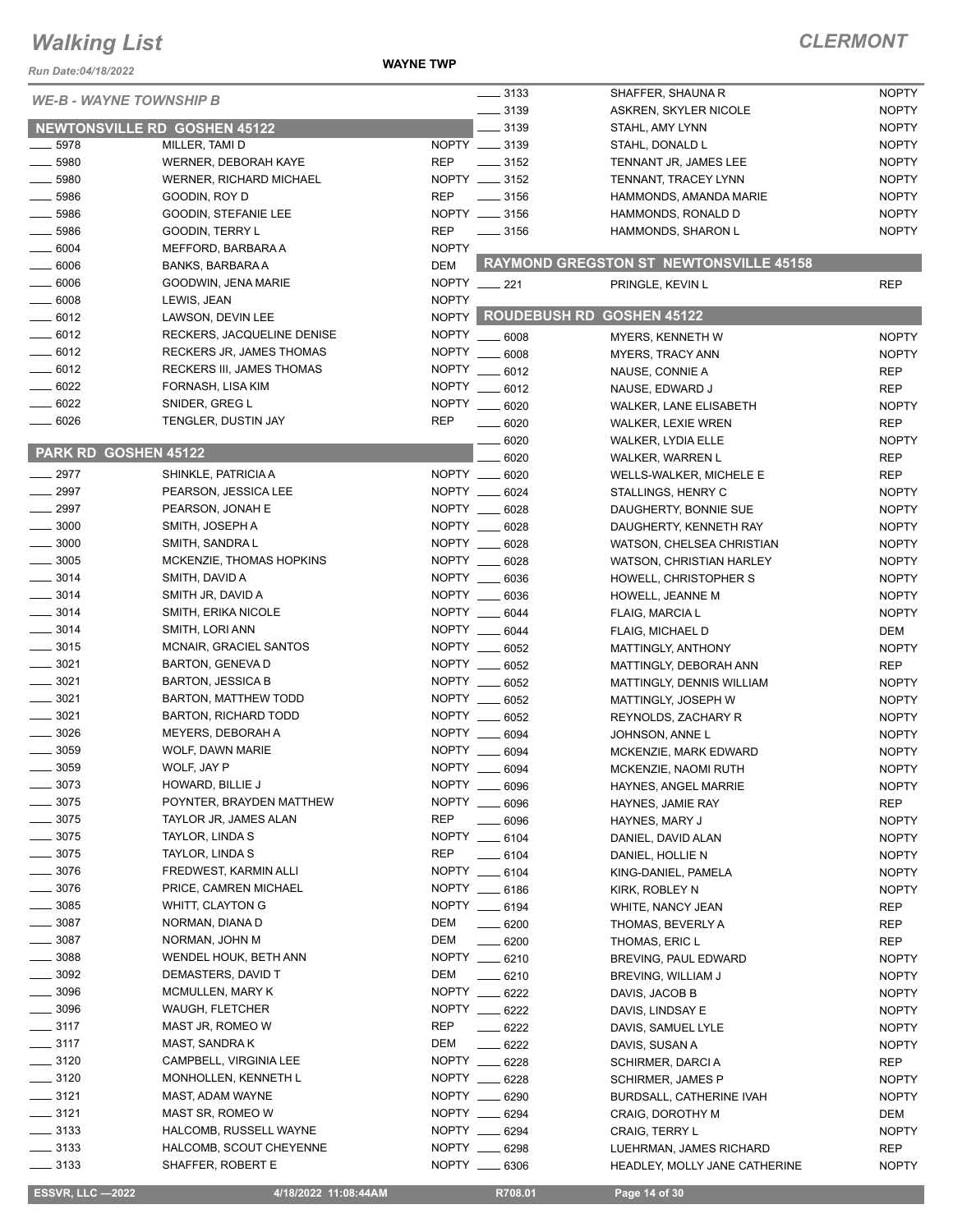**WAYNE TWP**

|              |                                         |                          | 2978         |              | KIMMICK, E DIANE                         | <b>NOPTY</b>                 |
|--------------|-----------------------------------------|--------------------------|--------------|--------------|------------------------------------------|------------------------------|
|              | <b>WE-B - WAYNE TOWNSHIP B</b>          |                          | 2979         |              | <b>BRADLEY, REBECCA M</b>                | <b>REP</b>                   |
|              | <b>ROUDEBUSH RD GOSHEN 45122</b>        |                          | 2979         |              | BRADLEY, SCOTT M                         | <b>REP</b>                   |
| $-6306$      | WILDHABER, MATHEW C                     | NOPTY -2979              |              |              | FERGUSON, RACHEAL M                      | <b>NOPTY</b>                 |
| $-6312$      | SCHAFER, ANDREA E                       | <b>DEM</b>               | 2979         |              | SIZEMORE, HALEY ELIZABETH                | <b>REP</b>                   |
| $-6312$      | <b>SCHAFER JR, ROBERT</b>               | <b>NOPTY</b>             | 2981         |              | DESFOSSES, TIFFANY LEIGH                 | <b>NOPTY</b>                 |
| . 6322       | SIPE, DEREK LEE                         | <b>NOPTY</b>             | 2981         |              | DESFOSSES II, YVON M                     | <b>NOPTY</b>                 |
| $-6370$      | KREBS, JUDY L                           | <b>REP</b>               | 2983         |              | CRAWFORD, LARRY N                        | <b>NOPTY</b>                 |
| $-6370$      | <b>KREBS, LOGAN ROBERT</b>              | <b>NOPTY</b>             | 2986         |              | MAYBRIER, BRIAN D                        | <b>NOPTY</b>                 |
| . 6370       | <b>KREBS, SHAWN DWAYNE</b>              | <b>NOPTY</b>             | 2995         |              | COOPER JR, LAWRENCE A                    | <b>NOPTY</b>                 |
| $-6370$      | LAW, KEISHA E                           | <b>NOPTY</b>             | 2995         |              | COOPER, SANDRA L                         | <b>REP</b>                   |
|              |                                         |                          | 3007         |              | <b>WALTER JR, BERNARD</b>                | <b>REP</b>                   |
|              | <b>SERENITY LN BATAVIA 45103</b>        |                          | 3007         |              | WALTER, BERNARD W                        | <b>REP</b>                   |
| $-5900$      | PATRICK, JOHN RAY                       | <b>REP</b>               | 3007         |              | <b>WALTER, PATRICIA K</b>                | <b>REP</b>                   |
| $-5900$      | PATRICK, KATHRYN MAE                    | <b>REP</b>               | 3008         |              | <b>JENSEN, LOIS ANN</b>                  | <b>NOPTY</b>                 |
| 5900         | PATRICK, RYAN                           | <b>NOPTY</b>             | 3008         |              | <b>JENSEN, ROBERT GENE</b>               | <b>NOPTY</b>                 |
| $-5901$      | NETHERLAND, LYNN M                      | <b>NOPTY</b>             | 3022         |              | VELAZQUEZ, BRIANNA MARIE                 | <b>NOPTY</b>                 |
| 5901         | SAVUKINAS, MATTHEW CHARLES              | <b>NOPTY</b>             | 3022         |              | WARMAN, JEFF L                           | <b>REP</b>                   |
| 5901         | <b>WAGERS, ELIZABETH L</b>              | <b>NOPTY</b>             | 3022         |              | WARMAN, JUDITH A                         | <b>REP</b>                   |
| 5901         | <b>WAGERS, TODD</b>                     | <b>REP</b>               | 3033         |              | COBBS, CASSIE NICOLE                     | <b>NOPTY</b>                 |
|              |                                         |                          | 3033<br>3033 |              | HUBBARD, MARSHAL L<br>HUBBARD, TARA LYNN | <b>NOPTY</b><br><b>NOPTY</b> |
|              | STATE ROUTE 131 BATAVIA 45103           |                          | 3047         |              | LUTHY, LOREN D                           | <b>NOPTY</b>                 |
| 2049         | KIMBLE, KATIE LIN                       | <b>NOPTY</b>             | 3054         |              | SCHOELLMAN, CARL W                       | <b>REP</b>                   |
| 2772         | MUSIL, SHAWN A                          | <b>REP</b>               | 3054         |              | SCHOELLMAN, JANICE A                     | <b>DEM</b>                   |
| $-2895$      | ANDERSON, DAWN M                        | <b>NOPTY</b>             | 3055         |              | ARMSTRONG, ROBERT E                      | <b>DEM</b>                   |
| 2895         | ANDERSON III, GEORGE D                  | DEM                      | 3074         |              | MIDDLETON, AUSTIN HYLES LLOYD            | <b>REP</b>                   |
| 2895         | WHITEHEAD, ROBERT PAUL                  | <b>NOPTY</b>             | 3074         |              | MIDDLETON, ERIKA R                       | <b>REP</b>                   |
| $-2899$      | PRICE, KEVIN J                          | <b>NOPTY</b>             | 3074         |              | MIDDLETON, JAYNE MARIE                   | <b>REP</b>                   |
| 2913         | SHELDON, MELANIE E                      | <b>NOPTY</b>             | 3074         |              | MIDDLETON, JONATHAN EDWARD               | <b>REP</b>                   |
| $-2922$      | HOLLAENDER, JOHN P                      | <b>NOPTY</b>             | 3074         |              | <b>MIDDLETON, NATHAN CURTIS</b>          | <b>REP</b>                   |
| 2924         | PRIDE, DAVID E                          | <b>NOPTY</b>             |              | 3074 #LOT 83 | MIDDLETON, JOHN N                        | <b>REP</b>                   |
| 2924         | PRIDE, DAVID JOHN                       | <b>NOPTY</b>             | 3080         |              | HOFFMAN, LORRAINA L                      | <b>NOPTY</b>                 |
| 2924         | PRIDE, LAUREN E                         | <b>NOPTY</b>             | 3080         |              | ROUNDTREE, MARK A                        | <b>NOPTY</b>                 |
| 2924         | PRIDE, MICHELE M                        | <b>NOPTY</b>             | 3084         |              | BEBOUT, SARAH N                          | <b>NOPTY</b>                 |
| . 2930       | CURRAN, MARY L                          | <b>NOPTY</b>             | 3084         |              | LITTLE, CAMERON RAY                      | <b>NOPTY</b>                 |
| 2930         | NOERTKER, GARRY E                       | <b>REP</b><br><b>REP</b> | 3086         |              | <b>BARRE, DEAN MICHAEL</b>               | <b>REP</b>                   |
| 2930<br>2934 | NOERTKER, REBECCA K<br>SMITH, TIFFANY N | <b>NOPTY</b>             | 3086         |              | BARRE, KARAN M                           | <b>REP</b>                   |
| 2938         | OVERBECK, SEAN D                        | <b>NOPTY</b>             | 3096         |              | MAIER, CHRISTINA MARIE                   | <b>DEM</b>                   |
| 2938         | OVERBECK, THERESA M                     | <b>REP</b>               | 3096         |              | MAIER, NATHAN EDWARD                     | <b>NOPTY</b>                 |
| 2946         | GUY, ROBERT M                           | <b>REP</b>               | 3100         |              | HUNT, DEVON JAMES                        | <b>NOPTY</b>                 |
| 2950         | CARNES, CRAIG                           | <b>NOPTY</b>             | 3110         |              | LAWHORN, NORA K                          | <b>NOPTY</b>                 |
| 2950         | SPURLOCK, WENDY ANN                     | <b>NOPTY</b>             | 3120         |              | WILSON, DEANNA M                         | <b>NOPTY</b>                 |
| 2953         | FANCHER, DEBRA LYNN                     | <b>NOPTY</b>             |              |              |                                          |                              |
| 2953         | FANCHER, GERALDINE                      | <b>NOPTY</b>             |              |              | STATE ROUTE 131 GOSHEN 45122             |                              |
| 2953         | FANCHER SR, VIRGIL A                    | <b>NOPTY</b>             | . 3165       |              | TERWILLEGER, MARGARET R                  | <b>REP</b>                   |
| 2953         | FANCHER JR, VIRGILA                     | <b>NOPTY</b>             | 3200         |              | HARRIS, RICKEY WAYNE                     | <b>NOPTY</b>                 |
| $-2954$      | VAUGHN, BRAD D                          | <b>NOPTY</b>             | 3200         |              | <b>KEEGAN, KENNEDY ERIN</b>              | <b>NOPTY</b>                 |
| 2954         | VAUGHN, CATHY L                         | <b>REP</b>               | 3200         |              | KEEGAN, TAMMY LEANN                      | <b>NOPTY</b>                 |
| 2954         | VAUGHN, GUY D                           | <b>REP</b>               | 3200         |              | MICKLES, MARY E                          | <b>NOPTY</b>                 |
| 2958         | JACKSON, MARY A                         | <b>NOPTY</b>             | 3201         |              | <b>CUREE, BRIAN CHRISTOPHER</b>          | <b>NOPTY</b>                 |
| 2961         | HUNT, JESSICA LYNN                      | <b>NOPTY</b>             | 3201         |              | <b>CUREE, SHAWNA LEE</b>                 | <b>NOPTY</b>                 |
| 2962         | FROST, JONATHAN MACKENZIE               | <b>NOPTY</b>             | 3201         |              | LAND JR, JOHN HOWARD                     | <b>NOPTY</b>                 |
| 2964         | DURHAM, DONALD M                        | <b>NOPTY</b>             | 3201         |              | SMITH, ROBIN DENISE                      | <b>NOPTY</b>                 |
| 2964         | DURHAM, TINA LYNN                       | <b>NOPTY</b>             | 3206         |              | NICHOLS, ERIC W                          | <b>NOPTY</b>                 |
| 2970         | ROGERS, LISA M                          | <b>NOPTY</b>             | 3206         |              | NICHOLS, KATHALENE E                     | <b>REP</b>                   |
| 2970         | ROLKE, RUSSELL CARL                     | <b>NOPTY</b>             | 3206         |              | NICHOLS, KENTIN EDWARD WILLIAM           | <b>NOPTY</b>                 |
| 2971         | LIMING, HERSCHEL T                      | <b>REP</b>               | 3206         |              | NICHOLS, TRENTIN WAYNE WILLIAM           | <b>NOPTY</b>                 |
| 2971         | LIMING, LINDA M                         | <b>REP</b>               | 3208         |              | OVERBEY, RANDALL LEE                     | <b>NOPTY</b>                 |
| 2974         | <b>REYNOLDS, JAMES R</b>                | <b>NOPTY</b>             | 3208         |              | SHANE, CHARITY ANNE                      | <b>NOPTY</b>                 |
| 2974         | REYNOLDS, RAELYN JAMIE                  | <b>NOPTY</b>             | 3210         |              | ROBERTS, TRACY                           | <b>NOPTY</b>                 |
| 2974         | REYNOLDS, SHEILA ANN                    | <b>NOPTY</b>             | 3210         |              | WEBER, CARISA LENAY                      | <b>NOPTY</b>                 |
|              |                                         |                          | 3212         |              | <b>BRUMETT, EMILY PAIGE</b>              | <b>NOPTY</b>                 |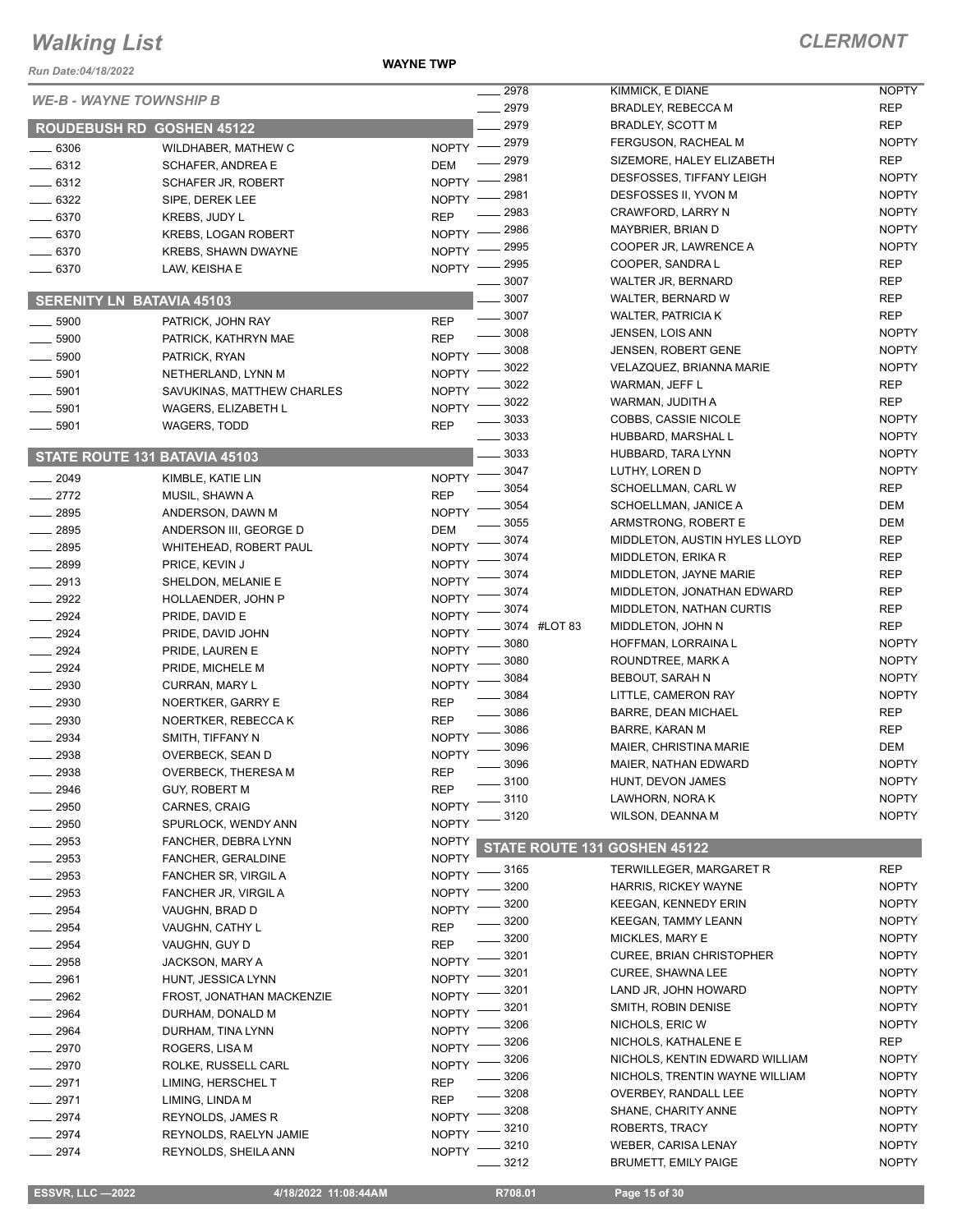*Run Date:04/18/2022*

**WAYNE TWP**

#### *CLERMONT*

| <b>WE-B - WAYNE TOWNSHIP B</b>           |                                              |                                | $- 5976$                  | THOMPSON, HARRY JUNIOR                 | <b>REP</b>   |
|------------------------------------------|----------------------------------------------|--------------------------------|---------------------------|----------------------------------------|--------------|
|                                          |                                              |                                | $-5976$                   | THOMPSON, KIMBERLY A                   | <b>REP</b>   |
|                                          | STATE ROUTE 131 GOSHEN 45122                 |                                | 5978                      | FIELDEN, JEFFREY TODD                  | <b>NOPTY</b> |
| $- 3213$                                 | CALDWELL, CHRISTOPHER W                      | NOPTY __ 5978                  |                           | FIELDEN, TORRIE JEAN                   | <b>NOPTY</b> |
| $- 3225$                                 | CONWELL, DIANA LYNN                          | <b>REP</b>                     | 5980                      | CUPP, RONALD L                         | <b>NOPTY</b> |
| $- 3227$                                 | <b>BRUNER, DENISE A</b>                      |                                | NOPTY _____ 5983 #TRLR NA | TISSOT, BEVERLY JEAN                   | <b>NOPTY</b> |
| $- 3227$                                 | MCNAMEE, RONALD J                            | NOPTY __ 5984                  |                           | COLE III, MAX K                        | <b>NOPTY</b> |
| $\frac{3228}{2}$                         | DEAN, MABELINE L                             | NOPTY __ 5984                  |                           | WEILAND, ROBERT THOMAS                 | <b>REP</b>   |
| $\frac{1}{2}$ 3230                       | DEAN, SHARON GAY                             | NOPTY __ 5984                  |                           | WEILAND, TERRIE J                      | <b>REP</b>   |
| $\frac{1}{2}$ 3232                       | DEAN, ABBIEGALE LYNN                         | NOPTY __ 5985                  |                           | DAUGHERTY, SHAWN L                     | REP          |
| $\frac{1}{2}$ 3232                       | DEAN JR, WILLIAM HENRY                       | NOPTY __ 5985                  |                           | DAUGHERTY, SHERRY L                    | REP          |
| $\frac{1}{2}$ 3232                       | PARKER, RANDI KELSEY OLSON                   | NOPTY __ 5986                  |                           | SONS, KRISTOPHER E W                   | <b>NOPTY</b> |
| $\frac{1}{2}$ 3232 #APT 6                | DEAN, IVA E                                  | NOPTY __ 5986                  |                           | WIEDERHOLD, ALEXANDRA MARIE            | <b>NOPTY</b> |
| $\frac{1}{2}$ 3238                       | GUEVREMONT, DANNY GERARD                     | NOPTY __ 5992                  |                           | <b>CUSTER, LINDA F</b>                 | REP          |
| $\equiv$ 3238                            | GUEVREMONT, PERSHONE ELIZABETH               | NOPTY __ 5992                  |                           | CUSTER JR, STANLEY W                   | <b>REP</b>   |
| $- 3246$                                 | SOUTH, ASHLEY NICHOLE                        | NOPTY __ 5993                  |                           | DONOVAN, JASON LEE                     | <b>NOPTY</b> |
| $- 3254$                                 | CREEKMORE, DENISE C                          | DEM                            | $\frac{1}{2}$ 5993        | DONOVAN, PARKER LEE                    | <b>NOPTY</b> |
| $- 3266$                                 | JEFFERS SR, JOSEPH LEE                       | NOPTY __ 5993                  |                           | DONOVAN, SHAWNA M                      | <b>NOPTY</b> |
| $\frac{1}{2}$ 3266                       | TURNER, LINDA LEE                            | NOPTY __ 5996                  |                           | SMITH, ANGELA MARIE                    | <b>NOPTY</b> |
| $- 3276$                                 | JEFFERS, DAVID A                             | NOPTY __ 6000                  |                           | NEMENZ, TODD C                         | <b>NOPTY</b> |
| $- 3276$                                 | JEFFERS, JOSHUA LE                           | NOPTY __ 6005                  |                           | DILLEY, TARA M                         | <b>NOPTY</b> |
| $- 3278$                                 | <b>GRUBBS, BRIAN</b>                         | NOPTY __ 6008                  |                           | WILSON, RONALD L                       | <b>NOPTY</b> |
| $\frac{1}{2}$ 3285                       | DANZEY, KAREN VIRGINIA                       | NOPTY __ 6030                  |                           | ELLISON, AUDREY D                      | <b>NOPTY</b> |
| $\frac{1}{2}$ 3285                       | UECKER, JUDE A                               | <b>REP</b>                     | $- 6030$                  | ELLISON, JAMES L                       | <b>NOPTY</b> |
| $- 3285$                                 | WATSON, EMILY C                              | NOPTY __ 6034                  |                           | KUNTZ, DAVID L                         | <b>NOPTY</b> |
| $\frac{1}{2}$ 3302                       | HERBERT, DAVID JAMES                         | NOPTY __ 6034                  |                           | KUNTZ, EMILY RENEE                     | DEM          |
| $\frac{1}{2}$ 3304                       | LEWIS, CHARLES A                             | NOPTY __ 6034                  |                           | KUNTZ, JONATHAN FOSTER                 | <b>NOPTY</b> |
| $\frac{1}{2}$ 3306                       | DEAN JR, DAVID R                             | NOPTY __ 6034                  |                           | KUNTZ, KELLY ELIZABETH                 | DEM          |
| $\frac{1}{2}$ 3306                       | HENRY, CIERRA C                              | NOPTY __ 6035                  |                           | EDWARDS, ASHLEY NICOLE                 | <b>NOPTY</b> |
| __ 3306                                  | WILLIAMSON, TIMOTHY EARL JARAL               | NOPTY __ 6081                  |                           | MILLER, DIANA L                        | <b>NOPTY</b> |
| $\frac{1}{2}$ 3308                       | MCMULLEN, MICHELLE MARIE                     | NOPTY __ 6085                  |                           | <b>GROSSNICKLE SR, CHRISTOPHER DAV</b> | <b>NOPTY</b> |
| $\frac{1}{2}$ 3308                       | VAUGHT, BENJAMIN M                           | NOPTY __ 6085                  |                           | WEYLER, JACQUELINE FAITH               | <b>NOPTY</b> |
| $\frac{3313}{2}$                         | HENIZE, PAMELA A                             | NOPTY __ 6088                  |                           | BUTTERFIELD, CHRISTOPHER LEE           | <b>NOPTY</b> |
| $\frac{1}{2}$ 3313                       | HENIZE, TREVOR MCKENZIE                      | NOPTY __ 6088                  |                           | BUTTERFIELD, JENNIFER A                | <b>NOPTY</b> |
| $\frac{1}{2}$ 3313                       | HENIZE, TRISTEN MATTHEW                      | NOPTY __ 6088                  |                           | BUTTERFIELD, KYLE KEITH                | <b>NOPTY</b> |
| $\frac{1}{2}$ 3313                       | HENIZE, TYLER M                              | NOPTY __ 6100                  |                           | <b>BULLOCK, TAMMY S</b>                | DEM          |
| $\frac{1}{2}$ 3313                       | HERRING, STEPHEN VINCENT                     | NOPTY __ 6100                  |                           | <b>BULLOCK, TIMOTHY D</b>              | DEM          |
| $\frac{1}{2}$ 3352<br>$\frac{1}{2}$ 3352 | STAHL, JAMES MICHAEL<br>STAHL, SHAINA NICOLE | NOPTY __ 6110<br>NOPTY __ 6110 |                           | NEAL, DONNA M                          | <b>NOPTY</b> |
|                                          |                                              |                                |                           | NEAL, MICHAEL W                        | <b>NOPTY</b> |
| STATE ROUTE 133 BATAVIA 45103            |                                              |                                | $-6126$                   | DEAN, AUSTIN C                         | <b>NOPTY</b> |
|                                          |                                              |                                | - 6126                    | DEAN, LISA GAYLE                       | <b>NOPTY</b> |
| 5834                                     | HOPKINS, JAMIE L                             | NOPTY __ 6126                  |                           | HICKEY, RYAN J                         | <b>NOPTY</b> |
| 5834                                     | HOPKINS, ZACHARY L                           | NOPTY __ 6144                  |                           | <b>BOONE, TINA L</b>                   | <b>NOPTY</b> |
| 5836                                     | CRAWFORD, CYNTHIA L                          | REP                            | $-6144$                   | <b>WEADBROCK, BRITTANY NICOLE</b>      | <b>NOPTY</b> |
| $-5836$                                  | CRAWFORD, MATTHEW P                          | NOPTY __ 6152<br>NOPTY __ 6159 |                           | MCCRARY, DORLEEN M                     | <b>NOPTY</b> |
| _ 5836                                   | DURHAM, JEFFREY L                            |                                |                           | ROGERS, ROY E                          | REP          |
| $\frac{1}{2}$ 5840                       | LOVE, DARRIN RAY                             | NOPTY __ 6159                  |                           | ROGERS, VIOLET M                       | REP          |
| $=$ 5840                                 | LOVE, FLORENCE                               | NOPTY __ 6160                  |                           | HANDRA, ALISHA MAY                     | <b>NOPTY</b> |
| $\_5858$                                 | COMBS, DANIEL W                              | NOPTY __ 6160                  |                           | HANDRA, ELIZABETH ANNE                 | <b>NOPTY</b> |
| $- 5858$                                 | COMBS, RAMONA L                              | NOPTY __ 6160                  |                           | HANDRA, MARY NICHOLE                   | <b>NOPTY</b> |
|                                          | STATE ROUTE 133 GOSHEN 45122                 |                                | $=$ 6160                  | HANDRA, THOMAS EDWARD                  | <b>NOPTY</b> |
|                                          |                                              |                                | 6160                      | HANDRA, VICTORIA LYNN                  | <b>NOPTY</b> |
| $-5918$                                  | MILLS, TAMMY LYNN                            | NOPTY -6170                    |                           | HUNT, GWENDOLYN S                      | <b>NOPTY</b> |
| $-5918$                                  | MONK, COURTNEY SHERAY                        | NOPTY __ 6180                  |                           | BLUST, GIA M                           | <b>NOPTY</b> |
| __ 5918                                  | MONK JR, TIMOTHY P                           | NOPTY __ 6180                  |                           | <b>BLUST, MICHAEL J</b>                | <b>NOPTY</b> |
| $-5955$                                  | STEWART, RANDY J                             | NOPTY __ 6181                  |                           | BECKWORTH, SHANNON M                   | <b>NOPTY</b> |
| 5955                                     | STEWART, RANDY K                             | NOPTY __ 6181                  |                           | COLE, TYLER LANDON                     | <b>NOPTY</b> |
| ____ 5959                                | WIEDEMANN, CODY P                            | $NOPTY$ __ 6181                |                           | DUNCAN, LESLIE RENEE                   | <b>NOPTY</b> |
| . 5959                                   | WIEDEMANN, TAYLOR JORDAN                     | NOPTY __ 6187                  |                           | <b>BURGIN, JANICE STARR</b>            | <b>NOPTY</b> |
| _ 5961                                   | CASTLE, BENJAMIN E                           | NOPTY __ 6187                  |                           | SEIBERT, WAYNE T                       | <b>NOPTY</b> |
| $-5967$                                  | <b>TISSOT, NICOLE T</b>                      | NOPTY -6190                    |                           | <b>HELTON, DANIEL E</b>                | REP          |
| 5971                                     | <b>ESTEP, CHARLES F</b>                      | NOPTY __ 6190                  |                           | <b>HELTON, MELANIE R</b>               | REP          |
| $-5971$                                  | <b>ESTEP, KIMBERLY SUE</b>                   | <b>REP</b>                     | $\frac{1}{2}$ 6191        | CHRISTIE, HEATHER D                    | <b>NOPTY</b> |
|                                          |                                              |                                |                           |                                        |              |

**ESSVR, LLC -2022 4/18/2022 11:08:44AM** R708.01 **Page 16 of 30**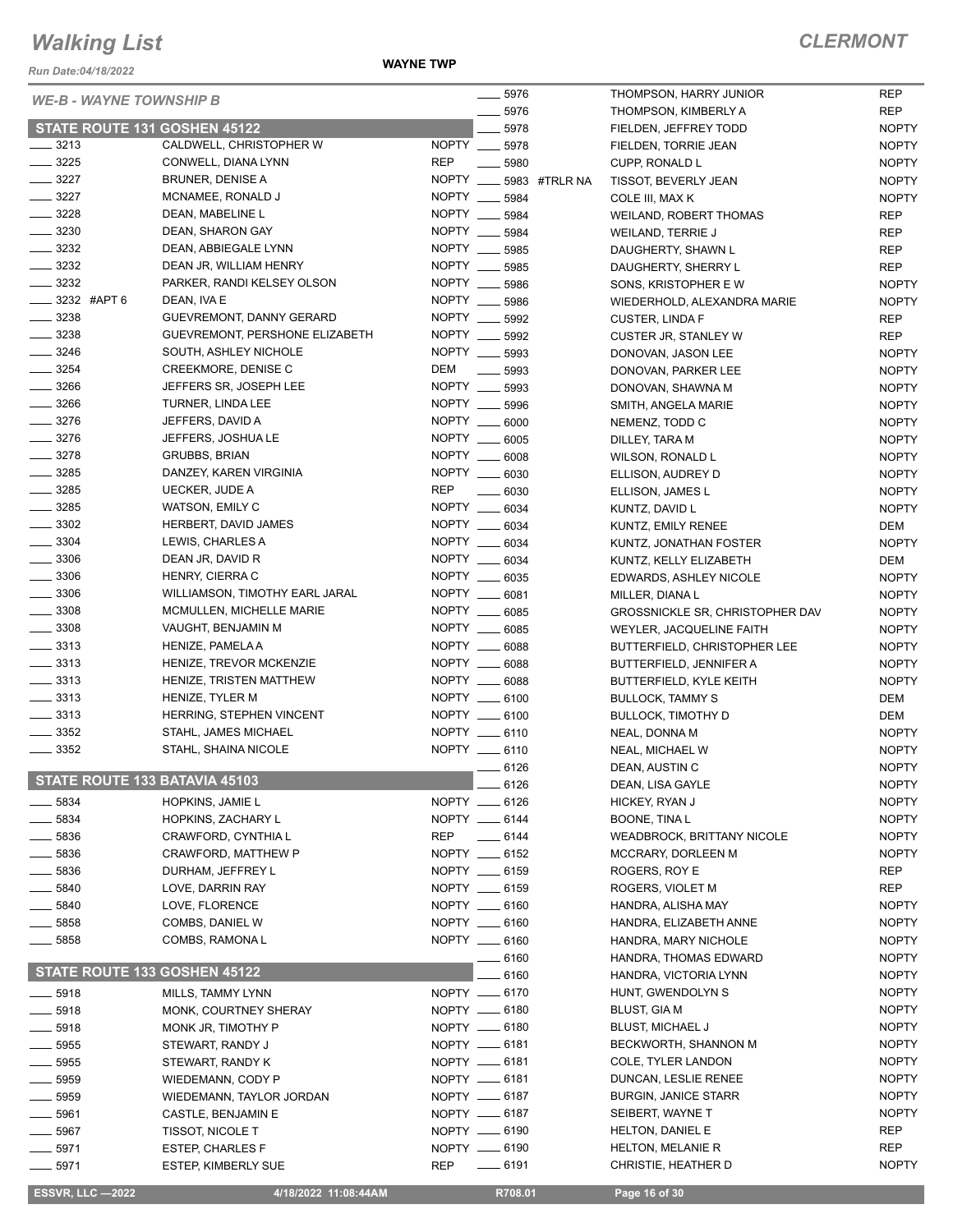**WAYNE TWP**

|                    | <b>WE-B - WAYNE TOWNSHIP B</b>       | $-6175$                          | <b>IRVIN, TANYA L</b>         | <b>NOPTY</b> |
|--------------------|--------------------------------------|----------------------------------|-------------------------------|--------------|
|                    |                                      | $-6188$                          | ROSS, CHARLENE                | <b>NOPTY</b> |
|                    | STATE ROUTE 133 GOSHEN 45122         | 6188                             | ROSS, DANIEL LYNN             | <b>NOPTY</b> |
| $- 6191$           | CHRISTIE, WILLIAM A                  | NOPTY __ 6190                    | ESTEP, RHONDA R               | <b>NOPTY</b> |
| $- 6195$           | POTTORF, BRADLEY JOSEPH              | NOPTY __ 6190                    | ESTEP, SCOTT E                | <b>NOPTY</b> |
| $-6199$            | SMITH, CHRISTOPHER S                 | REP<br>$\frac{1}{2}$ 6190        | JOHANTGES, MANDY MARIE        | <b>NOPTY</b> |
| $- 6199$           | TARTER, CHRISTINA MARIE              | NOPTY __ 6194                    | FISCUS, JESSICA L             | <b>REP</b>   |
| $- 6207$           | REDMOND, ROBERT L                    | NOPTY __ 6194                    | POWER, WILLIAM JACOB          | <b>REP</b>   |
| $-6211$            | <b>GEER, SUMMER DAWN</b>             | NOPTY __ 6196                    | COWELL, WILLIAM H             | DEM          |
| $-6211$            | OVER, SHANE W                        | NOPTY __ 6198                    | GORMAN, HEATHER N R           | <b>NOPTY</b> |
| $-6214$            | SPRADLING, ANGELA M                  | NOPTY __ 6198                    | <b>GORMAN, MICHAEL E</b>      | <b>REP</b>   |
| $-6214$            | SPRADLING, JEFFREY A                 | NOPTY __ 6198                    | <b>GORMAN, SKYLAR E</b>       | <b>NOPTY</b> |
| $-6215$            | <b>HELTON, DAWSON HERLIN</b>         | NOPTY __ 6200                    | GORMAN, SHERRY LYNN           | <b>REP</b>   |
| $-6215$            | WISE, MORGAN NICOLE                  | NOPTY __ 6206                    | SINGLETON JR, DANNY W         | <b>NOPTY</b> |
| $-6218$            | ANTHONY, KERIN A                     | NOPTY __ 6206                    | SINGLETON, LESLIA             | <b>NOPTY</b> |
| $-6219$            | GIRARD, RONALD G                     | NOPTY __ 6208                    | SIDERS, STEVE A               | <b>REP</b>   |
| $- 6235$           | <b>GRANT, DALLAS L</b>               | <b>REP</b><br>$- 6210$           | MOORE, TAYLOR MARIE           | <b>NOPTY</b> |
| $- 6235$           | <b>GRANT, RICHARD K</b>              | REP<br>$-6212$                   | ADDISON, JACOB WILLIAM DEAN   | <b>NOPTY</b> |
| $- 6237$           | <b>FUGATE, JAMES L</b>               | DEM<br>$-6212$                   | DEAN, JORDAN ELI STEVEN       | <b>NOPTY</b> |
| $- 6237$           | FUGATE, SUSAN GAY                    | DEM<br>$-6212$                   | DEAN, MARY R                  | <b>NOPTY</b> |
|                    |                                      | $-6214$                          | ADKINS, SHARRI L              | <b>NOPTY</b> |
|                    | <b>TAYLOR PIKE BLANCHESTER 45107</b> | 6214                             | ADKINS, STEVEN W              | <b>NOPTY</b> |
| $- 6110$           | MCHAFFIE, DANIEL ALAN                | NOPTY __ 6233                    | MONTGOMERY, BRUCE GENE        | <b>REP</b>   |
| $- 6110$           | MINK, BARBARA A                      | NOPTY -6235                      | JEFFRIES SR, SCOTT W          | <b>NOPTY</b> |
| $- 6110$           | MINK, LYNDSEY M                      | NOPTY -6237                      | <b>REGAN, PATRICK F</b>       | <b>NOPTY</b> |
| $-6112$            | MEYER, RONALD J                      | NOPTY -6242                      | KONRAD, JESSICA D             | <b>NOPTY</b> |
| $-6114$            | ALLEN, HANNAH R                      | NOPTY __ 6242                    | KONRAD SR, MARK NICHOLAS      | <b>NOPTY</b> |
| $-6114$            | ALLEN JR, JOHN L                     | DEM __ 6242                      | KONRAD JR, MARK NICHOLAS      | <b>NOPTY</b> |
| $-6118$            | BENJAMIN, MCKENNA LOUISE             | NOPTY -6249                      | NAUSE, SANDRA D               | <b>NOPTY</b> |
| $-6120$            | KING, CYNTHIA M                      | NOPTY -6261                      | WITT, WALTER D                | <b>NOPTY</b> |
| $-6120$            | KING, STEPHEN R                      | NOPTY __ 6268                    | ONEILL, MICHELE K             | DEM          |
| $-6124$            | BAUERS, SONJA A                      | NOPTY __ 6268                    | <b>ONEILL, SHAWN PATRICK</b>  | DEM          |
| $-6128$            | THOMPSON, LORI L                     | NOPTY __ 6280                    | ROSE, ALEXANDER JACOB         | <b>NOPTY</b> |
| $-6130$            | MESSINK, TAMMI LYNN                  | NOPTY -6280                      | ROSE, ASHLEY MARIE            | <b>NOPTY</b> |
| $-6136$            | <b>MORRIS, PATRICIA M</b>            | NOPTY -6284                      | SIMPSON, HOLLY M              | <b>NOPTY</b> |
| $-6136$            | TUCKER II, MICHAEL LEE               | NOPTY -6284                      | SIMPSON JR, NEWTON J          | <b>NOPTY</b> |
| $- 6137$           | <b>MEADORS, NANCY LOUISE</b>         | NOPTY -6288                      | COLE, JAMES O                 | <b>REP</b>   |
| $-6137$            | <b>MEADORS, STEVEN A</b>             | NOPTY __ 6288                    | STAHL, PAMELA K               | <b>REP</b>   |
| $-6143$            | REDMOND JR, EDWIN CHARLES            | NOPTY __ 6308                    | PALMER, BRENTON L             | <b>NOPTY</b> |
| $- 6143$           | REDMOND, SANDRA A                    | NOPTY -6308                      | PALMER, DENIESE MARIE         | <b>NOPTY</b> |
| $\frac{1}{2}$ 6143 | REDMOND, SHANE MICHAEL               | NOPTY __ 6308                    | PALMER, PERRY L               | <b>NOPTY</b> |
| $-6146$            | ADAMS, DAVID E                       | $- 6312$<br><b>REP</b>           | FISHER, CINDY M               | <b>REP</b>   |
| $-6146$            | ADAMS, DAVID LAURN                   | $- 6312$<br>REP                  | FISHER, RYAN J                | <b>REP</b>   |
| $- 6146$           | ADAMS, EMILY ANN                     | <b>REP</b><br>$- 6319$           | <b>COMPTON, SIERRA NICOLE</b> | <b>NOPTY</b> |
| $-6146$            | BELL-ADAMS, JOANN                    | $- 6319$<br>REP                  | MAST, JEREMY ALEXANDER        | <b>NOPTY</b> |
| $- 6147$           | POOLE, JAMES W                       | NOPTY __ 6319                    | MAST, JOANNA                  | <b>NOPTY</b> |
| $\frac{1}{2}$ 6150 | DOUGHMAN, KAITLYN RAE                | NOPTY __ 6320                    | SIMPSON III, NEWTON JASPER    | <b>NOPTY</b> |
| $-6150$            | DOUGHMAN, MADISON MAE                | NOPTY __ 6324                    | BLOOM JR, JEFFREY A           | <b>NOPTY</b> |
| $-6150$            | DOUGHMAN, SHANDRA L                  | $-6324$<br>REP                   | HENRY, KIMBERLY RENEA         | REP          |
| $-6151$            | <b>SEARS, MARILYN L</b>              | $- 6324$<br><b>REP</b>           | HENRY, RICHARD A              | <b>REP</b>   |
| $- 6152$           | SOUTHERLAND JR, DENNY EUGENE         | NOPTY __ 6328                    | <b>HOUSE, ROBERT</b>          | <b>NOPTY</b> |
| $-6152$            | SOUTHERLAND, ELIZABETH SUSIE         | NOPTY __ 6328                    | MEFFORD, SARA NICHOLE         | <b>NOPTY</b> |
| $-6154$            | BOSTER-HAYDEN, CINDY                 | NOPTY __ 6332                    | CRAWFORD, CHRISTOPHER L       | <b>NOPTY</b> |
| $-6154$            | <b>MORTON, RICHARD R</b>             | NOPTY __ 6332                    | CRAWFORD, KAREN RAE           | <b>NOPTY</b> |
| $- 6155$           | MILLER, LISA J                       | $- 6333$<br>DEM                  | <b>BUSH, ANTOINETTE J</b>     | <b>REP</b>   |
| $- 6159$           | RIEHLE, JEFF                         | NOPTY __ 6333                    | BUSH JR, LEONARD COY          | <b>REP</b>   |
| $- 6159$           | TODD, SHERRY JEAN                    | $- 6366$<br>REP                  | CHAMBERS, ROBERTA L           | <b>NOPTY</b> |
| $- 6159$           | TODD, TIMOTHY DALE                   | NOPTY __ 6371                    | KRIER, CATHERINE IRENE        | <b>NOPTY</b> |
| $-6164$            | HUMPHRIES, ANNA ELIZABETH            | $-6371$<br><b>REP</b>            | KRIER, PETER M                | <b>NOPTY</b> |
| $- 6164$           | HUMPHRIES, ZAC T                     | NOPTY __ 6373                    | AULT, DINAH T                 | <b>REP</b>   |
| $- 6165$           | LIPSKY, AMANDA JOY                   | ____ 6373<br><b>REP</b>          | AULT, DONALD JAMES            | REP          |
| ____ 6165          | LIPSKY, LEE ALAN                     | $\frac{1}{2}$ 6380<br><b>REP</b> | WHITE, SHIRLEY A              | <b>REP</b>   |
| $-6175$            | <b>IRVIN, JESSICA BREA</b>           | NOPTY __ 6380                    | WHITE, THOMAS R               | <b>REP</b>   |
|                    |                                      |                                  |                               |              |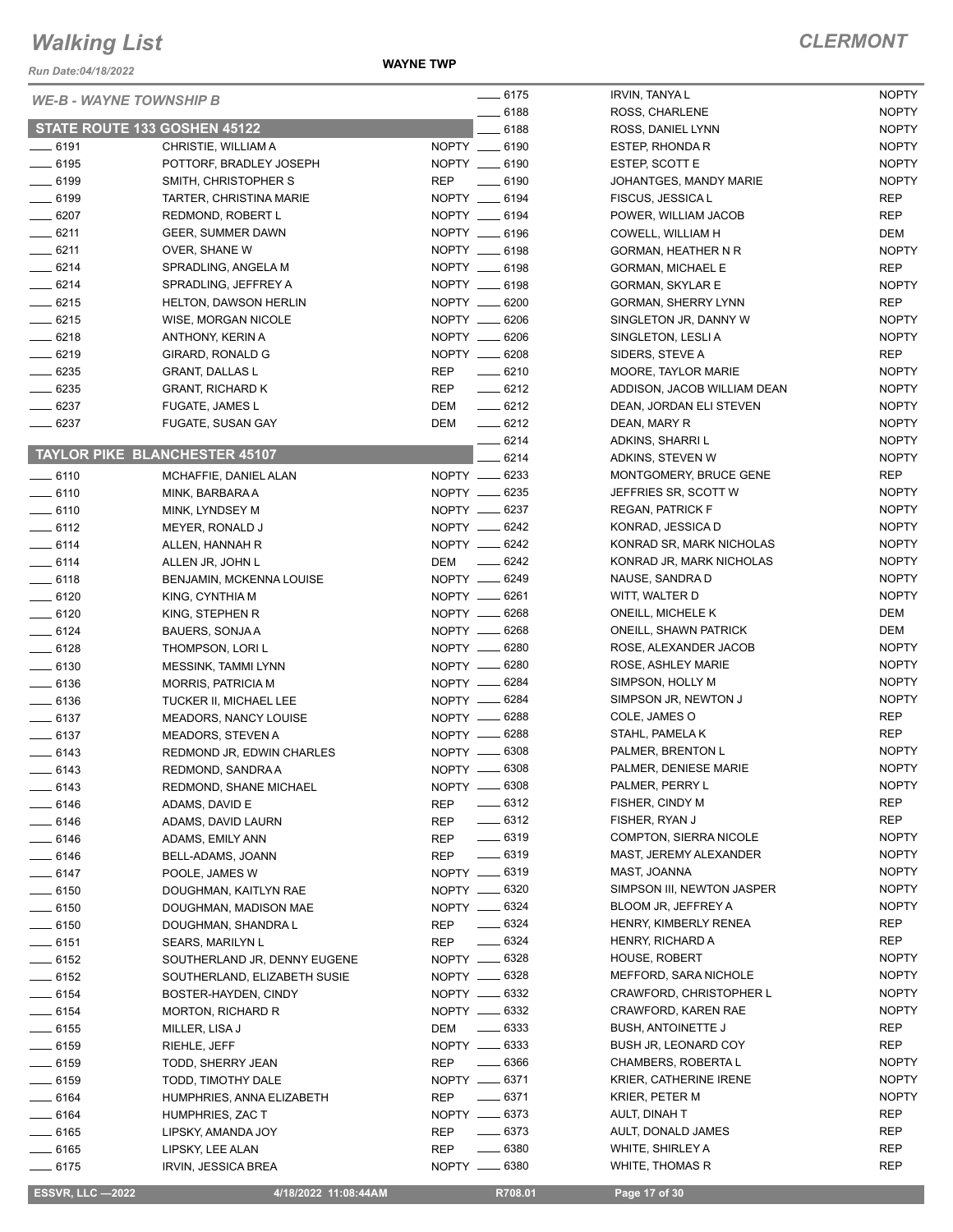*Run Date:04/18/2022*

**WAYNE TWP**

*WE-B - WAYNE TOWNSHIP B*

|                                   | <b>TAYLOR PIKE BLANCHESTER 45107</b> |              |
|-----------------------------------|--------------------------------------|--------------|
| $-6411$                           | HOPE, DAVID O                        | <b>REP</b>   |
|                                   |                                      |              |
| <b>TERRA AQUA LN GOSHEN 45122</b> |                                      |              |
| __ 3140                           | SNIDER, GEORGIA LYNN                 | <b>NOPTY</b> |
| $-3140$                           | SNIDER, JEROME L                     | <b>NOPTY</b> |
| $\frac{1}{2}$ 3151                | ROWLAND, ALISON L                    | <b>NOPTY</b> |
| ____ 3151                         | ROWLAND, JOAB                        | <b>NOPTY</b> |
| <b>WOOD LN GOSHEN 45122</b>       |                                      |              |
| $-4106$                           | WULF, JENNIFER R                     | <b>NOPTY</b> |
| $-4106$                           | WULF, JOSHUA L                       | <b>NOPTY</b> |
| $-4110$                           | STENGER JR, HARRY ALBERT             | <b>NOPTY</b> |
| $-4140$                           | STURGILL, DEBORAH S                  | <b>NOPTY</b> |
|                                   |                                      |              |
| <b>WRIGHT ST BATAVIA 45103</b>    |                                      |              |
| — 851                             | <b>GREGSTON, JUANITA</b>             | <b>REP</b>   |
| __ 852 #APT A                     | SNOWDEN, JOHN P                      | <b>NOPTY</b> |
| $-852$ #APTA                      | <b>WUERDEMAN, LYNETTE</b>            | <b>NOPTY</b> |
| $\equiv$ 855                      | STOKES, PAMELA JEAN                  | <b>DEM</b>   |
| $\equiv$ 855                      | VAN SKAIK, KENNETH E                 | DEM          |
| $-856$                            | <b>BORCHERS, MICHAEL H</b>           | REP          |
| ____ 856                          | BORCHERS, SANDRA J                   | REP          |
| $-862$                            | <b>GATES, THOMAS F</b>               | <b>NOPTY</b> |
| $-867$                            | <b>GREGSTON, ERIKA DIANE</b>         | <b>NOPTY</b> |
| $\equiv$ 867                      | OSBORN, AMANDA V                     | <b>NOPTY</b> |
| $-867$                            | OSBORN, DANIEL RYAN                  | <b>NOPTY</b> |
| $\_\_868$                         | <b>BACON, WILLIAM ARMISTEAD</b>      | <b>NOPTY</b> |
| $=$ 868                           | REYNOLDS, GAREN WILLIAM              | <b>NOPTY</b> |
| $-868$                            | REYNOLDS, KELLY A                    | <b>NOPTY</b> |
| $-870$                            | <b>KELLY, MAGGIE N</b>               | <b>NOPTY</b> |
| $-873$                            | SMITH. GABRIELLE E                   | <b>NOPTY</b> |
| $-873$                            | SMITH, GARY W                        | <b>NOPTY</b> |
| $-873$                            | SMITH, SANDY J                       | <b>NOPTY</b> |
| ____ 876                          | SPENCER, BRUCE A                     | REP          |
| $=$ 878                           | DISBENNETT, KARA M                   | <b>NOPTY</b> |
| $-878$                            | DISBENNETT, ROGER F                  | <b>NOPTY</b> |
| $\equiv$ 880                      | WILSON, DAWN E                       | <b>REP</b>   |
| $\equiv$ 882                      | BUTCHER, DENISE SUSAN                | <b>NOPTY</b> |
| __ 882                            | SHAFER, MILTON S                     | <b>NOPTY</b> |
| $-883$                            | TOWNSEND, KARL EDWARD                | <b>NOPTY</b> |
| $-885$                            | CHRISTIE, TIMOTHY WAYNE              | <b>NOPTY</b> |
| $-885$                            | SMITH, KIMBERLY G                    | <b>NOPTY</b> |
| ____ 885                          | SMITH, THOMAS D                      | <b>NOPTY</b> |
| $-887$                            | <b>BROOKS, RILEY LEPHA</b>           | <b>NOPTY</b> |
| - 889                             | <b>BUSH, JAMES H</b>                 | <b>NOPTY</b> |

*TOTAL :* **839**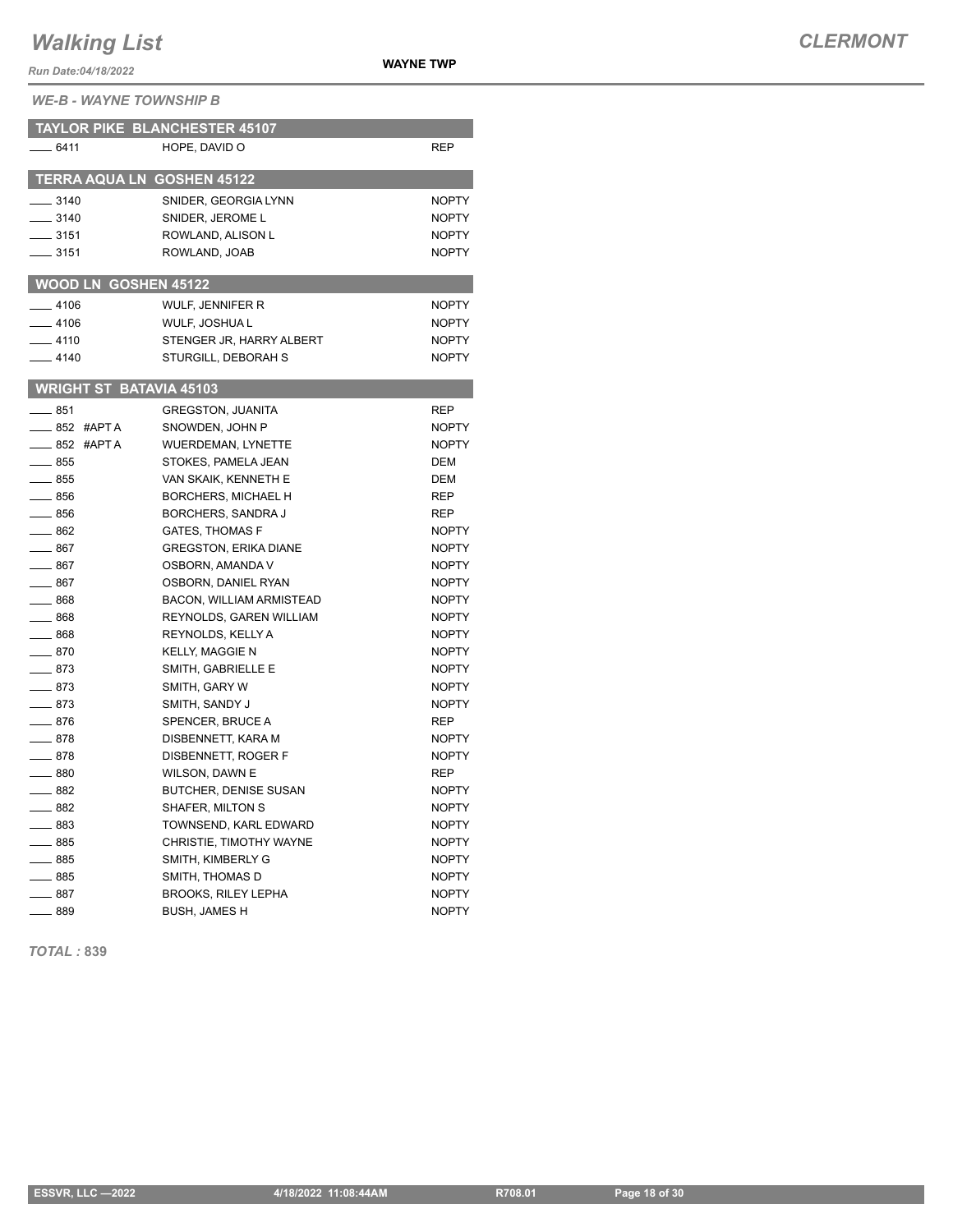**WAYNE TWP**

| Run Date:04/18/2022         |                                     |              |              |                              |
|-----------------------------|-------------------------------------|--------------|--------------|------------------------------|
|                             | <b>WE-C - WAYNE TOWNSHIP C</b>      |              | 2426         | <b>SIEMA</b>                 |
|                             |                                     |              | 2430<br>2430 | <b>FOLGE</b><br><b>FOLGE</b> |
| <b>BACH LN GOSHEN 45122</b> |                                     |              | 2434         | MINK,                        |
| $-2710$                     | <b>BINNING, JANIS M</b>             | <b>NOPTY</b> | 2438         | <b>DYKES</b>                 |
| $-2713$                     | ODONNELL, JEAN ANNE                 | DEM          | 2440         | <b>BOWM</b>                  |
| $-2714$                     | YOUNG, GINGER A                     | <b>NOPTY</b> | 2440         | <b>BRANH</b>                 |
| $-2721$                     | YOUNG, WILMA J                      | DEM          | 2441         | <b>FLAUG</b>                 |
| $-2724$                     | RAINS, JENNIFER LEE                 | <b>NOPTY</b> | 2444         | <b>WORLI</b>                 |
| $-2724$                     | RAINS, RAYMOND J                    | <b>NOPTY</b> | 2445         | <b>PITMAI</b>                |
| $-2724$                     | RAINS, STEPHEN BRENT                | <b>NOPTY</b> | 2447         | <b>FINDLE</b>                |
|                             | <b>BRANCH LN GOSHEN 45122</b>       |              | 2447         | <b>FINDLE</b>                |
|                             |                                     |              | 2447         | <b>FINDLE</b>                |
| $\frac{1}{2}$ 3100          | <b>BLACKWELDER, LYNNETTE LORENA</b> | <b>NOPTY</b> | 2447         | <b>FINDLE</b>                |
| $- 3109$                    | <b>MARTIN, CHARLES EMERY</b>        | <b>NOPTY</b> | 2447         | <b>FINDLE</b>                |
| $-3109$                     | MARTIN, FLORENCE EDNA               | <b>NOPTY</b> | 2451         | <b>HUDSC</b>                 |
|                             | <b>BRITTANY LN GOSHEN 45122</b>     |              | 2451         | <b>HUDSC</b>                 |
|                             |                                     |              | 2451         | <b>HUDSO</b>                 |
| $-2812$                     | FORMAN, DANIELLE J                  | <b>NOPTY</b> | 2453         | <b>COFFE</b>                 |
| $-2812$                     | FORMAN SR, THOMAS ANTHONY           | <b>NOPTY</b> | 2453         | <b>COFFE</b>                 |
| $-2816$                     | PARCELL, MICHAEL B                  | REP          | 2455         | <b>RICHTI</b>                |
|                             | <b>CEDARVILLE RD BATAVIA 45103</b>  |              | 2455         | <b>STEPH</b>                 |
|                             |                                     |              | 2455         | STEPH                        |
| $- 624$                     | BAKER FUCHS, KATHRYN CORNELIA       | <b>REP</b>   | 2456         | SMITH.                       |
| $\equiv$ 624                | FUCHS, SPENCER HUNTINGTON           | DEM          | 2460         | <b>CHAME</b>                 |
| $-630$                      | CRUMP, AMANDA L                     | <b>NOPTY</b> | 2479         | <b>PETRY</b>                 |
| $\equiv$ 630                | HENRY, JENNY L                      | <b>REP</b>   | 2479         | <b>PETRY</b>                 |
| $-2875$                     | SMITH, ASHLEY J                     | <b>NOPTY</b> | 2480         | <b>SHEPH</b>                 |
| $-2877$                     | HALL, PAMELA J                      | <b>REP</b>   | 2480         | <b>SHEPH</b>                 |
| $-2879$                     | MILLS, CLAIRISSA R                  | <b>NOPTY</b> | 2480         | <b>SHEPH</b>                 |
| $-2879$                     | MILLS, JUSTIN D                     | <b>NOPTY</b> | 2481         | <b>GILBEF</b>                |
| $-2887$                     | HEAD, VIRGINIA ANN                  | <b>NOPTY</b> | 2485         | <b>GILSTF</b>                |
|                             | <b>CEDARVILLE RD GOSHEN 45122</b>   |              | 2485         | <b>GILSTF</b>                |
| $\equiv$ 600                | LYON, BRANDY LYNN                   | <b>REP</b>   | 2485         | WALLR                        |
| $-600$                      | VANPELT, BRENNAN JOEL               | <b>NOPTY</b> | 2485         | <b>WALLR</b>                 |
| $-602$                      | HAGGARD, DEBORAH K                  | REP          | 2486         | <b>SHEPH</b>                 |
| 602                         | HAGGARD, GARY H                     | <b>REP</b>   | 2486         | <b>SHEPH</b>                 |
| $-602$                      | HAGGARD JR, GARY H                  | <b>REP</b>   | 2489         | <b>MOOR</b>                  |
| 604                         | <b>BICKERS, RICHARD A</b>           | <b>NOPTY</b> | 2489         | <b>MOOR</b>                  |
| 604                         | MULLINS, DAVID W                    | REP          | 2514         | KIRBY,                       |
| $-606$                      | GLASS, LORI ANN                     | NOPTY        | 2514         | KIRBY,                       |
| $-606$                      | <b>GLASS, STEVEN L</b>              | <b>NOPTY</b> | 2514         | <b>LUTME</b>                 |
| $-612$                      | DANIEL, CHRISTOPHER LEE             | <b>NOPTY</b> | 2514         | LUTME                        |
| $-612$                      | PANTOJA, TESSA LYNN                 | <b>NOPTY</b> | 2550         | <b>BALES</b>                 |
| $-614$                      | METTE, FRANK A                      | REP          | 2550         | <b>JENKIN</b>                |
| $-616$                      | MARSH JR, RICHARD A                 | NOPTY        | 2551         | <b>MILLEF</b>                |
| 2368                        | KIRKLAND, TEEYA CARLOTTA            | <b>NOPTY</b> | 2551         | <b>MILLEF</b>                |
| $-2368$                     | TROXELL, ELLA MAY                   | REP          | 2555         | RADCL                        |
| $-2368$                     | TROXELL, JAMES L                    | REP          | 2559         | <b>THOMA</b>                 |
| - 2406                      | BOYD, JAMEE DEE                     | <b>NOPTY</b> | 2559         | <b>THOMA</b>                 |
| $-2408$                     | <b>INABNITT, ELIJAH K</b>           | NOPTY        | 2563         | <b>GROOI</b>                 |
| $-2412$                     | KOEHLER, KORTINIE LEAH              | NOPTY        | 2563         | <b>TAYLO</b>                 |
| $-2414$                     | ZENNI, WILLIAM S                    | <b>NOPTY</b> | 2565         | SCHUL                        |
| $-2416$                     | <b>WELLS, BRENNEN RAYMOND</b>       | REP          | 2569         | <b>YOUN</b>                  |
| _ 2416                      | <b>WELLS, HALLEY ANN</b>            | REP          | 2643         | <b>REYNO</b>                 |
| $-2416$                     | WELLS, HANNAH E                     | REP          | 2645         | <b>REYNO</b>                 |
| _ 2416                      | WELLS, LISA A                       | REP          | 2645         | <b>REYNO</b>                 |
| $-2416$                     | WELLS, RAYMOND K                    | REP          | 2646         | PACK,                        |
| $-2418$                     | <b>KELLY, BRANDON L</b>             | NOPTY        | 2646         | PACK,                        |
| _ 2418                      | KELLY, KIMBERLY A                   | <b>NOPTY</b> | 2649         | SALYE                        |
| $-2418$                     | KELLY JR, ROBERT L                  | NOPTY        | 2649         | SALYE                        |
| 2426                        | SIEMANN, CHARLES JOSEPH             | REP          | 2656         | <b>HARM</b>                  |
|                             |                                     |              | 2670         | MILLS,                       |

| $\frac{1}{2426}$   | SIEMANN, REBECCA LUCRETIA               | REP               |
|--------------------|-----------------------------------------|-------------------|
| $-2430$            | FOLGER SR, GARY CLAYTON                 | <b>NOPTY</b>      |
| $-2430$            | FOLGER, PATRICIA S                      | <b>NOPTY</b>      |
| $-2434$            | MINK, CRAIG MCKINLEY                    | <b>NOPTY</b>      |
| $-2438$            | DYKES, LYNNVILLE                        | <b>REP</b>        |
| $-2440$            | BOWMAN, DOROTHY A                       | DEM               |
| $-2440$            | <b>BRANHAM, GINGER NICOLE</b>           | <b>NOPTY</b>      |
| __ 2441            | FLAUGHER, DEBORAH C                     | REP               |
| $-2444$            | WORLEY, CAROL S                         | <b>NOPTY</b>      |
| $-2445$            | PITMAN, ROBERT JOSEPH                   | <b>NOPTY</b>      |
| __ 2447            | FINDLEY, ADAM W                         | <b>NOPTY</b>      |
| $-2447$            | FINDLEY, BRIAN E                        | <b>REP</b>        |
| __ 2447            | FINDLEY, DANIEL K                       | <b>NOPTY</b>      |
| $-2447$            | FINDLEY, JOSHUA B                       | <b>NOPTY</b>      |
| $-2447$            | FINDLEY, LESIA J                        | DEM               |
| __ 2451            | HUDSON, CHARLOTTE A                     | <b>NOPTY</b>      |
| $-2451$            | HUDSON, JILLIAN MARIE                   | <b>NOPTY</b>      |
| $-2451$            | HUDSON, LEE P                           | <b>NOPTY</b>      |
| $-2453$            | COFFEY, ANDREW PATRICK                  | <b>NOPTY</b>      |
| $-2453$            | COFFEY, KELCEY DANIELLE                 | <b>NOPTY</b>      |
| $-2455$            | RICHTER, KRISTINE ANN                   | <b>NOPTY</b>      |
| $-2455$            | STEPHENS, JOSEPH MICHAEL                | <b>NOPTY</b>      |
| $-2455$            | STEPHENS, MICHAEL                       | <b>NOPTY</b>      |
| $-2456$            | SMITH. LYNETTE EBONY                    | <b>NOPTY</b>      |
| $-2460$            | <b>CHAMBERS, SHIRLEY K</b>              | DEM               |
| __ 2479            | PETRY, DARLENE C                        | <b>NOPTY</b>      |
| $-2479$            |                                         | <b>NOPTY</b>      |
| __ 2480            | PETRY, JAMES E<br>SHEPHERD, JAMES TERRY | <b>NOPTY</b>      |
| __ 2480            | SHEPHERD, SHARON A                      | <b>NOPTY</b>      |
|                    | SHEPHERD, STEVE K                       | <b>NOPTY</b>      |
| __ 2480<br>$-2481$ | GILBERT, TIMOTHY W                      | <b>REP</b>        |
| _ 2485             | GILSTRAP, LAUREN RAE                    | <b>NOPTY</b>      |
| __ 2485            | GILSTRAP, LISA LYN                      | <b>NOPTY</b>      |
| __ 2485            | WALLRAUCH, BEVERLY A                    | DEM               |
| $-2485$            | WALLRAUCH, CHRISTOPHER PAUL             | <b>NOPTY</b>      |
| $-2486$            | SHEPHERD JR, JAMES E                    | <b>NOPTY</b>      |
| $-2486$            | SHEPHERD, MELISSA A                     | <b>NOPTY</b>      |
| $-2489$            | MOORE, GRACIE A                         | <b>NOPTY</b>      |
| $-2489$            | MOORE, TERRY GAY                        | <b>NOPTY</b>      |
| $-2514$            | KIRBY, ROBERT A                         | <b>REP</b>        |
| __ 2514            | KIRBY, SANDRA KAY                       | <b>NOPTY</b>      |
| $-2514$            | LUTMER. BOBBIE J                        | REP               |
| $-2514$            | LUTMER, LAWRENCE A                      | REP               |
| $= 2550$           | <b>BALES, RANDALL DEAN</b>              |                   |
| $-2550$            | JENKINS, DEBORAH J                      | <b>REP</b><br>REP |
| $\equiv$ 2551      | MILLER, TERESA MARIE                    | <b>REP</b>        |
| $-2551$            | <b>MILLER. THOMAS E</b>                 | REP               |
| $-2555$            | RADCLIFFE, KIMBERLY A                   |                   |
|                    |                                         | <b>NOPTY</b>      |
| $-2559$            | THOMAS, JEFFERY M                       | <b>NOPTY</b>      |
| $-2559$            | THOMAS, MARY J                          | <b>NOPTY</b>      |
| __ 2563            | <b>GROOMS, MICHAEL L</b>                | <b>NOPTY</b>      |
| _ 2563<br>$-2565$  | TAYLOR, LINDA R                         | <b>REP</b>        |
|                    | SCHULTZ, CIERA JEAN                     | <b>NOPTY</b>      |
| $\equiv$ 2569      | YOUNGER, JACQUELINE K                   | DEM               |
| $-2643$            | REYNOLDS, JOSEPH DUANE                  | <b>NOPTY</b>      |
| __ 2645            | REYNOLDS, JEFFERY DUANE                 | <b>NOPTY</b>      |
| $= 2645$           | REYNOLDS, WILMAL                        | <b>NOPTY</b>      |
| _ 2646             | PACK, HOWARD LEROY                      | REP               |
| _ 2646             | PACK, PATRICIA A                        | <b>REP</b>        |
| $-2649$            | SALYERS, KAREN LEE                      | <b>NOPTY</b>      |
| __ 2649            | SALYERS, TINA DARLENE                   | <b>NOPTY</b>      |
| $\equiv$ 2656      | HARMON, KATHERINE L                     | <b>NOPTY</b>      |
| 2670               | MILLS, BARBARA JANINE                   | <b>NOPTY</b>      |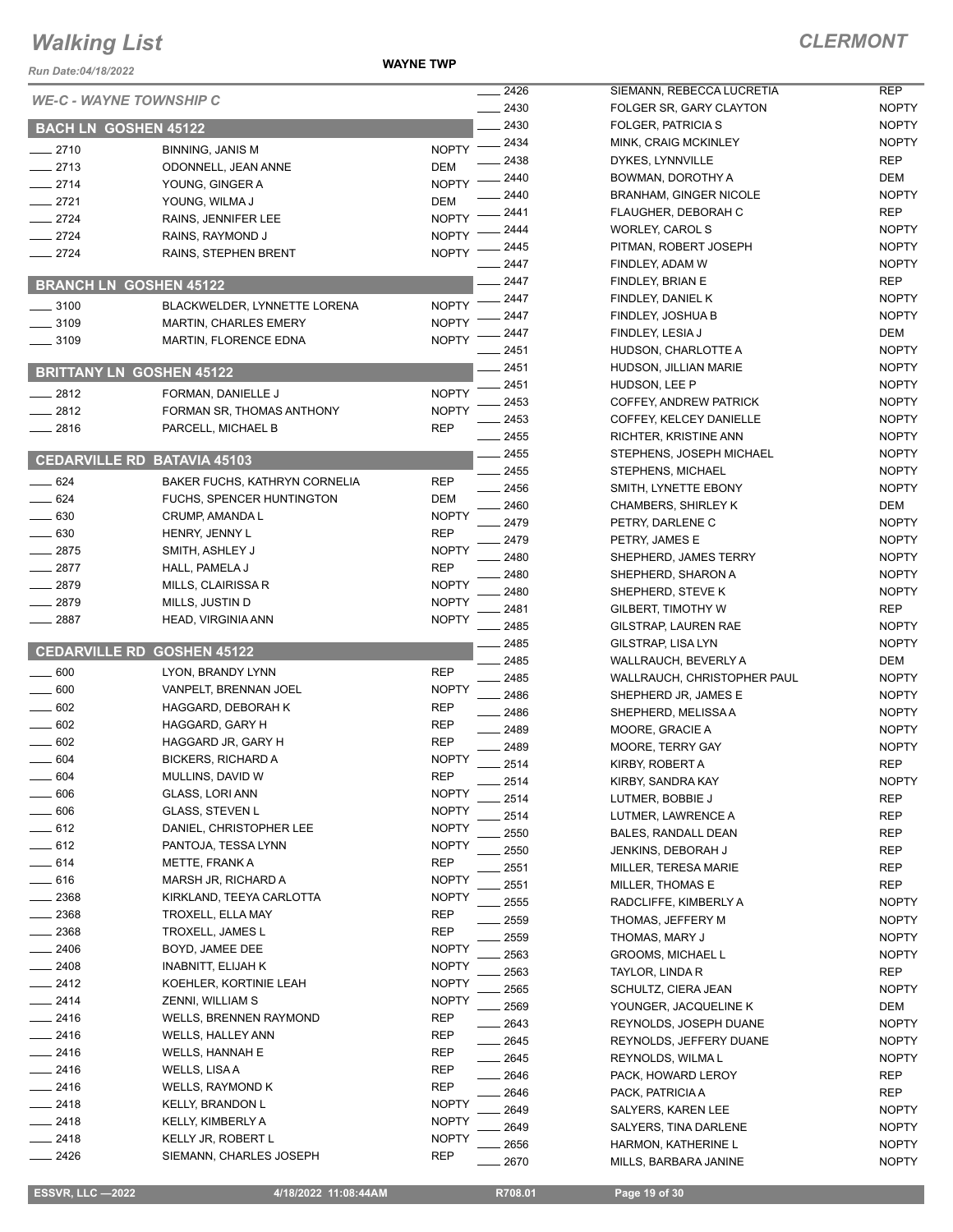*Run Date:04/18/2022*

#### **WAYNE TWP**

| <b>WE-C - WAYNE TOWNSHIP C</b>    |                              |              | $-2791$                           | MITCHELL, STEPHEN CHRISTOPHER | <b>NOPTY</b>               |
|-----------------------------------|------------------------------|--------------|-----------------------------------|-------------------------------|----------------------------|
|                                   |                              |              | $-2792$                           | LATCHFORD, STEVEN RAY         | <b>NOPTY</b>               |
| <b>CEDARVILLE RD GOSHEN 45122</b> |                              |              | 2792<br>$-2793$                   | WARRICK, LOIS A               | <b>REP</b><br><b>NOPTY</b> |
| $-2673$                           | FISCHER, CODY NICOLE         | <b>DEM</b>   | NOPTY -2793                       | HARCOURT, ANTHONY W           | <b>NOPTY</b>               |
| $-2673$                           | FISCHER, RICKY L             |              |                                   | HARCOURT, PATRICIA S          | <b>NOPTY</b>               |
| $-2673$                           | FISCHER, SANDRA K            |              | NOPTY __ 2795<br>NOPTY __ 2795    | DOYLE JR, ELVIN DENNIS        | <b>NOPTY</b>               |
| $-2673$                           | FISCHER, SHANE J             |              | NOPTY 2796                        | DOYLE, KIMBERLY A             |                            |
| $\frac{1}{2695}$                  | DEBORD, KRISTOFOR BROCK      |              |                                   | LOVINS, DOUGLAS E             | <b>REP</b>                 |
| $-2695$                           | STEGMAN, MELONY L            |              | NOPTY __ 2796                     | LOVINS, GEORGETTA             | <b>REP</b>                 |
| $-2707$                           | EVERSON, DAVID LYNN          |              | NOPTY __ 2796                     | LOVINS, MARIAH JO             | <b>REP</b>                 |
| $-2707$                           | EVERSON, STACI A             |              | NOPTY __ 2797                     | <b>BUECHTER, AMY M</b>        | <b>NOPTY</b>               |
| $-2707$                           | <b>MAYS, PATRICK SCOTT</b>   |              | NOPTY __ 2797                     | KAYLOR, JEREMY JOHN           | <b>NOPTY</b>               |
| $-2715$                           | LEON, DENA M                 |              | NOPTY __ 2797                     | <b>KEIRNS, KEELEY MICHELE</b> | <b>NOPTY</b>               |
| $-2720$                           | BUTLER, WENDY K              | DEM          | $-2799$                           | <b>GOLDICK, PAUL J</b>        | <b>NOPTY</b>               |
| $-2723$                           | BLASKY, DAVID A              | <b>REP</b>   | $-2799$                           | GOLDICK, SANDRA K             | <b>NOPTY</b>               |
| $-2727$                           | BROWN, STEVEN L              | <b>REP</b>   | $\frac{1}{2803}$                  | <b>BUNCH, JESSE ERNEST</b>    | <b>NOPTY</b>               |
| $-2727$                           | BROWN, TONYIA J              | <b>REP</b>   | $-2803$                           | <b>BUNCH, KRISTY LYNN</b>     | <b>NOPTY</b>               |
| $-2731$                           | GIEHLS, HOBERTA C            | <b>REP</b>   | $\frac{1}{2804}$                  | RIGGS, PHYLLIS A              | REP                        |
| $-2731$                           | GIEHLS, RUSSELL G            | REP          | $\frac{1}{2813}$                  | LYTLE, DONALD D               | <b>NOPTY</b>               |
| $-2744$                           | DRUHOT, ROBERTA CAROL        | REP          | $\frac{1}{2813}$                  | LYTLE, PEGGY J                | <b>NOPTY</b>               |
| $-2744$                           | DRUHOT, ROY E                | <b>REP</b>   | $-2821$                           | HIGHLANDER, BRIAN MICHAEL     | <b>NOPTY</b>               |
| $-2745$                           | APPLEGATE, WILLIAM EDWARD    |              | NOPTY -2821                       | HIGHLANDER, MICHELLE ANN      | <b>NOPTY</b>               |
| $-2745$                           | CRAGWALL, GARY A             |              | NOPTY - 2821                      | HURST, JOYCE A                | <b>NOPTY</b>               |
| $-2745$                           | CRAGWALL, VICTORIA L         |              | NOPTY __ 2823                     | HIXSON, JANICE K              | DEM                        |
| $-2749$                           | HENRY, CHRISTINA LYNNE       |              | NOPTY -2823                       | HIXSON, ROBERT W              | <b>DEM</b>                 |
| $-2749$                           | HENRY, MARK                  |              | NOPTY __ 2824                     | JAMESON, CHARLES DAVID        | <b>NOPTY</b>               |
| $-2749$                           | RILEY, DANIELLE MARIE        |              | NOPTY -2824                       | JAMESON, DIEDRA L             | <b>NOPTY</b>               |
| $-2750$                           | DAMERON, LINDA D             |              | NOPTY __ 2826                     | DAYE, CHARLES E               | <b>REP</b>                 |
| $-2750$                           | DILL, GARY L                 |              | NOPTY __ 2826                     | DAYE, JUDITH E                | <b>REP</b>                 |
| $-2750$                           | RASNICK, LINDSEY NOVA        |              | NOPTY __ 2827                     | <b>KENSER, CHARLES R</b>      | DEM                        |
| $\frac{2752}{2}$                  | BORCHERDING, JOHN M          | REP          | $-2828$                           | ADKINS, BRENDA G              | <b>NOPTY</b>               |
| $-2752$                           | BORCHERDING, MALIA A         | REP          | $-2828$                           | ADKINS, JASON L               | <b>NOPTY</b>               |
| $-2753$                           | ANDERSON, DENE M             | DEM          | $\frac{1}{2831}$                  | <b>REYNOLDS, MARK L</b>       | <b>NOPTY</b>               |
| $-2753$                           | ANDERSON, TERRY LYNN         |              | NOPTY __ 2831                     | REYNOLDS, SANDRA ANN          | <b>NOPTY</b>               |
| $-2753$                           | <b>EASTER, KELLY EILEEN</b>  |              | NOPTY -2831                       | SHIELDS JR, JAMES A           | <b>NOPTY</b>               |
| $-2761$                           | MCKEEHAN, FLORA KIM          |              | NOPTY __ 2843                     | DUCKETT, SHAWN BRANDON        | <b>REP</b>                 |
| $-2761$                           | MCKEEHAN, RONALD W           |              | NOPTY -2843                       | LAWHORN, LARRY D              | <b>REP</b>                 |
| $-2761$                           | MEINERS, ASHLEY MARIE        |              | NOPTY __ 2861                     | <b>GAUNCE, HEATHER ILEEN</b>  | <b>NOPTY</b>               |
| 2761 #UNIT 7300                   | MEINERS, MITCHELL F          |              | NOPTY __ 2861                     | GAUNCE, JOSHUA THOMAS         | <b>NOPTY</b>               |
| $-2768$                           | KAIRN, RICHARD SHANE         | NOPTY -      | 2861                              | <b>GAUNCE, THOMAS JAMES</b>   | <b>NOPTY</b>               |
| 2768 #D                           | KAIRN, LAUREN ELIZABETH      | NOPTY -      | 2865                              | GOSS, JUSTIN RASHAD           | <b>NOPTY</b>               |
| $-2772$                           | BURNS, DEBORAH ANN           | <b>REP</b>   | $-2873$                           | LAIB, MATTHEW RYAN            | <b>NOPTY</b>               |
| $-2772$                           | BURNS JR, GERALD P           | <b>REP</b>   |                                   |                               |                            |
| $-2772$                           | BURNS, JERRYD P              | <b>REP</b>   | <b>CEDARVILLE RD</b>              | <b>NEWTONSVILLE 45158</b>     |                            |
| $-2772$                           | <b>GENTRY, CHRISTINAL</b>    |              | NOPTY __ 618                      | WOODS, RAVEN A                | DEM                        |
| $-2777$                           | ROLING, JR                   | REP          | $-618$                            | <b>WOODS, TERAH LEE</b>       | DEM                        |
| $=$ 2777                          | ROLING, PEGGY E              |              | NOPTY __ 618                      | WOODS, TERRY L                | DEM                        |
| $-2782$                           | NORDHEIM, HEATHER NICOLE     |              | NOPTY __ 620                      | ROSS, SHAWN C                 | <b>REP</b>                 |
| $-2782$                           | NORDHEIM, JOSH S             |              | NOPTY __ 620                      | ROSS, TAMMY L                 | <b>REP</b>                 |
| $-2782$                           | NORDHEIM, THOMAS R           | <b>NOPTY</b> |                                   |                               |                            |
| $-2785$                           | FARMER JR, GLEN D            |              | NOPTY CROSS ST NEWTONSVILLE 45158 |                               |                            |
| $-2787$                           | HINNERS, DARIN LEE           | DEM          | $- 104$                           | THOMAS II, CHARLES J          | <b>NOPTY</b>               |
| $-2787$                           | HINNERS, JACOB ALEXANDER     |              | NOPTY __ 115                      | MUENTES, MANUEL A             | <b>NOPTY</b>               |
| $-2787$                           | HINNERS, TERESA M            | <b>REP</b>   | $\frac{1}{2}$ 115                 | PARKER, KENDA M               | <b>NOPTY</b>               |
| $-2788$                           | EARLS, CONNIE L              | REP          | -44PT B                           | WOLFE, BETTY LOU              | <b>NOPTY</b>               |
| $-2788$                           | EARLS, GABRIELLE REAGAN      |              | NOPTY __ 120                      | MANNING, JAMES                | <b>REP</b>                 |
| $= 2788$                          | EARLS, JESSICA LYNN          |              | NOPTY __ 120                      | MANNING, KIMBERLY             | REP                        |
| $-2788$                           | EARLS, NATHANAEL C           | <b>REP</b>   | $- 121$                           | SWIHART, BRANDON GENE         | <b>NOPTY</b>               |
| $-2788$                           | EARLS, NATHANAEL CHRISTOPHER | <b>REP</b>   | $-$ 122                           | BROWN, DAKOTA HENRY           | <b>NOPTY</b>               |
| $-2789$                           | HADDIX, ALEXIS KASSANDRA     |              | NOPTY __ 122                      | BROWN, ELIZABETH N            | REP                        |
| $-2790$                           | GRAY, RONALD E               | <b>REP</b>   | $\frac{1}{2}$ 122                 | <b>BROWN, ROBERT LEONARD</b>  | <b>NOPTY</b>               |
| $-2790$                           | <b>GRAY, THERESA K</b>       | <b>REP</b>   | $\frac{1}{2}$ 124                 | KLAUSING, KENNETH EDWARD      | <b>NOPTY</b>               |
| $-2791$                           | MITCHELL, RACHEL L           |              | NOPTY __ 125                      | FLANIGAN, CAROL R             | <b>NOPTY</b>               |
|                                   |                              |              |                                   |                               |                            |
| <b>ESSVR, LLC -2022</b>           | 4/18/2022 11:08:44AM         |              | R708.01                           | Page 20 of 30                 |                            |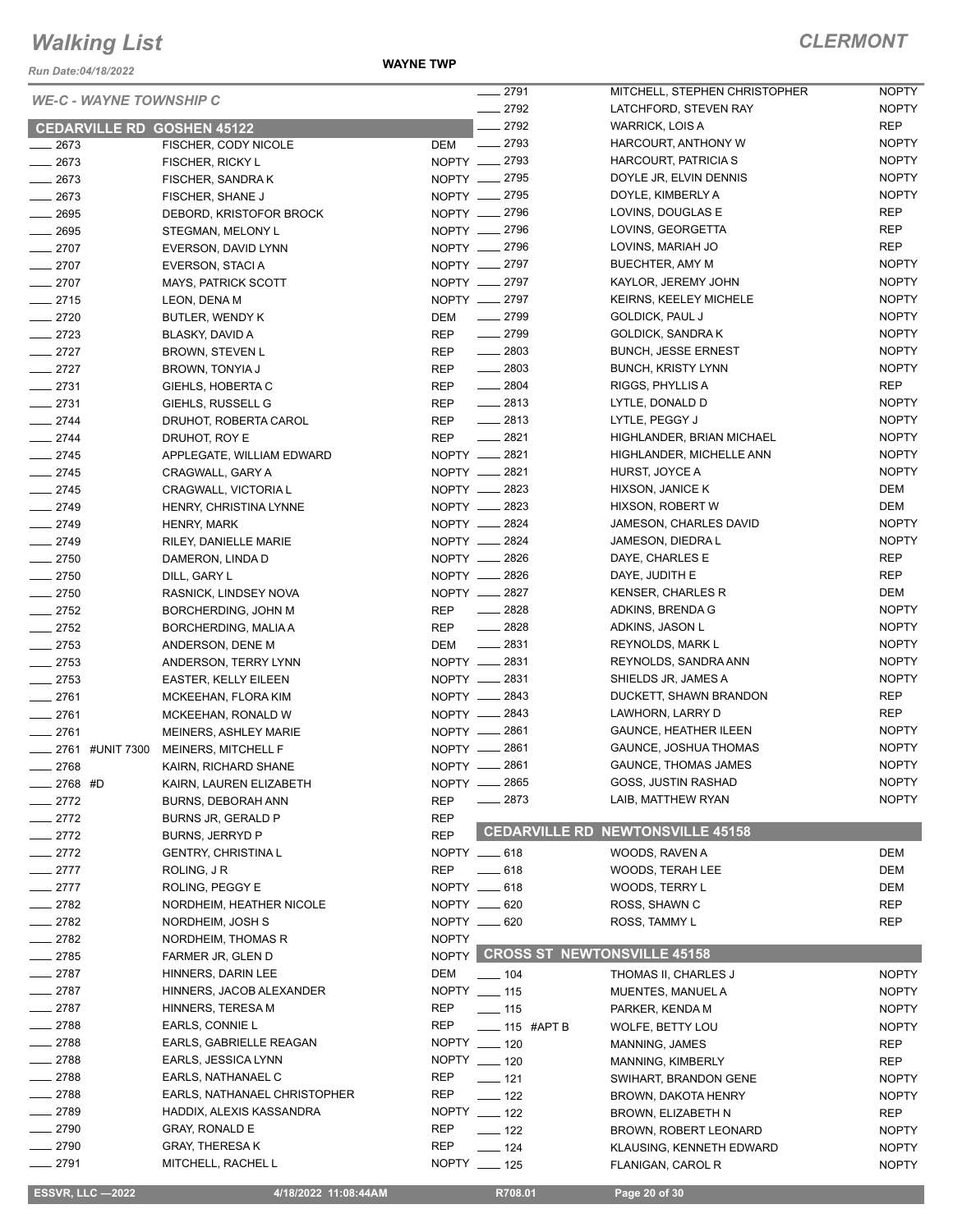#### **WAYNE TWP**

| Run Date:04/18/2022                |                                                    | <b>WAYNE TWP</b>             |                             |                                                         |                              |
|------------------------------------|----------------------------------------------------|------------------------------|-----------------------------|---------------------------------------------------------|------------------------------|
| <b>WE-C - WAYNE TOWNSHIP C</b>     |                                                    |                              | 6149                        | JASPERS, EDWARD C                                       | <b>REP</b>                   |
|                                    |                                                    |                              | $- 6151$                    | ROSENBERGER, DAVID E                                    | <b>NOPTY</b>                 |
| <b>CROSS ST NEWTONSVILLE 45158</b> |                                                    |                              | $-6151$                     | ROSENBERGER, PATRICIA A                                 | <b>NOPTY</b>                 |
| $\frac{1}{2}$ 125                  | FLANIGAN, MICHAEL F                                |                              | NOPTY -6151                 | ROSENBERGER, TED B                                      | <b>NOPTY</b>                 |
| $-127$                             | <b>CHAMBERS, CHRISTOPHER C</b>                     | <b>REP</b>                   | $- 6166$                    | <b>HUGHES, DEBORA S</b>                                 | <b>NOPTY</b>                 |
| $\frac{1}{2}$ 127                  | <b>CHAMBERS, TISHA MARIE</b>                       | <b>REP</b>                   | $- 6166$                    | HUGHES, WAYNE A                                         | <b>NOPTY</b>                 |
| $-128$                             | NEWSOME, ERIC D                                    |                              | NOPTY -8220                 | <b>BART, ANGELA S</b>                                   | <b>NOPTY</b><br><b>REP</b>   |
| $- 128$                            | NEWSOME, LISA M                                    |                              | NOPTY - 6220                | <b>BART, RICHARD D</b>                                  |                              |
| $\frac{1}{2}$ 129                  | PETERSON, CALENAN                                  | <b>NOPTY</b>                 |                             | <b>GREENBUD DR GOSHEN 45122</b>                         |                              |
| $-129$                             | PETERSON, CAROLYN                                  | NOPTY L                      |                             | WOODS, JEREMY S                                         | <b>NOPTY</b>                 |
| $\frac{1}{2}$ 129                  | PETERSON, PHILLIP L                                |                              | NOPTY - 6201<br>NOPTY -6201 | WOODS, SARAH NICOLE                                     | DEM                          |
| $- 129$ #124                       | PETERSON, STEPHANIE JANE                           |                              | NOPTY -8202                 | SMITH, JUDITH A                                         | <b>NOPTY</b>                 |
| $\frac{1}{2}$ 130                  | MILLER, BESSIE                                     |                              | NOPTY - 6202                | SMITH II, RICHARD C                                     | <b>NOPTY</b>                 |
| $- 131$<br>$\frac{1}{2}$ 3333      | WHITT, EVELYN                                      |                              | NOPTY -6207                 | CRABTREE SR, KENNETH DON                                | <b>REP</b>                   |
| $\frac{1}{2}$ 3333                 | DUNCAN, DONNA L<br>DUNCAN, MARK D                  |                              | NOPTY - 6207                | DOLMAN, LAURA G                                         | <b>NOPTY</b>                 |
|                                    |                                                    |                              | 6207                        | MURPHY, BAILEY LOUISE                                   | <b>NOPTY</b>                 |
| <b>DEER RUN DR GOSHEN 45122</b>    |                                                    |                              | 6211                        | STAHL, TERRY J                                          | <b>NOPTY</b>                 |
| 2600                               | HARRIS, CARRIE ANN                                 |                              | NOPTY -8211                 | <b>VOLZ, BONNIE SUE</b>                                 | <b>NOPTY</b>                 |
| 2600                               | HARRIS, NICHOLAS ADAM                              |                              | NOPTY -8215                 | BLANCHARD, BARBARA D                                    | <b>REP</b>                   |
| $-2617$                            | ROSE, BOBBY LEE                                    | <b>REP</b>                   | $-6215$                     | BLANCHARD, GERALD WILLIAM                               | <b>REP</b>                   |
| $-2617$                            | ROSE, REBECCA NICOLE                               | <b>REP</b>                   | $-6218$                     | <b>WEISENBORN, ANN M</b>                                | <b>NOPTY</b>                 |
| 2620                               | ERICKSON, CHRISTOPHER D                            |                              | NOPTY - 6218                | <b>WEISENBORN, CORY E</b>                               | <b>NOPTY</b>                 |
| 2620                               | ERICKSON, RHEAK                                    |                              | NOPTY -8219                 | SULLIVAN, JACQUELINE JOYCE                              | <b>NOPTY</b>                 |
|                                    |                                                    |                              | $- 6219$                    | SULLIVAN, MIKE B                                        | <b>NOPTY</b>                 |
|                                    | <b>ECKMAN LN NEWTONSVILLE 45158</b>                |                              | $-6219$                     | SULLIVAN, VIRGINIA L                                    | <b>NOPTY</b>                 |
| 5932                               | PHILPOT, BRANDY MARIE                              | <b>DEM</b>                   | $-6223$                     | HENDRIXSON, LAURA LEE                                   | <b>NOPTY</b>                 |
| $\frac{1}{2}$ 5932                 | STEWART, SHIRLEY A                                 | <b>DEM</b>                   | $- 6223$                    | HENDRIXSON, LEWIS LEE                                   | <b>NOPTY</b>                 |
| $-5935$                            | <b>GRUBB, ANGELA MAY</b>                           | <b>REP</b>                   | $- 6223$                    | HENDRIXSON, ROSANNE SUE                                 | <b>NOPTY</b>                 |
| 5935                               | GRUBB, DAVID A                                     | <b>REP</b>                   | $- 6224$                    | <b>BURKE, CAROLYN M</b>                                 | <b>NOPTY</b>                 |
|                                    |                                                    |                              | $- 6224$                    | <b>BURKE, PATRICK J</b>                                 | <b>NOPTY</b>                 |
|                                    | <b>GARRISON SPURLING RD PLEASANT PLAIN 45162</b>   |                              | $-6228$                     | CROSLEY, RONALD W                                       | <b>REP</b>                   |
| 6955                               | RAMSEY, ANGELA C                                   | <b>DEM</b>                   | $-6228$                     | <b>CROSLEY, VICTORIA E</b>                              | <b>REP</b>                   |
| $\frac{1}{2}$ 6955                 | RAMSEY, HAREL                                      | <b>DEM</b>                   | $- 6230$                    | CROWL, JANICE URBAN                                     | <b>REP</b>                   |
| 6977                               | OAKLEY, ANDREW LEE                                 | NOPTY -                      | $-6230$                     | CROWL, KEVIN                                            | <b>REP</b>                   |
| $-6977$                            | OAKLEY, ANGELA L                                   | $NOPTY$ –                    | 6230                        | DEMYAN, RACHEL EILEEN                                   | <b>NOPTY</b>                 |
| $- 6977$                           | PATTERSON, FRED ROBERT                             | <b>REP</b>                   | 6231<br>6231                | <b>WILSON, ANDREA MICHELLE</b>                          | <b>NOPTY</b><br><b>NOPTY</b> |
| 6987                               | FATH, BRANDEN MICHAEL                              | $NOPTY$ -                    |                             | <b>WILSON, HUNTER CHASE</b><br><b>WILSON, STEPHEN P</b> | <b>NOPTY</b>                 |
| 6987                               | FATH, DENISE D                                     |                              | NOPTY - 6231<br>$=6235$     | TAYLOR, BILLY D                                         | REP                          |
| 6987                               | FATH, JOSEPH H                                     | NOPTY -                      | 6235                        | TAYLOR, ROBBIN M                                        | <b>REP</b>                   |
| 6989                               | CLARK, LINDA S                                     | DEM                          | 6239                        | SMITH, PAMELA LAJUNE                                    | <b>REP</b>                   |
| 6989                               | MCDONOUGH JR, ROBERT W                             | <b>REP</b>                   | 6239                        | SMITH, THOMAS L                                         | <b>REP</b>                   |
| 6993                               | FOOTE, PHILIP EDWARD                               | <b>REP</b>                   | 6240                        | LOHR, JOAN I                                            | <b>REP</b>                   |
| - 6993                             | FOOTE, SAMUEL NATHAN                               | <b>NOPTY</b>                 | 6244                        | BOOHER, DAVID R                                         | <b>NOPTY</b>                 |
| 6993                               | ROMEO, COLLEEN ELIZABTH                            | <b>DEM</b>                   | 6244                        | SHEPHERD, CATHERINE                                     | <b>NOPTY</b>                 |
| 6993                               | ROMEO, ROBERT NATALI                               | <b>NOPTY</b>                 | 6244                        | SHEPHERD, JENNIFER M                                    | <b>NOPTY</b>                 |
| 6999                               | FIELDS, MALACHI GARY                               | <b>NOPTY</b>                 |                             |                                                         |                              |
| $-7013$                            | ANDERSON, KRISTY LYNN                              | <b>NOPTY</b><br><b>NOPTY</b> | <b>JEFFREY LN</b>           | <b>GOSHEN 45122</b>                                     |                              |
| $-7013$<br>$-7019$                 | ANDERSON, MATTHEW JAMES<br><b>GOLD, TERRY LYNN</b> |                              | NOPTY - 6303                | FRANTZ, ABBY K                                          | <b>NOPTY</b>                 |
| $- 7019$                           | <b>GOLD, THOMAS E</b>                              | NOPTY -                      | 6303                        | FRANTZ, RICHARD C                                       | <b>NOPTY</b>                 |
| $- 7023$                           | SCHNELLE, KIMBERLY M                               | <b>NOPTY</b>                 |                             |                                                         |                              |
| $-7023$                            | <b>SCHNELLE, WILLIAM G</b>                         | <b>NOPTY</b>                 |                             | KIRBY LN GOSHEN 45122                                   |                              |
| $\frac{1}{2}$ 7031                 | BENE, AMANDA LYNN                                  |                              | NOPTY - 6100                | <b>WRIGHT, ROBIN L</b>                                  | <b>DEM</b>                   |
|                                    |                                                    |                              |                             |                                                         |                              |
| <b>GOSHEN RD GOSHEN 45122</b>      |                                                    |                              |                             | <b>LAIR RD PLEASANT PLAIN 45162</b>                     |                              |
| __ 6135                            | <b>IMHOLT, RANDALL S</b>                           |                              | NOPTY -2768                 | <b>MASON, DENISE SUE</b>                                | <b>REP</b>                   |
| $-6135$                            | <b>IMHOLT, SEAN MICHAEL</b>                        |                              | NOPTY -2772                 | COMPTON, ROLAND                                         | <b>NOPTY</b>                 |
| $-6135$                            | <b>IMHOLT, SHELLY J</b>                            |                              | NOPTY -2772                 | HUDDLE LAY, BRANDEN LORENZO                             | <b>NOPTY</b>                 |
| $-6143$                            | <b>GUERRERO, KATHY LORIS</b>                       |                              | NOPTY -2772                 | LAY, TONYA LYNN                                         | <b>NOPTY</b>                 |
| $-6143$                            | GUERRERO, OSCAR FEREGRINO                          |                              | NOPTY -2774                 | CORNETT JR, RONALD L                                    | <b>NOPTY</b>                 |
| $-6149$                            | JASPERS, CAROL A                                   |                              | NOPTY -2776                 | <b>CLEVER, TAYLOR MORROW</b>                            | <b>NOPTY</b>                 |
|                                    |                                                    |                              | $-2777$                     | BEELER, ALBERT LEE                                      | <b>REP</b>                   |
| <b>ESSVR, LLC -2022</b>            | 4/18/2022 11:08:44AM                               |                              | R708.01                     | Page 21 of 30                                           |                              |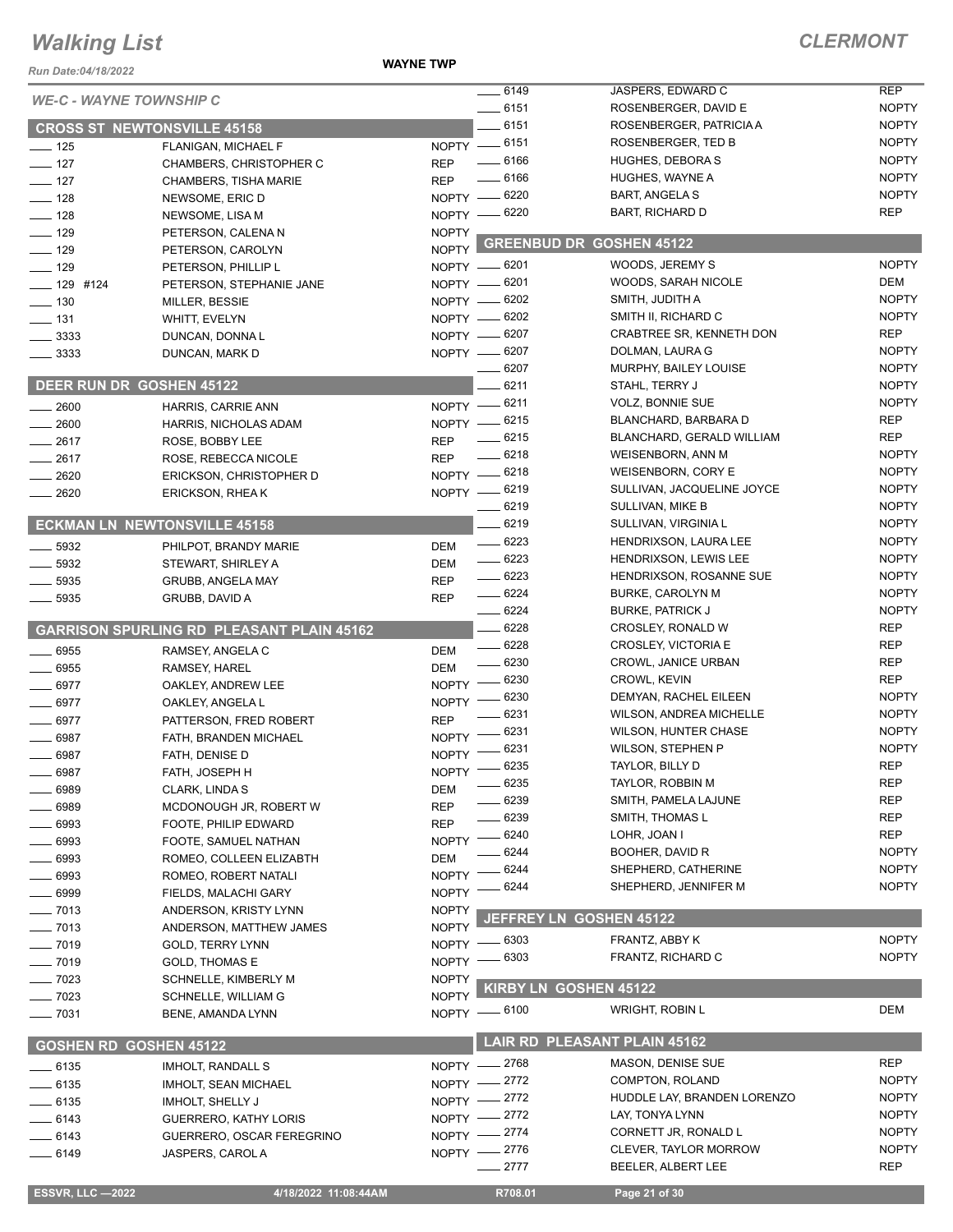**WAYNE TWP**

| <b>WE-C - WAYNE TOWNSHIP C</b>      |                                    |              |                                        | <b>W MAIN ST NEWTONSVILLE 45158</b>                 |                              |
|-------------------------------------|------------------------------------|--------------|----------------------------------------|-----------------------------------------------------|------------------------------|
|                                     |                                    |              | $-303$                                 | HOUZE. JOY ELLEN                                    | <b>NOPTY</b>                 |
| <b>LAIR RD PLEASANT PLAIN 45162</b> |                                    |              | 303                                    | SCHMURR, JACOB MICHAEL                              | <b>NOPTY</b>                 |
| $-2777$                             | BEELER, SUEANN                     | <b>REP</b>   | $\frac{1}{2}$ 303                      | <b>SCHMURR, SHONA MARIE</b>                         | <b>NOPTY</b>                 |
| $-2778$                             | DICKTEN, SHADRACK N                |              | NOPTY __ 303                           | ST JOHN SR, BRIAN D                                 | <b>NOPTY</b>                 |
| $-2782$                             | HOGG, AMANDA F                     |              | NOPTY __ 304                           | EVANS, DEBORAH G                                    | DEM                          |
| $-2782$                             | HOGG, TODD ALAN                    |              | NOPTY __ 304                           | THOMPSON, COREY M                                   | <b>NOPTY</b>                 |
| $-2786$                             | WISE, ANNE MARIE                   |              | NOPTY __ 306                           | SCHMURR JR, EDGAR ALBERT                            | <b>NOPTY</b>                 |
| 2786                                | WISE, VICKI E                      |              | NOPTY __ 306                           | SCHMURR, JESSICA NICHOLE                            | <b>NOPTY</b>                 |
|                                     |                                    |              | $-307$                                 | STRINGER, DARRELL C                                 | <b>REP</b>                   |
| LAKE DR PLEASANT PLAIN 45162        |                                    |              | 307                                    | STRINGER, KAREN E                                   | <b>REP</b>                   |
| $-2924$                             | POLLOCK, DARREN D                  |              | NOPTY __ 308                           | NAUSE JR, EDWARD J                                  | <b>NOPTY</b>                 |
| 2924                                | POLLOCK, MOLLY A                   |              | NOPTY __ 309                           | EDWARDS, JOHNNY R                                   | <b>NOPTY</b>                 |
| 2940                                | ROGERS, WILLIAM AUSTIN             | REP          | $\frac{1}{2}$ 309                      | FARLEY, OTTUS SHANE                                 | <b>REP</b>                   |
|                                     |                                    |              | $\frac{1}{2}$ 309                      | WAYMAN, TONI LYNN                                   | <b>REP</b>                   |
| <b>LAKE PINE DR GOSHEN 45122</b>    |                                    |              | 312                                    | KELCH, BROOKE LEANN                                 | <b>NOPTY</b>                 |
| $-2633$                             | ROTH II, RICHARD ALLAN             | <b>REP</b>   | $\sim$ 312                             | KELCH, MICHAEL RILEY                                | <b>NOPTY</b>                 |
| 2637                                | DAWSON, KEITH O                    |              | NOPTY -815                             | WHITE, ANDREW A                                     | <b>NOPTY</b>                 |
| $-2641$                             | DIETZ, HENRY T                     |              | REP - 315                              | WIEDENBEIN III, GLEN ALAN                           | <b>NOPTY</b>                 |
| $\frac{1}{2643}$                    | <b>GREENE JR, RONALD L</b>         |              | NOPTY -815                             | WIEDENBEIN, KELSEY NICOLE                           | <b>NOPTY</b>                 |
| 2643                                | REICHERT, MAKAYLA A                |              | $NOPTY$ = 316                          | AMANN, SHANNON MARIE MATILDA                        | <b>NOPTY</b>                 |
| 2643                                | REICHERT, TINA A                   | <b>DEM</b>   | $\frac{1}{2}$ 316                      | COOGAN, DEBRA SUE                                   | <b>NOPTY</b>                 |
| $-2645$                             | DIXON, JEFFREY R                   |              | NOPTY -817                             | SWARTZ, BETTY L                                     | <b>NOPTY</b>                 |
| $-2645$                             | DIXON, LEILA RAYNE                 |              | $NOPTY$ = 318                          | REYES, VELMA JEAN                                   | <b>NOPTY</b>                 |
| $-2645$                             | DIXON, RACHAEL ANN                 |              | NOPTY -818                             | WILSON, DONALD W                                    | <b>REP</b>                   |
| $-2645$                             | HOSTIUCK, DEBORAH J                |              | NOPTY -819                             | HADDIX, PHYLLIS C                                   | <b>NOPTY</b>                 |
| $-2657$                             | ASSANUVAT, ALICIA D                |              | $NOPTY$ = 319                          | HADDIX, WAYNE                                       | <b>REP</b>                   |
|                                     |                                    |              | $\frac{1}{2}$ 320                      | PATCHELL, BRIAN NEAL                                | <b>NOPTY</b>                 |
|                                     | LAKE POINT DR PLEASANT PLAIN 45162 |              | 320                                    | PATCHELL, DEBORAH JANE                              | <b>NOPTY</b>                 |
| $-6420$                             | KAHRS, ANITA L                     | <b>REP</b>   | $\frac{322}{2}$                        | HINNERS, LESTER M                                   | <b>REP</b>                   |
| $-6420$                             | KAHRS, RODGER W                    | REP          | $\frac{322}{2}$                        | HINNERS, RUTH A                                     | <b>REP</b>                   |
| $-6428$                             | SEBOLT, JOHN M                     | REP          | $\frac{1}{2}$ 322                      | HINNERS, RUTH ANN                                   | <b>NOPTY</b>                 |
| $-6428$                             | SEBOLT, LORRAINE M                 | <b>REP</b>   | $\frac{1}{2}$ 323                      | KRAMER, ELIZABETH C                                 | <b>NOPTY</b>                 |
|                                     |                                    |              | $\frac{1}{2}$ 323                      | KRAMER, MICHELLE ELIZABETH                          | <b>NOPTY</b>                 |
| <b>LOCUST VIEW LN GOSHEN 45122</b>  |                                    |              | $-323$                                 | KRAMER, RONALD S                                    | <b>NOPTY</b>                 |
| 2643                                | HOLZSCHUH JR, EDWARD W             |              | NOPTY -824                             | <b>GRIGSBY, JACK M</b>                              | <b>NOPTY</b>                 |
| $-2643$                             | KORDENBROCK, ROXANNE R             |              | NOPTY -827                             | MASTROMAURO III, JOSEPH F                           | <b>NOPTY</b><br><b>NOPTY</b> |
| $\frac{1}{2644}$                    | WARD, CAROL L                      | DEM          | $\frac{1}{2}$ 329<br>$\frac{1}{2}$ 331 | WEBB, NORA E                                        |                              |
| 2644                                | WARD, RICHARD L                    | <b>DEM</b>   |                                        | HARTMAN, ERICA ANN<br>HOWARD, KAREN DALE            | <b>NOPTY</b><br><b>NOPTY</b> |
| $-2645$                             | CARTER, AMBER MARIE                |              | NOPTY -831                             |                                                     | <b>NOPTY</b>                 |
| 2645                                | CARTER, LOGAN L                    |              | NOPTY -831                             | NAPIER, JANET                                       | <b>NOPTY</b>                 |
| 2650                                | <b>WILSON, MARY L</b>              |              | NOPTY -334<br>_ 334                    | <b>IRWIN, JOSIAH R</b><br><b>IRWIN, KELLY MARIE</b> | <b>NOPTY</b>                 |
| 2650                                | <b>WILSON, WILLIAM F</b>           | $NOPTY -$    | . 336                                  | WERNER, IDA M                                       | <b>NOPTY</b>                 |
| 2670                                | BRALEY, BOBBIE JO                  | NOPTY -      | . 336                                  | <b>WERNER, KIRK M</b>                               | <b>NOPTY</b>                 |
| $-2670$                             | BRALEY JR, LARRY D                 | NOPTY -      | . 337                                  | REED, CYNTHIA J                                     | <b>NOPTY</b>                 |
| 2679                                | <b>GREER, CHELSEY NICHOLE</b>      | NOPTY -      | 338                                    | FOX, JIMMY P                                        | <b>NOPTY</b>                 |
| _ 2679                              | <b>GREER, KAREN DENISE</b>         | NOPTY -      | 339                                    | BECK, DOUGLAS JOHN                                  | <b>NOPTY</b>                 |
| _ 2679                              | GREER, KASSANDRA RAE MORGAN        | <b>NOPTY</b> | . 339                                  | MAIORANA, GINA M                                    | <b>NOPTY</b>                 |
| 2679                                | <b>GREER, KRISTOPHER ELIJAH</b>    | NOPTY -      | _ 340                                  | DEBRULER, JOYCE                                     | <b>NOPTY</b>                 |
| 2679                                | <b>GREER, ROBERT SHAWN KALEB</b>   | $NOPTY -$    | 340                                    | <b>MEADOWS, DEANNA MARIE</b>                        | <b>NOPTY</b>                 |
| 2691                                | WOODS, DONNA G                     | <b>REP</b>   | $\frac{1}{2}$ 340                      | <b>MEADOWS, MICHAEL S</b>                           | <b>NOPTY</b>                 |
| 2691                                | WOODS, KENNETH RANDY               | REP          | $\frac{1}{2}$ 340                      | MEADOWS, SCOTT                                      | <b>NOPTY</b>                 |
| 2693                                | <b>REIS, CAROLYN S</b>             | <b>REP</b>   | ____ 344                               | ERDMANN, MARGARET L                                 | <b>NOPTY</b>                 |
| 2693                                | REIS JR, ROBERT FELIX              | <b>REP</b>   | $\frac{1}{2}$ 344                      | KIPPENBERG, STEVEN WAYNE                            | <b>NOPTY</b>                 |
|                                     |                                    |              |                                        |                                                     |                              |
| <b>MAFFEY RD GOSHEN 45122</b>       |                                    |              | <b>MANILA RD GOSHEN 45122</b>          |                                                     |                              |
| ____ 6160                           | BYRD, TERYN KATHLEEN               | <b>NOPTY</b> |                                        | CREEKMORE, BECKIE C                                 | <b>NOPTY</b>                 |
| _ 6160                              | HADDIX, CLINTON JEFFREY            |              | NOPTY - 6080<br>. 6084                 | EPEARDS, SHAUNA M                                   | <b>REP</b>                   |
| _ 6160                              | HADDIX, JEFFREY W                  | NOPTY -      | $-6084$                                | EPEARDS JR, WILLIAM JOHN                            | <b>REP</b>                   |
| $-6160$                             | HADDIX, TAMMY L                    | NOPTY -      | 6088                                   | HICKEY, LUCI C                                      | <b>NOPTY</b>                 |
| - 6323                              | BOTTS SR, SAMUEL JEFFREY           | $N$ OPTY $-$ | 6088                                   | HICKEY, SARAH D                                     | <b>NOPTY</b>                 |
|                                     |                                    |              |                                        |                                                     |                              |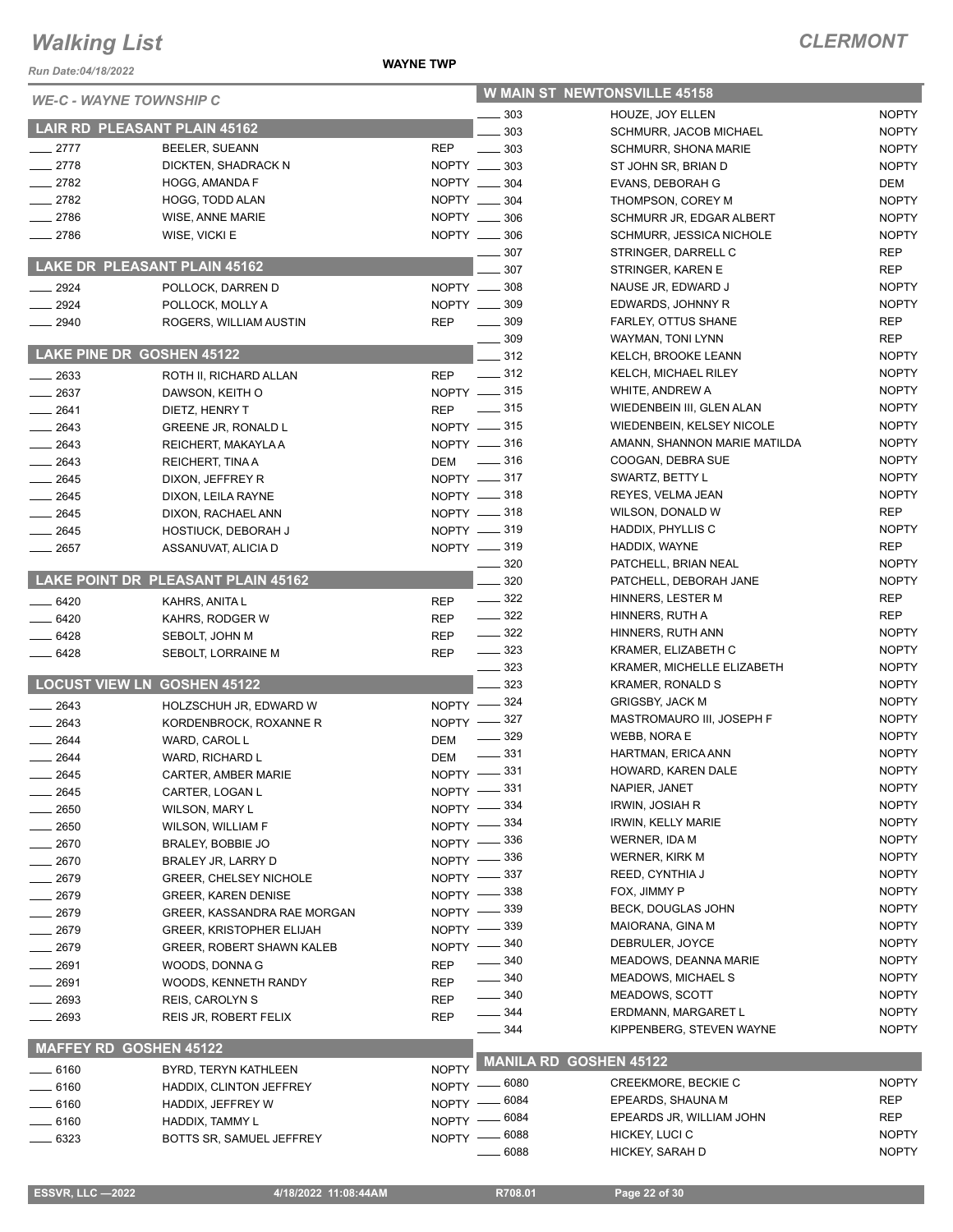*Run Date:04/18/2022*

**WAYNE TWP**

#### *CLERMONT*

| <b>WE-C - WAYNE TOWNSHIP C</b> |                                   |               | $-6313$       | MILLER, SEAN THOMAS             | <b>NOPTY</b> |
|--------------------------------|-----------------------------------|---------------|---------------|---------------------------------|--------------|
|                                |                                   |               | $- 6313$      | WARD, TYLER SETH                | <b>NOPTY</b> |
| <b>MANILA RD GOSHEN 45122</b>  |                                   |               | 6334          | GLAZE, CAROL A                  | <b>NOPTY</b> |
| $\frac{1}{2}$ 6088             | HICKEY, WESLEY PAUL               | NOPTY __ 6334 |               | <b>GLAZE, RALPH T</b>           | <b>NOPTY</b> |
| $- 6123$                       | SYDNOR, CHRISTA MARIE             | <b>REP</b>    | $- 6336$      | SHELTON, MELANIE R              | <b>NOPTY</b> |
| $- 6123$                       | SYDNOR, DANIEL G                  | <b>REP</b>    |               |                                 |              |
| $- 6125$                       | KING III, JAMES                   |               |               | NOPTY MAPLE OAK DR GOSHEN 45122 |              |
| $-6125$                        | KING, KOURTNIE DENISE             | NOPTY __ 2300 |               | SMITH, MELISSA SUE              | <b>NOPTY</b> |
| $-6125$                        | KING, KRISTINA LYNN               | NOPTY __ 2300 |               | WORKMAN, TIMOTHY OSCAR          | <b>NOPTY</b> |
| $-6125$                        | <b>WEST, RICHARD D</b>            | <b>REP</b>    | 2306          | FERGUSON, ANGELA L              | <b>NOPTY</b> |
| $\frac{1}{2}$ 6125             |                                   | NOPTY __ 2306 |               |                                 |              |
|                                | <b>WEST, SHANE M</b>              |               |               | FERGUSON, JACOB ANTHONY         | <b>NOPTY</b> |
| $-6125$                        | <b>WEST, TINA M</b>               | <b>REP</b>    |               | <b>MISTY LN GOSHEN 45122</b>    |              |
| $-6131$                        | SIES, THOMAS R                    | <b>NOPTY</b>  |               |                                 |              |
| $-6148$                        | SEIBERT, VALERIE A                | <b>DEM</b>    | $\equiv$ 2504 | STANDLEY, FELICIA LINNEA        | <b>NOPTY</b> |
| $- 6151$                       | FLOYD, HALEY ROSE                 | NOPTY __ 2508 |               | SANDLIN SAYLES, JOANIE A        | <b>NOPTY</b> |
| $-6151$                        | FLOYD II, LARRY ARNOLD            | NOPTY __ 2508 |               | SAYLES, DOUGLAS M               | <b>REP</b>   |
| $-6152$                        | FINNELL, CATHERINE M              | <b>NOPTY</b>  |               |                                 |              |
| $- 6152$                       | FINNELL, MILES A                  |               |               | NOPTY MOLER RD GOSHEN 45122     |              |
| $\frac{1}{2}$ 6153             | WATSON, WILLIAM MICHAEL           | NOPTY __ 2562 |               | CUNNINGHAM, JOHN TYLER          | <b>NOPTY</b> |
| $- 6154$                       | HARCOURT, ERIC TRAVIS             | <b>NOPTY</b>  | 2562          | OWENS, BRYAN P                  | <b>NOPTY</b> |
| $- 6154$                       | HARCOURT, MARILYN                 | <b>NOPTY</b>  | 2562          | WELLS, DEVIN R                  | <b>NOPTY</b> |
| $- 6154$                       | SMITH, WILLIAM DALLAS             | <b>NOPTY</b>  | 2562          | WELLS, MICHELLE L               | <b>NOPTY</b> |
| $- 6176$                       | HARRIS, FRONNIA RUTH              | <b>REP</b>    |               |                                 |              |
| $- 6176$                       | HOLFORD, RICHARD J                | <b>REP</b>    | 2563          | JOHNSON, ALEXANDER DONALD       | <b>NOPTY</b> |
|                                |                                   |               | 2565          | HARP, BRANDON SCOTT             | <b>NOPTY</b> |
| $- 6202$                       | <b>BENSON, LORRIE B</b>           | <b>NOPTY</b>  | 2565          | HARP, MARIA MAE                 | <b>NOPTY</b> |
| $-6202$                        | BENSON, SHANE RAYMOND             | <b>NOPTY</b>  | 2566          | JONES, BERTHA ALICE             | <b>NOPTY</b> |
| $- 6202$                       | NAISH, TIFFANY D                  | <b>NOPTY</b>  | 2566          | JONES, KAITLYN DANIELLE         | <b>NOPTY</b> |
| $- 6204$                       | <b>GORMAN, APRIL MARIE</b>        | <b>NOPTY</b>  | 2566          | JONES, MARY T                   | <b>NOPTY</b> |
| $- 6204$                       | <b>GORMAN JR, TIMOTHY MICHAEL</b> | <b>NOPTY</b>  | 2566          | <b>TRAPP, MICHELLE L</b>        | <b>NOPTY</b> |
| $- 6206$                       | <b>CLIFT, COURTNEY L</b>          | <b>NOPTY</b>  | 2567          | ALCORN, ESTHER MARIA            | <b>REP</b>   |
| $\frac{1}{2}$ 6206             | CLIFT, DOUGLAS W                  | <b>NOPTY</b>  | 2567          | HAHN, JAMES T                   | <b>REP</b>   |
| $\frac{1}{2}$ 6206             | WARD, PAYTON KIELEY DIANE         | <b>NOPTY</b>  | 2567          | HAHN, SUSAN A                   | <b>REP</b>   |
| $- 6207$                       | WILSON, CHELSEA LEIGH             | NOPTY         | 2568          | GOLEY, AMITY MAY                | <b>NOPTY</b> |
| $- 6207$                       | WILSON, JACOB DARRON              | <b>NOPTY</b>  | 2568          | <b>GREER, TAMMY M</b>           | <b>NOPTY</b> |
| $- 6209$                       | DEAN, DALLAS JACOB                | <b>NOPTY</b>  | 2568          | HOLIWAY, MARY S                 | <b>REP</b>   |
| $- 6209$                       | DEAN, JOHN E                      | <b>NOPTY</b>  | 2568          | <b>WATKINS III, ROBERT DEAN</b> | <b>NOPTY</b> |
| $-6210$                        | DOGGETT, LORETTA T                | <b>REP</b>    | 2568          | <b>WATKINS, TERRY L</b>         | <b>NOPTY</b> |
| $- 6212$                       | <b>COLLINS, BRENDA S</b>          | <b>NOPTY</b>  |               |                                 |              |
| $-6212$                        | COLLINS, DALTON ALLEN             | <b>NOPTY</b>  | 2572          | CAMPBELL, CAROLYN JUSTICE       | <b>NOPTY</b> |
| 6212                           |                                   | <b>NOPTY</b>  | 2572          | MARLOWE, ALEXIS BROOKE          | <b>NOPTY</b> |
|                                | COLLINS, MICHAEL A                |               | 2572          | MARLOWE, ROBERT LOGAN           | <b>NOPTY</b> |
| $-6212$                        | OWENS, BEVERLY A                  | NOPTY __ 2572 |               | MARLOWE, ROBERT P               | <b>NOPTY</b> |
| $-6212$ #APT 2                 | OWENS, JENNIFER L                 | <b>NOPTY</b>  | 2572          | MARLOWE, SANDRA LYNN            | <b>NOPTY</b> |
| ____ 6214 #APT B               | HATFIELD, CYNTHIA RENEE           | <b>REP</b>    | $-2575$       | PAYNE, KENNETH R                | <b>NOPTY</b> |
| $\frac{1}{2}$ 6214 #APT B      | HATFIELD, MICHAEL DAVID           | <b>REP</b>    | $-2576$       | WEINMAN JR, GEORGE D            | <b>NOPTY</b> |
| -6214 #APT B                   | MEADOWS, BRENDA KAY               | <b>REP</b>    | $\sim$ 2577   | TEETERS, AMY N                  | <b>NOPTY</b> |
| $-6223$                        | <b>BAILEY, ANDREW C</b>           | <b>NOPTY</b>  | $-2577$       | WALL, JASON R                   | DEM          |
| $-6223$                        | CARTER, RAINIE A                  | <b>REP</b>    | $-2577$       | WALL JR, ROBERT L               | <b>NOPTY</b> |
| $- 6227$                       | DOLLENMAYER, BEVERLY LYNN         | <b>NOPTY</b>  | $-2577$       | WALL, SHARON L                  | <b>NOPTY</b> |
| $- 6228$                       | WAITS, CHAD MICHAEL               | <b>REP</b>    | $-2578$       | BEETZ, KRISTOPHER DOUGLAS       | <b>NOPTY</b> |
| $-6228$                        | WAITS, JENNIFER L                 | <b>REP</b>    | 2592          | BLEVINS, JULIA R                | <b>NOPTY</b> |
| $\frac{1}{2}$ 6230             | MIRACLE, DALTON WYATT             | NOPTY __ 2592 |               | BLEVINS, ROGER D                | <b>NOPTY</b> |
| $- 6232$                       | JOHNSON, ZONA                     | NOPTY __ 2594 |               | LOUDERMILK JR, STEVEN           | <b>NOPTY</b> |
| $- 6247$                       | BROYLES, AMANDA JANE              | NOPTY __ 2594 |               |                                 |              |
|                                |                                   |               |               | LOUDERMILK, THERESA LYNN        | <b>NOPTY</b> |
| $- 6247$                       | <b>BROYLES, JASON EDWARD</b>      | NOPTY __ 2596 |               | ROBBINS SR, WILLIAM P           | <b>NOPTY</b> |
| $- 6263$                       | ELLIS, CHARLES B                  | <b>NOPTY</b>  | 2597          | <b>SCHWAB, LORIE M</b>          | <b>NOPTY</b> |
| $\frac{1}{2}$ 6263             | ELLIS, MORGAN ANNE                | <b>NOPTY</b>  | 2597          | SCHWAB, TONY R                  | <b>NOPTY</b> |
| $- 6263$                       | PENDERGEST, MELANIE A             | NOPTY __ 2600 |               | MONEY, DALE E                   | <b>NOPTY</b> |
| $- 6271$                       | MILCHERT, BRANDON KENNETH         | NOPTY __ 2600 |               | MONEY, REBEKAH JOY              | <b>NOPTY</b> |
| $-6271$                        | MILCHERT, SONJA LYNN              | NOPTY __ 2600 |               | MONEY, VICTORIA E               | <b>NOPTY</b> |
| $-6271$                        | NEFF, CHARLOTTE LORETTA           | NOPTY __ 2615 |               | BROWN COMBS, ASHLEY M           | <b>NOPTY</b> |
| $-6281$                        | CALLAHAN, JUDY CAROL              | NOPTY __ 2615 |               | COMBS, SEAN P                   | <b>NOPTY</b> |
| $-6281$                        | <b>GARRISON, ROBERT A</b>         | NOPTY __ 2618 |               | <b>BOND, KATLYN E</b>           | <b>NOPTY</b> |
| $- 6281$                       | PEEL, GEARY V                     | NOPTY __ 2618 |               | BOND, WILLIAM                   | <b>NOPTY</b> |
|                                |                                   |               |               |                                 |              |

 **ESSVR, LLC —2022 4/18/2022 11:08:44AM R708.01 Page 23 of 30**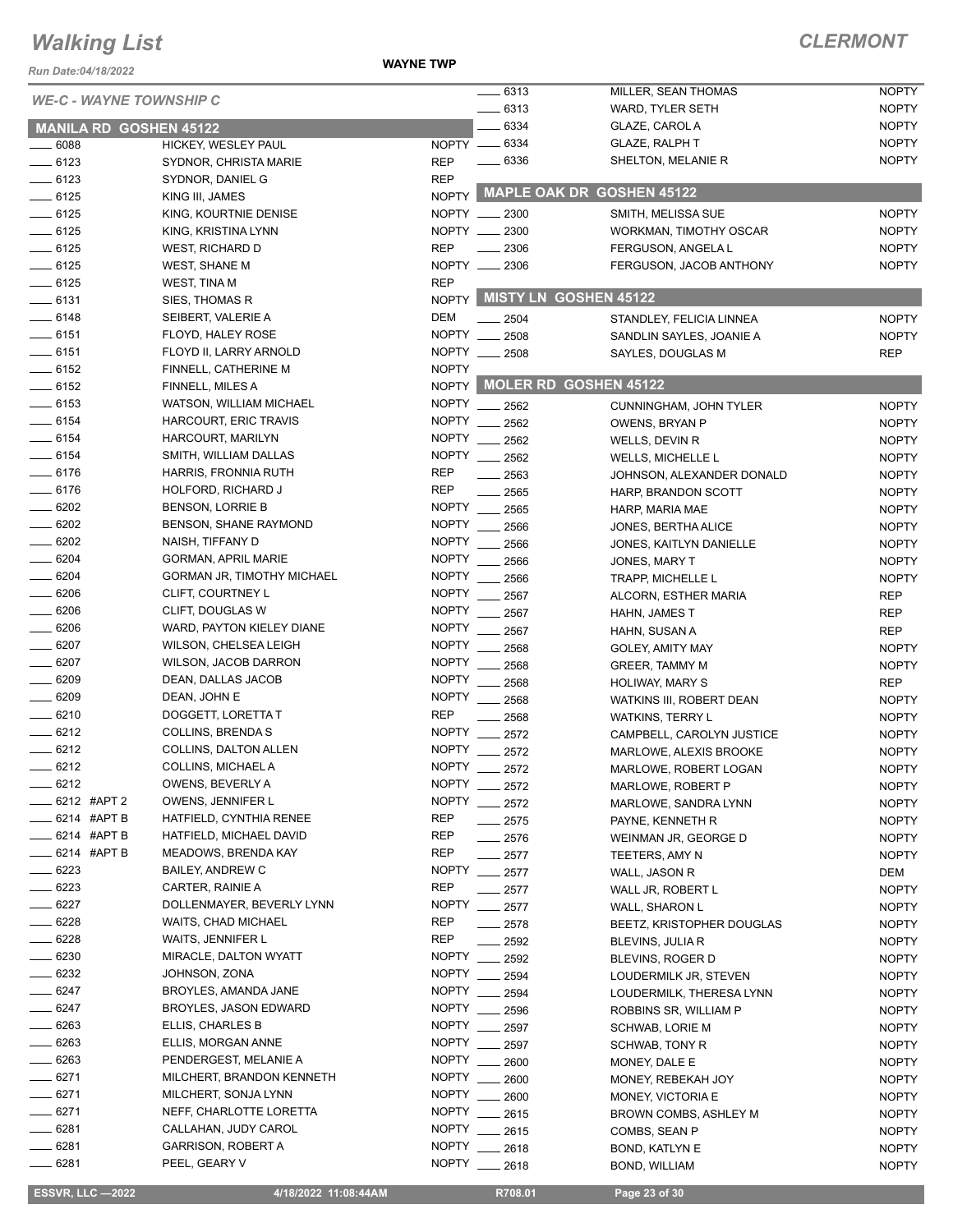*Run Date:04/18/2022*

**WAYNE TWP**

NOPTY NOPTY

| <b>WE-C - WAYNE TOWNSHIP C</b> |                                                 |                    | $\frac{1}{2}$ 6158 #APT 2 | HARRIS, CODY                              | <b>NOPTY</b> |
|--------------------------------|-------------------------------------------------|--------------------|---------------------------|-------------------------------------------|--------------|
|                                |                                                 |                    | $\equiv$ 6158 #APT 2      | HARRIS, DEBORAH L                         | <b>REP</b>   |
| <b>MOLER RD GOSHEN 45122</b>   |                                                 |                    | ____ 6158 #APT 2          | HARRIS, KENNETH R                         | <b>NOPTY</b> |
| $-2618$                        | KOHN, KAREN A                                   |                    | NOPTY -6158 #APT 2        | HARRIS, MEGAN MARIE                       | <b>NOPTY</b> |
| 2620                           | ROBBINS SR, JASON D                             | $NOPTY =$          | _ 6166                    | FOX, SHEILA K                             | <b>NOPTY</b> |
| $-2624$                        | WELLMAN, RACHEL RAMONA                          | NOPTY -6170        |                           | HUNTER, GARY W                            | <b>REP</b>   |
| $-2626$                        | HAMPTON, CAMERON TODD                           | $NOPTY =$          | $-6170$                   | HUNTER, TRINITY NICOLE                    | <b>NOPTY</b> |
| $-2626$                        | HAMPTON, TRISTEN TODD                           | NOPTY - 6170       |                           | JACOBS, LAUREN ELIZABETH                  | <b>REP</b>   |
| $-2628$                        | CREEKMORE, CORY MATTHEW                         | NOPTY - 6172       |                           | SHAW, JULIE A                             | <b>NOPTY</b> |
| $-2630$                        | LEOPOLD, NICOLE ANN                             | NOPTY - 6177       |                           | CARNEY, CHARLES L                         | REP          |
| $\frac{1}{2632}$               | LEMASTER, BENJAMIN PAUL                         | NOPTY $-$          | 6177                      | CARNEY, GRACE R                           | REP          |
| $-2634$                        | ALOPOQIANIS, DENNIS J                           | NOPTY -            | 6180                      | NEWELL, JONATHAN WILLIAM                  | <b>NOPTY</b> |
| 2691                           | LAWSON, JENNIE P                                | $NOPTY$ –          | 6180                      | NEWELL, LINDSEY ROSENA                    | <b>NOPTY</b> |
| $-2691$                        | LAWSON, TIMOTHY A                               | NOPTY - 6192       |                           | STUBBLEFIELD, BRANDI A                    | <b>NOPTY</b> |
|                                |                                                 |                    | 6192                      | STUBBLEFIELD, CHARLOTTE A                 | <b>NOPTY</b> |
|                                | <b>NEVER REST LN BATAVIA 45103</b>              |                    | 6192                      | STUBBLEFIELD, JOHN C                      | <b>NOPTY</b> |
| $-905$ ##2                     | GAMBREL, EDWARD DON                             | $NOPTY =$          | 6192                      | STUBBLEFIELD, MICHAEL E                   | <b>NOPTY</b> |
| $-905$ ##2                     | <b>GAMBREL, GEORGE A</b>                        | <b>NOPTY</b>       | 6200                      | MANTEL, CYNTHIA A                         | <b>NOPTY</b> |
| _____ 905 #APT 2               | WORKMAN, MISTY D                                | <b>NOPTY</b>       | 6200                      | MANTEL, HAILEY GABRIELLE                  | <b>REP</b>   |
| _____ 905 #LOT 2               | <b>GAMBREL, PHYLLIS ANN</b>                     | <b>REP</b>         | 6200                      | MANTEL, HANNAH DANIELLE                   | <b>NOPTY</b> |
| $\equiv$ 909                   | <b>BRITTAIN, CHRISTOPHER EARL</b>               | NOPTY <sup>-</sup> | 6200                      | MANTEL, MICHAEL L                         | REP          |
| $\equiv$ 909                   | OOTEN, NETTIE CHRISTINE                         | NOPTY <sup>-</sup> | 6210                      | MACLEES, DENNISE J                        | <b>NOPTY</b> |
| $-913$                         | MEENACH, VIVIAN L                               | $NOPTY =$          | 6210                      | MACLEES, JOSEPH ZACHERIAH                 | <b>NOPTY</b> |
|                                |                                                 |                    | 6210                      | MACLEES, KENNETH E                        | <b>NOPTY</b> |
|                                | <b>NEWTONSVILLE HUTCHINSON RD BATAVIA 45103</b> |                    | 6212                      | SMITH, CURLENE I                          | <b>NOPTY</b> |
| 5965                           | TUCKER, MICHAEL L                               | <b>NOPTY</b>       | 6212                      | SMITH, JEREMY T                           | <b>NOPTY</b> |
| $- 5965$                       | <b>TUCKER, TRACY MARIE</b>                      | <b>NOPTY</b>       | 6212                      | SMITH, MELISSA ANN                        | <b>NOPTY</b> |
| 5969                           | ENGLE, DEBRA L                                  | <b>NOPTY</b>       | 6212                      | SMITH, TOMMY J                            | <b>NOPTY</b> |
| 5969                           |                                                 | <b>NOPTY</b>       | 6218                      | INGSTRUP, CHARLES C                       | <b>NOPTY</b> |
|                                | ENGLE, OLAND MARK                               |                    | 6218                      | INGSTRUP, JULIE ANN                       | <b>NOPTY</b> |
|                                | <b>NEWTONSVILLE RD GOSHEN 45122</b>             |                    | 6218                      | SHANABROOK, JEFFREY D                     | REP          |
|                                |                                                 |                    | 6219                      | PILCHER, DOUGLAS A                        | <b>NOPTY</b> |
| $- 5969$                       | BROWN, NICHOLAS ANDREW                          | <b>NOPTY</b>       | 6219                      | PILCHER, SUE ANN                          | <b>NOPTY</b> |
| $- 5969$                       | BROWN, RACHEL LEE                               | <b>NOPTY</b>       | 6222                      | BRADFORD, TINA L                          | <b>NOPTY</b> |
| $- 5969$                       | <b>ENGLE, KATHERINE M</b>                       | <b>NOPTY</b>       | 6223                      | SNYDER, DESIRAY STORMEY                   | <b>NOPTY</b> |
| $- 5971$                       | SYDNOR, RHONDA L                                | <b>NOPTY</b>       | 6223                      | SNYDER, NICHOLAS C                        | <b>NOPTY</b> |
| 5971                           | SYDNOR JR, WILLIAM T                            | <b>NOPTY</b>       | 6226                      | <b>GERBER, BRENDA LEE</b>                 | <b>NOPTY</b> |
| 5979                           | RITTER, CARL JASON                              | <b>REP</b>         | 6226                      | GERBER, GRANT IAN                         | <b>NOPTY</b> |
| $-5979$                        | RITTER, SARAH F                                 | <b>REP</b>         | 6230                      | REED, LYNN L                              | <b>REP</b>   |
| $-6021$                        | RITTER, CARL J                                  | <b>REP</b>         | $-6230$                   | <b>REED, THOMAS CARL</b>                  | <b>REP</b>   |
| $-6021$                        | RITTER, VICKIE L                                | <b>REP</b>         | 6235                      | SMITH, JILLIAN B                          | <b>NOPTY</b> |
| 6025                           | <b>WERNER, LINDA KAY</b>                        | REP                | 6235                      | SMITH, JOHN B                             | <b>NOPTY</b> |
| 6025                           | WERNER JR, OLIVER EDWIN                         | REP                | 6235                      | SMITH, PEGGY L                            | <b>NOPTY</b> |
| 6030                           | RIGSBY, DIANNE L                                | <b>NOPTY</b>       | 6236                      | PAUL, LOUISE                              | REP          |
| 6030                           | RIGSBY, LARRY J                                 | <b>NOPTY</b>       | 6244                      | RAYLES, CARL J                            | REP          |
| $-6104$                        | JACKSON, JOHN D                                 | <b>NOPTY</b>       | 6248                      | LUCAS, JULIE A                            | <b>NOPTY</b> |
| ____ 6104                      | JACKSON, SUZANNE N                              | <b>NOPTY</b>       | 6248                      | LUCAS, TIMOTHY L                          | <b>NOPTY</b> |
| $-6107$                        | ZINSLE, HARRY LEE                               | <b>NOPTY</b>       | 6255                      | PEGG, DARVIN N                            | <b>NOPTY</b> |
| $- 6107$                       | ZINSLE, JAMES LEE                               | <b>NOPTY</b>       | 6255                      | PEGG, NICHOLAS M                          | <b>NOPTY</b> |
| $- 6107$                       | ZINSLE, MARY J                                  | <b>NOPTY</b>       | 6259                      | MCFARLAND III, RAYMOND JOSEPH             | <b>NOPTY</b> |
| — 6132                         | RITTER, CHERYL A                                | <b>NOPTY</b>       | 6263                      | SUTHERLAND, ARTHUR ALLEN                  | <b>NOPTY</b> |
| ___ 6132                       | RITTER, ROBERT A                                | <b>NOPTY</b>       | 6263                      | UNDERWOOD, SANDY C                        | <b>NOPTY</b> |
| $-6137$                        | DEWAARD, DANIELLE CHRISTINE                     | <b>NOPTY</b>       | 6264                      | <b>HEAD, TOMIE LYNN</b>                   | <b>NOPTY</b> |
| $-6137$                        | ELCHLINGER, BRADLEY CHRISTOPHEF                 | REP                | 6264                      | JEWETT, JOSHUA CODY                       | <b>NOPTY</b> |
| $-6137$                        | ELCHLINGER, DENNIS JOHN                         | REP                | 6267                      | KING, MICHAEL ROBERT                      | <b>NOPTY</b> |
| $- 6137$                       | ELCHLINGER, ELIZABETH                           | <b>REP</b>         | 6267                      | MARTIN, MITCHELL JACOB                    | <b>NOPTY</b> |
| $\frac{1}{2}$ 6138             | FRANK, WAYNE EDWARD                             | REP                | 6271                      | RAISOR, SEAN C                            | <b>NOPTY</b> |
| —— 6153                        | BROWN, GWYN R                                   | <b>NOPTY</b>       | 6271                      | RIDIMAN, AMANDA M                         | <b>NOPTY</b> |
| —— 6153                        | WHITE, ROBYN K                                  | <b>NOPTY</b>       | 6281                      | TRESTER, EARLINE SYLVIA                   | <b>NOPTY</b> |
| $-6153$                        | WHITE IV, WILLIAM HAROLD                        | <b>REP</b>         | 6281                      | TRESTER, ROSS IRWIN                       | <b>NOPTY</b> |
| $-6157$                        | REYNOLDS, DAVID E                               | <b>REP</b>         |                           |                                           |              |
| $-6157$                        | REYNOLDS, RUTH ANN                              | <b>REP</b>         |                           | <b>NEWTONSVILLE RD NEWTONSVILLE 45158</b> |              |
| $-6158$                        | HARRIS, KATELYN ELIZABETH                       | <b>NOPTY</b>       |                           |                                           |              |
|                                |                                                 |                    | — 435                     | ROUNDS, DAWN M                            | <b>NOPTY</b> |

 **ESSVR, LLC —2022 4/18/2022 11:08:44AM R708.01 Page 24 of 30**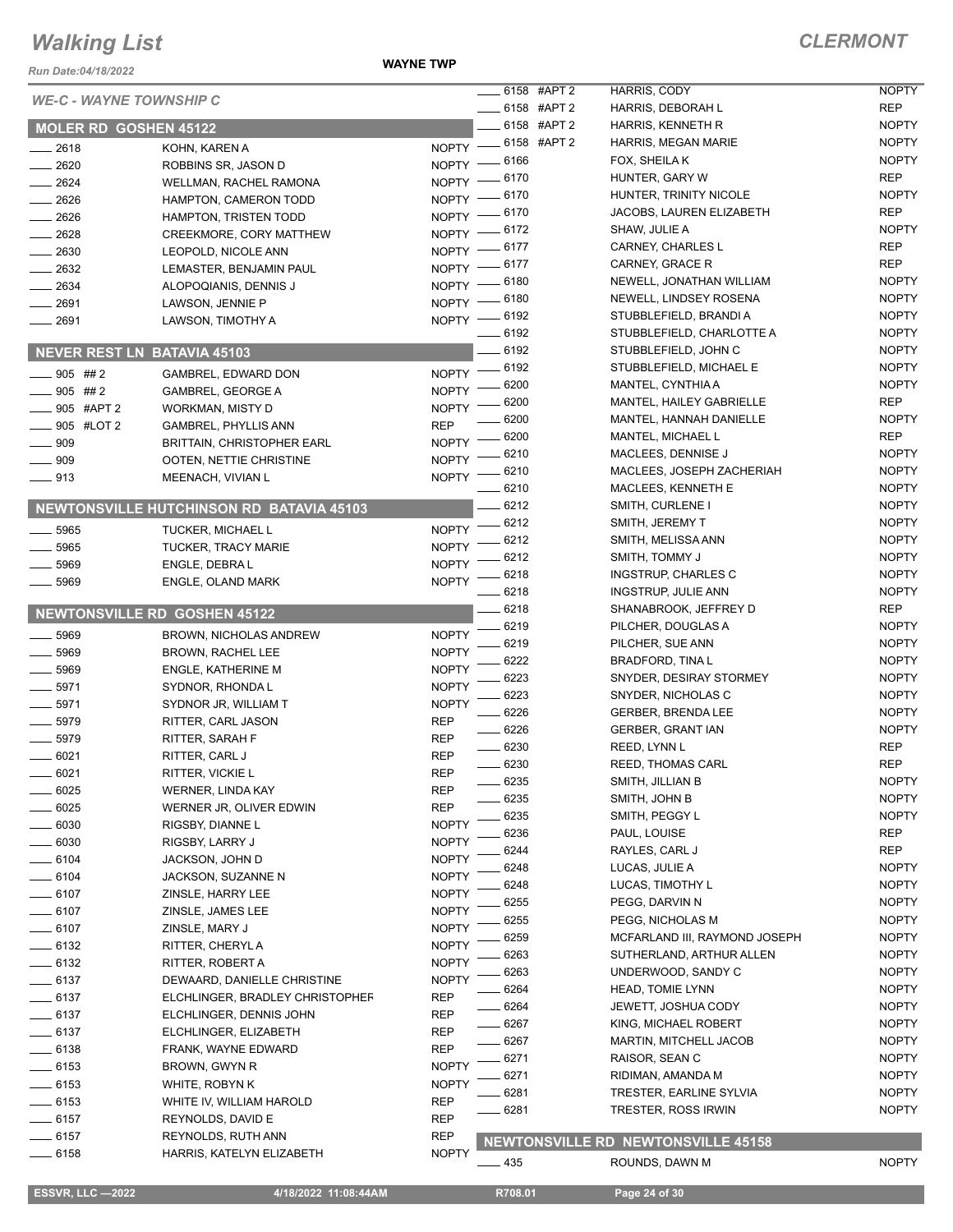#### **WAYNE TWP**

#### *CLERMONT*

| Run Date:04/18/2022            |                                             |              |                              |                                                         |                              |
|--------------------------------|---------------------------------------------|--------------|------------------------------|---------------------------------------------------------|------------------------------|
| <b>WE-C - WAYNE TOWNSHIP C</b> |                                             |              | 2633                         | ANANOVA, TRACI L                                        | <b>REP</b>                   |
|                                |                                             |              | 2635                         | AMANN JR, KENNETH R                                     | <b>NOPTY</b>                 |
|                                | <b>NEWTONSVILLE RD NEWTONSVILLE 45158</b>   |              | 2641                         | AYERS, AMY M                                            | <b>REP</b>                   |
| 435                            | ROUNDS, JOSEPH B                            | NOPTY -      | 2641                         | AYERS, CHRISTOPHER L                                    | <b>NOPTY</b>                 |
| 435                            | ROUNDS, WILLIAM A                           |              | NOPTY - 2641                 | AYERS, JACKSON L                                        | <b>NOPTY</b><br><b>NOPTY</b> |
| $-435$                         | WERNER, ARIEL DAWN                          |              | NOPTY - 2641                 | AYERS, WILL PRINGLE                                     | <b>NOPTY</b>                 |
| 437                            | SNIDER, LINDA G                             |              | NOPTY - 2688<br>NOPTY - 2697 | BERGER, KENNETH EUGENE<br>PRINGLE, JOHN P               | <b>REP</b>                   |
| $-439$<br>$-443$               | HUNT, SANDRA K                              |              | NOPTY - 2697                 | PRINGLE, MIKI S                                         | <b>REP</b>                   |
| $-443$                         | CRISP, TANYA E                              | <b>NOPTY</b> |                              |                                                         |                              |
| $-443$                         | DANIEL, KENNETH JAY<br>MULLINS, NINA E      | NOPTY        |                              | ROBIN LN GOSHEN 45122                                   |                              |
|                                |                                             |              | 2300                         | BROWN, KELLY E                                          | <b>NOPTY</b>                 |
|                                | <b>NEWTONSVILLE RD PLEASANT PLAIN 45162</b> |              | 2310                         | FULTZ, EMMA L                                           | <b>NOPTY</b>                 |
| .6303                          | WITT, JOHN C                                | <b>REP</b>   | 2310                         | FULTZ, H TIM                                            | <b>NOPTY</b>                 |
| .6303                          | WITT, NOAH J R                              |              | NOPTY -2311                  | ABRAMS, JOHN M                                          | <b>NOPTY</b>                 |
| - 6303                         | WITT, PAMELA                                | <b>NOPTY</b> |                              |                                                         |                              |
| $-6315$                        | BACK, CHARLOTTE ANN                         |              | NOPTY ROUDEBUSH RD           | <b>GOSHEN 45122</b>                                     |                              |
| $-6322$                        | STEPHENS, JAMES S                           |              | NOPTY __ 6011                | WILDER, DANIEL L                                        | <b>NOPTY</b>                 |
| 6336                           | JUMP JR, HAROLD I                           | <b>REP</b>   | $-6011$                      | WILDER, SARA J                                          | <b>NOPTY</b>                 |
| 6336                           | JUMP, LISA G                                | <b>REP</b>   | 6021                         | HOVEY JR, GEORGE J                                      | <b>NOPTY</b>                 |
| 6346                           | SHAW, TIMOTHY L                             |              | NOPTY __ 6021                | HOVEY, REBECCA L                                        | <b>NOPTY</b>                 |
|                                |                                             |              | 6021                         | MOYER, JOHN W                                           | <b>NOPTY</b>                 |
|                                | OLD STATE ROUTE 131 BATAVIA 45103           |              | 6029                         | STRACHAM, KATHERINE LYNN                                | <b>NOPTY</b>                 |
| 2529                           | JOSEPH, BARBARA ANN                         | NOPTY -      | 6029                         | STRACHAM, WEESLEY WILLIAM                               | <b>NOPTY</b>                 |
| $-2534$                        | DICKASON, BENJAMIN JAMES                    |              | NOPTY -6053                  | <b>BAKER, ASHLEY NICOLE</b>                             | <b>NOPTY</b>                 |
|                                |                                             |              | 6053                         | LEE, THERESA                                            | <b>NOPTY</b>                 |
|                                | PEDERSEN RD BATAVIA 45103                   |              | 6053                         | MATTHEWS, DANIEL R                                      | <b>REP</b>                   |
| 5957                           | ENGLE, GLENNA K                             | <b>DEM</b>   | $\frac{1}{2}$ 6053           | MATTHEWS, SHERRY E                                      | <b>REP</b>                   |
| 5957                           | ENGLE, OLAN D                               | <b>DEM</b>   | $\frac{1}{2}$ 6105           | PFEIFFER, KATHERINE L                                   | <b>NOPTY</b>                 |
|                                |                                             |              | $- 6105$                     | TERRY, DAVID BRIAN                                      | <b>NOPTY</b>                 |
|                                | <b>PIN OAK ST NEWTONSVILLE 45158</b>        |              | 6105                         | TERRY, DEBORAH JUNE                                     | <b>REP</b>                   |
| 260                            | MERRILL, DEBORAH A                          |              | NOPTY - 6119                 | HILL, TRACEY JO                                         | <b>NOPTY</b>                 |
| 260                            | ROOSA, ADAM LEE                             |              | NOPTY - 6119                 | HILL, VICTOR L                                          | <b>NOPTY</b>                 |
| 260                            | ROOSA, TABATHA LYNN                         | $NOPTY -$    | _ 6135                       | HEADLEY, CYNTHIA A                                      | <b>NOPTY</b>                 |
| 270                            | WERNER, TODD H                              |              | NOPTY - 6185                 | COX, ANGELA NICKELLE                                    | <b>NOPTY</b>                 |
| $-275$                         | MCGRAW, JOHN S                              | <b>REP</b>   | $\frac{1}{2}$ 6185           | COX JR, EDWIN R                                         | <b>NOPTY</b>                 |
| $-277$                         | COX, BONNIE SUE                             |              | NOPTY -6185                  | COX, PENNY J                                            | <b>NOPTY</b>                 |
| 280                            | CHILDRESS, JOELLEN LEE                      | <b>DEM</b>   | $- 6209$                     | HOWELL, MICHAEL A                                       | <b>NOPTY</b>                 |
| $-280$                         | CHILDRESS, LARRY JOE                        | <b>REP</b>   | 6209                         | LEIST JR, CORY DANIEL                                   | <b>NOPTY</b>                 |
| 280                            | CHILDRESS, MARSHA E                         |              | NOPTY -8213                  | GLEASON, ADAM D                                         | <b>NOPTY</b>                 |
| $\equiv$ 281                   | HAMPLEMAN, NICOLE ELIZABETH                 |              | NOPTY - 6213                 | <b>GLEASON, SARAH E</b>                                 | <b>REP</b>                   |
|                                |                                             |              | $-6227$                      | PATER, DONNA FAYE                                       | <b>NOPTY</b>                 |
|                                | PRESLEY LN GOSHEN 45122                     |              | 6227                         | PATER, DYLAN JOE                                        | <b>NOPTY</b>                 |
| $=2550$                        | SCHNITGEN, MELINDA L                        | NOPTY -      | 6229                         | ANDERSON, SHERI LYN                                     | <b>REP</b>                   |
| $= 2550$                       | WALL, KIMBERLY A                            | NOPTY -      | 6229                         | ANDERSON, TROY DOUG                                     | <b>REP</b>                   |
| $=$ 2550                       | WALL, MICHAEL ALLEN                         | NOPTY -      | 6231                         | <b>CRAVENS, CHERIE G</b>                                | <b>NOPTY</b>                 |
| $-2556$                        | COLDIRON, JACQUELINE SUE                    | <b>NOPTY</b> | 6235                         | KIDWELL, BRADLEY JAMES                                  | <b>NOPTY</b>                 |
| 2556                           | MAYS, ROBIN L                               | <b>NOPTY</b> | 6235                         | MILLER, KENNETH R                                       | <b>REP</b>                   |
| 2558                           | STEPP, JAMES T                              | <b>NOPTY</b> | 6235<br>6299                 | WILFONG, WENDY M                                        | <b>NOPTY</b>                 |
| 2558                           | STEPP, MICHAEL D                            | <b>NOPTY</b> |                              | <b>MASON, THOMAS J</b>                                  | <b>NOPTY</b>                 |
| 2562                           | ANDERSON, RHONDA JO                         | <b>NOPTY</b> | 6307                         | PENDERGRASS, ELLIS MORGAN                               | <b>NOPTY</b>                 |
| 2562                           | RIGNEY, CONNIE J                            | <b>REP</b>   | 6307                         | PENDERGRASS, MICHELLE R                                 | <b>NOPTY</b>                 |
| 2562                           | RIGNEY, MICHAEL WILLIAM                     |              | NOPTY -8311                  | BRATH, JAMES J                                          | <b>REP</b>                   |
|                                |                                             |              | 6311                         | BRATH, LINDA A                                          | <b>REP</b><br><b>NOPTY</b>   |
|                                | <b>PRINGLE RD GOSHEN 45122</b>              |              | 6335<br>6335                 | HOUSE, MATTHEW W                                        | <b>NOPTY</b>                 |
| 2630                           | SHANNON, CHERYL A                           | <b>REP</b>   |                              | HOUSE, RHONDA M                                         |                              |
| 2630                           | SHANNON, MICHAEL KERT                       | <b>NOPTY</b> | 6339                         | CONNER, GREGORY H                                       | <b>NOPTY</b><br><b>NOPTY</b> |
| $-2630$                        | SHANNON, NICOLE MARIE                       | <b>NOPTY</b> | 6339<br>6359                 | CONNER, NANNETTE                                        | <b>NOPTY</b>                 |
| . 2630                         | SHANNON, WILLIAM A                          | <b>REP</b>   |                              | BISHOP, BLAKE D                                         | <b>NOPTY</b>                 |
| - 2632                         | HAYNES, KYLA CAROL BEV                      | <b>NOPTY</b> | 6359<br>6359                 | <b>BISHOP, CHRISTINA LEE</b><br>BISHOP II, JAMES RONALD | <b>NOPTY</b>                 |
| 2632                           | RICE II, PHILLIP A                          | <b>NOPTY</b> |                              | STOPHLET, ANNA B                                        | <b>NOPTY</b>                 |
| 2633                           | ANANOVA, SIGOURNEY                          | <b>REP</b>   | 6375<br>$-6375$              | STOPHLET, MATTHEW G                                     | <b>NOPTY</b>                 |
|                                |                                             |              |                              |                                                         |                              |

 **ESSVR, LLC —2022 4/18/2022 11:08:44AM R708.01 Page 25 of 30**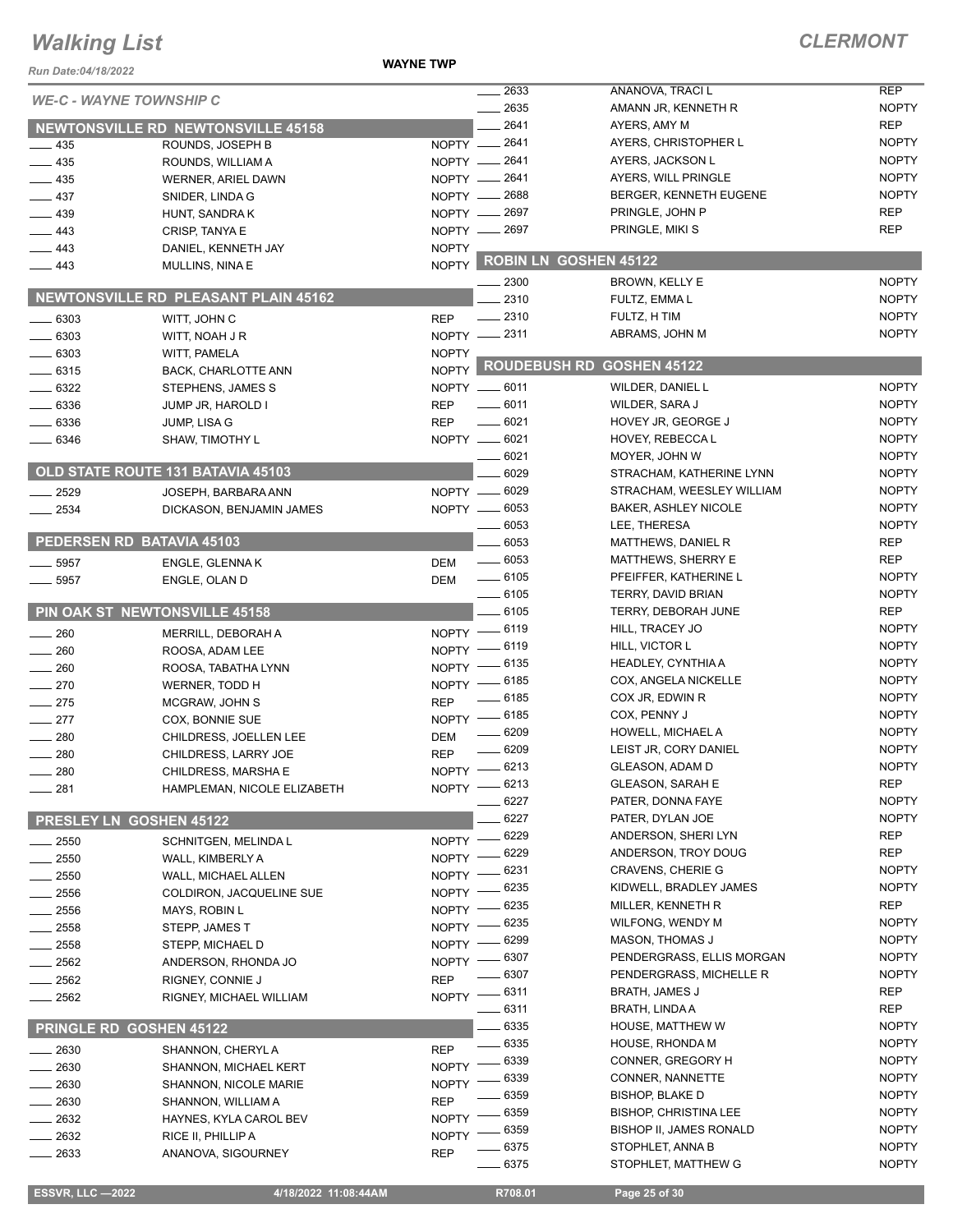**WAYNE TWP**

| Run Date:04/18/2022            |                                                         | <b>WAYNE TWP</b>             |                        |                                                     |                              |
|--------------------------------|---------------------------------------------------------|------------------------------|------------------------|-----------------------------------------------------|------------------------------|
| <b>WE-C - WAYNE TOWNSHIP C</b> |                                                         |                              | 2718                   | RICHARDS, RICHARD D                                 | <b>NOPTY</b>                 |
|                                |                                                         |                              | $-2721$                | ROETTING, JANET LEE                                 | DEM                          |
|                                |                                                         |                              | 2721                   | ROETTING, JERRY JOSEPH                              | <b>DEM</b>                   |
| <b>SAVILLE LN GOSHEN 45122</b> |                                                         |                              | 2722                   | <b>BROWN, SAMUEL G</b>                              | <b>NOPTY</b>                 |
| $- 6201$                       | MCQUEEN, BILLY RAY                                      | <b>REP</b>                   | 2722                   | GONDA, JOANIE L                                     | <b>NOPTY</b>                 |
| $-6203$                        | TYGRETT HARRIS, PAULA J                                 | <b>NOPTY</b>                 | 2722                   | <b>GONDA II, TERRY F</b>                            | <b>NOPTY</b>                 |
|                                |                                                         |                              | 2725                   | NIMMO, MICHAEL RAY                                  | <b>NOPTY</b>                 |
| SHILOH RD GOSHEN 45122         |                                                         |                              | 2725                   | NIMMO, TAMMY KAY                                    | <b>REP</b>                   |
| 6495                           | SEBOLT, JOSHUA MICHAEL                                  | <b>NOPTY</b>                 | 2726<br>2726           | TAYLOR, JOHN EDWARD                                 | <b>NOPTY</b><br><b>NOPTY</b> |
| 6499                           | ELDER, DEBBIE CAROL                                     | <b>NOPTY</b>                 | 2730                   | <b>TAYLOR, KATHLEEN</b><br>VONDERHAAR, BARRET WAYNE | <b>NOPTY</b>                 |
| 6499                           | ELDER, THOMAS MARK                                      | <b>NOPTY</b>                 | 2730                   | VONDERHAAR, CHRISTINA HELEN                         | <b>NOPTY</b>                 |
| 6501                           | DOLL, PATRICIA A                                        | <b>NOPTY</b>                 | 2733                   | DURHAM, BARBARA D                                   | <b>NOPTY</b>                 |
| 6503                           | OSTHOLTHOFF, DONALD G                                   | <b>NOPTY</b>                 | 2733                   | <b>GRANT JR, DAVID ALLEN</b>                        | <b>NOPTY</b>                 |
| 6503                           | OSTHOLTHOFF, LAURA MAE                                  | <b>NOPTY</b>                 | 2734                   | <b>MARTIN, MARGARET A</b>                           | DEM                          |
| .6533                          | LOVINS, DANNY R                                         | <b>NOPTY</b>                 | 2735                   | KIRBY IV, HARRIS                                    | <b>NOPTY</b>                 |
| $- 6533$                       | LOVINS, KATHY K                                         | <b>NOPTY</b>                 | 2735                   | KIRBY, JULIE A                                      | <b>NOPTY</b>                 |
| 6537                           | MCCARTHY, MICHAEL S                                     | <b>REP</b>                   | 2735                   | KIRBY, SARAH GRACE                                  | <b>NOPTY</b>                 |
| $-6537$                        | <b>MCCOY, SABRINA MARIE</b>                             | DEM<br><b>NOPTY</b>          | 2738                   | <b>BINNE, RICHARD H</b>                             | <b>NOPTY</b>                 |
| 6537<br>6545                   | MCCOY, TIMOTHY D                                        | DEM                          | 2738                   | COCHRAN, BETTY E                                    | <b>NOPTY</b>                 |
| 6545                           | PAPPAS, DANIEL<br>PAPPAS, MAUREEN G                     | <b>NOPTY</b>                 | 2742                   | JONES, LESA A                                       | <b>REP</b>                   |
| 6545                           | PAPPAS, STEPHEN BRIAN                                   | <b>NOPTY</b>                 | 2742                   | JONES, WILLIAM GAIGE                                | <b>REP</b>                   |
| 6549                           | DAM, FRANK JOHN                                         | <b>REP</b>                   |                        |                                                     |                              |
| 6549                           | DAM, JUANITA LYNN                                       | <b>REP</b>                   |                        | STATE ROUTE 131 BATAVIA 45103                       |                              |
| 6557                           | <b>HOPKINS, FREDA</b>                                   | <b>NOPTY</b>                 | 2512                   | GRUNDHOEFER, KARMA ORENDA                           | <b>NOPTY</b>                 |
| 6557                           | HOPKINS, RALPH C                                        | <b>NOPTY</b>                 | 2512                   | <b>GRUNDHOEFER, TIMOTHY GLASER</b>                  | <b>DEM</b>                   |
| 6561                           | BENNINGTON, JENNIFER BETH                               | <b>NOPTY</b>                 | 2524                   | WILDERSPIN, DONALD G                                | <b>NOPTY</b>                 |
| $-6561$                        | BENNINGTON JR, JOHN G                                   | <b>NOPTY</b>                 | 2524                   | WILDERSPIN, LINDSEY ROSE                            | <b>NOPTY</b>                 |
| 6562                           | LOHMAN, DONALD D                                        | <b>NOPTY</b>                 | 2530                   | COLLIER, MARILYN D                                  | <b>NOPTY</b>                 |
| 6564                           | HELTON, EDWIN FOSTER                                    | <b>NOPTY</b>                 | 2534                   | DICKASON, DARLA SUE                                 | <b>NOPTY</b>                 |
| 6564                           | WHITE, DEBORAH K                                        | <b>REP</b>                   | 2602                   | DOLL, DEBORAH K                                     | <b>NOPTY</b>                 |
| 6566                           | KOUTNY, FRANK L                                         | <b>NOPTY</b>                 | 2602                   | DOLL III, WALTER C                                  | <b>NOPTY</b>                 |
| 6567                           | <b>BAILEY, JOHN TANNER</b>                              | <b>NOPTY</b>                 | 2620                   | MOORE, REBECCA E                                    | <b>REP</b>                   |
| 6567                           | SMITH, DWIGHT D                                         | <b>NOPTY</b>                 | 2620                   | MOORE, ROGER E                                      | <b>REP</b>                   |
| 6567                           | SMITH, TINA L                                           | <b>NOPTY</b>                 | 2626<br>2626           | <b>KELLEY, CHARLES W</b>                            | <b>NOPTY</b><br><b>NOPTY</b> |
| 6569                           | LOVITT, BETTY S                                         | <b>NOPTY</b>                 | 2629                   | KELLEY, JULIE P<br><b>FOSTER, ERICA D</b>           | <b>NOPTY</b>                 |
| 6569                           | LOVITT, RONALD E                                        | <b>NOPTY</b>                 | 2629                   | JONES, DOUGLAS M                                    | <b>NOPTY</b>                 |
| 6576                           | ROBINSON, CRYSTAL MARIE                                 | <b>NOPTY</b>                 | 2644                   | TOON, MICHELLE A                                    | <b>NOPTY</b>                 |
| 6576                           | WEEKS JR, JOSEPH R                                      | <b>NOPTY</b>                 | 2688                   | TALBERT, TIMOTHY B                                  | <b>NOPTY</b>                 |
| 6577                           | NUNLIST, EVERETT ANTHONY                                | <b>NOPTY</b>                 | 2688                   | TALBERT, WENDY L                                    | <b>NOPTY</b>                 |
| 6577                           | NUNLIST, KATHLEEN M                                     | <b>NOPTY</b>                 | 2719                   | <b>COOPER II, MICHAEL</b>                           | <b>REP</b>                   |
| 6579                           | HOLTMAN, KRISTINA MICHELLE                              | <b>NOPTY</b>                 | 2749                   | FRY, JANET E                                        | <b>NOPTY</b>                 |
| 6579                           | HOLTMAN, TRACY NICOLE                                   | <b>NOPTY</b><br><b>NOPTY</b> | 2751                   | JONES, JASON F                                      | <b>NOPTY</b>                 |
| 6579<br>6579                   | LAMBERT, ANDREW MICHAEL                                 | <b>NOPTY</b>                 | 2759                   | APPEL, SHARON L                                     | <b>NOPTY</b>                 |
| 6580                           | <b>WALTERS, CAMERON ROBERT</b><br>LEWALLEN, AUSTIN NEIL | <b>NOPTY</b>                 | 2760                   | OPP, JOSEPH LEE                                     | <b>NOPTY</b>                 |
| 6584                           | ZIGGAS JR, JOHN J                                       | <b>REP</b>                   | 2760                   | OPP, LAUREN ASHLEY                                  | <b>NOPTY</b>                 |
| $-6584$                        | ZIGGAS, TAMARA ANN                                      | <b>REP</b>                   | 2765                   | STONE, JACOB MATTHEW                                | <b>REP</b>                   |
| 6593                           | PHILHOWER, MCKENZY SCOUT                                | <b>NOPTY</b>                 | 2765                   | STONE, MELISSA D                                    | <b>NOPTY</b>                 |
| 6593                           | PHILHOWER, SARAH K                                      | <b>NOPTY</b>                 | 2765                   | STONE, STEVEN W                                     | <b>NOPTY</b>                 |
| 6596                           | <b>HOPKINS, GEARLDINE</b>                               | <b>NOPTY</b>                 |                        |                                                     |                              |
| 6600                           | REECE, SUE H                                            | <b>REP</b>                   | <b>STATE ROUTE 727</b> | <b>GOSHEN 45122</b>                                 |                              |
| 6600                           | REECE, WILLIAM H                                        | <b>REP</b>                   | 6004                   | HANEY, KAREN A                                      | <b>NOPTY</b>                 |
| 6608                           | DAVIS, BETTY LOU                                        | <b>NOPTY</b>                 | 6004                   | LOSACKER, JAMES E                                   | <b>NOPTY</b>                 |
| 6608                           | DAVIS, JEFFREY LOUIS                                    | <b>NOPTY</b>                 | 6008                   | SAPP, PATRICIA A                                    | DEM                          |
|                                |                                                         |                              | 6008                   | SAPP, STEVEN R                                      | DEM                          |
| <b>SPRING HILL RD</b>          | <b>GOSHEN 45122</b>                                     |                              | 6012                   | FOSTER, JANEL R                                     | <b>NOPTY</b>                 |
| $-2710$                        | <b>BAUSCHER, REGINA ANN</b>                             | <b>NOPTY</b>                 | 6016                   | SMITH, TIFFANI LYNN                                 | <b>NOPTY</b>                 |
| $-2710$                        | <b>BAUSHER, STEVEN KENT</b>                             | <b>NOPTY</b>                 | 6018                   | VAUGHN, ERICA MARIE                                 | <b>NOPTY</b>                 |
| $-2717$                        | COUCH, ANTHONY J                                        | <b>NOPTY</b>                 | 6021                   | PENDLETON, CHRISTA L                                | <b>NOPTY</b>                 |
| $-2717$                        | COUCH, LEAH NAOMI                                       | <b>NOPTY</b>                 | 6021                   | SETTEMBRE, ANTHONY J                                | <b>NOPTY</b>                 |
| 2718                           | RICHARDS, JANICE E                                      | <b>NOPTY</b>                 | 6023                   | PENDLETON JR, JAMES E                               | <b>NOPTY</b>                 |
|                                |                                                         |                              | 6023                   | PENDLETON, JAMES JUSTIN                             | <b>NOPTY</b>                 |
| <b>ESSVR, LLC -2022</b>        | 4/18/2022 11:08:44AM                                    |                              | R708.01                | Page 26 of 30                                       |                              |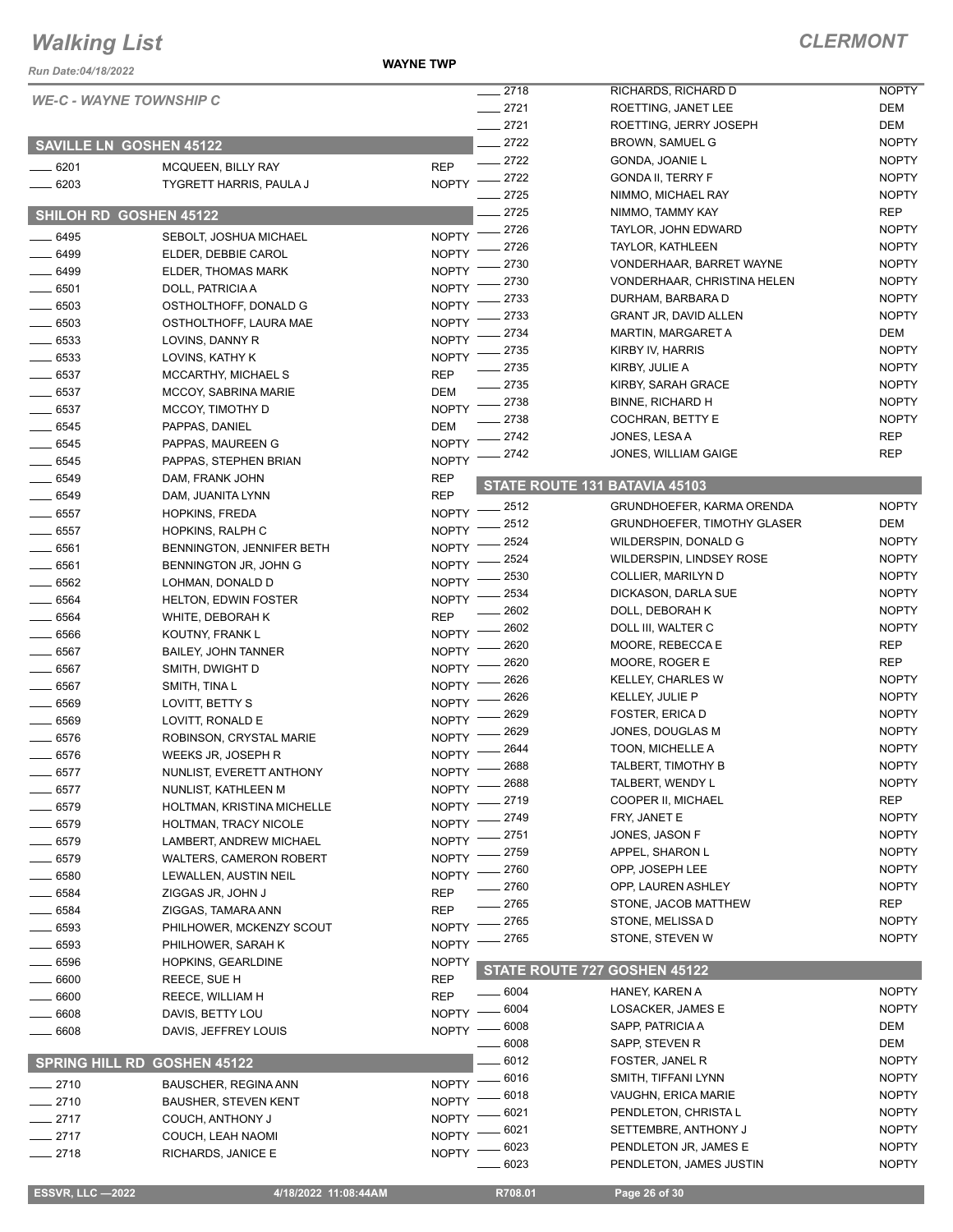*Run Date:04/18/2022*

#### **WAYNE TWP**

| <b>WE-C - WAYNE TOWNSHIP C</b> |                                            |     | $-6227$                        |
|--------------------------------|--------------------------------------------|-----|--------------------------------|
|                                |                                            |     | $\equiv$ 6230                  |
|                                | <b>STATE ROUTE 727 GOSHEN 45122</b>        |     | $- 6250$                       |
| — 6024                         | MAYS, ASHLEY NICOLE                        |     | NOPTY __ 6251                  |
| $-6028$                        | MAYS, CHRISTOPHER SCOTT                    |     | NOPTY __ 6251                  |
| __ 6028<br>__ 6028             | MAYS, DEBORAH A                            |     | NOPTY __ 6251<br>NOPTY __ 6251 |
| $=6028$                        | MAYS, MARK STEVEN<br>MAYS, REBECKA ANN     |     | NOPTY -6251                    |
| $-6028$                        | MAYS, STEVEN THOMAS                        |     | NOPTY __ 6251                  |
| __ 6028                        | MAYS, W SCOTT                              |     | NOPTY -6251                    |
| $-6028$                        | MAYS, WILLIAM TYLER                        |     | NOPTY -6254                    |
| $-6030$                        | MAYS, MARK STEVEN                          |     | NOPTY __ 6254                  |
| $-6030$                        | STRUNK MCCANN, CYNTHIA LOUISE              |     | NOPTY -6259                    |
| __ 6036                        | MUELLER, PEGGY J                           |     | REP __ 6259                    |
| $\equiv$ 6040                  | MAYS, DONNA JUNE                           |     | NOPTY __ 6267                  |
| $-6110$                        | ROBINSON, RHONDA R                         |     | NOPTY -6267                    |
| $-6112$                        | MULLINS, DAVID EARL                        |     | NOPTY __ 6273                  |
| $- 6114$                       | KOCH, BENJAMIN H                           |     | NOPTY <u>__</u> 6273           |
| ___ 6114                       | KOCH, CATHLEEN                             | DEM | $\sim$ 6275                    |
| $-6114$                        | KOCH, JAMES LAWRENCE                       |     | NOPTY <u>_</u> 6281            |
| $=6116$                        | BUTSCHER II. DENNIS H                      |     | NOPTY -6285                    |
| ____ 6116                      | <b>BUTSCHER, PATRICIA L</b>                |     | NOPTY __ 6287                  |
| $-6117$                        | <b>RICHARDS, DARYL R</b>                   |     | REP -6288                      |
| $-6117$                        | RICHARDS, LORA J                           |     | REP __ 6301                    |
| ____ 6119                      | RICHARDS, STEVE DEAN                       |     | NOPTY <u>__</u> 6301           |
| $-6130$                        | ASHCRAFT SR, CHRISTOPHER M                 |     | NOPTY -6321                    |
| ___ 6130                       | ASHCRAFT, LAURA J                          |     | NOPTY __ 6330<br>NOPTY -6332   |
| $-6130$<br>$-6134$             | ATWOOD, SAMANTHA RAE                       |     | NOPTY __ 6334                  |
| ___ 6134                       | HUCKE, JAMES PAUL                          |     | NOPTY -6334                    |
| $-6138$                        | HUCKE, RITA MARIE<br>MARTIN, MILAGROS      |     | NOPTY -6336                    |
| $-6139$                        | <b>ESTRIDGE, MELODIE G</b>                 |     | NOPTY __ 6336                  |
| __ 6139                        | ESTRIDGE, WILLIAM C                        |     | REP 	 — 6349                   |
| __ 6142                        | DUGAN, CHRISTOPHER J                       |     | NOPTY __ 6350                  |
| ____ 6142                      | DUGAN, KIMBERLY B                          |     | NOPTY __ 6350                  |
| $-6173$                        | OWENS, BETTY R                             |     | REP 	 — 6351                   |
| $-6173$                        | <b>OWENS, ROBERT R</b>                     |     | REP __ 6351                    |
| $-6177$                        | DIXON, ELIZABETH JOSEPHINE                 |     | NOPTY -6352                    |
| $-6177$                        | DIXON, KELLY K                             |     | NOPTY __ 6352                  |
| $-6177$                        | DIXON, MATTHEW W                           |     | NOPTY __ 6353                  |
| _ 6181                         | DIXON, CHRISTOPHER W                       |     | NOPTY -6353                    |
| ____ 6181                      | DIXON, RACHEL L                            |     | NOPTY __ 6360                  |
| $-6185$                        | VOME, JERRY A                              |     | NOPTY __ 6360                  |
| $-6185$                        | VOME, KAREN F                              |     | NOPTY __ 6365                  |
| ____ 6189                      | HOWARD, ROBERT ANDREW                      |     | NOPTY __ 6365<br>NOPTY __ 6365 |
| $-6199$                        | AGEE, BRANDY N<br>BOWLES, HANNAH ELIZABETH |     | NOPTY __ 6365                  |
| ___ 6207<br>$-6207$            | BOWLES, RICHARD ALLAN                      |     | NOPTY -6371                    |
| $-6207$                        | BOWLES, TAMMY L                            |     | NOPTY __ 6373                  |
| ____ 6210                      | <b>WRISTON, CLYDE NEAL</b>                 |     | NOPTY __ 6373                  |
| $-6210$                        | WRISTON, TERESA D                          |     | NOPTY __ 6375                  |
| $-6214$                        | SLUSHER, JANIS P M                         |     | NOPTY __ 6375                  |
| — 6219                         | BESFOSSES, CHRISTINA M                     |     | NOPTY -6379                    |
| __ 6219                        | PHELPS, RODNEY S                           |     | NOPTY __ 6380                  |
| $-6220$                        | REED, DARRIN OSHEA                         |     | NOPTY -6380                    |
| __ 6221                        | FRAZIER, AMBER MICHELLE                    |     | NOPTY __ 6380                  |
| $-6221$                        | FRAZIER, JENNIFER LIN                      |     | NOPTY __ 6381                  |
| — 6221                         | FRAZIER JR, JOHN LYNN                      |     | NOPTY -6381                    |
| ___ 6221                       | FRAZIER, JULIUS ANTHONY                    |     | NOPTY __ 6382                  |
| __ 6222                        | WOODS, LORIANNE                            |     | NOPTY __ 6383                  |
| _ 6222                         | WOODS, WILLIAM E                           |     | NOPTY __ 6383                  |
| $-6224$                        | BOWYER, TINA M                             |     | NOPTY __ 6384                  |
| _ 6227                         | PULLEN, CAROL A                            |     | REP -6384                      |

| . 6227  | PULLEN, ROBERT M               | <b>REP</b>   |
|---------|--------------------------------|--------------|
| . 6230  | HENIZE, MICHAEL RAY            | <b>NOPTY</b> |
| $-6250$ | FISHER, JOHN W                 | <b>NOPTY</b> |
| . 6251  | WOESTE, BARBARA ANN            | REP          |
| . 6251  | WOESTE, BARBARA ANN            | <b>NOPTY</b> |
| . 6251  | WOESTE, CORINAH ELIZABETH      | <b>NOPTY</b> |
| . 6251  | WOESTE, JEFFREY A              | REP          |
| . 6251  | WOESTE, MARIAH MARIE LESLIE    | <b>REP</b>   |
| .6251   | WOESTE, REBEKAH NATASHA HILDA  |              |
|         |                                | <b>REP</b>   |
| . 6251  | WOESTE, SHARIKAH M             | <b>NOPTY</b> |
| . 6254  | JONES, GARY L                  | REP          |
| . 6254  | SMITH, ROBERT E                | <b>NOPTY</b> |
| . 6259  | ODONNELL SKAGGS, GRETCHEN MARI | <b>NOPTY</b> |
| . 6259  | SKAGGS, CARL ANDREW            | <b>NOPTY</b> |
| . 6267  | HORNSCHEMEIER, JOAN E          | DEM          |
| . 6267  | HORNSCHEMEIER, SHAWN C         | DEM          |
| . 6273  | MURPHY, ROBERT W               | <b>NOPTY</b> |
| . 6273  | MURPHY, SHAUNA LEE             | <b>NOPTY</b> |
| . 6275  | HOUCHEN, DANIELLE MARIE        | <b>NOPTY</b> |
| . 6281  | RHIZOR, PAUL G                 | <b>NOPTY</b> |
| . 6285  | ZIEGLER SR, RICHARD F          | <b>NOPTY</b> |
| $-6287$ | HALL, ANTHONY W                | <b>NOPTY</b> |
| $-6288$ | RITCHEY, JANET                 | <b>REP</b>   |
| . 6301  | WEIR, RACHAEL MICHELE          | <b>NOPTY</b> |
| . 6301  | WILSON, ELIZABETH A            | <b>NOPTY</b> |
| . 6321  | FRIEDHOFF, DAVID ANDREW        | <b>NOPTY</b> |
| . 6330  | STETSON, JAMES F               | DEM          |
| . 6332  | STETSON, JOANN D               | DEM          |
| . 6334  | COOK, TIFFANY LYNNE            | <b>NOPTY</b> |
| . 6334  | MULLINS, MARISSA ANN           | <b>NOPTY</b> |
| . 6336  | ROOKS, ALYSSA DIAMENTINA       | DEM          |
| . 6336  | ROOKS, JOEY R                  | <b>NOPTY</b> |
| . 6349  | PETERS, CODY L                 | <b>NOPTY</b> |
| . 6350  | <b>BISHOP, AUSTIN JAMES</b>    | <b>NOPTY</b> |
| . 6350  | <b>BISHOP, EMILY ARIN</b>      | <b>NOPTY</b> |
| . 6351  | HICKS, BILLY CLYDE             | REP          |
| . 6351  | HICKS, ELIZABETH J             | <b>REP</b>   |
| . 6352  | SPAULDING, BILLY C             | <b>NOPTY</b> |
| $-6352$ | SPAULDING, MARY C              | <b>NOPTY</b> |
|         |                                | <b>NOPTY</b> |
| . 6353  | ELLISON, SHERRY LYNN           |              |
| . 6353  | RIPLEY, JOSHUA D               | <b>NOPTY</b> |
| . 6360  | DIXON, BRADLEY ROBERT          | <b>NOPTY</b> |
| . 6360  | DIXON, RALPH A                 | NOPTY        |
| . 6365  | HOUSE, CARLO SCOTT             | <b>NOPTY</b> |
| . 6365  | <b>HOUSE, MARK DOUGLAS</b>     | NOPTY        |
| . 6365  | HOUSE SETTY, BONNIE JEAN       | <b>NOPTY</b> |
| . 6365  | <b>SETTY, RANDOLPH KENT</b>    | <b>NOPTY</b> |
| . 6371  | <b>HOUSE, JAMIE RENEE</b>      | <b>NOPTY</b> |
| . 6373  | NEWMAN, KENNETH WAYNE          | <b>NOPTY</b> |
| . 6373  | NEWMAN, MELODY S               | <b>NOPTY</b> |
| . 6375  | MCCLANAHAN, MONICA R           | <b>NOPTY</b> |
| . 6375  | <b>UECKER, DENNIS J</b>        | <b>NOPTY</b> |
| . 6379  | <b>UECKER, STEPHEN JOSEPH</b>  | REP          |
| . 6380  | <b>CLEVENGER, HEATHER SUE</b>  | <b>NOPTY</b> |
| . 6380  | CLEVENGER, VICTORIANA SUE      | <b>NOPTY</b> |
| .6380   | <b>NEAL, SHAUN PATRICK</b>     | <b>NOPTY</b> |
| . 6381  | MAYER, BEVERLY J               | <b>REP</b>   |
| . 6381  | MAYER, MICHAEL E               | REP          |
| . 6382  | MCGEE, LUKE E                  | REP          |
| . 6383  | EARLES, RICHARD S              | <b>NOPTY</b> |
| . 6383  | THERY, HANNAH JADE             | <b>NOPTY</b> |
| . 6384  | HOLLON, DEMIAN                 | DEM          |
| . 6384  | HOLLON, RAYMOND W              | <b>NOPTY</b> |
|         |                                |              |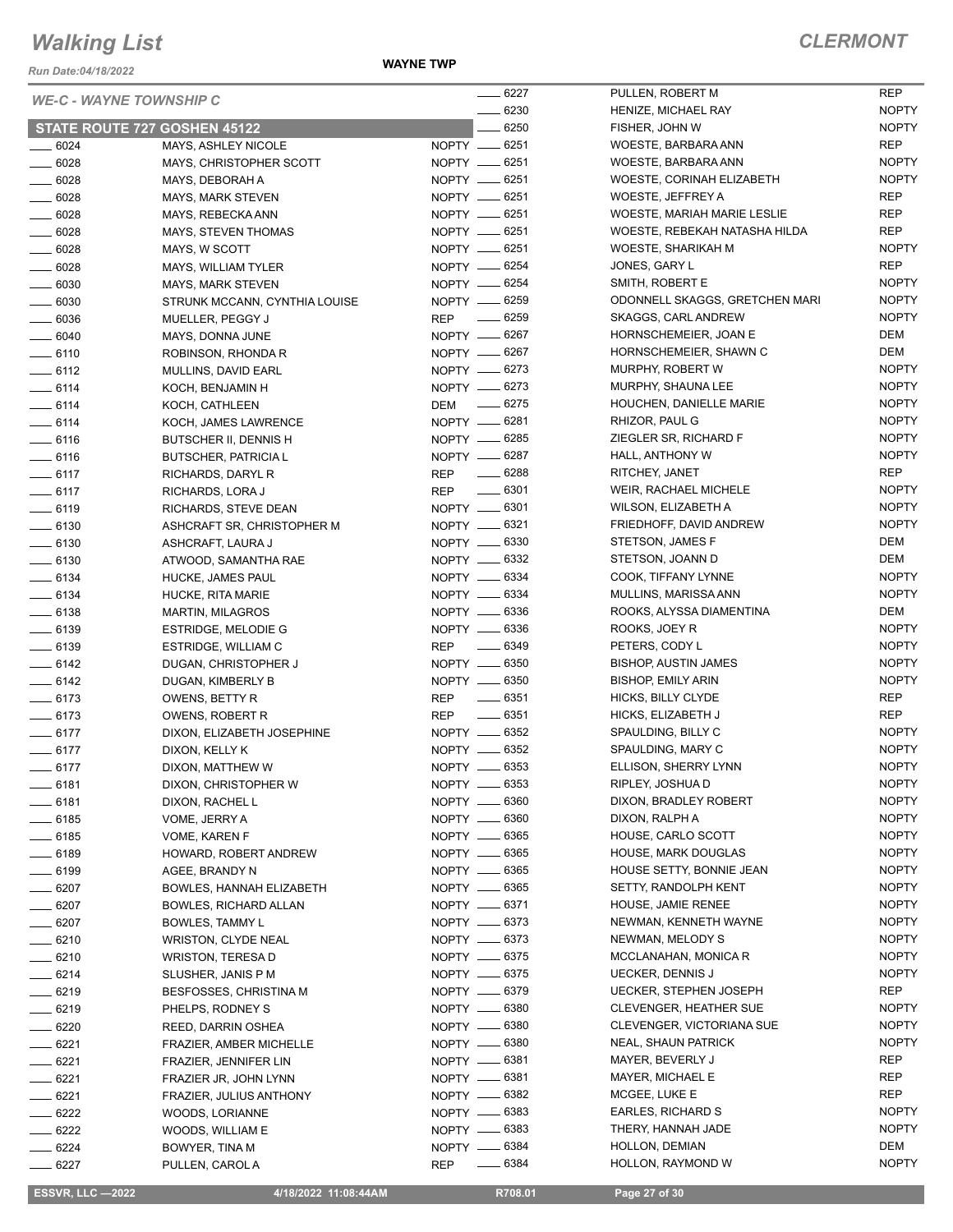*Run Date:04/18/2022*

#### **WAYNE TWP**

| <b>WE-C - WAYNE TOWNSHIP C</b> |                                      |                       | $-5975$             | THOMPSON, STEPHEN RUSSELL            | <b>REP</b>   |
|--------------------------------|--------------------------------------|-----------------------|---------------------|--------------------------------------|--------------|
| STATE ROUTE 727 GOSHEN 45122   |                                      | <b>SUMMER HILL RD</b> | <b>GOSHEN 45122</b> |                                      |              |
| 6384                           | SHELTON, CORRINE MARIE               | <b>NOPTY</b>          | 2518                | KEMPF, LACINDA JESSICA               | <b>NOPTY</b> |
| 6386                           | HATFIELD, JONATHON WAYNE             | <b>NOPTY</b>          | 2518                | ROSSER, ROBIN W                      | <b>NOPTY</b> |
| 6386                           | WHITE, STEVEY RAY                    | <b>NOPTY</b>          | 2518                | ROSSER, SHERRI A                     | <b>NOPTY</b> |
| 6388                           | WHITAKER, CARLA H                    | <b>DEM</b>            | 2526                | DODD, STEPHEN R                      | <b>DEM</b>   |
| _ 6390                         | <b>WILLIS, RHONDA DENISE</b>         | <b>NOPTY</b>          | 2526                | DODD, TERESA                         | <b>DEM</b>   |
| $-6398$                        | HARRIS, KAYLIE MAE                   | <b>NOPTY</b>          | 2526                | THOMAS, ROSALIE                      | <b>NOPTY</b> |
| 6398                           | STABLER, AMY J                       | <b>NOPTY</b>          | 2530                | DALES REYNOLDS, JAMIE NICOLE         | <b>REP</b>   |
| 6398                           | STABLER, JEFFERY M                   | <b>NOPTY</b>          | 2530                | REYNOLDS, JOSHUA I                   | <b>REP</b>   |
| 6404                           | ENGLAND, BRIAN P                     | <b>NOPTY</b>          |                     |                                      |              |
| 6404                           | ENGLAND, ZACHARY CORBIN              | <b>NOPTY</b>          |                     | ULRICH RD PLEASANT PLAIN 45162       |              |
| 6404                           | ENGLAND, ZOE CAMERON                 | <b>NOPTY</b>          |                     |                                      |              |
| 6405                           | LANG, TERESA L                       | <b>NOPTY</b>          | 2886                | <b>IVEY, MATTHEW KELSO</b>           | <b>NOPTY</b> |
| 6405                           | LANG, THOMAS A                       | <b>NOPTY</b>          | 2886                | <b>IVEY, NANCY JAYNE</b>             | <b>NOPTY</b> |
| 6409                           | <b>GARDNER, MELISSA K</b>            | <b>NOPTY</b>          | 2886                | PENNINGTON, BEVERLY A                | DEM          |
| 6409                           |                                      | <b>NOPTY</b>          | 2886                | PENNINGTON, ELMER                    | DEM          |
|                                | <b>GARDNER, MICHAEL G</b>            |                       | 2959                | SMITH, ALEXIS NOEL                   | <b>NOPTY</b> |
| 6410                           | <b>GRIFFIN, CECIL R</b>              | <b>NOPTY</b>          | 2967                | EDWARDS, BRIAN PAUL                  | <b>NOPTY</b> |
| 6410                           | <b>GRIFFIN, JEFFREY DAVID</b>        | <b>NOPTY</b>          |                     |                                      |              |
| 6410                           | <b>GRIFFIN, KAREN S</b>              | <b>NOPTY</b>          |                     | <b>WALD LN GOSHEN 45122</b>          |              |
|                                | STATE ROUTE 727 PLEASANT PLAIN 45162 |                       | 6226                | RACK, JULIE E                        | <b>NOPTY</b> |
|                                |                                      |                       | 6226                | RACK, KEVIN M                        | <b>NOPTY</b> |
| $-6428$                        | <b>BOISSEAU, ROBERT G</b>            | <b>NOPTY</b>          | 6226                | RACK, MICHAEL PHILLIP                | <b>NOPTY</b> |
| $-6433$                        | SONNENBERG, JOSEPH W                 | <b>REP</b>            | 6229                | SUNDERHAUS, ERIC M                   | <b>NOPTY</b> |
| 6433                           | SONNENBERG, MELODY L                 | <b>REP</b>            | 6229                | SUNDERHAUS, JENNIFER A               | <b>NOPTY</b> |
| 6451                           | ALTHAMMER, BRYAN KEITH               | <b>NOPTY</b>          | 6231                | SCHMIDT, CAROL A                     | <b>REP</b>   |
| 6451                           | ALTHAMMER, KAYLYN RENE               | <b>NOPTY</b>          | 6232                | AYRES, GAYLYNE J                     | <b>NOPTY</b> |
| 6451                           | <b>BROCK, CARLA L</b>                | <b>NOPTY</b>          | 6232                | AYRES, PAUL R                        | <b>NOPTY</b> |
| 6451                           | <b>BROCK JR, SIE</b>                 | <b>NOPTY</b>          | 6237                | PACELLA, BARBARA JEAN                | <b>NOPTY</b> |
| 6451                           | ESSELSTEIN, AMANDA KAY               | <b>NOPTY</b>          | 6237                | PACELLA, JOSEPH STEPHEN              | <b>NOPTY</b> |
| 6451                           | <b>ESSELSTEIN, ANDREW JOSEPH</b>     | <b>NOPTY</b>          | 6237                | PACELLA, STEPHEN JOSEPH              | <b>NOPTY</b> |
| 6558                           | <b>GRIFFIS, CHANDRA HUNTER ROSE</b>  | <b>NOPTY</b>          | 6238                | <b>GLANCY, ZACHARY PATRICK</b>       | <b>NOPTY</b> |
| 6558                           | <b>GRIFFIS, DOLLIE C</b>             | <b>NOPTY</b>          | 6240                | JONES, SHIRLEY A                     | <b>NOPTY</b> |
| 6558                           | <b>GRIFFIS, RODNEY L</b>             | <b>NOPTY</b>          | 6244                | <b>WALLACE, ANTHONY G</b>            | <b>REP</b>   |
|                                |                                      |                       | 6244                | WALLACE, LINDA D                     | <b>REP</b>   |
|                                | STONELICK CREEK LN GOSHEN 45122      |                       |                     |                                      |              |
| 5936                           | MAIER, MARY L                        | <b>NOPTY</b>          |                     | <b>WERNER LN GOSHEN 45122</b>        |              |
| 5939                           | BROWN, AMY L                         | <b>NOPTY</b>          | 5959                | WERNER, RONALD F                     | <b>NOPTY</b> |
| 5939                           | <b>BROWN, DARRYL E</b>               | <b>NOPTY</b>          | 5963                | ROBERTS, DARLENE J                   | <b>NOPTY</b> |
| 5939                           | BROWN, WAYNE M                       | <b>NOPTY</b>          | 5963                | ROBERTS, LARRY RAY                   | <b>NOPTY</b> |
| 5945                           | PENNINGTON, KENNETH M                | <b>NOPTY</b>          | 5963                | WERNER, ALMA JEAN                    | <b>NOPTY</b> |
| 5945                           | PENNINGTON, MARGARET ANN             | <b>NOPTY</b>          | 5968                | BALLOU, JODY WAYNE                   | <b>NOPTY</b> |
| 5945                           | PENNINGTON, MICHAEL G                | <b>NOPTY</b>          | 5968                | LARKIN, ANDREW WILLIAM               | <b>NOPTY</b> |
| 5945                           | PENNINGTON, NICHOLAS STEPHEN         | <b>NOPTY</b>          | 5968                | LARKIN, MAXWELL JAMES                | <b>NOPTY</b> |
| 5951                           | KIRBY, JEREMIAH S                    | <b>NOPTY</b>          | 5968                | MORGAN, SAVANNAH ALLEN               | <b>NOPTY</b> |
| 5951                           | KIRBY, LORIE L                       | <b>NOPTY</b>          | 5968                | SWIGER MORGAN, JESSICA ALLEN         | <b>NOPTY</b> |
| 5952                           | TARTER JR, JAMES BOYD                | <b>REP</b>            | 5969                | NOONAN, AMBER N                      | <b>NOPTY</b> |
| 5952                           | TARTER, JULEE ANNA                   | <b>NOPTY</b>          | 5969                | <b>WERNER, MITCHELL CURTIS</b>       | <b>NOPTY</b> |
| 5952                           | TARTER, KATHY L                      | <b>REP</b>            | 5971                | <b>WERNER, ANTHONY R</b>             | <b>REP</b>   |
| 5957                           | PARKER, DARLENE A                    | <b>REP</b>            | $-5971$             | <b>WERNER, GLORIA M</b>              | <b>REP</b>   |
| 5957                           | PARKER JR, RANDALL W                 | <b>REP</b>            |                     |                                      |              |
| 5958                           | TICKLE, JOANNA G                     | <b>REP</b>            |                     | <b>WOODLAND PARK DR GOSHEN 45122</b> |              |
| 5958                           | TICKLE, TIMOTHY E                    | <b>REP</b>            | 2950                | BARKHURST, DAWN L                    | <b>NOPTY</b> |
| 5963                           | <b>WALTERS, BRIAN D</b>              | <b>NOPTY</b>          | 2950                | <b>BARKHURST, JASON R</b>            | <b>NOPTY</b> |
| 5963                           | <b>WALTERS, STEPHANY NICOLE</b>      | <b>NOPTY</b>          |                     |                                      |              |
| 5964                           | ALFORD PRINGLE, CYNTHIA J            | <b>NOPTY</b>          | 2952                | PERRY, MICHAEL A                     | <b>REP</b>   |
| 5964                           | PRINGLE, RICHARD HERBERT             | <b>NOPTY</b>          | 2952                | PERRY, SONJA R                       | <b>REP</b>   |
| 5969                           | HILL, ELLEN C                        | <b>NOPTY</b>          | 2955                | MEYER, CHRISTOPHER W                 | <b>NOPTY</b> |
| 5969                           | HILL, TIMOTHY R                      | <b>NOPTY</b>          | 2955                | MEYER, REBECCA JEAN                  | <b>NOPTY</b> |
| 5970                           | KEESEE, KYLE LAYNE                   | <b>NOPTY</b>          | 2956                | HAZARD, CONNIE SUE                   | <b>NOPTY</b> |
| 5970                           | <b>KEESEE, TERESA A</b>              | <b>NOPTY</b>          | 2956                | HAZARD JR, WILLIAM J                 | <b>REP</b>   |
| 5975                           | THOMPSON, RACHEL LEIGH               | <b>NOPTY</b>          | 2958                | HAYS HAUN, ROBIN S                   | <b>NOPTY</b> |
|                                |                                      |                       |                     |                                      |              |
| <b>ESSVR, LLC -2022</b>        | 4/18/2022 11:08:44AM                 |                       | R708.01             | Page 28 of 30                        |              |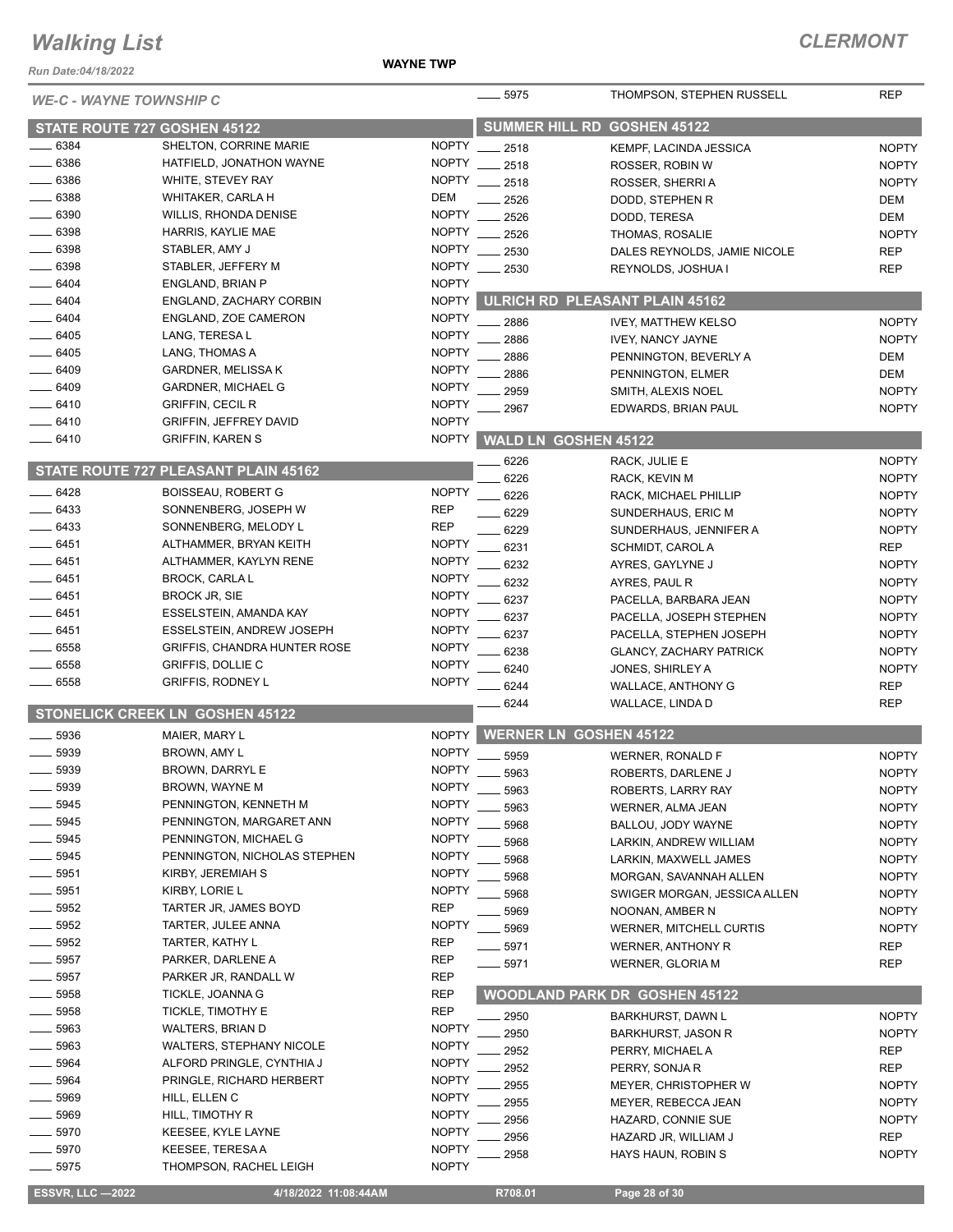*Run Date:04/18/2022*

*WE-C - WAYNE TOWNSHIP C*

|                                | <b>WOODLAND PARK DR GOSHEN 45122</b> |              |
|--------------------------------|--------------------------------------|--------------|
| $-2960$                        | <b>BALDWIN, AVA REGINA</b>           | <b>NOPTY</b> |
| $-2960$                        | <b>BALDWIN, CODY CATO</b>            | <b>NOPTY</b> |
| $-2960$                        | BALDWIN, DAVID L                     | <b>NOPTY</b> |
| $\frac{1}{2960}$               | <b>BALDWIN, LOREN C</b>              | <b>NOPTY</b> |
| $- 2965$                       | <b>BATES, ANDREW B</b>               | <b>NOPTY</b> |
| $-2965$                        | <b>BATES, TARA R</b>                 | <b>NOPTY</b> |
| $-2969$                        | ANDERSON, MICHELE SUSAN              | <b>NOPTY</b> |
| $-2969$                        | ANDERSON, TERRY REECE                | <b>REP</b>   |
|                                |                                      |              |
| <b>WRIGHT ST BATAVIA 45103</b> |                                      |              |
| $\equiv$ 207                   | MCCALL, DAVID J                      | REP          |
| $\sim$ 207                     | MCCALL, DAVID W                      | <b>NOPTY</b> |
| $-207$                         | MCCALL, DEBORAH A                    | <b>NOPTY</b> |
| $\sim$ 730                     | RITTER, GEORGE E                     | <b>NOPTY</b> |
| $- 732$                        | <b>HELTON, MELISA DANYEL</b>         | <b>NOPTY</b> |
| $-$ 732                        | SPANGLER, BRYAN J                    | <b>NOPTY</b> |
| $- 738$                        | <b>BERTA, JOSHUA R</b>               | <b>NOPTY</b> |
| $- 738$                        | MCKIBBEN, CARMELLA MARIE             | <b>NOPTY</b> |
| $- 750$                        | <b>BROWN, BRIAN E</b>                | <b>NOPTY</b> |
| $\sim$ 750                     | <b>BROWN, KIMBERLY L</b>             | <b>NOPTY</b> |
| $-750$                         | <b>TAULBEE, OPAL</b>                 | <b>NOPTY</b> |
| ____ 806 #APT 3                | HOUZE JR, BENJAMIN C                 | <b>NOPTY</b> |
| $\frac{1}{2}$ 807              | <b>WALKER, LEONARD L</b>             | <b>REP</b>   |
| $\equiv$ 807                   | <b>WALKER, PEGGY S</b>               | <b>REP</b>   |
| $\equiv$ 808                   | <b>GAUNCE, MELISSA M</b>             | <b>NOPTY</b> |
| $\frac{1}{2}$ 808              | OPOKU, AMY J                         | <b>NOPTY</b> |
| $-810$                         | <b>HELTON, MARY ANN</b>              | <b>NOPTY</b> |
| $-812$                         | BAKER, THERESA ANNE                  | <b>REP</b>   |
| $-812$                         | <b>WATSON, BRIAN LESLIE</b>          | <b>NOPTY</b> |
| $= 814$                        | <b>ESTEP, TYLER ADAM</b>             | <b>NOPTY</b> |
| $-814$                         | EVANCHYK, ALEXANDRA MARIE            | <b>NOPTY</b> |
| $-844$                         | STEIN, AMY ROSE                      | <b>NOPTY</b> |
| -844 #APT 2                    | <b>GOLDFUSS, LISA MARIE</b>          | <b>NOPTY</b> |
| $\frac{1}{2}$ 844 #APT 3       | STEIN, MICHAEL E                     | <b>NOPTY</b> |
| $-844$ #APT 4                  | <b>WRIGHT, MARION LEA</b>            | <b>NOPTY</b> |
| $-844$ #APT 6                  | HICKEY, SAMANTHA MARIE               | <b>NOPTY</b> |
| —— 844 #APT 6                  | HICKEY II, WILLIAM H                 | <b>NOPTY</b> |
| $- 844$ #APT 1                 | <b>BEAVEN, MICHAEL SHAWN</b>         | <b>NOPTY</b> |
|                                |                                      |              |
|                                | ZENGROVE LN NEWTONSVILLE 45158       |              |

| $\frac{1}{2}$ 5939 | MEINEKE JR, FRANK H     | <b>NOPTY</b> |
|--------------------|-------------------------|--------------|
| $\frac{1}{2}$ 5939 | MEINEKE, SUSAN L        | <b>NOPTY</b> |
| $-5945$            | KILUMBA. KALAMBA KAZADI | <b>REP</b>   |
| $- 5948$           | MEEHAN, JOHN M          | <b>NOPTY</b> |
| $\frac{1}{2}$ 5951 | DUDEK, PATRICIA         | <b>REP</b>   |
| $\frac{1}{2}$ 5951 | SMITH, ALFRED C         | <b>REP</b>   |
| 5951<br>$\sim$     | SMITH, MATTHEW SETH     | <b>REP</b>   |

*TOTAL :* **1,170**